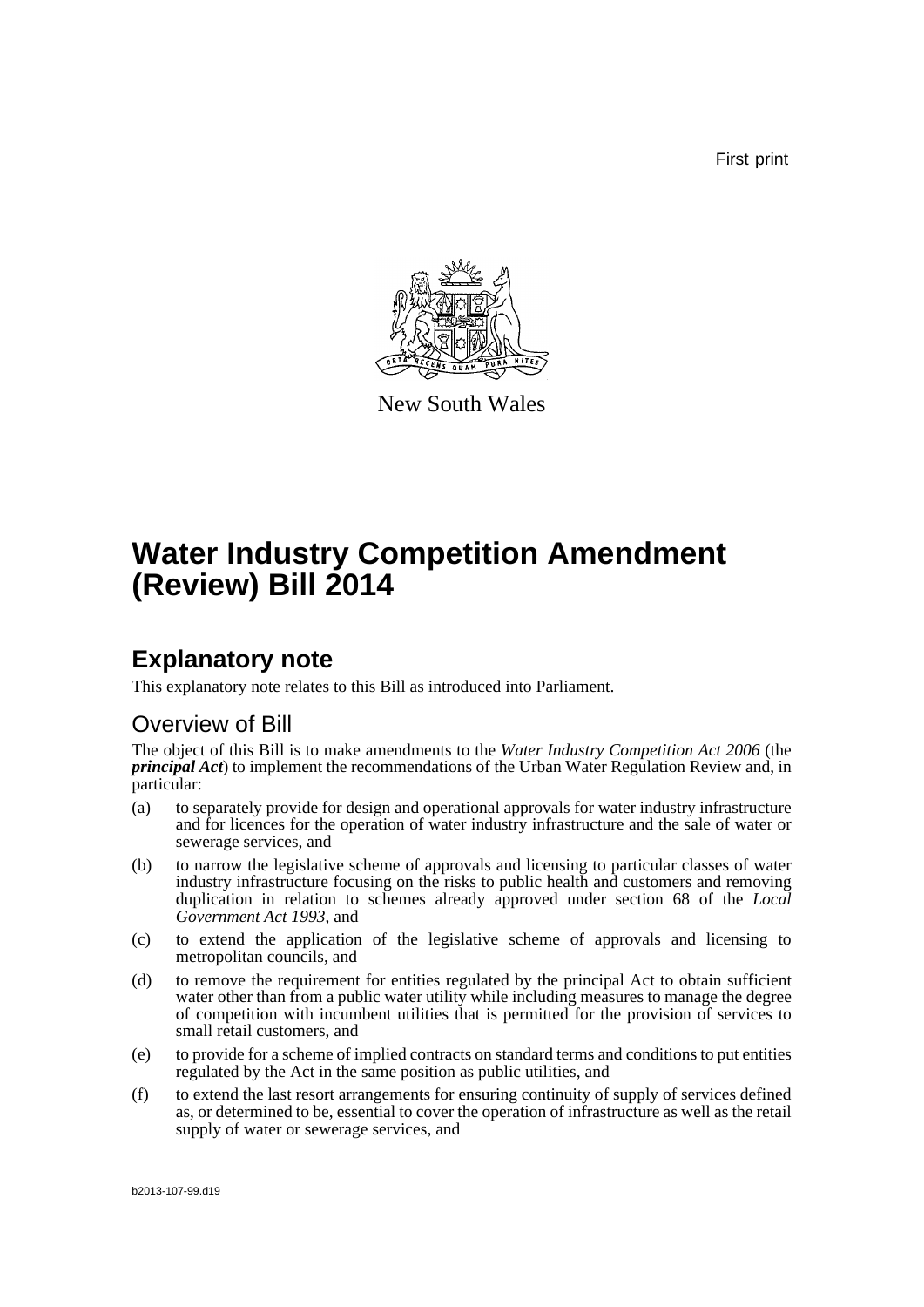- (g) to provide that land and infrastructure may be acquired by a public water utility if that is necessary to resolve a failure of a licensee and to ensure the continuity of an essential service, and
- (h) to review and increase penalties as appropriate, and
- (i) to include review and appeal provisions.

## Outline of provisions

**Clause 1** sets out the name (also called the short title) of the proposed Act.

**Clause 2** provides for the commencement of the proposed Act on a day or days to be appointed by proclamation.

## **Schedule 1 Amendment of Water Industry Competition Act 2006 No 104**

**Schedule 1 [1]** amends the long title to ensure that it properly captures the scope of the principal Act, including as proposed to be amended.

**Schedule 1 [2]** introduces an objects clause setting out matters that must be taken into account in administration of the principal Act. These are derived from relevant licensing principles currently set out in section 7 of the principal Act.

**Schedule 1 [3]** substitutes Part 2 of the principal Act which currently deals with licensing of network operators and retail suppliers. Proposed Part 2 establishes a scheme of approvals for certain infrastructure and licences for operators of the infrastructure and retailers of water or sewerage services provided by means of the infrastructure. The terminology is changed from "network operator" to "operator" for accuracy and "retail supplier" to "retailer" for simplicity.

Proposed Division 1 (section 5) deals with the scope of the Part.

Proposed section 5 establishes the scope of the approval and licensing scheme (a significantly narrower approach than that provided by the current scheme). It applies Part 2 to category A schemes (for providing water or sewerage services to 30 or more small retail customer premises), large drinking water facilities, large sewage treatment facilities and other prescribed water industry infrastructure. It is intended that the regulations will set out criteria for identifying high risk and other infrastructure that is to be subject to Part 2. The proposed section excludes infrastructure operated by public water utilities and infrastructure operated under approvals under section 68 of the *Local Government Act 1993* and contemplates further exclusions being set out in the regulations.

Proposed Division 2 (sections 6–9) sets out when an approval or licence is required in connection with water industry infrastructure to which Part 2 applies.

Proposed section 6 requires a design approval for the carrying out of works for construction, installation or alteration of water industry infrastructure (including testing and commissioning of infrastructure prior to operation on a commercial basis). It is intended that the regulations will exempt from the application of this section trivial alterations of low risk.

Proposed section 7 requires an operational approval to be obtained by the owner of water industry infrastructure before commercial operation of the infrastructure commences. Proposed changes to definitions in the Dictionary mean that if there is a long term lease over the infrastructure, the lessee will be regarded as the owner and subject to this obligation.

Proposed section 8 requires a licence for operation of water industry infrastructure. In addition, there must be an arrangement in place between the holder of the operational approval for the infrastructure and the licensee. However, a person engaged to construct the works need not have an operator's licence in order to commission and test the infrastructure in accordance with a design approval prior to the infrastructure being operated on a commercial basis. If different parts of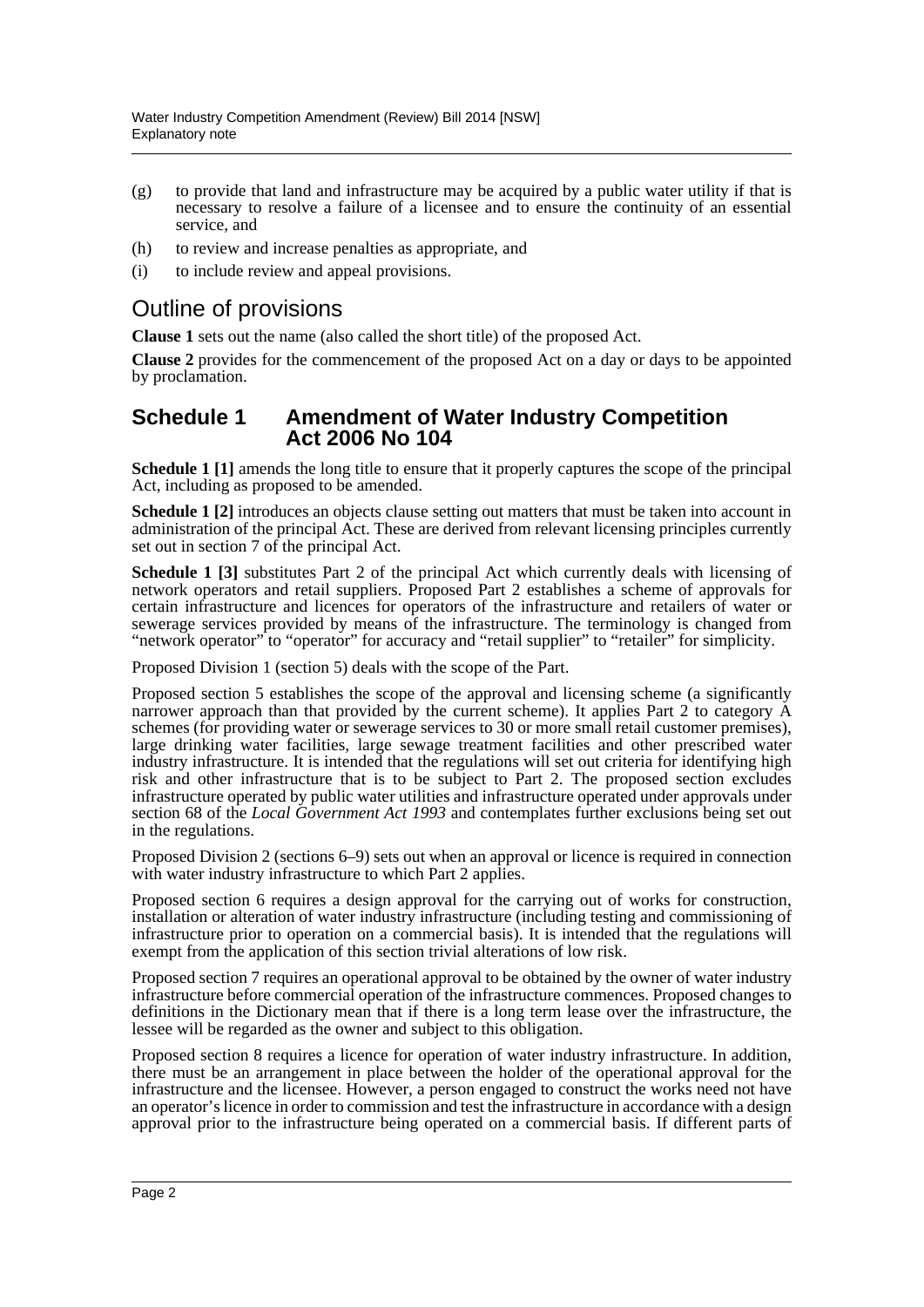water industry infrastructure are operated by different corporations, each corporation would require an operator's licence.

Proposed section 9 requires a licence for the sale of water or sewerage services provided by means of a category A scheme. In addition, there must be an arrangement in place between the holder of the operational approval for the scheme and the licensee. The proposed section also requires a licence for the sale of other water or sewerage services to small retail customers (including services physically provided by a public water utility or another entity under another Act) other than by the owner or operator of the relevant infrastructure. This requirement, together with the condition imposed by proposed section 20F (1), is designed to manage the degree of competition with incumbent utilities that is permitted for the provision of services to small retail customers. It is proposed to allow a licensed retailer to provide a consolidated retail service to its customers (and a single bill) if the retailer is already providing retail services in connection with an approved category A scheme. For example, a licensed retailer may sell to small retail customers recycled water and sewerage services provided by a category A scheme approved under the principal Act. The same retailer could also sell drinking water (delivered by public water utility infrastructure), so long as the customer agrees to switch from the public water utility to the licensed retailer.

Proposed Division 3 (sections 10–12) sets out additional objects of the Part relevant to the grant of an approval or licence, a suitability test for the grant of an approval or licence and a process for determination by IPART that infrastructure is essential infrastructure for the purposes of the principal Act.

Proposed section 10 sets out additional objects of the Part. These objects reflect the licensing principles currently set out in section 7 of the Act that are not covered by the general objects of the Act set out in proposed section 2A.

Proposed section 11 is an interpretation provision for the test of whether a corporation is a suitable corporation to be granted an approval or licence under the principal Act. The test extends to issues of compliance and criminal conduct, reputation, character, solvency and capacity.

Proposed section 12 empowers IPART to designate water industry infrastructure that meets specified criteria as essential infrastructure. The designation brings the infrastructure within the requirements for last resort arrangements. Under proposed section 14 (4) (f), IPART cannot grant an operational approval in relation to infrastructure that has been designated as essential unless a last resort provider has been designated for each provider of the essential service. However, this requirement does not apply where the essential service is provided by a council. Usually the designation would be made at the design approval stage but circumstances may change and it may be necessary to make a designation at a later stage.

Proposed Division 4 (sections 13–20A) sets out various matters relating to approvals.

Proposed section 13 requires IPART to determine an application and sets out requirements for inviting submissions on an application. Decisions must be published on IPART's website. The proposed section also deals with a determination by IPART that particular water industry infrastructure for which an approval is sought is essential infrastructure.

Proposed section 14 sets out that a design approval authorises works to be carried out as specified in the approval and subject to its conditions and establishes criteria for the grant of an approval. The approval holder may not be an individual.

The requirements for a design approval include the following:

- that the applicant is a suitable corporation to be granted the approval,
- that the proposal will, if the infrastructure is constructed, installed or altered as proposed, comply with appropriate standards and water quality objectives and has been audited as approved by IPART to assess compliance with that requirement,
- that the applicant has established:
	- that it is reasonable to believe that the proposal is financially viable based on information that is reasonably available, and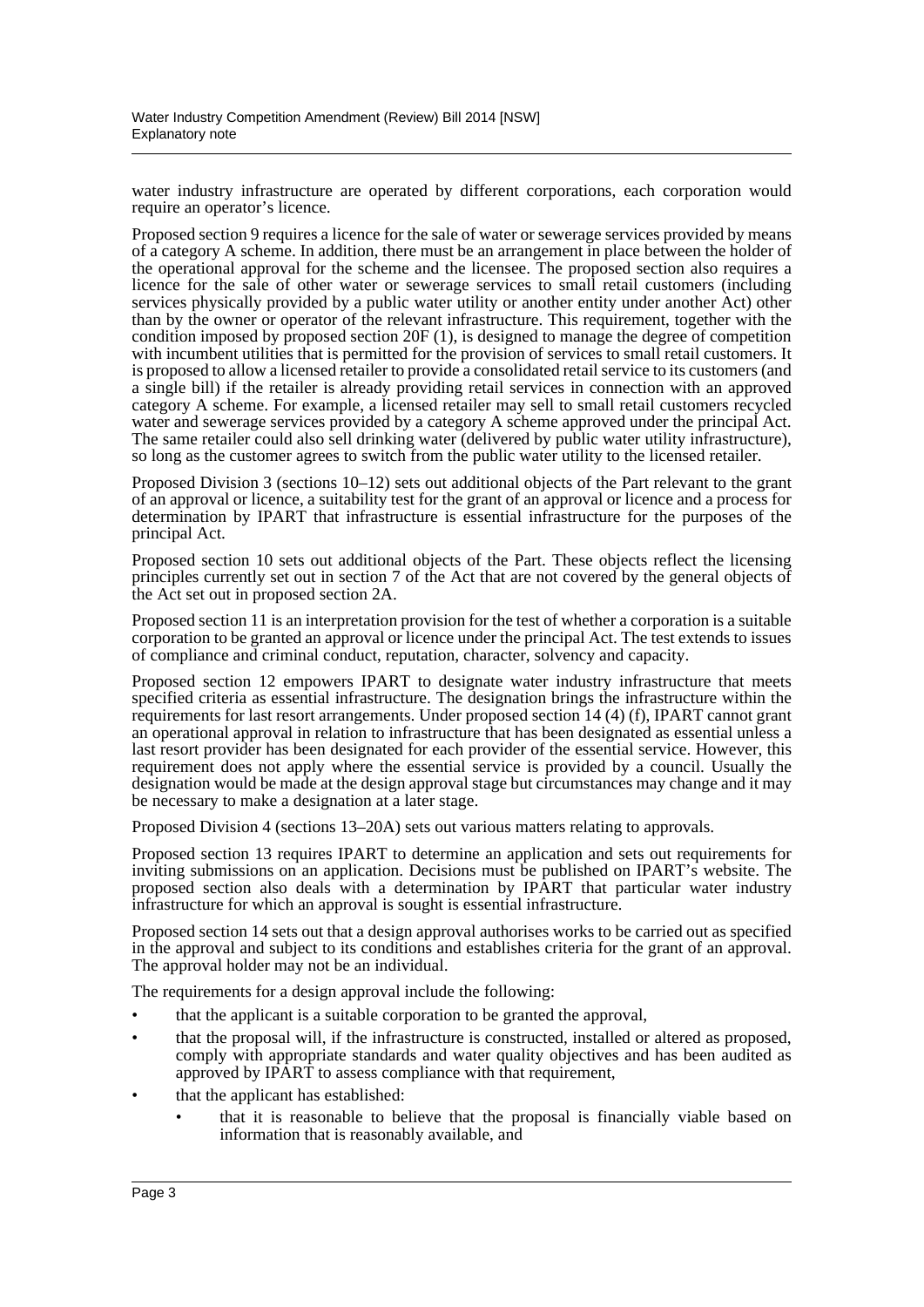in the case of a category A scheme—that it is not reasonably foreseeable that the scheme will have significant adverse financial implications for small retail customers,

**Note.** This requirement reflects the licensing principle currently set out in section 7 of the principal Act. For example, there may be reasonable grounds to think that estimated charges set out in an application are unsustainably low and would need to increase significantly in order for the scheme to be viable, or no allowance may have been made in proposed charges to cover the replacement of assets and the need to impose those costs in the future could have significant adverse impacts on customers.

- that the applicant is a licensed operator of infrastructure of the relevant class and proposes to operate the infrastructure under the licence or has entered into a suitable agreement with a licensed operator for the operation of the infrastructure,
- that the applicant or other licensed operator (as the case requires) has certified (in the manner and form required by IPART) that it will have the capacity (including technical, financial and organisational capacity) to operate the infrastructure in a manner that does not present a risk to public health or a significant risk of harm to the environment.

The requirements for an operational approval include the following:

- that the applicant is a suitable corporation to be granted the approval,
- that the infrastructure has been constructed, installed or altered substantially in compliance with the design approval,
- that the infrastructure complies with appropriate standards and water quality objectives and has been audited for compliance as approved by IPART to assess compliance with that requirement,
- in the case of a category A scheme—that the applicant is a licensed retailer and proposes to sell the water or sewerage services provided by means of the scheme or has entered into a suitable agreement with a licensed retailer for the sale of water or sewerage services provided by means of the scheme,
- in the case of essential infrastructure—that a last resort provider has been designated for each essential service provider other than a council.

It is also provided that IPART may refuse to grant an approval if it is not satisfied as to questions of capacity in relation to the proposed licensed operator or licensed retailer. This process is additional to the assessment of capacity that occurs as part of the licensing process and enables IPART to consider whether the licensee has the capacity to undertake all the activities that it has been engaged to undertake.

Proposed section 15 sets out the scheme for conditions of approval. It contemplates that conditions may be imposed by the Act or the regulations or by IPART on the grant of the approval, subsequently under this provision or as disciplinary action. The section also makes it an offence for the holder of an approval to contravene the conditions and requires the holder to take all reasonable steps to facilitate compliance by others (for example, a construction company or licensed operator) bound by conditions of the approval.

Proposed section 16 sets out that a design approval is subject to a condition requiring the holder to maintain a suitable agreement with a licensed operator and to notify IPART of variations to the agreement. The proposed section provides examples of conditions that may be imposed by the regulations or IPART, including a condition requiring the giving of security for compliance with conditions and the completion of the project.

Proposed section 17 sets out several conditions imposed on the holder of an operational approval and provides examples of conditions that may be imposed by the regulations or IPART, including a condition requiring the giving of security for compliance with conditions and the continued operation of the infrastructure. The conditions imposed require the holder to ensure relevant licensees are involved and to ensure that there is not more than one licensed retailer for a particular service provided by means of a category A scheme. The latter limitation is supported by proposed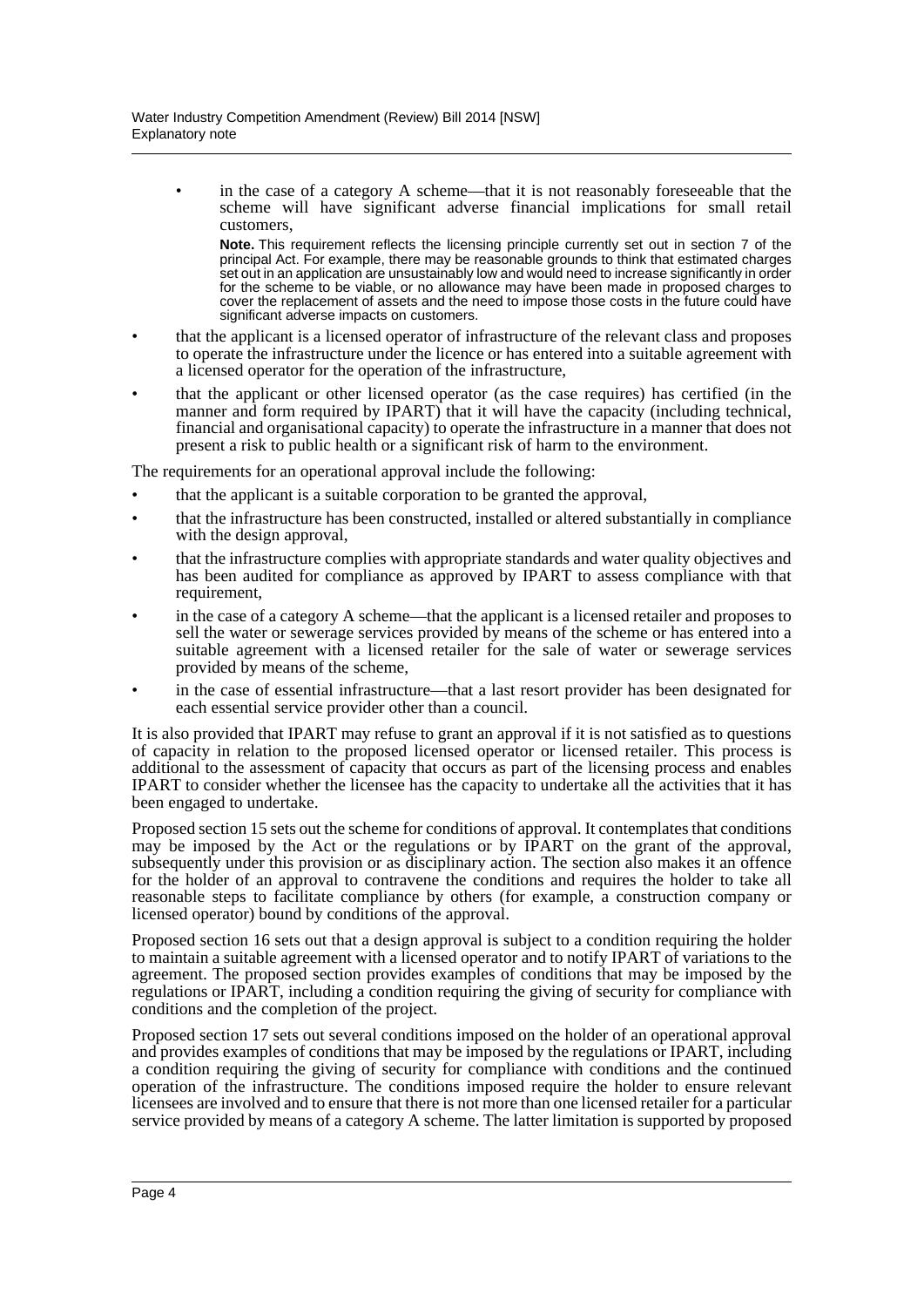section 20Z. The conditions also require the holder to take all reasonable steps to prevent the need for the last resort arrangements to be brought into play.

Proposed section 18 states that an approval remains in force until it is cancelled.

Proposed section 19 contemplates an application for variation of the works authorised by a design approval. IPART may grant a variation if it is satisfied that:

- the approval as varied will be substantially the same as the original approval, and
- no prejudice will be caused to any person who made a submission concerning the application for the original approval.

If the variation amounts to a different proposal that should be the subject of further submissions, a new application for a design approval would need to be made.

Proposed section 20 establishes a scheme for periodic returns and fees for approvals.

Proposed section 20A enables the transfer of an approval with the consent of IPART.

Proposed Division 5 (sections 20B–20K) sets out various matters relating to licences for operators of water industry infrastructure to which the Part applies and retailers of water or sewerage services provided by such infrastructure.

Proposed section 20B sets out the process for determination by the Minister of an application for a licence.

Proposed section 20C sets out the criteria for the grant of a licence. The licensee may not be an individual and must meet the requirements to be considered a suitable corporation to be granted a licence. An operator's licence must specify a class of infrastructure that may be operated under the licence. A class may be described by type, capacity or any other factor or combination of factors.

Proposed section 20D sets out the scheme for licence conditions. It contemplates that conditions may be imposed by the Act or the regulations or by the Minister on the grant of the licence, subsequently under this provision or as disciplinary action. The proposed section makes it an offence for a licensee to contravene the conditions.

Proposed section 20E imposes specific conditions on an operator's licence and gives examples of other conditions that may be imposed by the regulations or the Minister, including conditions requiring security to be given for compliance with conditions. Proposed subsection  $(3)$  states that a licensed operator must comply with the conditions of the design approval or operational approval as the case requires. This reflects that the design approval governs the construction phase while the operational approval governs the subsequent operation phase (and the design approval gives way to the subsequent operational approval).

Proposed section 20F imposes specific conditions on a retailer's licence and sets out examples of conditions that may be imposed by the regulations or the Minister, including a condition requiring security to be given for compliance with licence conditions and conditions of the kind currently set out in section 13 (2) (c) of the principal Act.

Proposed section 20G provides that a licence remains in force until it is cancelled or the licence is surrendered with the consent of the Minister.

Proposed section 20H contemplates variation of the class of infrastructure that may be operated under an operator's licence on application of the licensee.

Proposed section 20I establishes a scheme for annual returns and fees for licences.

Proposed section 20J provides for surrender of licence subject to the consent of the Minister. It is contemplated that conditions may be imposed prior to surrender and, if the licensee provides an essential service, that alternative arrangements must be in place for the continuity of the service.

Proposed section 20K prevents a licence being transferred.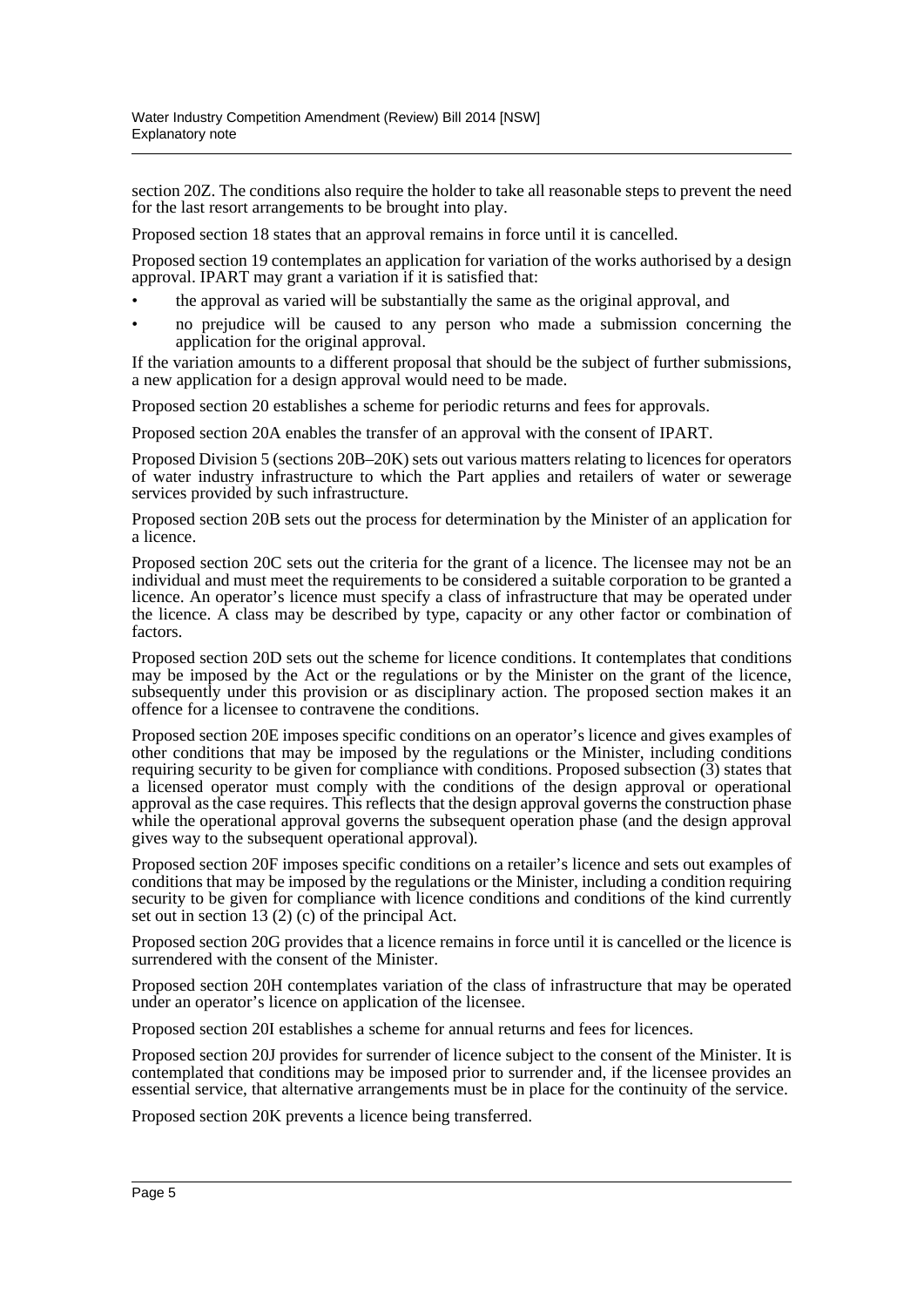Proposed Division 6 (sections 20L and 20M) contains special provisions addressing risk to public health or safety.

Proposed section 20L empowers the Minister to give public health and safety directions to the holder of an approval or a licensee. The provision is similar to current section 18 of the principal Act.

Proposed section 20M imposes substantially increased penalties for an offence involving the operation of water industry infrastructure without a required approval or licence or in contravention of conditions of approval or licence if the act is intentional and the operation of the infrastructure caused actual or potential harm to the health or safety of human beings that is of a high impact or on a wide scale.

Proposed Division 7 (sections 20N–20U) contains enforcement provisions and provisions for the cancellation of approvals in certain circumstances.

Proposed section 20N is an interpretation provision defining "regulatory authority" and "statutory default". The regulatory authority is IPART in relation to approvals and the Minister in relation to licences. It should be noted that a reference to the contravention of the Act by the holder of an approval or a licensee includes contravention of a condition of the approval or licence.

Proposed section 20O explains that the powers to deal with statutory default are in addition to the powers to take criminal proceedings.

Proposed section 20P empowers the regulatory authority to issue a compliance notice to remedy or mitigate the consequences of a statutory default or to prevent the continuance or recurrence of the default. It is an offence to fail to take the action required by a compliance notice. A continuing offence is provided for by proposed section 96A.

Proposed section 20Q empowers the regulatory authority to apply to the Supreme Court for an injunction to prevent a statutory default or to prevent recurrence of the statutory default.

Proposed section 20R empowers the regulatory authority to take disciplinary action for statutory default. The types of disciplinary action that may be taken are set out in proposed subsection (3) and include monetary penalties, imposition of conditions, suspension, cancellation and disqualification. They extend to disqualification of a related corporation or a person who is a director or concerned in the management of a related corporation.

Proposed section 20S gives the court additional powers when imposing a penalty for a contravention of Part 2, including power to order the recovery of costs and expenses of a public authority or a victim or of the amount of the economic benefit acquired by the person or accruing as a result of the contravention. These powers are similar to those provided in the *Protection of the Environment Operations Act 1997*.

Proposed section 20T provides for cancellation of an approval essentially when the infrastructure is no longer to be constructed or used to provide water or sewerage services under the principal Act. There are limitations relating to continuity of any essential service. Cancellation may be accompanied by forfeiture of security if IPART considers that appropriate and may be made subject to preconditions.

Proposed section 20U empowers the Minister to cancel an approval in the public interest. The holder of the approval may apply to the Supreme Court for compensation. This provision equates to current section 19 of the principal Act, but has necessarily been made to apply to approvals rather than licences.

Proposed Division 8 (sections 20V and 20W) contains provisions for administrative review and appeal.

Proposed section 20V sets out the circumstances in which an applicant for or holder of an approval or licence may apply to the Civil and Administrative Tribunal for an administrative review. These decisions relate to applications and conditions.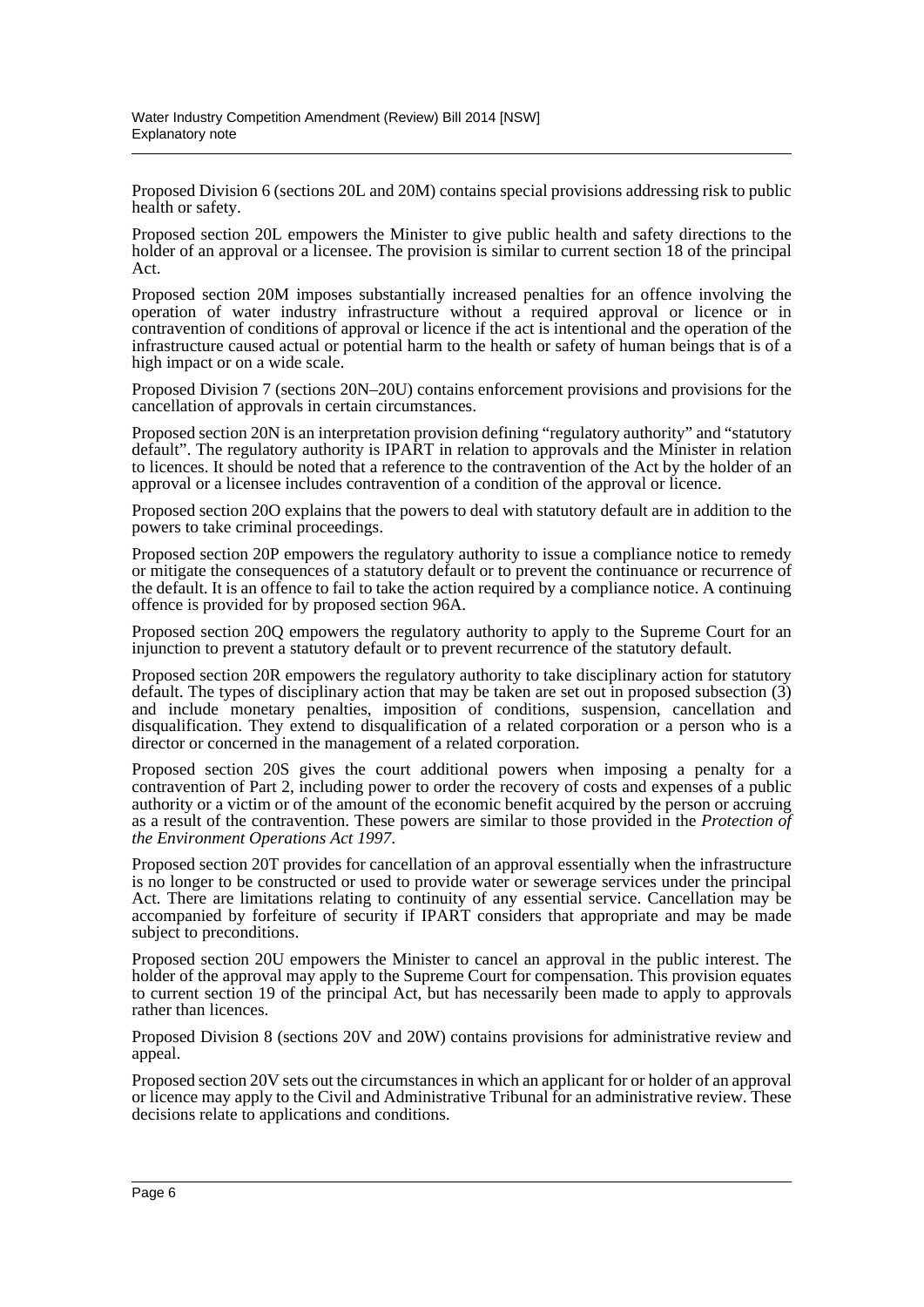Proposed section 20W sets out the circumstances in which a person may appeal to the Civil and Administrative Tribunal. These decisions relate to enforcement decisions or decisions relating to approval cancellation or forfeiture of security.

Proposed Division 9 (sections 20X–20Z) deals with miscellaneous matters.

Proposed sections 20X and 20Y deal with the mechanics of applications and notices.

Proposed section 20Z resolves what is to happen if the holder of an operational approval purports to appoint more than one licensed retailer for the same service in contravention of the conditions of approval (see proposed section  $17(1)$  (b) (ii)).

**Schedule 1 [4] and [5]** amend the penalty provisions for access regime offences. Because the amendments propose high levels of penalty consistent with other similar legislation, the penalties in the principal Act are being presented in monetary amounts. A consistent ratio of 5:1 is being introduced for offences by corporations as compared to offences by individuals.

**Schedule 1 [6]** is a technical amendment to ensure that the heading to Part 5 of the principal Act refers to the water industry market to acknowledge that the Part relates to both water and sewerage services and deals with operational and retail matters.

**Schedule 1 [7]** inserts a new Division at the beginning of Part 5 of the principal Act. The provisions in this Division replicate certain provisions that apply to public water utilities.

Proposed section 46AA sets out definitions for the purpose of the Division.

Proposed section 46AB treats category A schemes in the same way as public water utility infrastructure in that it automatically implies a contract for connection and supply of water and sewerage services between the licensed operator and the land owner and the licensed retailer and the land owner. More than one licensed operator may be involved in the operation of a category A scheme (for example, one licensee may operate the sewage treatment plant while another operates the reticulation network). The proposed section creates an implied contract between the licensee responsible for operating the infrastructure that connects to the property, as well as an implied contract with the retailer responsible for selling services to the property owner (if these are different parties). The regulations will prescribe standard terms and conditions that will apply unless varied. The proposed section contemplates modification or exclusion of the contract by express agreement between the licensee and the customer. To ensure that prospective purchasers of land are aware of any water or sewerage services provided to the land under the principal Act, consequential amendments are included requiring that information to be disclosed in a planning certificate under section 149 of the *Environmental Planning and Assessment Act 1979* (see Schedule 2.3).

Proposed section 46AC sets out conditions relating to contract charges for category A schemes. It requires the charges to be published on the licensee's website and requires customers to be given at least 6 months' notice of any increase, although the Minister may reduce the period of notice on application of the licensee.

Proposed section 46AD provides that on a change of ownership of land the new owner becomes liable for outstanding contract charges payable to a licensee.

Proposed section 46AE empowers a lessee to pay outstanding charges owed to a licensee by a lessor and to recover the amount from the lessor. If, for example, water pressure has been reduced under a contract for non-payment of contract charges, this provision allows the lessee to remedy the situation.

Proposed section 46AF supports arrangements for the transfer of land by requiring a licensee to provide a certificate relevant to apportionment of charges for water or sewerage services between the vendor and purchaser of land.

**Schedule 1 [8] and [9]** amend section 47 of the principal Act to ensure that the requirement for internal dispute resolution matches the requirement for an ombudsman scheme. Any matter that may be taken to an ombudsman must first be subject to internal review by a licensee.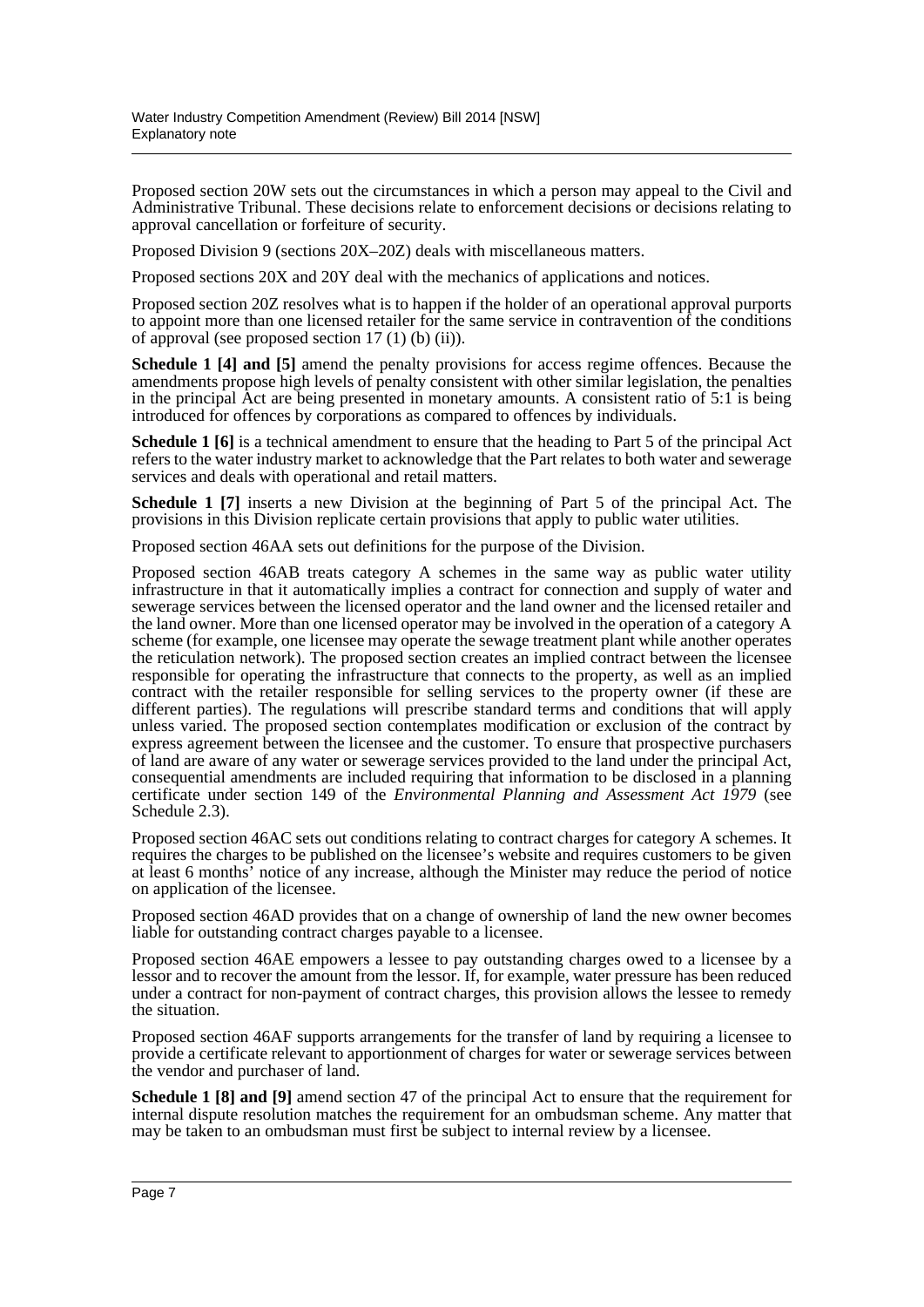**Schedule 1 [10] and [11]** amend section 49 of the principal Act. The amendment in Schedule 1 [10] is with a view to an ombudsman scheme enabling an occupier who is a small retail customer to take a dispute to the ombudsman even if the contract for water or sewerage services is with the owner of the land. For example, an occupier who is liable to pay usage charges may wish to dispute the accuracy of metered water usage, an issue that does not impact an owner who is only paying fixed charges. The amendment in Schedule 1 [11] removes the limitation of the scheme to authorised licensed network operators since the ombudsman scheme must apply not only to operators with a right of entry under Part 6 but operators who operate infrastructure that connects a customer's land to a category A scheme.

**Schedule 1 [12] and [13]** amend section 50 of the principal Act as a consequence of the change in terminology and the provision for an implied contract with a licensed operator in relation to the connection point on a customer's land. The amendment ensures that relevant operators are required to be members of an ombudsman scheme and that the operator is bound by determinations of the ombudsman in relation to a dispute arising under the contract.

**Schedule 1 [14]** inserts a new section 50A to require an insolvency official of a licensee to facilitate the dispute resolution process in relation to complaints against the licensee and to apply the Division to the official as if the official were the licensee.

**Schedule 1 [15]–[17]** make consequential amendments to the provisions relating to monopoly supply. The amendments are consequential on the inclusion of approvals of water industry infrastructure. This matter is also dealt with in transitional provisions. The reference to the supply of recycled water in section 51 (2) (b) of the principal Act is altered to a reference to a water service of a kind prescribed by the regulations so that the regulations can cater for changes to the legislative scheme to which the paragraph refers.

**Schedule 1 [18]** substitutes Division 3 of Part 5 of the principal Act which currently deals with retailers of last resort and introduces new last resort arrangements covering retailers and operators. Retailers and operators of last resort are referred to collectively as last resort providers.

Proposed section 54 provides for designation by Ministerial order published in the Gazette of a last resort provider to take the place of an essential service provider in the event that the essential service provider is declared to have failed. The last resort provider is to be a public water utility or a licensee.

Proposed section 55 requires a designated last resort provider to prepare and review a contingency plan for the continuity of the essential service for approval by IPART and to conduct exercises to test the operation of the approved contingency plan as contemplated in the plan or required by IPART. Proposed subsection (3) enables a public water utility that has been designated as a last resort provider to identify the contract terms and charges that will apply to transferred customers in the event a failure is declared. For example, a public water utility may identify the contract terms and charges applicable to its own small retail customers (in connection with a nominated recycled water scheme) as the terms and charges applicable to transferred customers to whom a failed licensee previously provided a similar service. This approach enables public water utilities designated as last resort providers to extend their normal customer service systems to transferred customers. Alternatively, if no such terms or charges are identified, proposed section 57C states that the terms and charges applicable to transferred customers will be those terms and charges applied by the failed licensee.

Proposed section 56 requires an essential service provider and the holder of an operational approval for essential infrastructure and any other provider or last resort provider of the essential service to facilitate contingency planning by the last resort provider. A single scheme may involve multiple providers and potentially more than one last resort provider. For example, one party may provide drinking water services, a second party may provide recycled water and a third party may provide sewerage services. While it is intended that in most cases a single last resort provider will be designated in respect of all services provided by a scheme, it is possible that one last resort provider could be designated to provide one service (for example, drinking water) while another may be designated as the last resort provider in relation to other services (for example, recycled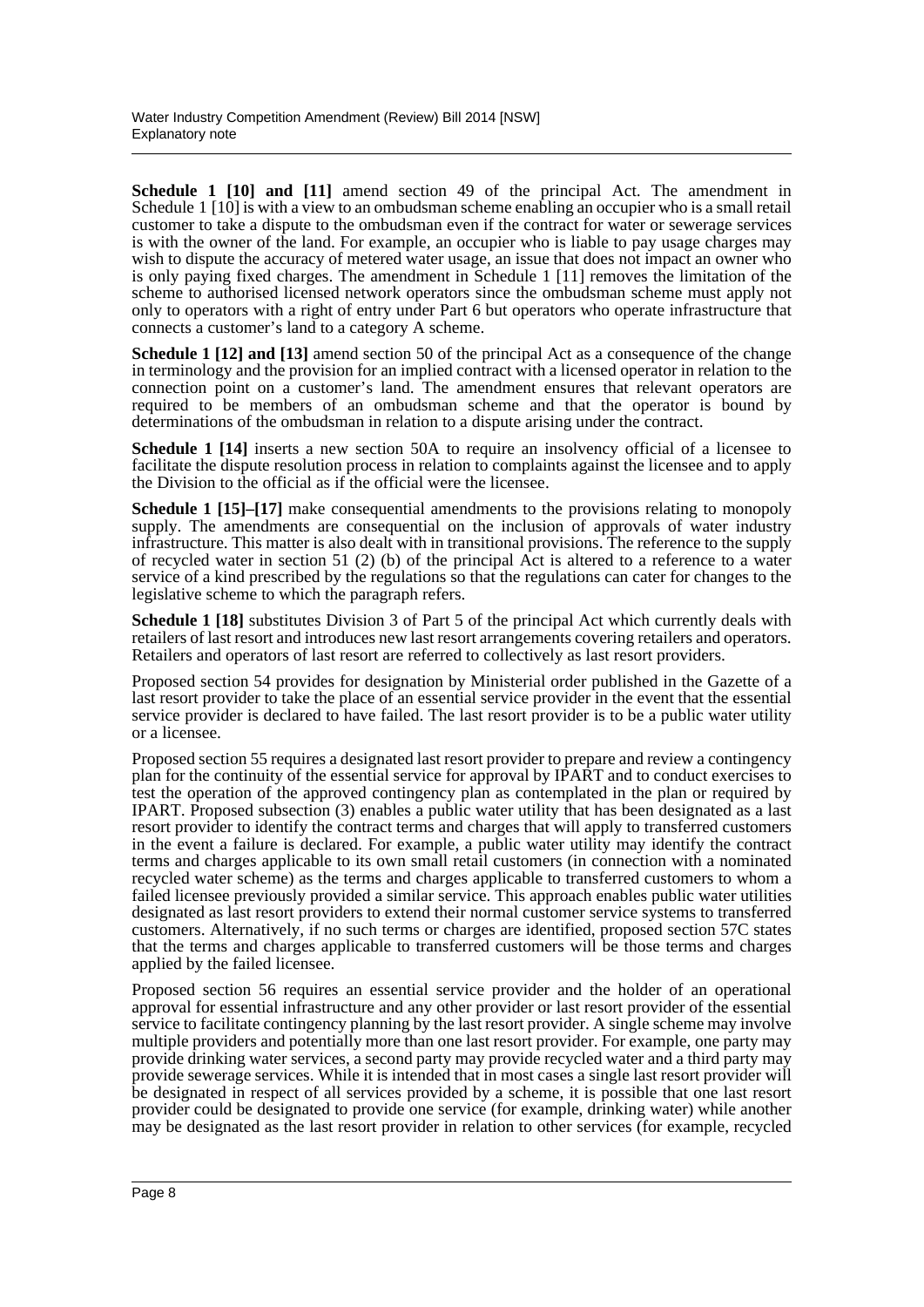water and sewerage services). The essential service provider is required to pay to the last resort provider the reasonable cost of compliance with section 55. If the parties cannot agree an amount, IPART is to determine the amount payable on application of the last resort provider.

Proposed section 57 empowers the Minister to declare that an essential service provider has failed in certain circumstances including insolvency. The declaration must specify a date that marks the beginning of the period of the declared failure. This date is known as the transfer date. If an essential service provider operating a number of category A schemes fails, the Minister's declaration may trigger the provision of services by a number of last resort providers in different parts of the State.

Proposed section 57A sets out the effect of a declaration of a failure, including the last resort provider taking over responsibility for the provision of the essential service formerly provided by the essential service provider declared to have failed. Proposed subsection (3) ensures that, during a declared failure, the last resort arrangements will not be undermined by a purported agreement entered into by the holder of an operational approval for the essential infrastructure.

Proposed section 57B provides for the last resort provider to take over the contracts of the essential service provider that are necessary for the provision of the essential service.

Proposed section 57C provides for the transfer of customers from the essential service provider to the last resort provider if, following the declaration of a failure, the last resort provider is a retailer or an operator of the infrastructure that connects a category A scheme to a customer's land. Relevant contracts are implied and the proposed section identifies the relevant contract charges and conditions (including the last resort supply fee currently provided for in clause 23 of the *Water Industry Competition (General) Regulation 2008*). The charges cannot be increased under proposed Division 1AA during the failure. If the last resort provider is a licensee, the contract charges payable by transferred customers are the same as those that were payable to the failed licensee (with the exception of the transfer fee, which is a one-off fee to cover the cost of transferring customers to the last resort provider). If the last resort provider is a public water utility, the contract charges are those of the failed licensee or the standard contract charges identified in the contingency plan, whichever is greater at the time the failure is declared.

Proposed section 57D contains matters relevant to the provision of the essential service by the last resort provider. The proposed section entitles the last resort provider to necessary access to infrastructure, customer data systems and other property. The contingency plan may contemplate staff of the failed licensee assisting the last resort provider to provide the service. The failed licensee, the holder of the operational approval for the essential infrastructure and any other provider or last resort provider of the essential service must facilitate the provision of the essential service, comply with the contingency plan and comply with reasonable directions given by the last resort provider. An offence of obstruction of a last resort provider is proposed.

Proposed section 57E sets out a special obligation on the holder of an operational approval for essential infrastructure to attempt to resolve a failure as quickly as possible. It contemplates that this may be by entering into an agreement with a different licensee for the provision of the service, obtaining a licence for that purpose or selling the infrastructure and transferring the operational approval to a suitable corporation.

Proposed section 57F requires IPART to review a failure at least once in each 6 months and make recommendations to the Minister about how the failure may be resolved. The proposed section contemplates that the failure may be resolved through the actions of the holder of the operational approval and the replacement of the failed licensee, by the connection of affected premises to alternative infrastructure or by a public water utility providing a service under its own Act to replace the essential service.

Proposed section 57G empowers the Minister to make a declaration that will enable a public water utility to voluntarily or compulsorily acquire essential infrastructure and land if the Minister is satisfied that the failure should be resolved by the provision of a water or sewerage service under the utility's Act rather than the principal Act. The assimilation of the scheme for acquisition of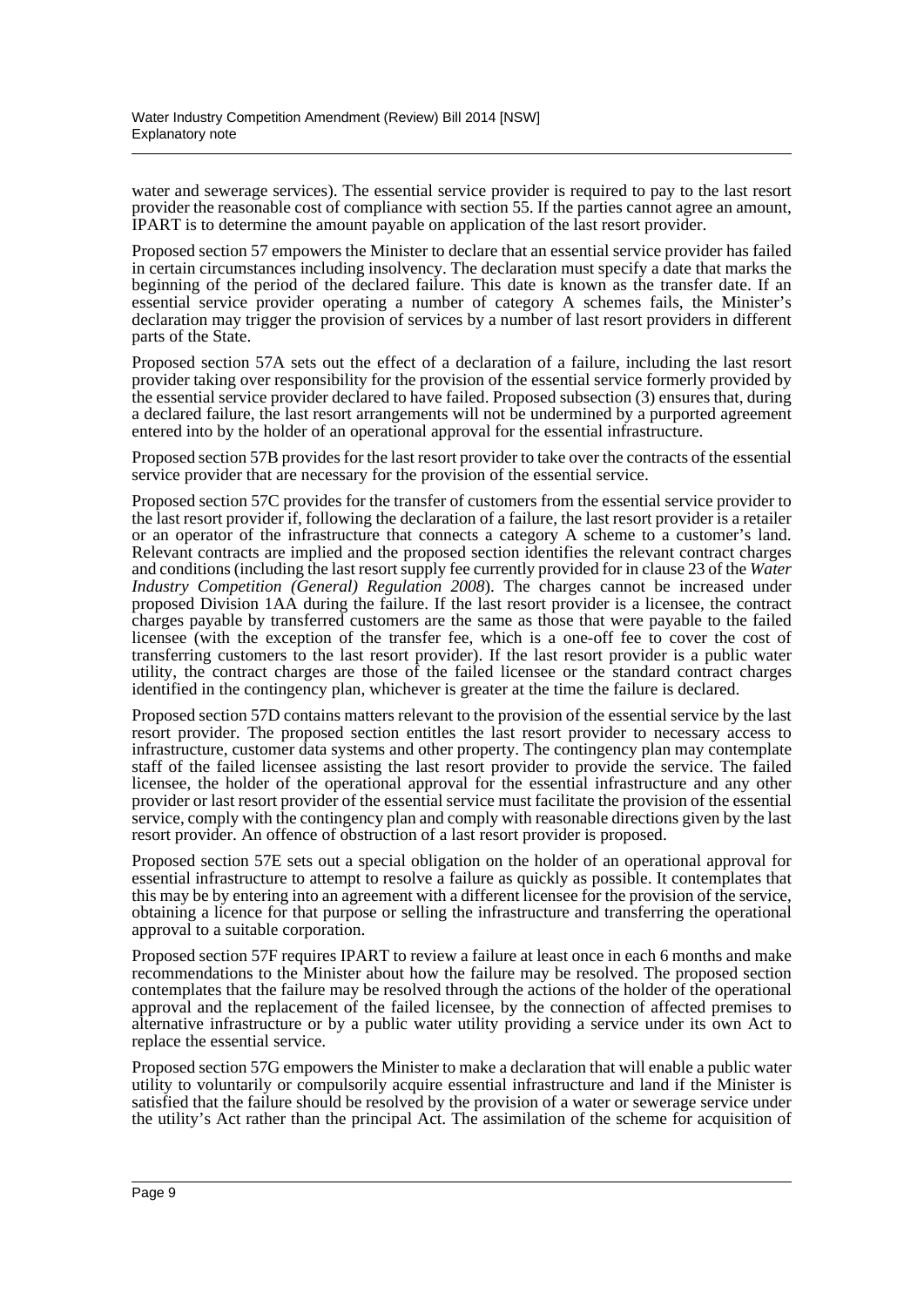infrastructure into the existing scheme for acquisition of land is designed to ensure that similar processes and the principles of just terms compensation apply.

Proposed section 57H enables the Minister to declare the end of a failure. The end date must not be earlier than 6 months after the transfer date unless the last resort provider consents to an earlier end date. In fixing the end date the Minister must consider matters of cost recovery for the last resort provider.

Proposed section 57I sets out the effect of a declaration of the end of the failure, including transferring customers from the last resort provider to a new licensee or public water utility, as the case may require, and providing for a new licensee to take over relevant contracts if the service is to continue to be provided under the principal Act. There is an obligation on the last resort provider, the holder of the operational approval for the essential infrastructure and any other provider or last resort provider of the essential service to facilitate this process.

Proposed section 57J provides immunity from liability for the last resort provider in the absence of negligence.

Proposed section 57K requires a last resort provider or new licensee to maintain the confidentiality of confidential or commercially sensitive information obtained under the Division.

Proposed section 57L contemplates a last resort provider applying to the Minister for a cost recovery scheme. It is contemplated that the scheme may provide for recovery from the failed licensee, recovery from the holder of the operational approval for the essential infrastructure or, in circumstances in which it is unlikely that all the costs can be recovered from the licensee or holder, recovery from customers or the establishment of an industry contribution scheme. The proposed section deals with the mechanics of each of those possibilities and also contemplates regulations on the topic.

Proposed section 57M provides the mechanism for the enforcement of obligations under the Division on a public water utility, licensee or holder of an approval.

Proposed section 57N provides a system for the revocation of a determination of water industry infrastructure as essential infrastructure on application to IPART by an essential service provider or last resort provider or on IPART's own initiative.

Proposed section 57O sets out how applications are to be made for the purposes of the Division and enables the Minister or IPART to require further information or verification of information.

Proposed section 57P imposes obligations on an insolvency official of an essential service provider or holder of an operational approval for essential infrastructure to facilitate compliance with the Division and continuity of the provision of the essential service. The official is to be regarded as if the official were the licensee or holder.

Proposed section 57Q ensures that nothing in the *Privacy and Personal Information Protection Act 1998* prevents the disclosure of customer information under the Division.

**Schedule 1 [20]** inserts a preliminary Division at the beginning of Part 6 of the principal Act which deals with work relating to water industry infrastructure. It is proposed that Part 6 continues to apply to water industry infrastructure operated under the principal Act. The amendments ensure that the Part also allows the holder of an operational approval for the infrastructure to carry out necessary work on the infrastructure. In addition, it is contemplated that the regulations may extend the application of the Part to other water industry infrastructure for which it is not necessary to have an operational approval or operator's licence. In that way, necessary work may be undertaken on the infrastructure with the benefit of the application of the Part subject to the requirements of the regulations. These provisions are designed to ensure that, while the scope of the licensing regime has been narrowed, the facilitative measures provided by the Act remain available to infrastructure that meets the applicable criteria. For example, and pending development of the regulation, it is envisaged that a low risk industrial recycling scheme will no longer require an approval or licence under the principal Act as such schemes do not pose risks to public health and are subject to regulation under other frameworks such as the *Work Health and*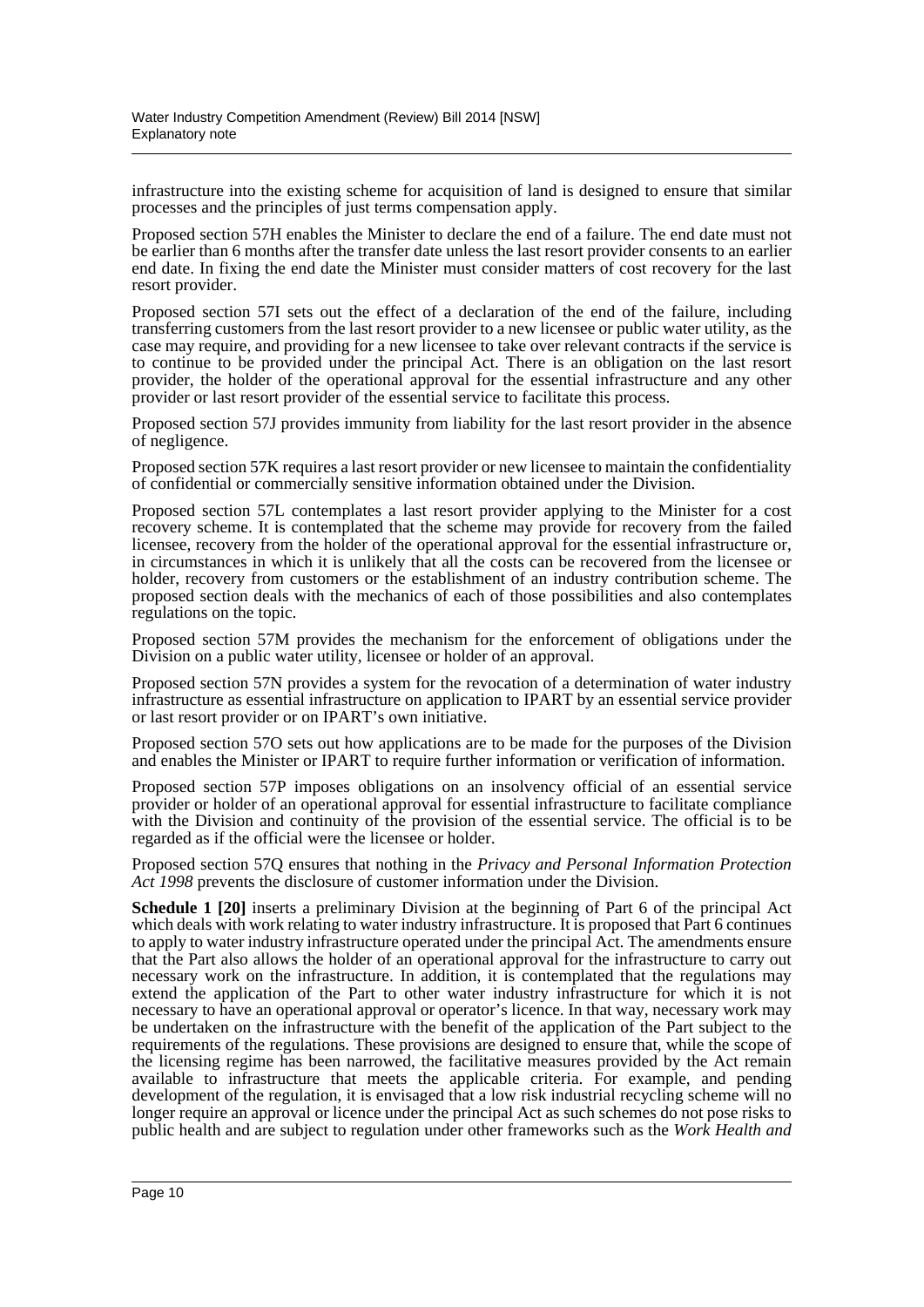*Safety Act 2011*. Under the proposed provisions, such schemes will be able to seek a declaration to enable maintenance work etc to be undertaken under the provisions of Part 6. The criteria will be established in the regulations and it is intended that the regulations will have regard for the nature of the infrastructure and whether it confers public benefits such as reducing pressure on potable water supplies.

**Schedule 1 [19], [21], [22] and [24]** are technical amendments consequential on the insertion of the preliminary Division and introduction into the scheme of the principal Act of the requirement for the owner of water industry infrastructure to which Part 2 applies to hold an operational approval.

**Schedule 1 [23]** amends the penalty provision in section 65 of the principal Act for the reasons described in relation to the amendments to sections 42 and 43 of the principal Act.

**Schedule 1 [25]** substitutes the heading to Part 7 of the principal Act to reflect that its contents extend beyond the matter of offences to matters of enforcement generally.

**Schedule 1 [26]** is an amendment that is consequential on the insertion of Division 1AA into Part 7 by the next item.

**Schedule 1 [27]** inserts a new interpretation Division at the beginning of Part 7 of the principal Act which deals with enforcement. Proposed section 65J ensures that the Part continues to apply to a licensed operator and infrastructure operated by the licensed operator and extends the application of the Part to an operator of water industry infrastructure declared to be a WICA provider for the purposes of Part 6 of the principal Act and infrastructure to which the declaration relates.

**Schedule 1 [28], [29], [31], [33], [34], [36] and [37]** amend penalty provisions. The levels of penalty have been chosen with a view to internal consistency and relativities and external consistency with penalties for similar offences in other relevant Acts.

**Schedule 1 [30] and [32]** amend references to a licensed retail supplier and are consequential on the insertion of Division 1AA into Part 7.

**Schedule 1 [35]** amends the powers of inspectors in a material respect. The powers are extended to investigating whether there is a risk to public health or safety that may give rise to the issuing of public health and safety directions by the Minister. The amendment also ensures that the powers may be exercised to ascertain whether a person is committing or is about to commit an offence, rather than just whether a person has committed an offence.

**Schedule 1 [38]** inserts a new Division at the beginning of Part 8 of the principal Act which deals with the functions of IPART. The proposed Division deals with the register currently maintained by IPART for the purposes of the principal Act. The requirements are extended to cover approvals as well as licences and generally to reflect the proposed provisions.

**Schedule 1 [39]** is a technical amendment to the heading to Division 1 of Part 8 of the principal Act to reflect the expansion of IPART's responsibilities under the Part.

**Schedule 1 [40]** substitutes section 85 of the principal Act and expands the functions of IPART to include review of compliance with approval conditions and the continued relevance and appropriateness of the arrangements for last resort providers.

**Schedule 1 [41]** inserts a new requirement into section 86 of the principal Act to provide for recovery of the costs of the performance of IPART's functions from the holder of an approval equivalent to the requirement that applies to licensees.

**Schedule 1 [42]** is a consequential amendment.

**Schedule 1 [43]** enables IPART to direct approval holders to keep records and furnish information.

**Schedule 1 [44], [45] and [47]** are technical drafting amendments. Material that was in section 88 of the principal Act is more appropriately distributed among relevant provisions and the offences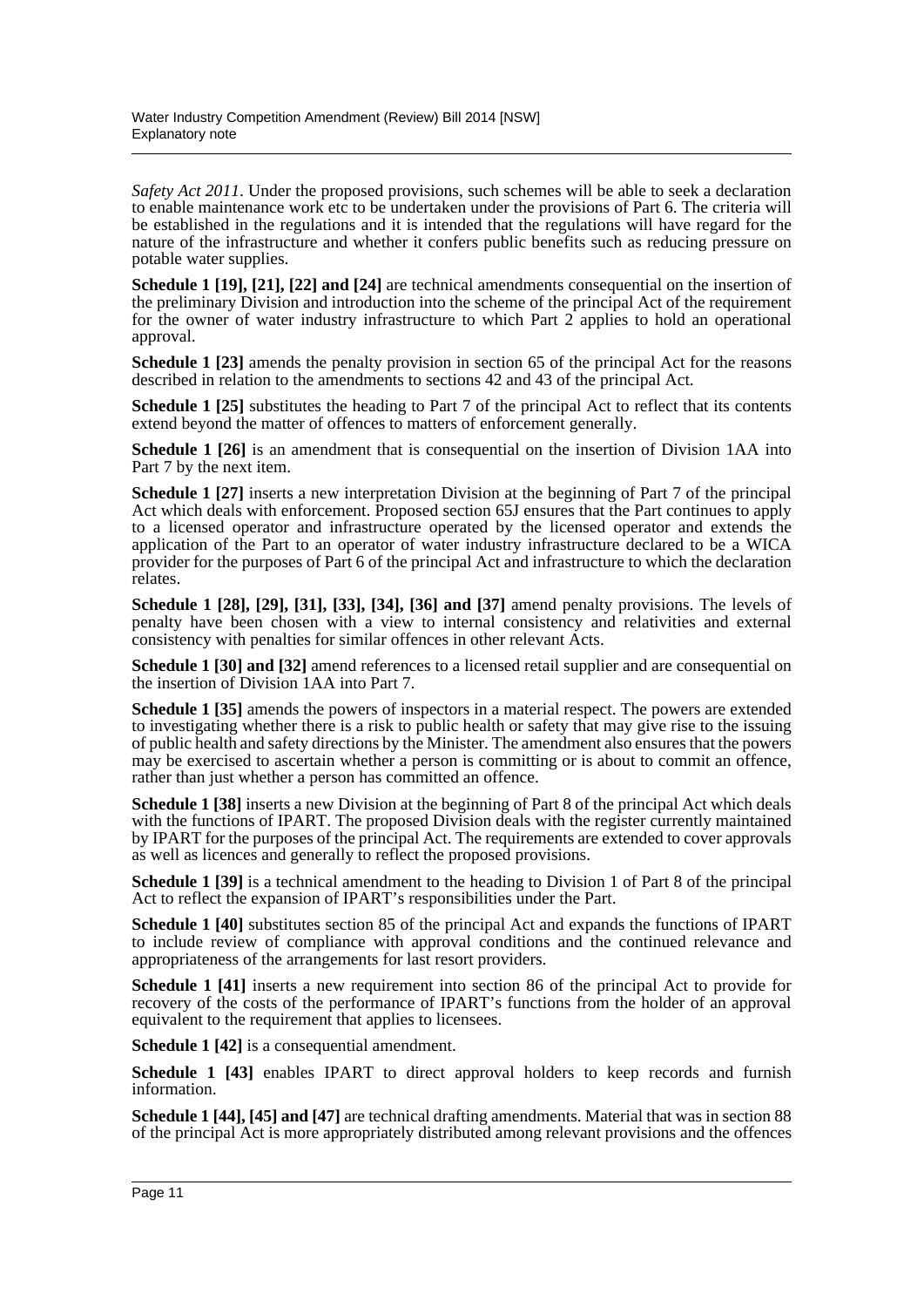relating to the provision of false or misleading information set out in Part 5A of the *Crimes Act 1900* are relied on.

**Schedule 1 [46]** amends the requirement for IPART to provide an annual report to take account of the proposed expansion of its functions.

**Schedule 1 [48]** inserts a new section into Part 9 (Miscellaneous) of the principal Act requiring timely determination of applications. The regulations may set out required time frames for the determination of applications by IPART and, if not met, the applicant may apply to the Minister for a direction to IPART requiring the decision to be made within a time fixed by the Minister.

**Schedule 1 [49]–[51]** remove unnecessary references to the Director-General who does not have particular powers under the principal Act.

**Schedule 1 [52]** provides for continuing offences. The daily penalty imposed is one-tenth of the maximum penalty for the offence.

**Schedule 1 [53]** amends the offences identified as offences attracting executive liability to cover offences of not having a required approval or licence or contravening conditions of an approval or licence. The reference to section 7 $\hat{1}$  is removed since that section is just one of many that relate to interference with water industry infrastructure.

**Schedule 1 [54]** inserts a Corporations Act displacement provision into the principal Act. This allows the proposed provisions relating to obligations and rights of insolvency officials to have full effect and take precedence over requirements of the Corporations legislation.

**Schedule 1 [55]** is a technical drafting amendment designed to achieve consistency and does not make a substantive change to the law.

**Schedule 1 [56] and [57]** are consequential amendments ensuring that section 99 of the principal Act dealing with the recovery of monetary penalties applies to approval holders as well as licensees.

**Schedule 1 [58]** is a technical amendment updating section 100 of the principal Act which deals with evidentiary certificates.

**Schedule 1 [59]** draws various regulation-making powers together and allows the regulations to make exemptions as necessary and to provide for the payment of fees by instalments. The level of penalty that may be imposed by the regulations has been increased to reflect the proposed increases to penalties in the principal Act.

**Schedule 1 [60]** substitutes section 104 of the principal Act so as to require the effect of the proposed amendments to be reviewed and a report tabled in Parliament.

**Schedule 1 [61]** is a consequential amendment to the regulation-making powers set out in Schedule 2 to the principal Act designed to reflect that certain matters may be made the responsibility of an approval holder rather than a licensed operator.

**Schedule 1 [62]** inserts a regulation-making power in relation to social programs, currently provided under section 13 (3) of the principal Act.

**Schedule 1 [63]** inserts a regulation-making power to deal with matters relating to connecting developments to water industry infrastructure operated under the principal Act. This amendment and the amendment to the *Environmental Planning and Assessment Act 1979* are designed to apply an equivalent compliance certificate scheme to that which applies to the infrastructure of the Sydney and Hunter water authorities to infrastructure operated under the principal Act.

**Schedule 1 [64] and [65]** deal with transitional issues.

Proposed Part 4 of Schedule 4 provides that all existing licences are to be brought over into the new scheme. Consequently, it is necessary for operational approvals to be granted to the owner of the infrastructure and for appropriate licensees and persons listed on licences under the current scheme to be granted new licences. This process is to happen without application or fees but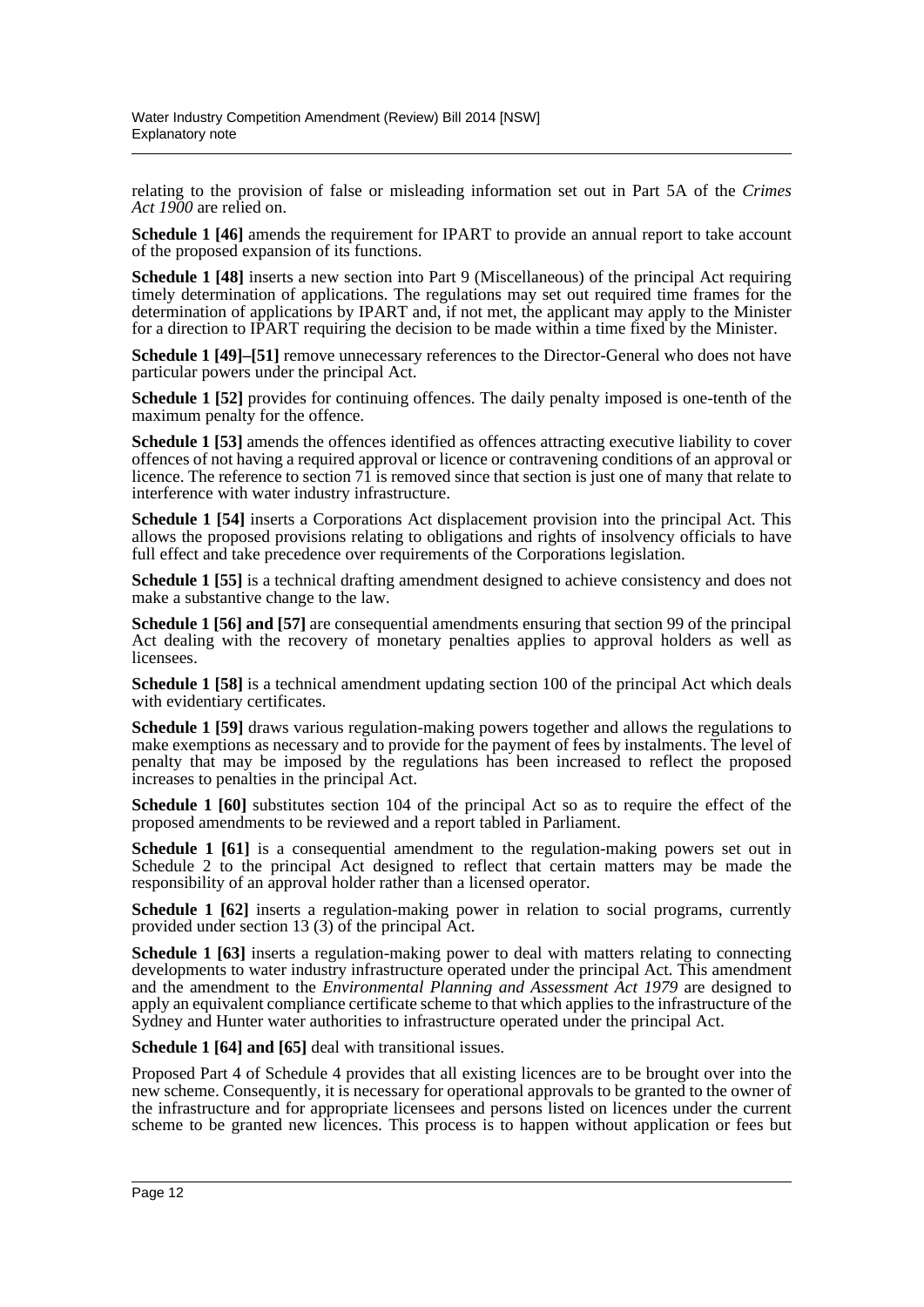relevant persons may be required to provide necessary information to IPART verified as IPART requires. Licensees and persons listed in licences who are not granted licences under this scheme are given 28 days following commencement to apply for a licence without payment of an application fee.

Proposed clause 10 (2) is included to allow IPART an appropriate time frame within which to bring schemes currently run by metropolitan councils and other schemes within the ambit of the principal Act.

Proposed clause 11 converts current contracts between licensees and customers into implied contracts as provided for in proposed Division 1AA of Part 5.

Proposed clause 12 converts the current monopoly supplier declaration into a form that suits the requirements of the proposed scheme.

**Schedule 1 [66]–[70]** make necessary modifications to the Dictionary of the principal Act. The definition of *owner of water industry infrastructure* means that a long term lessee of water industry infrastructure is regarded as the owner for the purposes of the scheme. This is designed to accommodate arrangements such as that pertaining to the Sydney desalination plant. The definition of *providing an essential service* is designed to simplify the language in proposed Division 3 of Part 5 by allowing the expression to be used both in relation to the operation of essential infrastructure and the sale of an essential service. The definition of *public water utility* ensures that there is an explanation of what is meant by the utility's Act and the utility's area of operations for each public water utility. Metropolitan councils (to the extent that their council areas are in the areas covered by the Sydney and Hunter water authorities) are removed from the definition so that the principal Act will apply to infrastructure operated by or on behalf of metropolitan councils. The definition of *small retail customer premises* is used in determining what constitutes a category A scheme. A level of flexibility is introduced by allowing the regulations to refine this definition.

**Schedule 1 [71]** makes global amendments to the principal Act to accommodate the proposed changes in terminology.

## **Schedule 2 Consequential amendments of other legislation**

**Schedule 2.1** amends the *Energy and Utilities Administration Act 1987* to update terminology.

**Schedule 2.2** amends the *Environmental Planning and Assessment Act 1979* to extend the scheme requiring a developer to obtain a compliance certificate from a public water utility if it is proposed that a subdivision be connected to infrastructure of the utility to infrastructure operated under the principal Act.

**Schedule 2.3** amends the *Environmental Planning and Assessment Regulation 2000* to ensure that a planning certificate for land indicates that water or sewerage services are provided to the land under the principal Act if that is the case.

**Schedule 2.4** amends the *Fluoridation of Public Water Supplies Act 1957* to update terminology.

**Schedule 2.5** amends the *Hunter Water Act 1991* to update terminology and because the matter currently dealt with in section 36 (4) of that Act relating to contracts with Hunter Water Corporation as a last resort provider is proposed to be dealt with in the provisions dealing with last resort providers in the principal Act.

**Schedule 2.6** amends the *Local Government Act 1993* to update terminology and because the matter currently dealt with in section 553A (2) of that Act relating to contracts with a last resort provider is proposed to be dealt with in the provisions dealing with last resort providers in the *principal Act*. The amendment to section 124 empowers councils to require premises to be connected to a water or sewerage system without reference to council ownership of the system.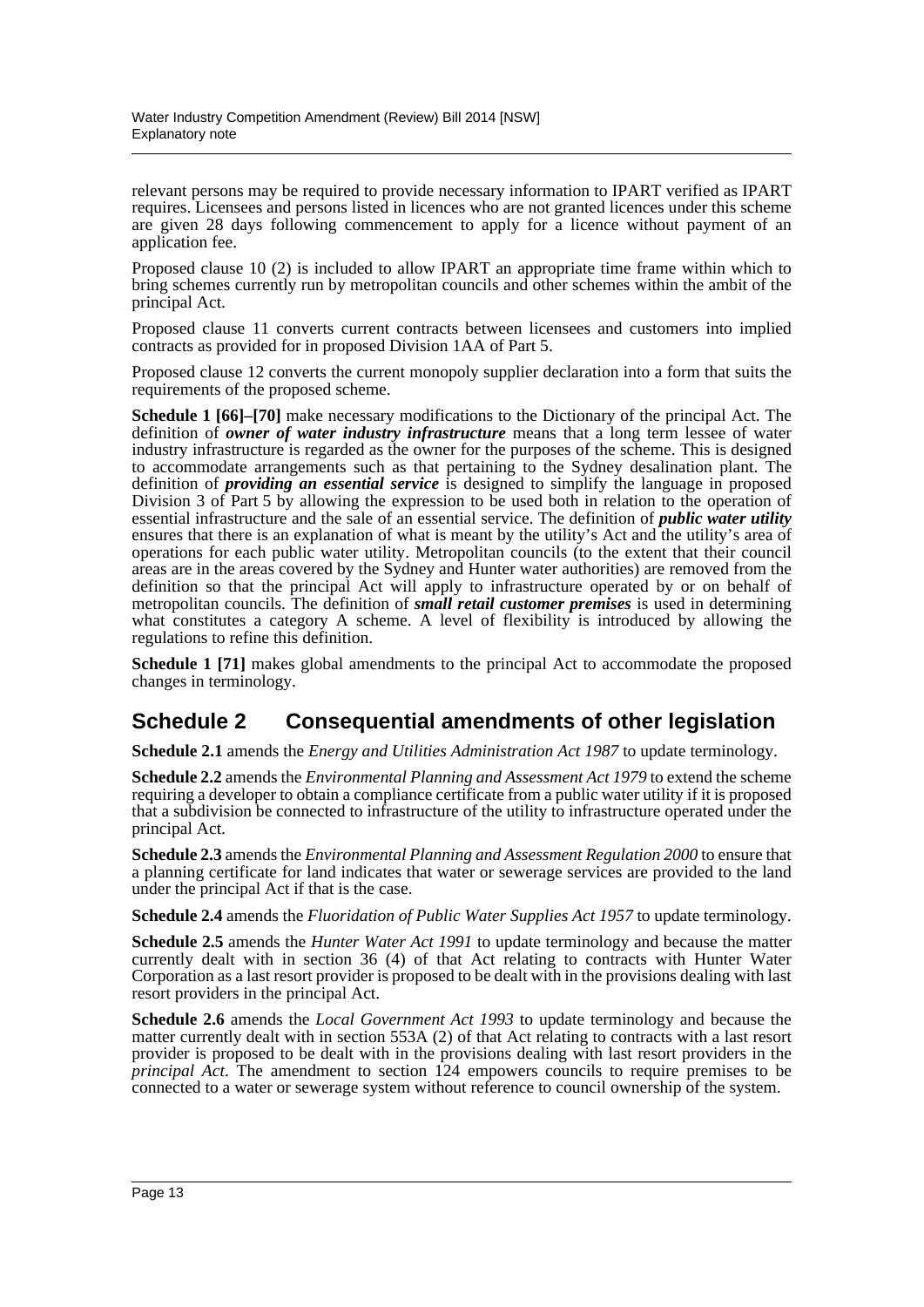**Schedule 2.7** amends the *Local Government (General) Regulation 2005* to avoid duplication and ensure that activities carried out under an approval or licence under the principal Act do not require an approval under section 68 of the *Local Government Act 1993*.

**Schedule 2.8** amends the *Plumbing and Drainage Act 2011* to update terminology.

**Schedule 2.9** amends the *Public Health Act 2010* to update terminology.

**Schedule 2.10** amends the *State Environmental Planning Policy (Infrastructure) 2007* to link the authorisation for certain water industry infrastructure to be developed without consent on land within a prescribed zone to the holders of design approvals rather than licensees.

**Schedule 2.11** amends the *Sydney Water Act 1994* to update terminology and because the matter currently dealt with in section 55 (3B) of that Act relating to contracts with Sydney Water Corporation as a last resort provider is proposed to be dealt with in the provisions dealing with last resort providers in the principal Act.

**Schedule 2.12** amends the *Sydney Water Catchment Management Act 1998* to update terminology.

**Schedule 2.13** amends the *Water Management Act 2000* to update terminology.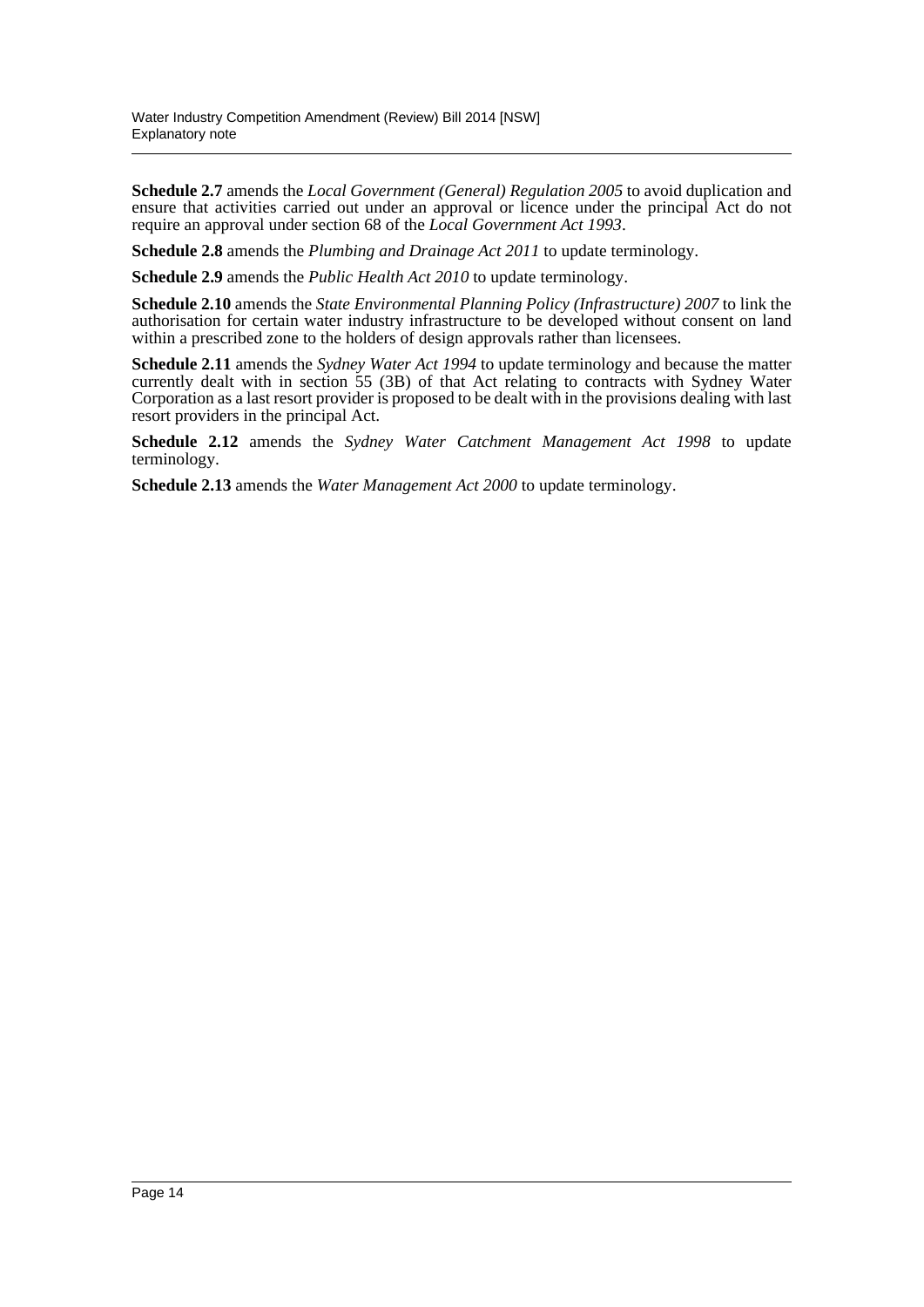First print

Page



New South Wales

# **Water Industry Competition Amendment (Review) Bill 2014**

## **Contents**

|            | Name of Act                                             |  |
|------------|---------------------------------------------------------|--|
|            | 2 Commencement                                          |  |
| Schedule 1 | Amendment of Water Industry Competition Act 2006 No 104 |  |

[Schedule 2 Consequential amendments of other legislation](#page-73-0) 59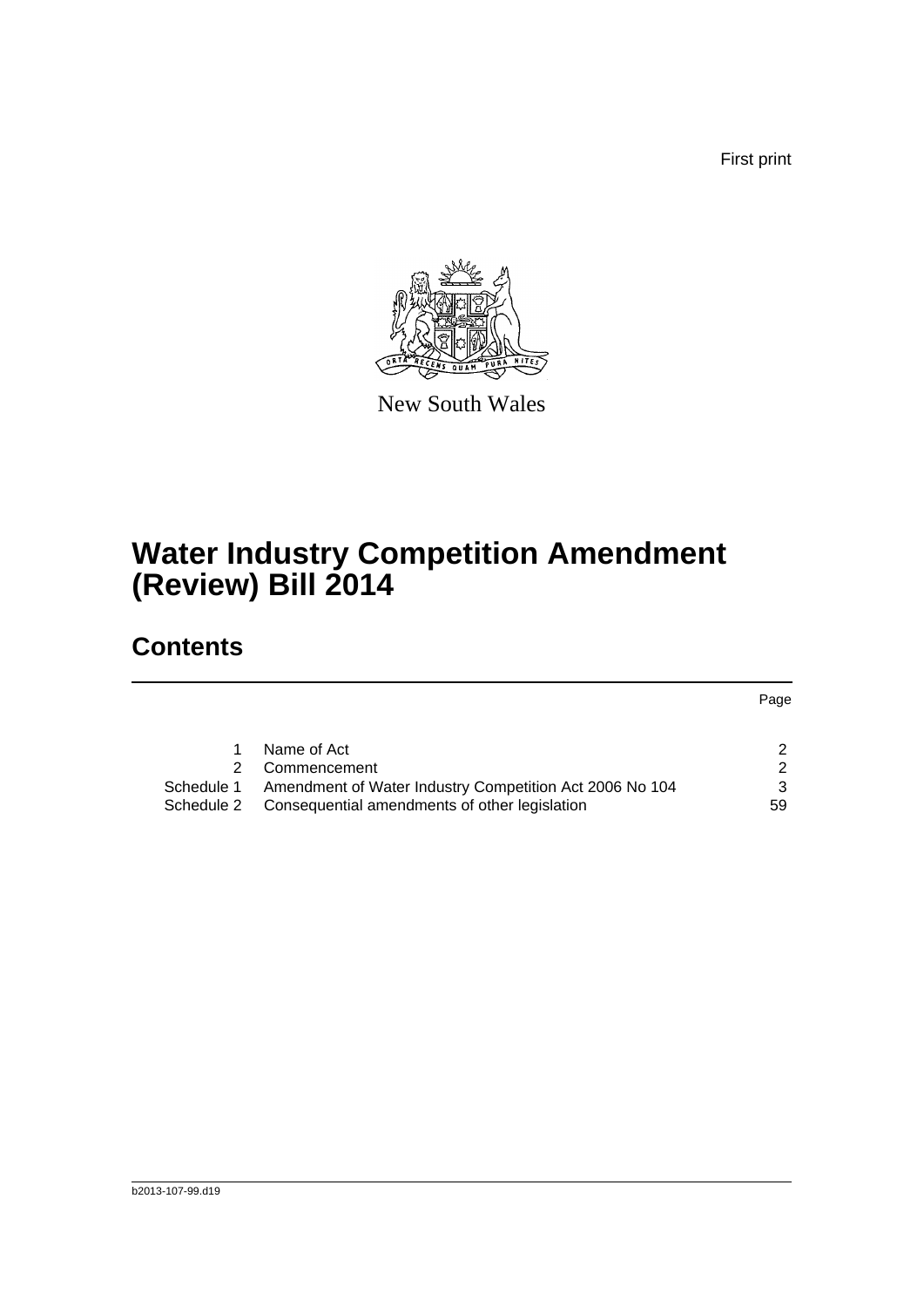

New South Wales

# **Water Industry Competition Amendment (Review) Bill 2014**

No , 2014

## **A Bill for**

An Act to amend the *Water Industry Competition Act 2006* following the Urban Water Regulation Review and to make consequential amendments to other legislation.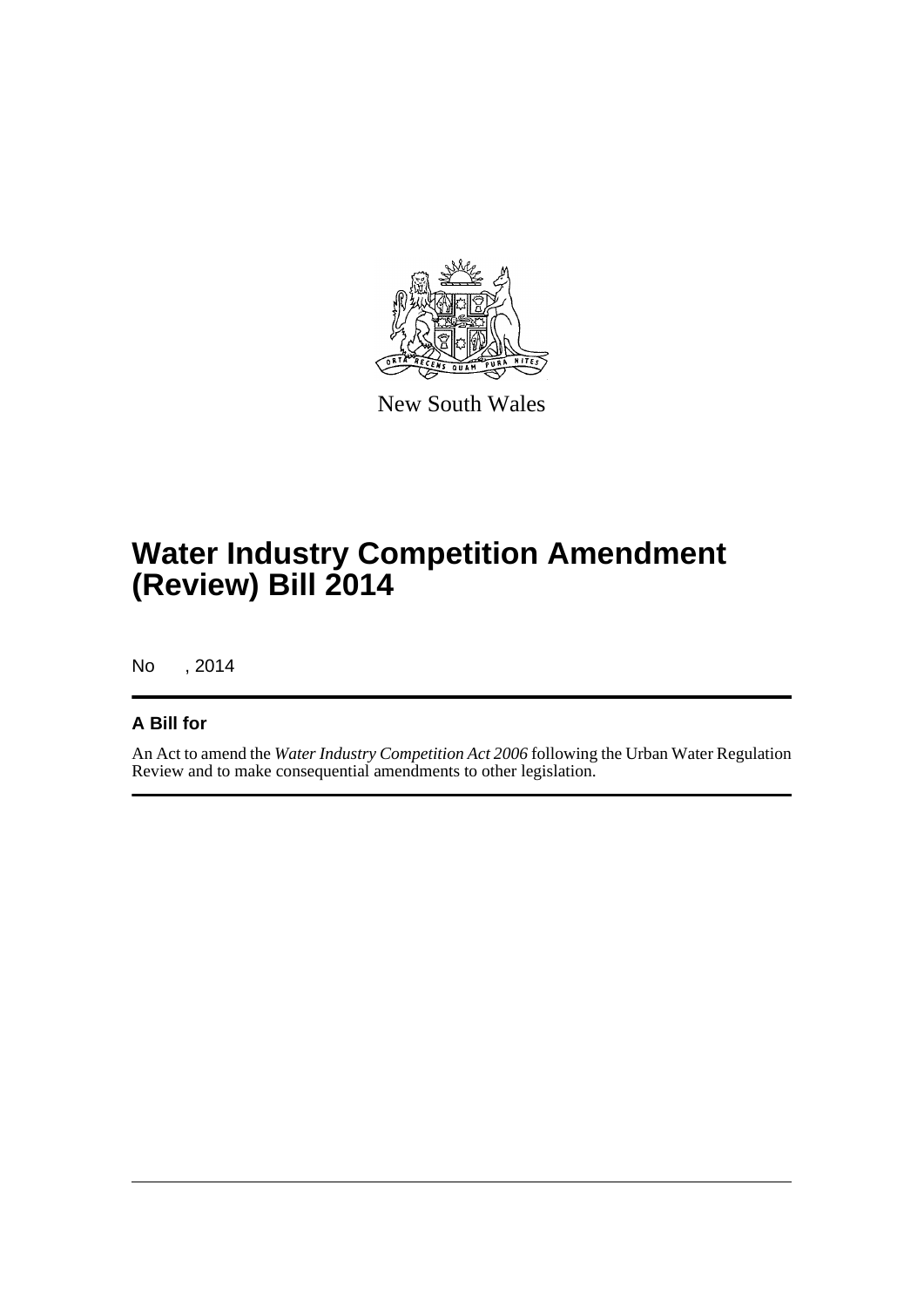Water Industry Competition Amendment (Review) Bill 2014 [NSW]

<span id="page-16-1"></span><span id="page-16-0"></span>

| The Legislature of New South Wales enacts:                              |                |
|-------------------------------------------------------------------------|----------------|
| Name of Act                                                             | 2              |
| This Act is the Water Industry Competition Amendment (Review) Act 2014. | 3              |
| <b>Commencement</b>                                                     | $\overline{4}$ |
| This Act commences on a day or days to be appointed by proclamation.    | 5              |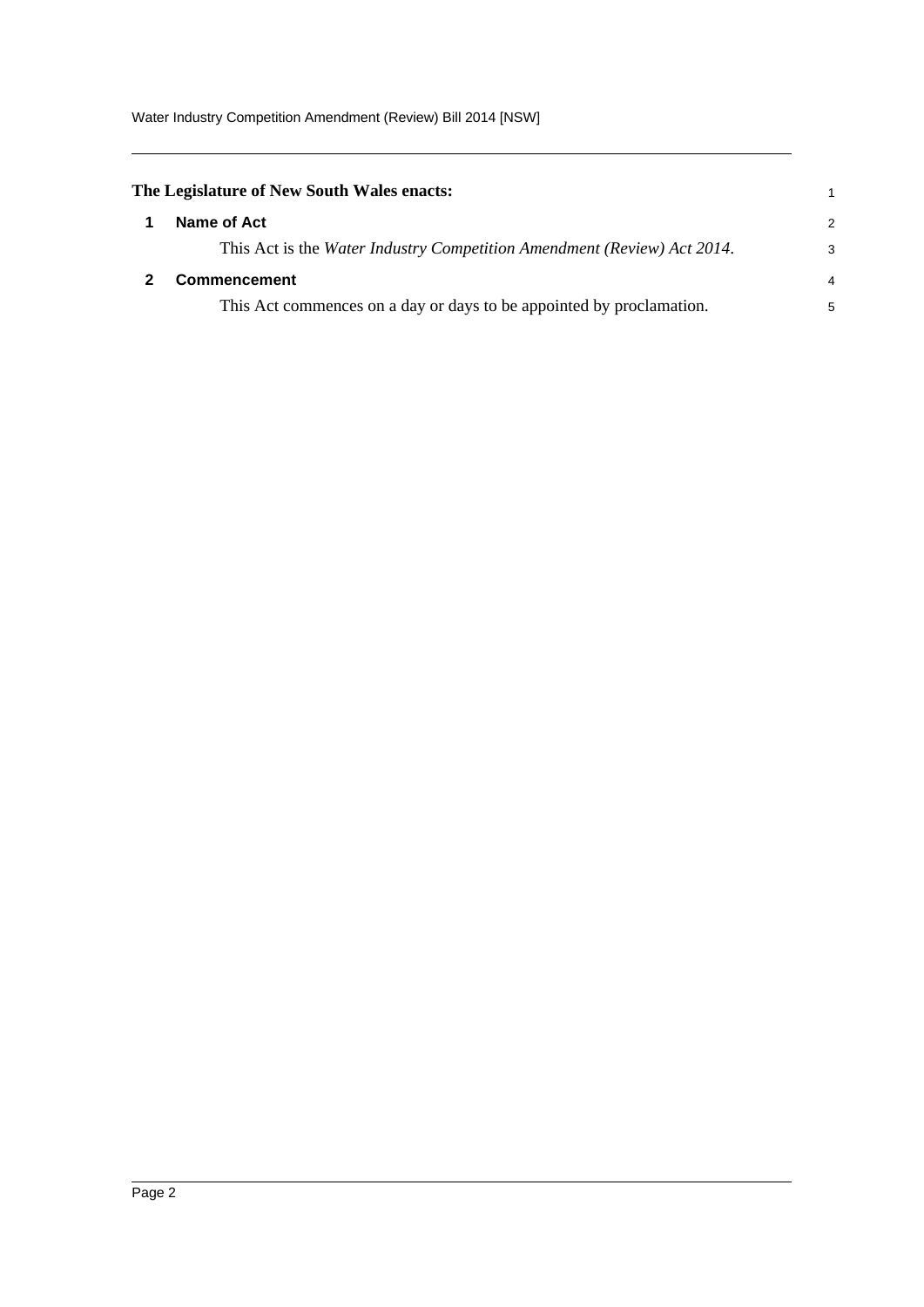<span id="page-17-0"></span>

|       | <b>Schedule 1</b> |                         |                       | <b>Amendment of Water Industry Competition</b><br>Act 2006 No 104                                                                                                                                                                                                                                                                                                                                         | 1<br>2                           |
|-------|-------------------|-------------------------|-----------------------|-----------------------------------------------------------------------------------------------------------------------------------------------------------------------------------------------------------------------------------------------------------------------------------------------------------------------------------------------------------------------------------------------------------|----------------------------------|
| [1]   |                   | Long title              |                       |                                                                                                                                                                                                                                                                                                                                                                                                           | 3                                |
|       |                   |                         |                       | Omit the long title. Insert instead:                                                                                                                                                                                                                                                                                                                                                                      | 4                                |
|       |                   |                         |                       | An Act to facilitate and regulate the water industry excluding certain public<br>water utilities; to make provision for the continuity of essential services<br>provided by that industry; to establish an access regime for significant water<br>industry infrastructure; and for other purposes.                                                                                                        | 5<br>6<br>$\overline{7}$<br>8    |
| [2]   |                   | <b>Section 2A</b>       |                       |                                                                                                                                                                                                                                                                                                                                                                                                           | 9                                |
|       |                   | Insert after section 2: |                       |                                                                                                                                                                                                                                                                                                                                                                                                           | 10                               |
|       | 2A                |                         | <b>Objects of Act</b> |                                                                                                                                                                                                                                                                                                                                                                                                           | 11                               |
|       |                   |                         |                       | The objects of this Act are:                                                                                                                                                                                                                                                                                                                                                                              | 12                               |
|       |                   |                         | (a)                   | to protect public health and safety and the environment in connection<br>with the water industry, including in the longer term, and                                                                                                                                                                                                                                                                       | 13<br>14                         |
|       |                   |                         | (b)                   | to protect the interests of consumers (particularly small retail<br>customers) in the quality, reliability and price of water and sewerage<br>services, including in the longer term, and                                                                                                                                                                                                                 | 15<br>16<br>17                   |
|       |                   |                         | (c)                   | to facilitate the efficient, reliable and sustainable provision of water and<br>sewerage services, having regard to financial, environmental and social<br>considerations, and                                                                                                                                                                                                                            | 18<br>19<br>20                   |
|       |                   |                         | (d)                   | to promote the sustainable use of resources in connection with the water<br>industry, and                                                                                                                                                                                                                                                                                                                 | 21<br>22                         |
|       |                   |                         | (e)                   | to facilitate competition in the water industry with a view to<br>encouraging innovation and improved efficiency in the industry.                                                                                                                                                                                                                                                                         | 23<br>24                         |
| $[3]$ | Part 2            |                         |                       |                                                                                                                                                                                                                                                                                                                                                                                                           | 25                               |
|       |                   |                         |                       | Omit the Part. Insert instead:                                                                                                                                                                                                                                                                                                                                                                            | 26                               |
|       |                   | Part 2                  |                       | Approvals and licences for certain water industry<br>infrastructure                                                                                                                                                                                                                                                                                                                                       | 27<br>28                         |
|       |                   | <b>Division 1</b>       |                       | <b>Application of Part</b>                                                                                                                                                                                                                                                                                                                                                                                | 29                               |
|       | 5                 |                         |                       | Water industry infrastructure to which Part applies                                                                                                                                                                                                                                                                                                                                                       | 30                               |
|       |                   | (1)                     |                       | This Part applies to each of the following:                                                                                                                                                                                                                                                                                                                                                               | 31                               |
|       |                   |                         | (a)                   | water industry infrastructure comprising an integrated system for<br>providing water or sewerage services to 30 or more small retail<br>customer premises in an area or building, including any treatment<br>works, pumping stations and reticulation networks that form part of the<br>system (a <i>category A scheme</i> ),                                                                             | 32<br>33<br>34<br>35<br>36       |
|       |                   |                         | (b)                   | water industry infrastructure comprising a facility for the production of<br>drinking water (including a filtration, treatment or desalination facility)<br>that has a design capacity of more than 500 kilolitres each day and does<br>not form part of a category A scheme, together with any reticulation<br>network connected to the facility and used to convey anything to or<br>from the facility, | 37<br>38<br>39<br>40<br>41<br>42 |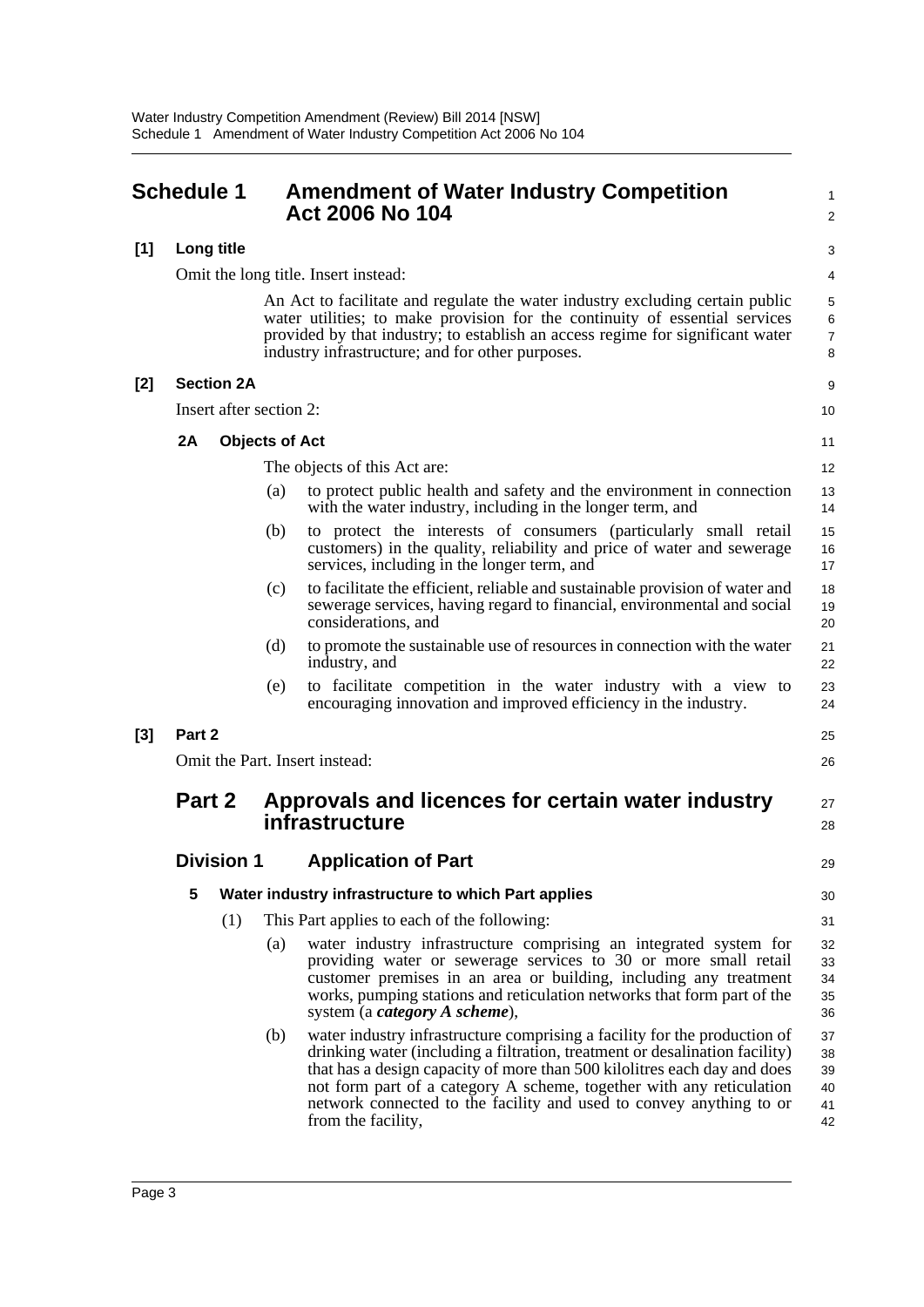|   |                   | (c) | water industry infrastructure comprising a facility for the treatment of<br>sewage that has a design capacity of more than 750 kilolitres each day<br>and does not form part of a category A scheme, together with any<br>reticulation network connected to the facility and used to convey<br>anything to or from the facility, | $\mathbf{1}$<br>$\overline{2}$<br>3<br>4<br>5 |
|---|-------------------|-----|----------------------------------------------------------------------------------------------------------------------------------------------------------------------------------------------------------------------------------------------------------------------------------------------------------------------------------|-----------------------------------------------|
|   |                   | (d) | water industry infrastructure declared by the regulations to be water<br>industry infrastructure to which this Part applies.                                                                                                                                                                                                     | 6<br>$\overline{7}$                           |
|   | (2)               |     | However, this Part does not apply to the following:                                                                                                                                                                                                                                                                              | 8                                             |
|   |                   | (a) | water industry infrastructure within the area of operations of a public<br>water utility and operated by or on behalf of the public water utility<br>(other than as a last resort provider),                                                                                                                                     | 9<br>10<br>11                                 |
|   |                   | (b) | water industry infrastructure<br>that,<br>immediately<br>the<br>before<br>commencement of this subsection, was subject to an approval under<br>section 68 of the <i>Local Government Act 1993</i> , while it remains subject<br>to:                                                                                              | 12<br>13<br>14<br>15                          |
|   |                   |     | (i)<br>the approval (as extended or renewed from time to time), or                                                                                                                                                                                                                                                               | 16                                            |
|   |                   |     | (ii)<br>a new approval (as extended or renewed from time to time)<br>obtained by a purchaser of land on which the infrastructure is<br>located in accordance with that Act,                                                                                                                                                      | 17<br>18<br>19                                |
|   |                   | (c) | water industry infrastructure excluded from the application of this Part<br>by the regulations.                                                                                                                                                                                                                                  | 20<br>21                                      |
|   | (3)               |     | For the purposes of determining whether this Part applies to water industry<br>infrastructure:                                                                                                                                                                                                                                   | 22<br>23                                      |
|   |                   | (a) | initial and planned future stages of development of the infrastructure are<br>to be taken into account, and                                                                                                                                                                                                                      | 24<br>25                                      |
|   |                   | (b) | the design capacity of infrastructure is to be determined in accordance<br>with guidelines issued by IPART and published in the Gazette and on<br><b>IPART's website.</b>                                                                                                                                                        | 26<br>27<br>28                                |
|   | <b>Division 2</b> |     | Requirement for approvals and licences                                                                                                                                                                                                                                                                                           | 29                                            |
| 6 |                   |     | Requirement for design approval                                                                                                                                                                                                                                                                                                  | 30                                            |
|   | (1)               |     | A person must not carry out works for the construction, installation or<br>alteration of water industry infrastructure to which this Part applies except as<br>authorised by a design approval.                                                                                                                                  | 31<br>32<br>33                                |
|   |                   |     | Maximum penalty:                                                                                                                                                                                                                                                                                                                 | 34                                            |
|   |                   | (a) | in the case of a corporation—\$2 million, or                                                                                                                                                                                                                                                                                     | 35                                            |
|   |                   | (b) | in the case of an individual—\$400,000.                                                                                                                                                                                                                                                                                          | 36                                            |
|   | (2)               |     | A reference in this section to works for the construction, installation or<br>alteration of water industry infrastructure extends to anything necessary<br>(including the operation of the infrastructure) for the commissioning and<br>testing of the infrastructure prior to it being operated on a commercial basis.          | 37<br>38<br>39<br>40                          |
|   |                   |     |                                                                                                                                                                                                                                                                                                                                  |                                               |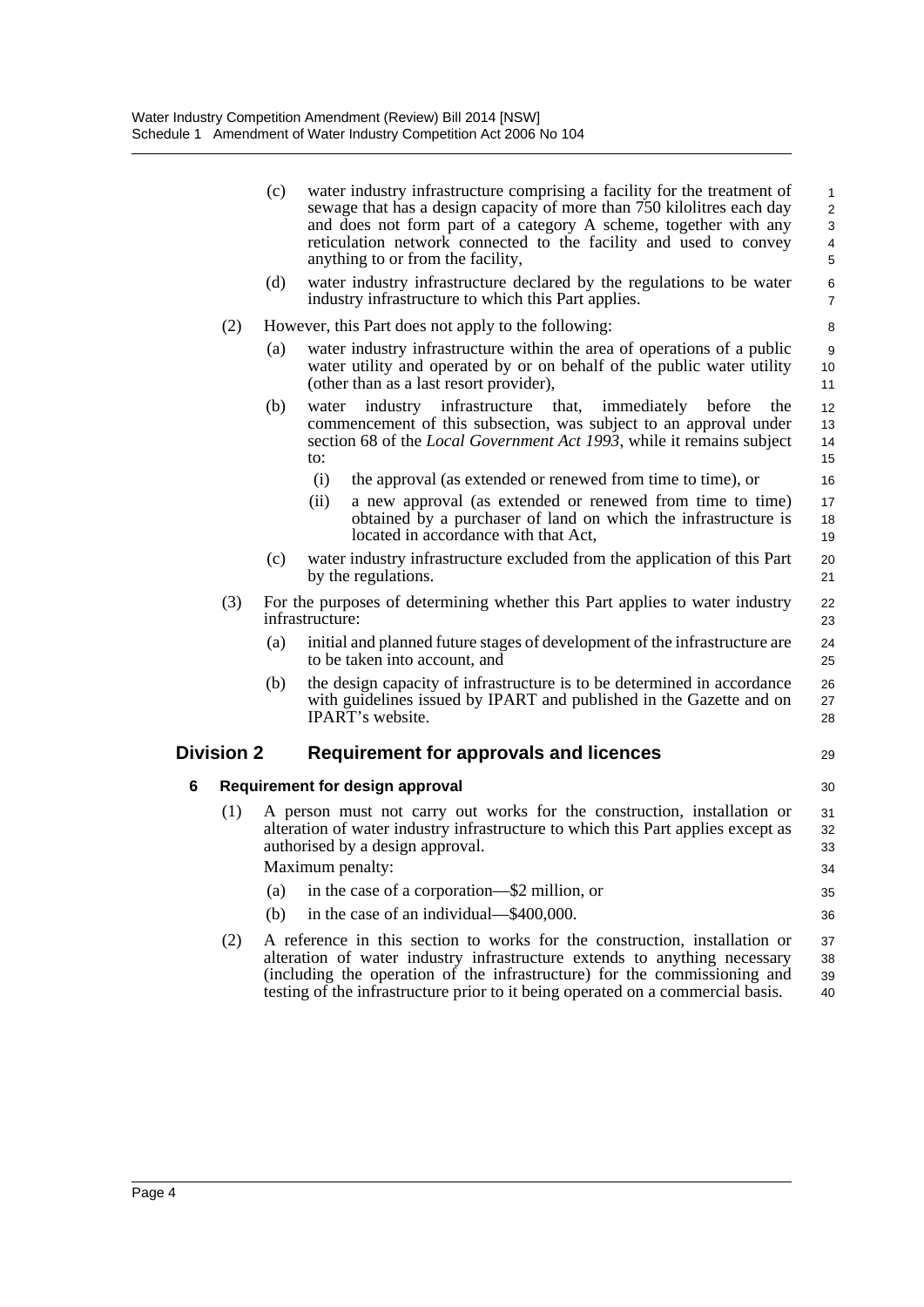| 7 |     |          | Requirement for operational approval                                                                                                                                                                                                                                                                                                                                                                                | 1                                |
|---|-----|----------|---------------------------------------------------------------------------------------------------------------------------------------------------------------------------------------------------------------------------------------------------------------------------------------------------------------------------------------------------------------------------------------------------------------------|----------------------------------|
|   |     |          | The owner of water industry infrastructure to which this Part applies must<br>ensure that the infrastructure is not operated on a commercial basis unless<br>there is an operational approval in force for the infrastructure.                                                                                                                                                                                      | $\overline{2}$<br>3<br>4         |
|   |     |          | Maximum penalty:                                                                                                                                                                                                                                                                                                                                                                                                    | 5                                |
|   |     | (a)      | in the case of a corporation—\$2 million, or                                                                                                                                                                                                                                                                                                                                                                        | 6                                |
|   |     | (b)      | in the case of an individual—\$400,000.                                                                                                                                                                                                                                                                                                                                                                             | $\overline{7}$                   |
| 8 |     |          | <b>Requirement for operator's licence</b>                                                                                                                                                                                                                                                                                                                                                                           | 8                                |
|   | (1) |          | A person must not operate water industry infrastructure to which this Part                                                                                                                                                                                                                                                                                                                                          | 9                                |
|   |     |          | applies unless:                                                                                                                                                                                                                                                                                                                                                                                                     | 10                               |
|   |     | (a)      | the person is a licensed operator of water industry infrastructure of the<br>appropriate class, and                                                                                                                                                                                                                                                                                                                 | 11<br>12                         |
|   |     | (b)      | a design approval or operational approval is in force for the<br>infrastructure, and                                                                                                                                                                                                                                                                                                                                | 13<br>14                         |
|   |     | (c)      | the person holds the approval or operates the infrastructure under an<br>agreement with the holder of the approval.                                                                                                                                                                                                                                                                                                 | 15<br>16                         |
|   |     |          | Maximum penalty:                                                                                                                                                                                                                                                                                                                                                                                                    | 17                               |
|   |     | (a)      | in the case of a corporation—\$2 million, or                                                                                                                                                                                                                                                                                                                                                                        | 18                               |
|   |     | (b)      | in the case of an individual—\$400,000.                                                                                                                                                                                                                                                                                                                                                                             | 19                               |
|   |     |          | Note. If different parts of water industry infrastructure to which this Part applies are<br>operated by different persons, each person will require an operator's licence.                                                                                                                                                                                                                                          | 20<br>21                         |
|   | (2) |          | Nothing in this section prevents a person engaged by the holder of a design<br>approval to carry out works for the construction, installation or alteration of<br>water industry infrastructure from operating the infrastructure to the extent<br>necessary for the commissioning and testing of the infrastructure in<br>accordance with the design approval prior to it being operated on a<br>commercial basis. | 22<br>23<br>24<br>25<br>26<br>27 |
| 9 |     |          | <b>Requirement for retailer's licence</b>                                                                                                                                                                                                                                                                                                                                                                           | 28                               |
|   | (1) |          | A person must not sell water or sewerage services provided by means of a<br>category A scheme to which this Part applies unless:                                                                                                                                                                                                                                                                                    | 29<br>30                         |
|   |     | (a)      | the person is a licensed retailer, and                                                                                                                                                                                                                                                                                                                                                                              | 31                               |
|   |     | (b)      | an operational approval is in force for the scheme, and                                                                                                                                                                                                                                                                                                                                                             | 32                               |
|   |     |          | (c) the person holds the operational approval or sells the services under an<br>agreement with the holder of the operational approval.                                                                                                                                                                                                                                                                              | 33<br>34                         |
|   |     |          | Maximum penalty:                                                                                                                                                                                                                                                                                                                                                                                                    | 35                               |
|   |     | (a)      | in the case of a corporation—\$2 million, or                                                                                                                                                                                                                                                                                                                                                                        | 36                               |
|   |     | (b)      | in the case of an individual—\$400,000.                                                                                                                                                                                                                                                                                                                                                                             | 37                               |
|   | (2) | utility. | However, the holder of an operational approval for a category A scheme or a<br>licensed operator of a category A scheme is not required to be a licensed<br>retailer to sell water or sewerage services to a licensed retailer or public water                                                                                                                                                                      | 38<br>39<br>40<br>41             |
|   | (3) |          | A person must not sell water or sewerage services provided by means of<br>prescribed water industry infrastructure to a small retail customer unless the<br>person is a licensed retailer.                                                                                                                                                                                                                          | 42<br>43<br>44                   |
|   |     |          | Maximum penalty:                                                                                                                                                                                                                                                                                                                                                                                                    | 45                               |
|   |     | (a)      | in the case of a corporation—\$2 million, or                                                                                                                                                                                                                                                                                                                                                                        | 46                               |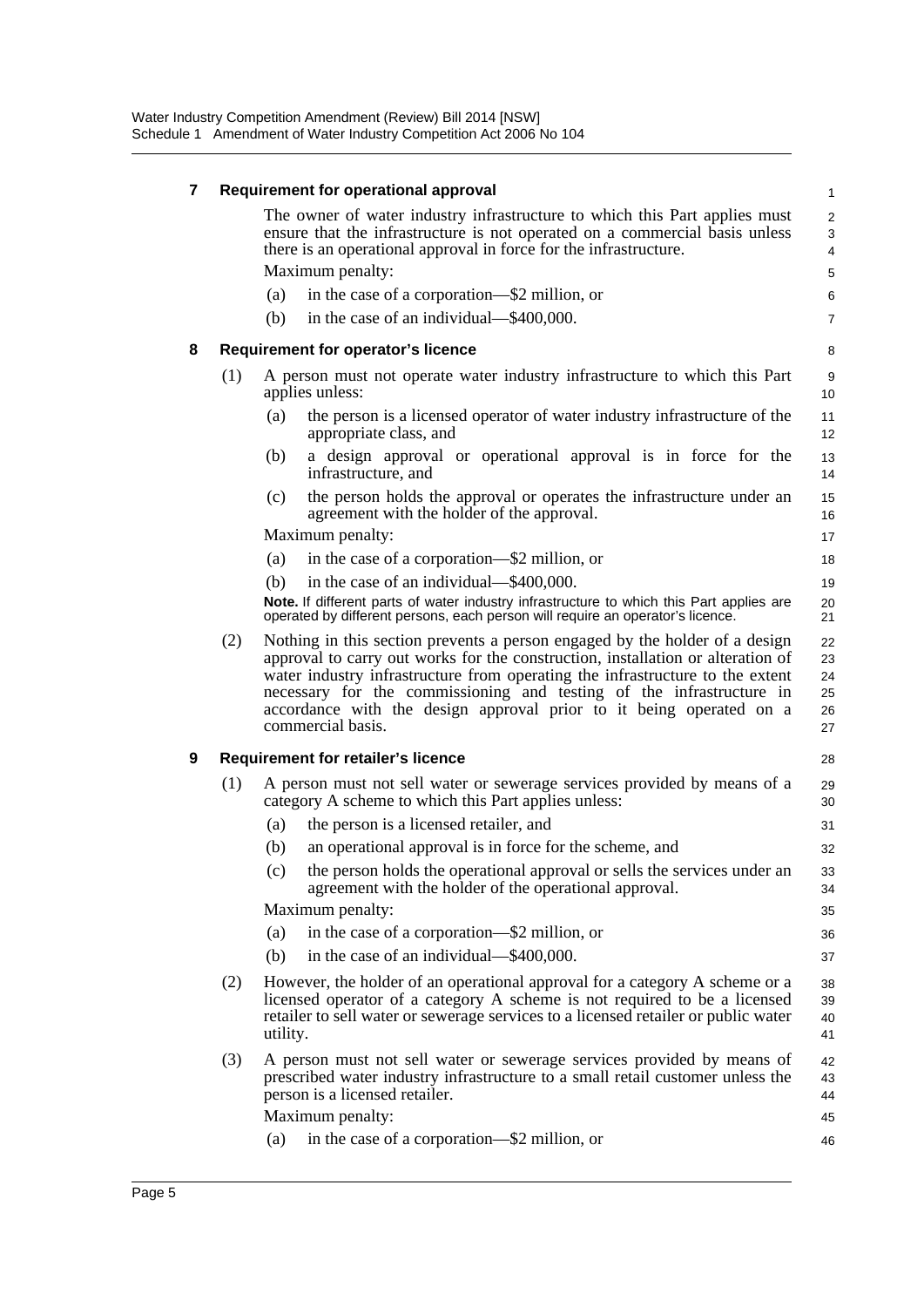|    |                   | (b) | in the case of an individual—\$400,000.                                                                                                                                                                                                                                                                                                                                                                        | 1                                |
|----|-------------------|-----|----------------------------------------------------------------------------------------------------------------------------------------------------------------------------------------------------------------------------------------------------------------------------------------------------------------------------------------------------------------------------------------------------------------|----------------------------------|
|    |                   |     | Note. A retailer's licence is subject to a condition that limits the circumstances in which<br>a licensed retailer may sell water or sewerage services provided by means of<br>prescribed water industry infrastructure to a small retail customer (see section 20F (1)).                                                                                                                                      | $\overline{c}$<br>3<br>4         |
|    | (4)               |     | However, the owner or operator of prescribed water industry infrastructure is                                                                                                                                                                                                                                                                                                                                  | 5                                |
|    |                   |     | not required to be a licensed retailer to sell water or sewerage services<br>provided by means of the infrastructure.                                                                                                                                                                                                                                                                                          | 6<br>$\overline{7}$              |
|    | (5)               |     | In this section:                                                                                                                                                                                                                                                                                                                                                                                               | 8                                |
|    |                   |     | <i>prescribed water industry infrastructure means:</i>                                                                                                                                                                                                                                                                                                                                                         | 9                                |
|    |                   | (a) | water industry infrastructure operated by or on behalf of a public water<br>utility under the utility's Act, or                                                                                                                                                                                                                                                                                                | 10<br>11                         |
|    |                   | (b) | water industry infrastructure operated under an approval under<br>section 68 of the <i>Local Government Act 1993</i> , or                                                                                                                                                                                                                                                                                      | 12<br>13                         |
|    |                   | (c) | other water industry infrastructure to which this Part does not apply, or                                                                                                                                                                                                                                                                                                                                      | 14                               |
|    |                   | (d) | water industry infrastructure to which this Part applies other than a<br>category A scheme.                                                                                                                                                                                                                                                                                                                    | 15<br>16                         |
|    | <b>Division 3</b> |     | <b>Objects and interpretation</b>                                                                                                                                                                                                                                                                                                                                                                              | 17                               |
| 10 |                   |     | <b>Additional objects of Part</b>                                                                                                                                                                                                                                                                                                                                                                              | 18                               |
|    |                   |     | The Minister and IPART must, in considering an application for an approval<br>or licence and the conditions of an approval or licence under this Part, have<br>regard to the objects of this Act and the following additional objects:                                                                                                                                                                         | 19<br>20<br>21                   |
|    |                   | (a) | to promote policies concerning the use of water resources set out in a<br>document prescribed by the regulations,                                                                                                                                                                                                                                                                                              | 22<br>23                         |
|    |                   | (b) | to mitigate the potential for adverse financial implications for small<br>retail customers generally arising from the activities proposed to be<br>covered by the approval or licence,                                                                                                                                                                                                                         | 24<br>25<br>26                   |
|    |                   | (c) | to promote the equitable sharing among participants in the drinking<br>water market of the costs of water industry infrastructure that<br>significantly contributes to water security.                                                                                                                                                                                                                         | 27<br>28<br>29                   |
| 11 |                   |     | <b>Meaning of "suitable corporation"</b>                                                                                                                                                                                                                                                                                                                                                                       | 30                               |
|    | (1)               |     | Each of the following is not a <i>suitable corporation</i> to be granted an approval<br>or licence under this Part:                                                                                                                                                                                                                                                                                            | 31<br>32                         |
|    |                   | (a) | a disqualified corporation,                                                                                                                                                                                                                                                                                                                                                                                    | 33                               |
|    |                   | (b) | a corporation that is a related corporation of a disqualified corporation.                                                                                                                                                                                                                                                                                                                                     | 34                               |
|    | (2)               |     | Without limiting the matters that may be taken into account in determining<br>whether a corporation is a suitable corporation to be granted an approval or<br>licence under this Act, the Minister or IPART may take into account each of<br>the following:                                                                                                                                                    | 35<br>36<br>37<br>38             |
|    |                   | (a) | whether the corporation or a related corporation, or a director or person<br>concerned in the management of the corporation or a related corporation<br>has committed an offence against this Act or any other law of this State,<br>the Commonwealth or another State or a Territory relating to the water<br>industry, public health, environment protection, development control or<br>consumer protection, | 39<br>40<br>41<br>42<br>43<br>44 |
|    |                   | (b) | whether the corporation or a related corporation, or a director or person<br>concerned in the management of the corporation or a related corporation<br>has held a relevant statutory authorisation (whether under the law of this                                                                                                                                                                             | 45<br>46<br>47                   |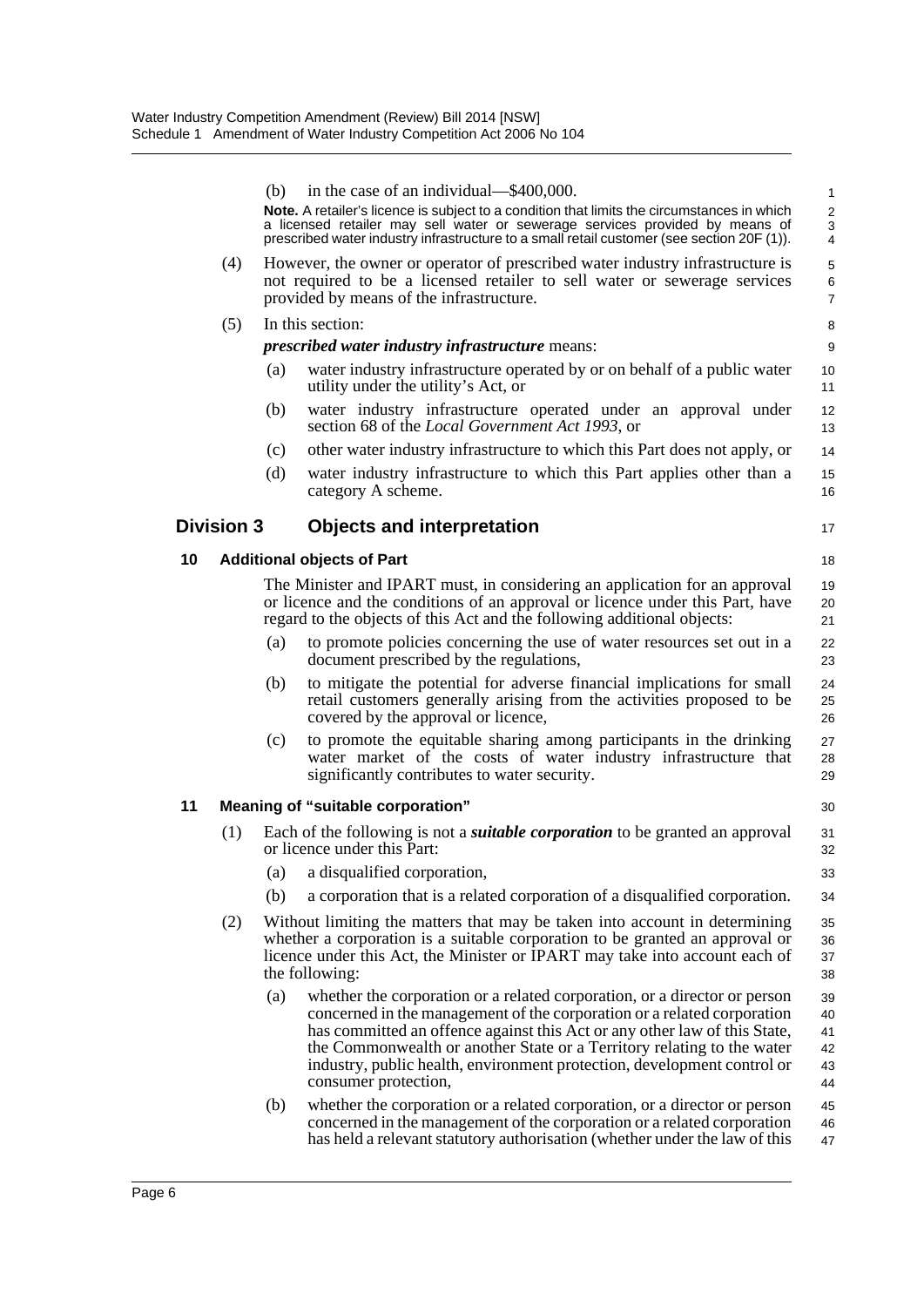State, the Commonwealth or another State or a Territory) that has been cancelled or suspended or has been disqualified from obtaining such an authorisation,

- (c) whether an insolvency official has been appointed in respect of the corporation or a related corporation, or any property of the corporation or a related corporation or an order has been made for the winding up of the corporation or a related corporation, or a resolution has been passed for the winding up of the corporation or a related corporation,
- (d) whether a director or person concerned in the management of the corporation or a related corporation is of good repute and character with particular regard to honesty and integrity,
- (e) whether a director or person concerned in the management of the corporation or a related corporation has become, within the previous 3 years, an insolvent under administration within the meaning of the *Corporations Act 2001* of the Commonwealth,
- (f) whether a director or person concerned in the management of the corporation or a related corporation has been, within the previous 3 years, the director of a body corporate when an insolvency official has been appointed in respect of the corporation or any property of the corporation or an order has been made for the winding up of the corporation or a resolution has been passed for the winding up of the corporation, 16 17 18 19 20 21 22
- (g) whether the corporation has the capacity (including, as relevant, technical, financial and organisational capacity) to comply with obligations under this Act and, in the case of a licence, to carry out the class of activities to be authorised by the licence,
- (h) any other matter prescribed by the regulations.
- (3) For the purposes of determining whether a body has the relevant capacity to be a suitable corporation to be granted an approval or licence:
	- (a) the following must be taken into account:
		- (i) the extent to which the body relies on arrangements with contractors or subcontractors (including related corporations) for the necessary capacity,
		- (ii) the suitability of those arrangements,
		- (iii) proposed conditions of approval or licence relating to those arrangements, and
	- (b) in the case of a council—any necessary financial or organisational capacity is to be assumed.

### **12 Meaning of "essential infrastructure"**

39 40

> 41 42 43

IPART may, by written notice to an applicant for, or the holder of, an approval for water industry infrastructure to which this Part applies, determine that the infrastructure comprises *essential infrastructure* under this Act if satisfied that:

(a) a failure in the provision of a water or sewerage service provided by means of the water industry infrastructure would have an adverse effect on customers of the service of a nature or degree that warrants it being dealt with as an essential service, taking into account the extent to which customers may reasonably be expected to protect themselves against the effect, and 44 45 46 47 48 49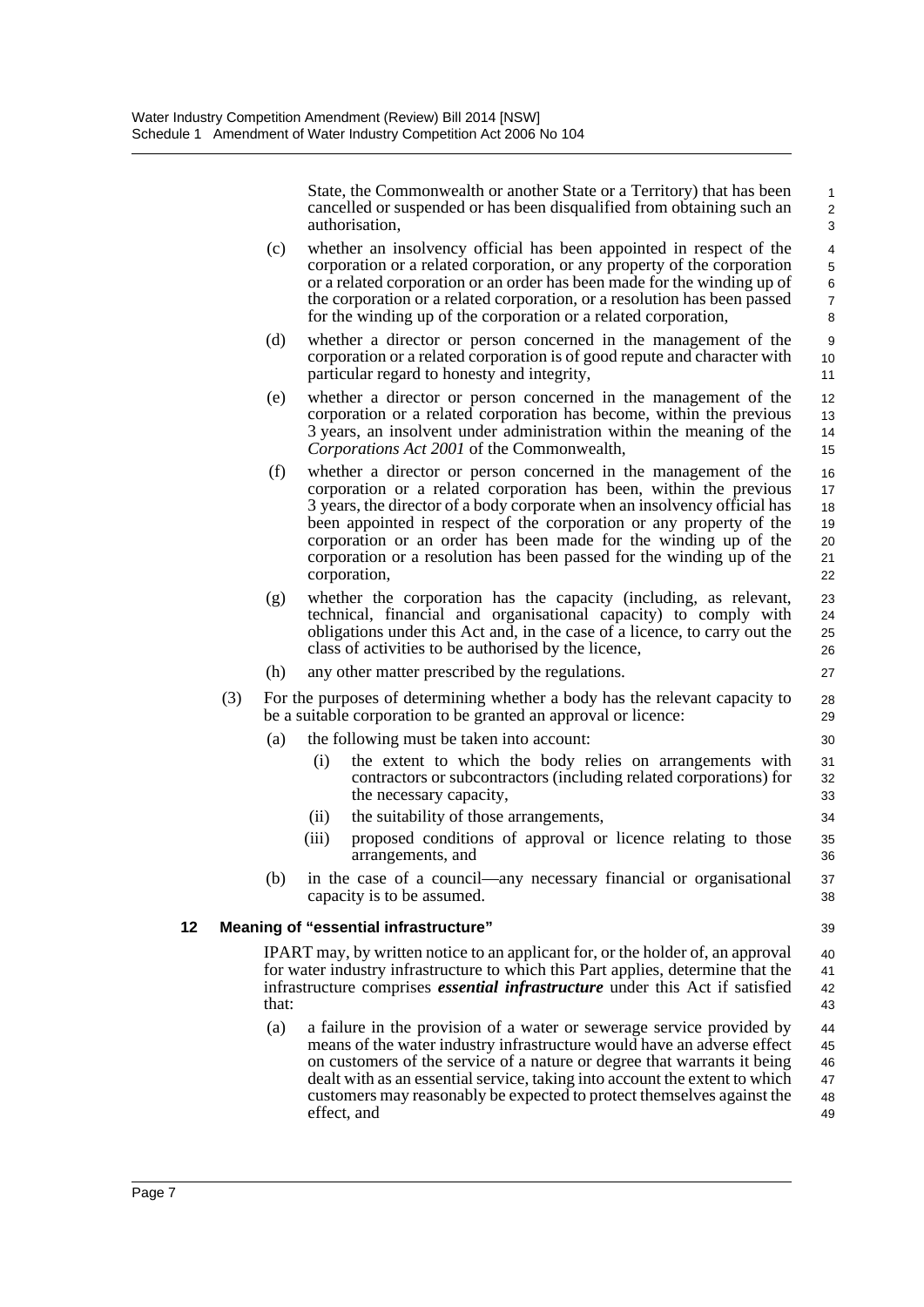|    |                   | (b)       | either: |                                                                                                                                                                                                                                                                                         | $\mathbf{1}$             |
|----|-------------------|-----------|---------|-----------------------------------------------------------------------------------------------------------------------------------------------------------------------------------------------------------------------------------------------------------------------------------------|--------------------------|
|    |                   |           | (i)     | alternative arrangements for the provision of a replacement<br>service would not be, and could not readily be made to be,<br>reasonably available, or                                                                                                                                   | 2<br>3<br>4              |
|    |                   |           | (ii)    | it is reasonably necessary for customers of the service to be<br>automatically transferred to the provider of a replacement service<br>in the event of a failure in the provision of the service.                                                                                       | 5<br>6<br>$\overline{7}$ |
|    | <b>Division 4</b> |           |         | <b>Approvals</b>                                                                                                                                                                                                                                                                        | 8                        |
| 13 |                   |           |         | Process for determination of application for approval                                                                                                                                                                                                                                   | 9                        |
|    | (1)               | approval. |         | IPART is to determine an application for a design approval or operational                                                                                                                                                                                                               | 10<br>11                 |
|    | (2)               |           |         | An application for a design approval for water industry infrastructure must be<br>made by the person proposing to construct, install or alter the infrastructure<br>and not by a contractor or subcontractor engaged or proposed to be engaged<br>by that person to carry out the work. | 12<br>13<br>14<br>15     |
|    | (3)               |           |         | An application for an operational approval for water industry infrastructure<br>must be made by the owner of the infrastructure.                                                                                                                                                        | 16<br>17                 |
|    | (4)               |           |         | Without limiting when an application for an operational approval for water<br>industry infrastructure may be made, an application may be made in<br>anticipation of an exemption from the application of this Part ceasing to apply<br>to the infrastructure.                           | 18<br>19<br>20<br>21     |
|    | (5)               |           |         | On receiving an application for an approval, IPART must invite submissions<br>on the application from:                                                                                                                                                                                  | 22<br>23                 |
|    |                   | (a)       |         | the government sector agency assigned responsibility for the<br>administration of this Part, and                                                                                                                                                                                        | 24<br>25                 |
|    |                   | (b)       |         | the government sector agency assigned responsibility for the<br>administration of the <i>Public Health Act 2010</i> , and                                                                                                                                                               | 26<br>27                 |
|    |                   | (c)       |         | if the infrastructure is or is proposed to be within the area of operations<br>of a public water utility—the public water utility, and                                                                                                                                                  | 28<br>29                 |
|    |                   | (d)       |         | in the case of a design approval:                                                                                                                                                                                                                                                       | 30                       |
|    |                   |           | (i)     | the government sector agency assigned responsibility for the<br>administration of the <i>Environmental Planning and Assessment</i><br>Act 1979, and                                                                                                                                     | 31<br>32<br>33           |
|    |                   |           | (ii)    | if a licence under the Protection of the Environment Operations<br>Act 1997 is also required—the appropriate regulatory authority<br>under that Act, and                                                                                                                                | 34<br>35<br>36           |
|    |                   |           | (iii)   | if an authorisation (however described) under the Water<br>Management Act 2000 is also required—the government sector<br>agency assigned responsibility for the administration of<br>Chapter 3 of that Act, and                                                                         | 37<br>38<br>39<br>40     |
|    |                   | (e)       |         | the public by notice published on IPART's website and otherwise as<br>considered appropriate by IPART, and                                                                                                                                                                              | 41<br>42                 |
|    |                   | (f)       |         | otherwise as required by the regulations.                                                                                                                                                                                                                                               | 43                       |
|    | (6)               |           |         | An invitation to make submissions on an application must allow at least<br>28 days for submissions to be made and must be accompanied by a copy of the<br>application or set out how a copy of the application may be obtained.                                                         | 44<br>45<br>46           |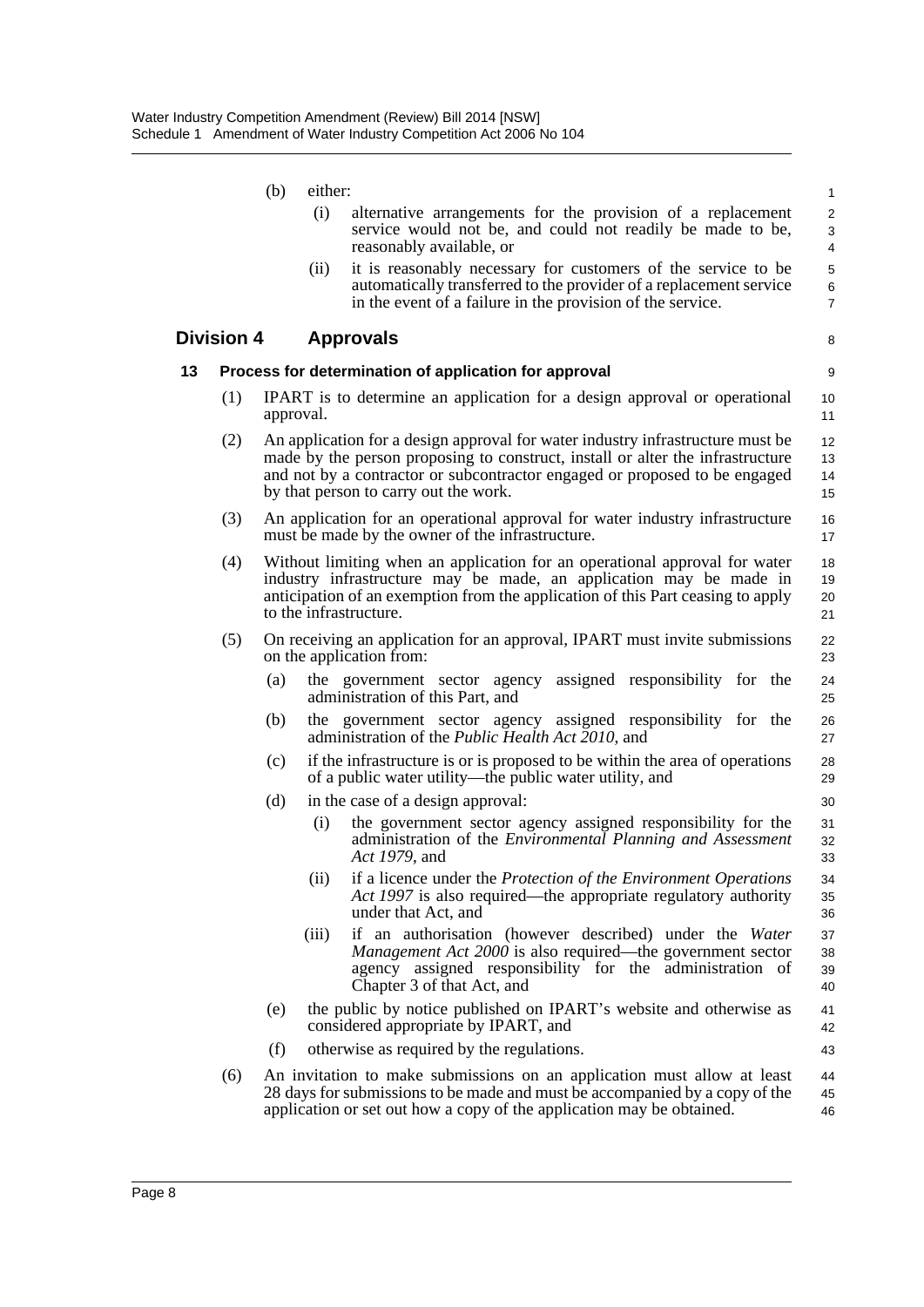| (7) |                                                                                                                                                                                                                        | IPART must not accept a variation of an application after an invitation to make<br>submissions has been given unless satisfied that:                                                                                                                                                                                                                                            | $\mathbf{1}$<br>$\overline{c}$ |  |
|-----|------------------------------------------------------------------------------------------------------------------------------------------------------------------------------------------------------------------------|---------------------------------------------------------------------------------------------------------------------------------------------------------------------------------------------------------------------------------------------------------------------------------------------------------------------------------------------------------------------------------|--------------------------------|--|
|     | (a)                                                                                                                                                                                                                    | the application as varied will be substantially the same as the original<br>application, and                                                                                                                                                                                                                                                                                    | 3<br>4                         |  |
|     | (b)                                                                                                                                                                                                                    | no prejudice will be caused to any person who made a submission<br>concerning the original application.                                                                                                                                                                                                                                                                         | 5<br>6                         |  |
|     |                                                                                                                                                                                                                        | Note. If a variation is not accepted, the applicant may withdraw the application and<br>make a new application.                                                                                                                                                                                                                                                                 | $\overline{7}$<br>8            |  |
| (8) |                                                                                                                                                                                                                        | If IPART proposes to refuse to grant an approval, IPART must:                                                                                                                                                                                                                                                                                                                   | 9                              |  |
|     | (a)                                                                                                                                                                                                                    | give written notice of the proposed refusal to the applicant specifying<br>the reasons for it, and                                                                                                                                                                                                                                                                              | 10<br>11                       |  |
|     | (b)                                                                                                                                                                                                                    | allow the applicant at least 14 days within which to make submissions<br>to IPART about the proposed refusal.                                                                                                                                                                                                                                                                   | 12<br>13                       |  |
| (9) | On making a decision on an approval, IPART must cause notice of the<br>decision to be given to the applicant and published on IPART's website.                                                                         |                                                                                                                                                                                                                                                                                                                                                                                 |                                |  |
|     |                                                                                                                                                                                                                        | <b>Grant of approval</b>                                                                                                                                                                                                                                                                                                                                                        | 16                             |  |
| (1) | A design approval authorises the carrying out of works for the construction,<br>installation or alteration of water industry infrastructure as specified in the<br>approval subject to the conditions of the approval. |                                                                                                                                                                                                                                                                                                                                                                                 |                                |  |
| (2) |                                                                                                                                                                                                                        | An approval must not be granted to an individual.                                                                                                                                                                                                                                                                                                                               | 20                             |  |
| (3) | A design approval must not be granted unless IPART is satisfied as to each of<br>the following:                                                                                                                        |                                                                                                                                                                                                                                                                                                                                                                                 |                                |  |
|     | (a)                                                                                                                                                                                                                    | that the applicant is a suitable corporation to be granted the approval,                                                                                                                                                                                                                                                                                                        | 23                             |  |
|     | (b)                                                                                                                                                                                                                    | that the proposal will, if the infrastructure is constructed, installed or<br>altered as proposed, comply with appropriate standards and water<br>quality objectives and has been audited as approved by IPART to assess<br>compliance with that requirement,                                                                                                                   | 24<br>25<br>26<br>27           |  |
|     | (c)                                                                                                                                                                                                                    | that the applicant has established:                                                                                                                                                                                                                                                                                                                                             | 28                             |  |
|     |                                                                                                                                                                                                                        | that it is reasonable to believe that the proposal is financially<br>(i)<br>viable based on information that is reasonably available, and                                                                                                                                                                                                                                       | 29<br>30                       |  |
|     |                                                                                                                                                                                                                        | in the case of a category A scheme—that it is not reasonably<br>(i)<br>foreseeable that the scheme will have significant adverse<br>financial implications for small retail customers,                                                                                                                                                                                          | 31<br>32<br>33                 |  |
|     |                                                                                                                                                                                                                        | (d) that the applicant is a licensed operator of infrastructure of the relevant<br>class and proposes to operate the infrastructure under the licence or has<br>entered into a suitable agreement with a licensed operator for the<br>operation of the infrastructure,                                                                                                          | 34<br>35<br>36<br>37           |  |
|     | (e)                                                                                                                                                                                                                    | that the applicant or other licensed operator, as the case requires, has<br>certified (in the manner and form required by IPART) that it will have<br>the capacity (including technical, financial and organisational capacity)<br>to operate the infrastructure in a manner that does not present a risk to<br>public health or a significant risk of harm to the environment, | 38<br>39<br>40<br>41<br>42     |  |
|     | (f)                                                                                                                                                                                                                    | other matters specified by the regulations,                                                                                                                                                                                                                                                                                                                                     | 43                             |  |
|     | (g)                                                                                                                                                                                                                    | other matters IPART considers relevant having regard to the public<br>interest.                                                                                                                                                                                                                                                                                                 | 44<br>45                       |  |

**14 Grant of approval**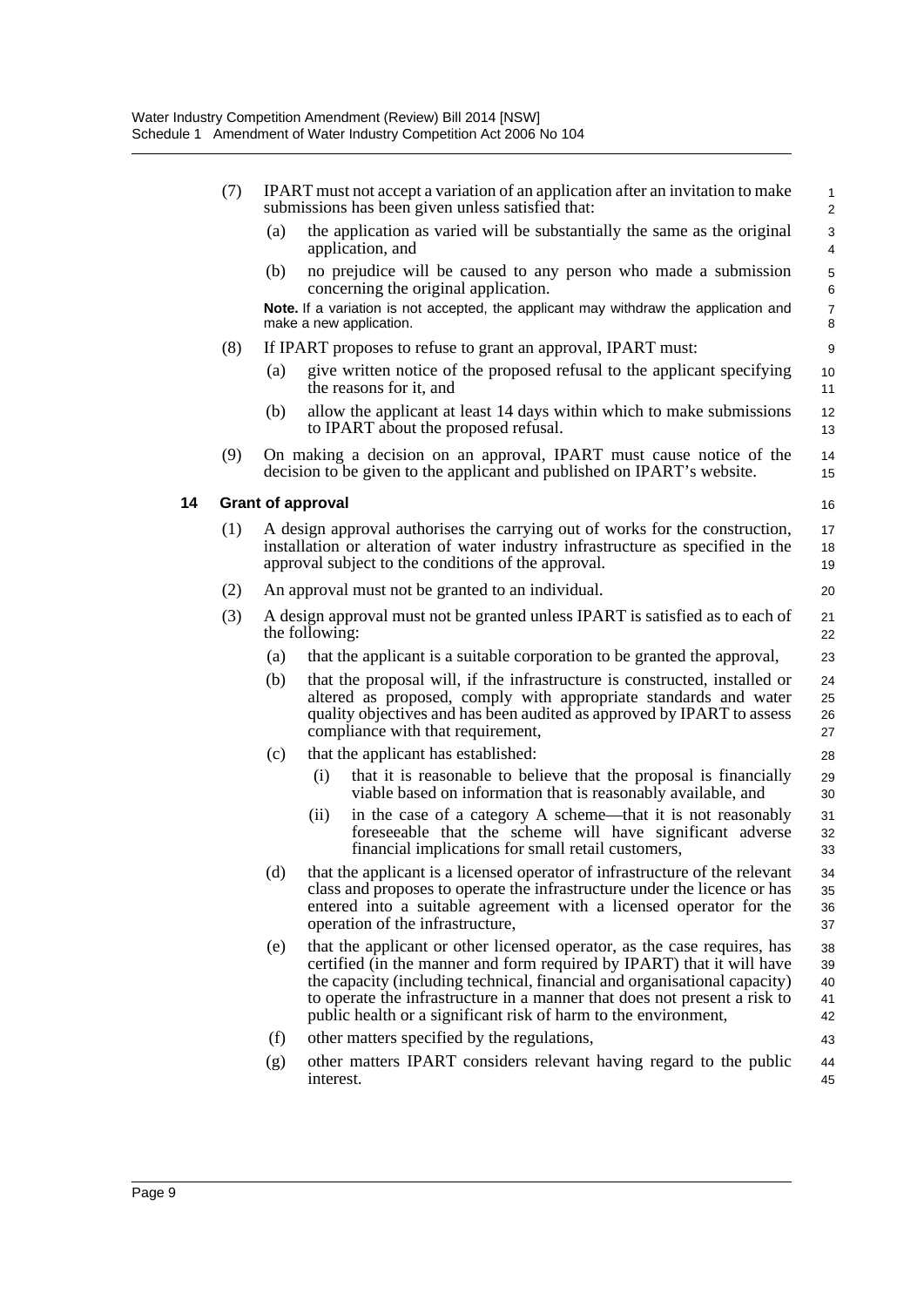- (4) An operational approval must not be granted unless IPART is satisfied as to each of the following:
	- (a) that the applicant is a suitable corporation to be granted the approval,
	- (b) if there is a relevant design approval—that the infrastructure has been constructed, installed or altered substantially in compliance with the design approval,

44 45 46

- (c) that the infrastructure complies with appropriate standards and water quality objectives and has been audited as approved by IPART to assess compliance with that requirement,
- (d) if there is no relevant design approval (for example, because the infrastructure had been constructed before the commencement of this section):
	- (i) that the applicant is a licensed operator of infrastructure of the relevant class and proposes to operate the infrastructure under the licence or has entered into a suitable agreement with a licensed operator for the operation of the infrastructure, and
	- (ii) that the applicant or other licensed operator, as the case requires, has certified (in the manner and form required by IPART) that it will have the capacity (including technical, financial and organisational capacity) to operate the infrastructure in a manner that does not present a risk to public health or a significant risk of harm to the environment, 17 18 19  $20$ 21  $22$
- (e) in the case of a category A scheme—that the applicant is a licensed retailer and proposes to sell the water or sewerage services provided by means of the infrastructure or has entered into a suitable agreement with a licensed retailer for the sale of water or sewerage services provided by means of the scheme,
- (f) in the case of essential infrastructure—that a last resort provider has been designated for each essential service provider other than a council,
- (g) other matters specified by the regulations,
- (h) other matters IPART considers relevant having regard to the public interest.
- (5) IPART may refuse to grant an approval if it is not satisfied that:
	- (a) the proposed licensed operator of the infrastructure has the capacity to comply with conditions of its licence having regard to all the infrastructure it operates or is to operate under the licence, or
	- (b) in the case of a category A scheme—the proposed licensed retailer of water or sewerage services provided by means of the scheme has the capacity to comply with conditions of its licence having regard to all the water and sewerage services it sells or is to sell under its licence. 37 38 39 40
- (6) IPART must publish, in the Gazette and on IPART's website, guidelines as to appropriate standards and water quality objectives for water industry infrastructure to which this Part applies. 41 42 43

## **15 Conditions of approval—imposition, variation and revocation**

- (1) An approval is subject to conditions imposed: (a) by this Act or the regulations, or
	- (b) by IPART: (i) on the grant of the approval, or 47 48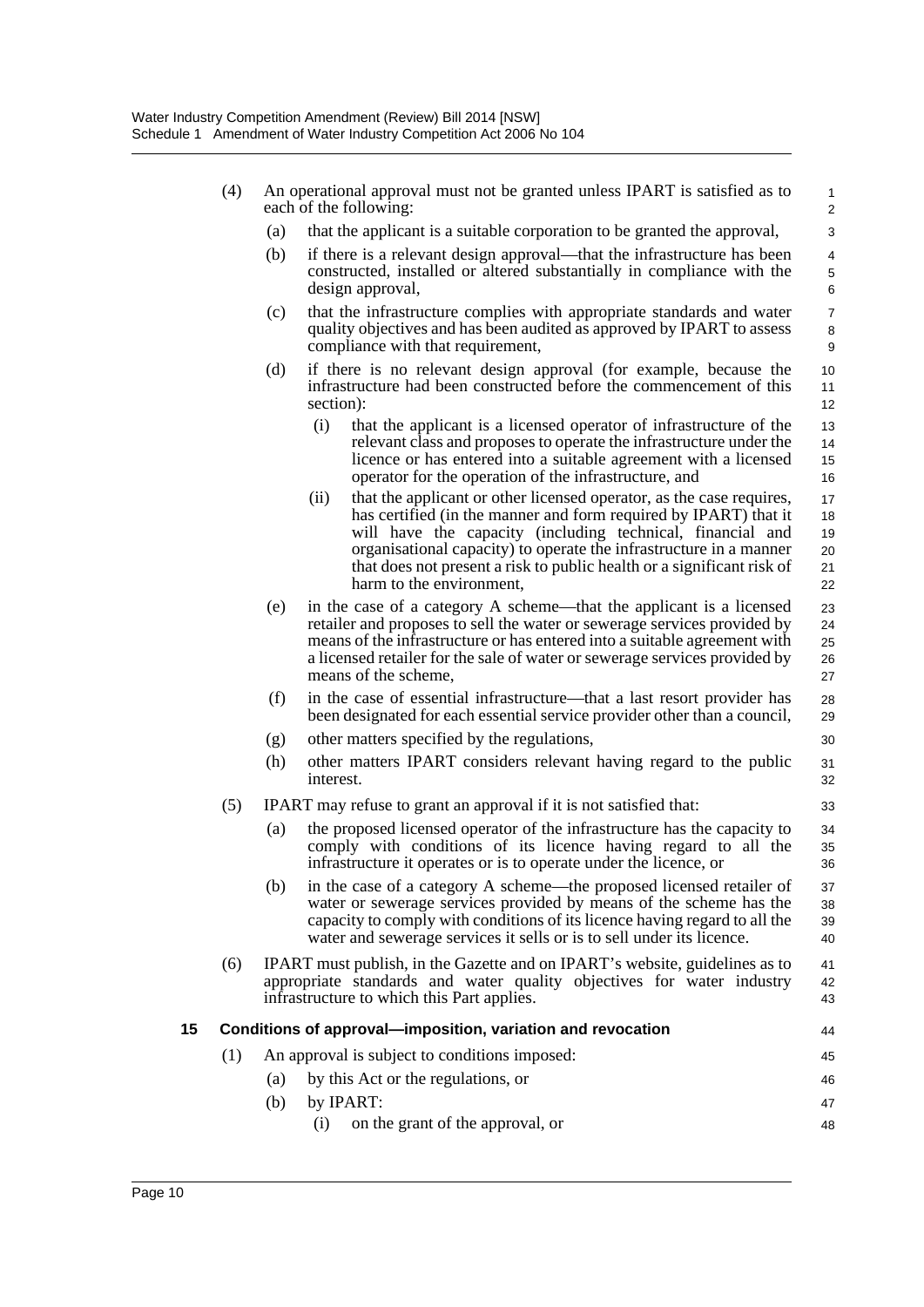|    |     | subsequently under this Act, or<br>(ii)<br>as disciplinary action.<br>(iii)                                                                                                                                                                                                                                                                        | 1                          |
|----|-----|----------------------------------------------------------------------------------------------------------------------------------------------------------------------------------------------------------------------------------------------------------------------------------------------------------------------------------------------------|----------------------------|
|    |     |                                                                                                                                                                                                                                                                                                                                                    | $\overline{\mathbf{c}}$    |
|    | (2) | As far as is reasonably practicable, IPART must, when granting a design<br>approval, give an indication of the conditions likely to be imposed on the                                                                                                                                                                                              | 3<br>4                     |
|    |     | operational approval for the infrastructure.                                                                                                                                                                                                                                                                                                       | 5                          |
|    | (3) | However, IPART is not bound by an indication it gives as to conditions of an<br>operational approval.                                                                                                                                                                                                                                              | 6<br>7                     |
|    | (4) | IPART may, by written notice to the holder of an approval, subsequently<br>impose further conditions or vary or revoke conditions (other than conditions<br>imposed by this Act or the regulations) on the application of the holder or on<br>its own initiative.                                                                                  | 8<br>9<br>10<br>11         |
|    | (5) | If IPART proposes to impose further conditions, or vary or revoke conditions,<br>of an approval on its own initiative, IPART must:                                                                                                                                                                                                                 | 12<br>13                   |
|    |     | (a)<br>give written notice of the proposal to the holder of the approval<br>specifying the reasons for it, and                                                                                                                                                                                                                                     | 14<br>15                   |
|    |     | allow the holder at least 14 days within which to make submissions to<br>(b)<br>IPART about the proposal.                                                                                                                                                                                                                                          | 16<br>17                   |
|    | (6) | If IPART considers that it is appropriate to invite submissions on a proposal<br>or application to impose further conditions or vary or revoke conditions of an<br>approval because of the importance or effect of the conditions, IPART may<br>invite submissions on the proposal or application as if it were an application<br>for an approval. | 18<br>19<br>20<br>21<br>22 |
|    | (7) | Regulations that impose conditions of approval or vary or revoke conditions<br>of approval imposed by the regulations apply, subject to the expression of a<br>contrary intention, to approvals whether granted before or after the regulations<br>are made.                                                                                       | 23<br>24<br>25<br>26       |
|    | (8) | The holder of an approval must:                                                                                                                                                                                                                                                                                                                    | 27                         |
|    |     | comply with the conditions of the approval that apply to the holder, and<br>(a)                                                                                                                                                                                                                                                                    | 28                         |
|    |     | take all reasonable steps to facilitate compliance with conditions of the<br>(b)<br>approval by other persons to whom they apply.                                                                                                                                                                                                                  | 29<br>30                   |
|    |     | Maximum penalty:                                                                                                                                                                                                                                                                                                                                   | 31                         |
|    |     | (a)<br>in the case of a corporation—\$2 million, or                                                                                                                                                                                                                                                                                                | 32                         |
|    |     | in the case of an individual—\$400,000.<br>(b)                                                                                                                                                                                                                                                                                                     | 33                         |
| 16 |     | <b>Conditions of design approval</b>                                                                                                                                                                                                                                                                                                               | 34                         |
|    | (1) | A design approval is subject to the condition that the holder must maintain a<br>suitable agreement with a licensed operator and must notify IPART of any<br>material variations in, or substitution of, the agreement.                                                                                                                            | 35<br>36<br>37             |
|    | (2) | However, a suitable agreement need not be maintained if the holder decides<br>not to proceed with, or to cease, works under the design approval.                                                                                                                                                                                                   | 38<br>39                   |
|    | (3) | Without limiting the conditions of a design approval, the conditions imposed<br>by the regulations or by IPART may:                                                                                                                                                                                                                                | 40<br>41                   |
|    |     | require the holder of the approval to give and maintain security (in an<br>(a)<br>amount and form determined by IPART) for compliance with the<br>conditions of approval and the completion of the construction,<br>installation or alteration of the water industry infrastructure, or                                                            | 42<br>43<br>44<br>45       |
|    |     |                                                                                                                                                                                                                                                                                                                                                    |                            |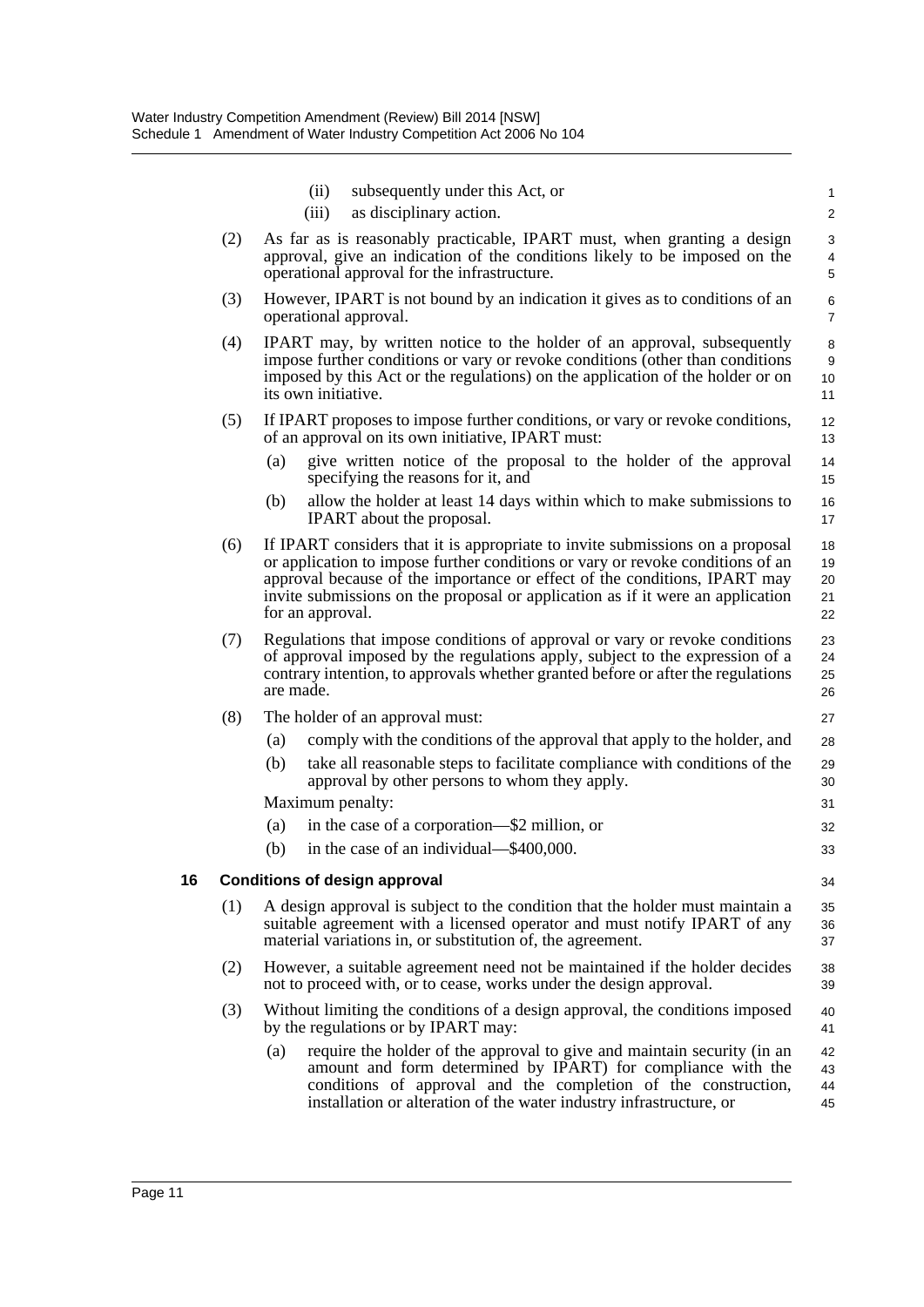|    |     | (b) | require the holder of the approval to maintain an appropriate level of<br>insurance, or                                                                                                                                                                 | $\mathbf{1}$<br>$\overline{2}$ |
|----|-----|-----|---------------------------------------------------------------------------------------------------------------------------------------------------------------------------------------------------------------------------------------------------------|--------------------------------|
|    |     | (c) | require completion of the construction, installation or alteration of the<br>infrastructure in accordance with specified plans and specifications, or                                                                                                   | 3<br>4                         |
|    |     | (d) | require the completed infrastructure to meet specified standards and<br>water quality objectives, or                                                                                                                                                    | 5<br>6                         |
|    |     | (e) | require individual meters to be installed for each household or business,<br><b>or</b>                                                                                                                                                                  | $\overline{7}$<br>8            |
|    |     | (f) | require testing, certification or auditing of the infrastructure at specified<br>intervals, following specified incidents or before operation on a<br>commercial basis, or                                                                              | $\boldsymbol{9}$<br>10<br>11   |
|    |     | (g) | require submission to IPART of incident reports, financial reports or<br>other reports relating to the infrastructure.                                                                                                                                  | 12<br>13                       |
| 17 |     |     | <b>Conditions of operational approval</b>                                                                                                                                                                                                               | 14                             |
|    | (1) |     | An operational approval is subject to the following conditions:                                                                                                                                                                                         | 15                             |
|    |     | (a) | the holder of the approval must ensure that the infrastructure is not<br>operated on a commercial basis except by a licensed operator,                                                                                                                  | 16<br>17                       |
|    |     | (b) | the holder of the approval must, in the case of a category A scheme:                                                                                                                                                                                    | 18                             |
|    |     |     | ensure that a water or sewerage service provided by means of the<br>(i)<br>scheme is not sold except by a licensed retailer, and                                                                                                                        | 19<br>20                       |
|    |     |     | ensure that there is not more than one licensed retailer for each<br>(ii)<br>type of water or sewerage service provided by means of the<br>scheme (as identified in the approval),                                                                      | 21<br>22<br>23                 |
|    |     | (c) | the holder of the approval must maintain:                                                                                                                                                                                                               | 24                             |
|    |     |     | a suitable agreement with a licensed operator for the operation of<br>(i)<br>the infrastructure, and                                                                                                                                                    | 25<br>26                       |
|    |     |     | in the case of a category A scheme—a suitable agreement with a<br>(ii)<br>licensed retailer for the sale of water or sewerage services<br>provided by means of the scheme,                                                                              | 27<br>28<br>29                 |
|    |     | (d) | the holder of the approval must notify IPART of any material variations<br>in, or substitution of, an agreement with a licensed operator or licensed<br>retailer,                                                                                       | 30<br>31<br>32                 |
|    |     | (e) | the holder of the approval must, in the case of essential infrastructure,<br>take all reasonable steps to prevent circumstances arising that permit a<br>declaration of a failure of a provider of the essential service under<br>Division 3 of Part 5. | 33<br>34<br>35<br>36           |
|    | (2) |     | Without limiting the conditions of an operational approval, the conditions<br>imposed by the regulations or by IPART may:                                                                                                                               | 37<br>38                       |
|    |     | (a) | require the holder of the approval:                                                                                                                                                                                                                     | 39                             |
|    |     |     | to have a program for the maintenance and renewal of the water<br>(i)<br>industry infrastructure, or                                                                                                                                                    | 40<br>41                       |
|    |     |     | (ii)<br>to give and maintain security (in an amount and form determined<br>by IPART) for compliance with the conditions of the approval<br>and the continued operation of the infrastructure, or                                                        | 42<br>43<br>44                 |
|    |     |     | to maintain an appropriate level of insurance, or<br>(iii)                                                                                                                                                                                              | 45                             |
|    |     | (b) | require the licensed operator of the infrastructure:                                                                                                                                                                                                    | 46                             |
|    |     |     | to give and maintain security (in an amount and form determined<br>(i)<br>by IPART) for compliance with the conditions of the approval, or                                                                                                              | 47<br>48                       |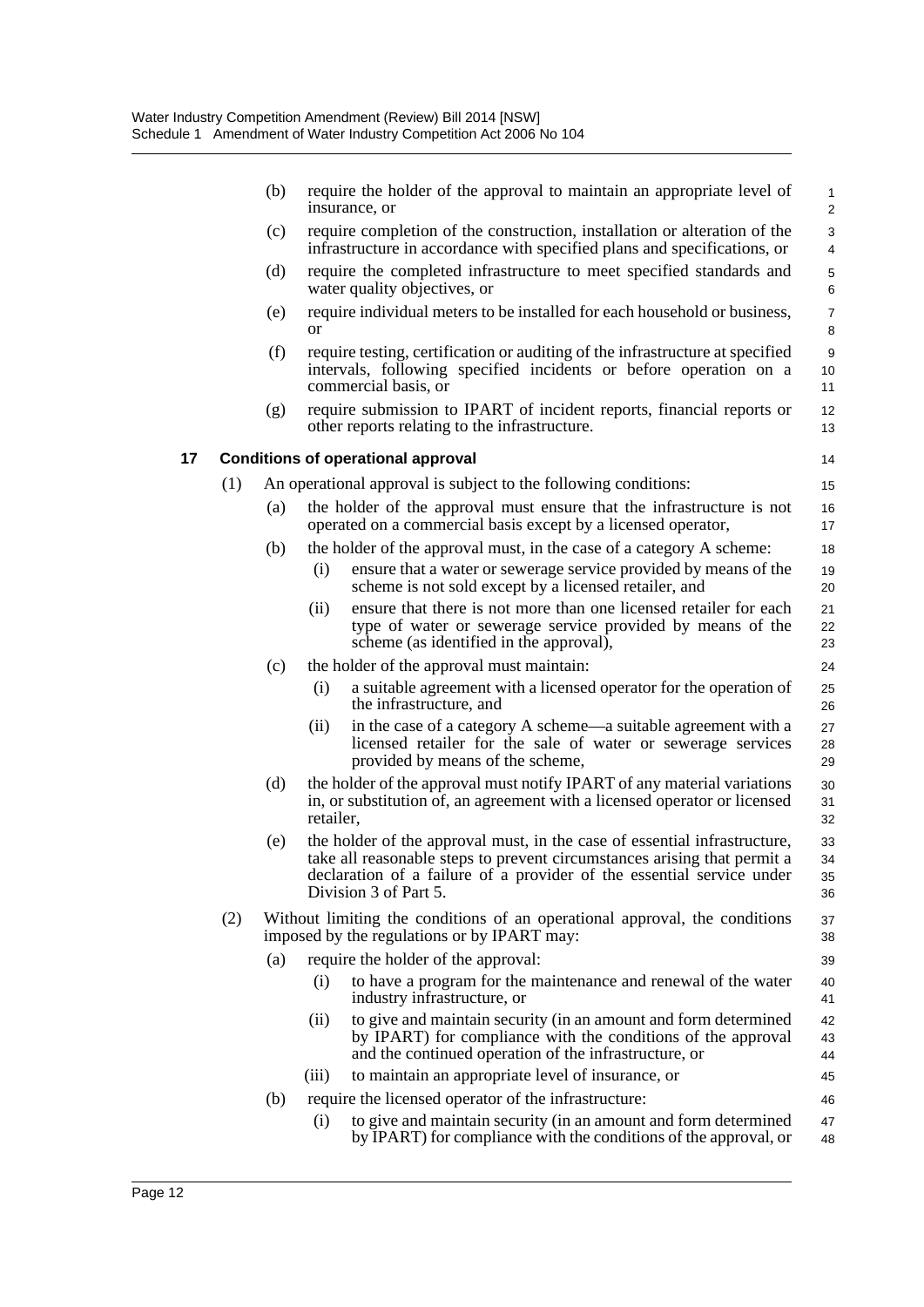|    |     | (ii)                             | to have the infrastructure tested, certified or audited at specified<br>intervals or following specified incidents, or                                                        | $\mathbf{1}$<br>$\overline{2}$ |
|----|-----|----------------------------------|-------------------------------------------------------------------------------------------------------------------------------------------------------------------------------|--------------------------------|
|    |     | (iii)                            | to have an audit and compliance program to ensure appropriate<br>standards and water quality objectives are met, or                                                           | 3<br>4                         |
|    |     | (iv)                             | to obtain an approval before specified changes in process are<br>undertaken, or                                                                                               | 5<br>6                         |
|    |     | (v)                              | to have a plan of action to be taken in the event of a failure that<br>might arise out of the operation of the infrastructure, or                                             | $\overline{7}$<br>8            |
|    |     | (vi)                             | to have a plan of action to be taken in the event of the cessation<br>of operation of the infrastructure, or                                                                  | $\boldsymbol{9}$<br>10         |
|    |     | (vii)                            | to submit to IPART incident reports, financial reports or other<br>reports relating to the infrastructure.                                                                    | 11<br>12                       |
| 18 |     | <b>Duration of approval</b>      |                                                                                                                                                                               | 13                             |
|    | (1) |                                  | An approval remains in force until it is cancelled.                                                                                                                           | 14                             |
|    | (2) |                                  | The holder of an approval may not surrender the approval but may apply for<br>the cancellation of the approval under Division 7.                                              | 15<br>16                       |
| 19 |     |                                  | Variation of works authorised by design approval                                                                                                                              | 17                             |
|    | (1) |                                  | The holder of a design approval may apply for a variation of the works<br>authorised by the approval.                                                                         | 18<br>19                       |
|    | (2) |                                  | IPART may, by written notice to the applicant, vary the works authorised by<br>the approval if it is satisfied that:                                                          | 20<br>21                       |
|    |     | (a)                              | the approval as varied will be substantially the same as the original<br>approval, and                                                                                        | 22<br>23                       |
|    |     | (b)                              | no prejudice will be caused to any person who made a submission<br>concerning the application for the original approval.                                                      | 24<br>25                       |
|    | (3) | <b>IPART</b> must:               | If IPART proposes to refuse to vary the works authorised by a design approval,                                                                                                | 26<br>27                       |
|    |     | (a)                              | give written notice of the proposed refusal to the holder of the approval<br>specifying the reasons for it, and                                                               | 28<br>29                       |
|    |     | (b)                              | allow the holder at least 14 days within which to make submissions to<br>IPART about the proposed refusal.                                                                    | 30<br>31                       |
|    | (4) | in the notice.                   | If IPART varies the works authorised by a design approval, the varied<br>approval replaces the original approval as from the date specified by IPART                          | 32<br>33<br>34                 |
|    |     | for a design approval.           | Note. If IPART refuses to vary the works authorised by a design approval, the holder<br>of the approval may apply for cancellation of the approval and make a new application | 35<br>36<br>37                 |
| 20 |     | <b>Periodic fees and returns</b> |                                                                                                                                                                               | 38                             |
|    | (1) |                                  | The holder of an approval must, for each period specified by condition of the<br>approval and before the date fixed for that purpose by condition of approval:                | 39<br>40                       |
|    |     | (a)                              | pay to IPART the periodic approval fee determined by IPART, and                                                                                                               | 41                             |
|    |     | (b)                              | lodge with IPART a return containing the information required by<br>IPART by condition of approval or by written notice.                                                      | 42<br>43                       |
|    | (2) |                                  | IPART may, by condition of approval or by written notice, require the holder<br>of the approval to have information in a return verified in a specified manner.               | 44<br>45                       |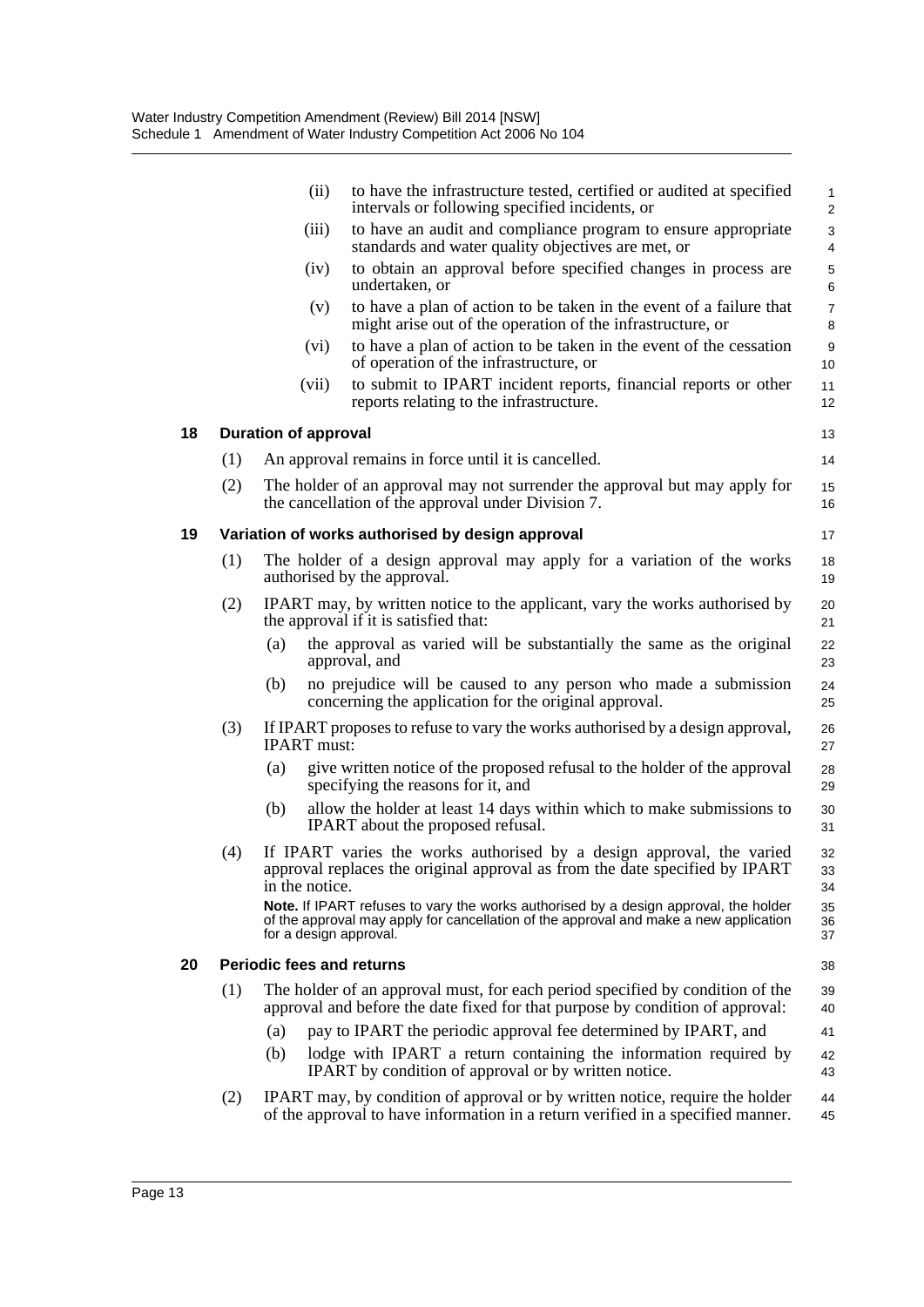| (3) | If the holder of an approval fails to pay a fee or lodge a return as required,  |
|-----|---------------------------------------------------------------------------------|
|     | IPART may, by written notice, require the holder to make good the default       |
|     | and, in addition, pay to IPART the amount fixed by the regulations as a penalty |
|     | for default.                                                                    |

13

### **20A Transfer of approval**

- (1) Subject to this section and any condition of the approval excluding or limiting the right of transfer under this section, IPART must, on application of the holder of the approval, consent to the transfer of the approval.
- (2) IPART may refuse to consent to the transfer of an approval if the transferee would not be entitled to the grant of the approval or if a suitable agreement has not been entered into between the transferee and a licensed operator or, in the case of an operational approval for a category A scheme, licensed retailer. 10 11 12

## **Division 5 Licences**

**20B Process for determination of application for licence** (1) The Minister is to determine an application for a licence. (2) On receiving an application for a licence, IPART must: (a) give a copy of the application to the Minister, and (b) invite submissions on the application from persons as required by the regulations, and (c) invite submissions on the application from the public by notice published on IPART's website and otherwise as considered appropriate by IPART. (3) An invitation to make submissions on an application must allow at least 28 days for submissions to be made and must be accompanied by a copy of the application or set out how a copy of the application may be obtained. (4) After considering an application for a licence and any submissions, IPART must provide a report on the application to the Minister. (5) The report must include recommendations as to whether or not a licence should be granted and as to the licence conditions. (6) The Minister must consider, but is not bound to accept, IPART's report and recommendations and may seek further advice from IPART on an application. (7) If the Minister proposes to refuse an application, the Minister must: (a) give written notice of the proposed refusal to the applicant specifying the reasons for it, and (b) allow the applicant at least 14 days within which to make submissions to the Minister about the proposed refusal. (8) On making a decision on an application, the Minister must cause notice of the Minister's decision to be given to the applicant and published on IPART's website. **20C Grant of licence** (1) An operator's licence must specify the class of water industry infrastructure that the licensee may operate under the licence. (2) A licence must not be granted to an individual. 14 15 16 17 18 19 20 21  $22$ 23 24 25 26 27 28 29 30 31 32 33 34 35 36 37 38 39 40 41 42 43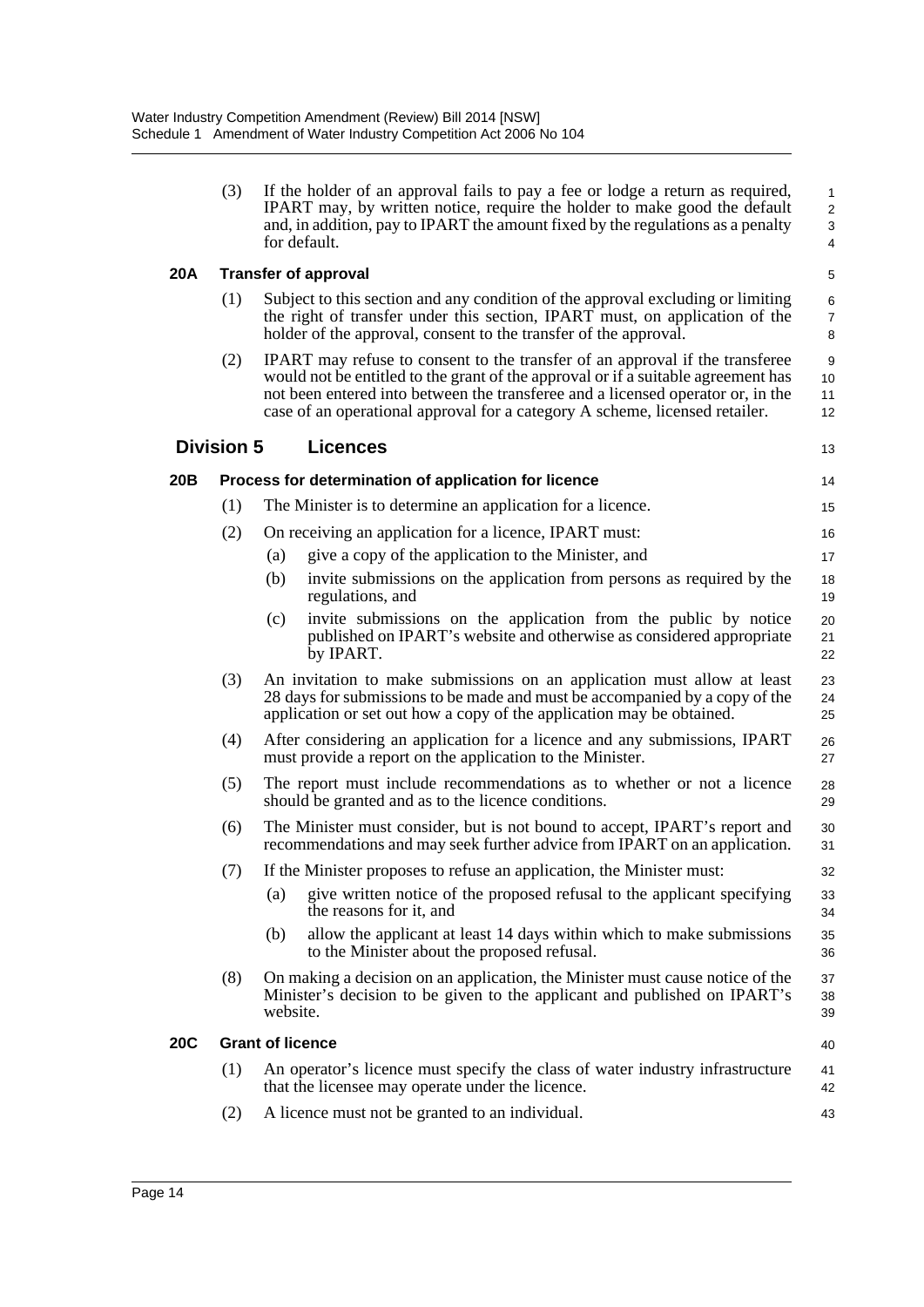|     | (3) |                                                                                                                                                                                                                                                                                                                                                                                            | A licence must not be granted unless the Minister is satisfied as to each of the<br>following:                                                                                                                       | $\mathbf{1}$<br>2 |
|-----|-----|--------------------------------------------------------------------------------------------------------------------------------------------------------------------------------------------------------------------------------------------------------------------------------------------------------------------------------------------------------------------------------------------|----------------------------------------------------------------------------------------------------------------------------------------------------------------------------------------------------------------------|-------------------|
|     |     | (a)                                                                                                                                                                                                                                                                                                                                                                                        | that the applicant is a suitable corporation to be granted the licence,                                                                                                                                              | 3                 |
|     |     | (b)                                                                                                                                                                                                                                                                                                                                                                                        | other matters specified by the regulations,                                                                                                                                                                          | 4                 |
|     |     | (c)                                                                                                                                                                                                                                                                                                                                                                                        | other matters the Minister considers relevant having regard to the public<br>interest.                                                                                                                               | 5<br>6            |
| 20D |     |                                                                                                                                                                                                                                                                                                                                                                                            | Licence conditions-imposition, variation and revocation                                                                                                                                                              | 7                 |
|     | (1) |                                                                                                                                                                                                                                                                                                                                                                                            | A licence is subject to conditions imposed:                                                                                                                                                                          | 8                 |
|     |     | (a)                                                                                                                                                                                                                                                                                                                                                                                        | by this Act or the regulations, or                                                                                                                                                                                   | 9                 |
|     |     | (b)                                                                                                                                                                                                                                                                                                                                                                                        | by the Minister:                                                                                                                                                                                                     | 10                |
|     |     |                                                                                                                                                                                                                                                                                                                                                                                            | on the grant of the licence, or<br>(i)                                                                                                                                                                               | 11                |
|     |     |                                                                                                                                                                                                                                                                                                                                                                                            | subsequently under this Act, or<br>(ii)                                                                                                                                                                              | 12                |
|     |     |                                                                                                                                                                                                                                                                                                                                                                                            | as disciplinary action.<br>(iii)                                                                                                                                                                                     | 13                |
|     | (2) |                                                                                                                                                                                                                                                                                                                                                                                            | The Minister may, by written notice to a licensee, impose further conditions,                                                                                                                                        | 14                |
|     |     |                                                                                                                                                                                                                                                                                                                                                                                            | or vary or revoke conditions, of the licence (other than conditions imposed by<br>this Act or the regulations) on the application of the licensee or on the                                                          | 15<br>16          |
|     |     |                                                                                                                                                                                                                                                                                                                                                                                            | Minister's own initiative.                                                                                                                                                                                           | 17                |
|     | (3) |                                                                                                                                                                                                                                                                                                                                                                                            | Nothing in Part 3 (Access to infrastructure services) limits the power of the                                                                                                                                        | 18                |
|     |     |                                                                                                                                                                                                                                                                                                                                                                                            | Minister to impose licence conditions.                                                                                                                                                                               | 19                |
|     | (4) |                                                                                                                                                                                                                                                                                                                                                                                            | If the Minister proposes to impose further conditions, or vary or revoke<br>conditions, of a licence on the Minister's own initiative, the Minister must:                                                            | 20<br>21          |
|     |     | (a)                                                                                                                                                                                                                                                                                                                                                                                        | give written notice of the proposal to the licensee specifying the reasons<br>for it, and                                                                                                                            | 22<br>23          |
|     |     | (b)                                                                                                                                                                                                                                                                                                                                                                                        | allow the licensee at least 14 days within which to make submissions to<br>the Minister about the proposal.                                                                                                          | 24<br>25          |
|     | (5) | If the Minister considers that it is appropriate to invite submissions on a<br>proposal or application to impose further licence conditions or vary or revoke<br>licence conditions because of the importance or effect of the conditions,<br>IPART must, at the request of the Minister, invite submissions on the proposal<br>or application as if it were an application for a licence. |                                                                                                                                                                                                                      |                   |
|     | (6) | Regulations that impose licence conditions or vary or revoke licence<br>conditions imposed by the regulations apply, subject to the expression of a<br>contrary intention, to licences whether granted before or after the regulations<br>are made.                                                                                                                                        |                                                                                                                                                                                                                      |                   |
|     | (7) |                                                                                                                                                                                                                                                                                                                                                                                            | If a licence condition is contravened, the licensee is guilty of an offence.                                                                                                                                         | 35                |
|     |     |                                                                                                                                                                                                                                                                                                                                                                                            | Maximum penalty:                                                                                                                                                                                                     | 36                |
|     |     | (a)                                                                                                                                                                                                                                                                                                                                                                                        | in the case of a corporation—\$2 million, or                                                                                                                                                                         | 37                |
|     |     | (b)                                                                                                                                                                                                                                                                                                                                                                                        | in the case of an individual—\$400,000.                                                                                                                                                                              | 38                |
| 20E |     |                                                                                                                                                                                                                                                                                                                                                                                            | <b>Operator's licence conditions</b>                                                                                                                                                                                 | 39                |
|     | (1) |                                                                                                                                                                                                                                                                                                                                                                                            | It is a condition of an operator's licence that, if the licensed operator proposes<br>to commence or commences to operate particular water industry infrastructure<br>under the licence, the licensed operator must: | 40<br>41<br>42    |
|     |     | (a)                                                                                                                                                                                                                                                                                                                                                                                        | give to IPART, within the period required by the regulations, written<br>notice of that fact, and                                                                                                                    | 43<br>44          |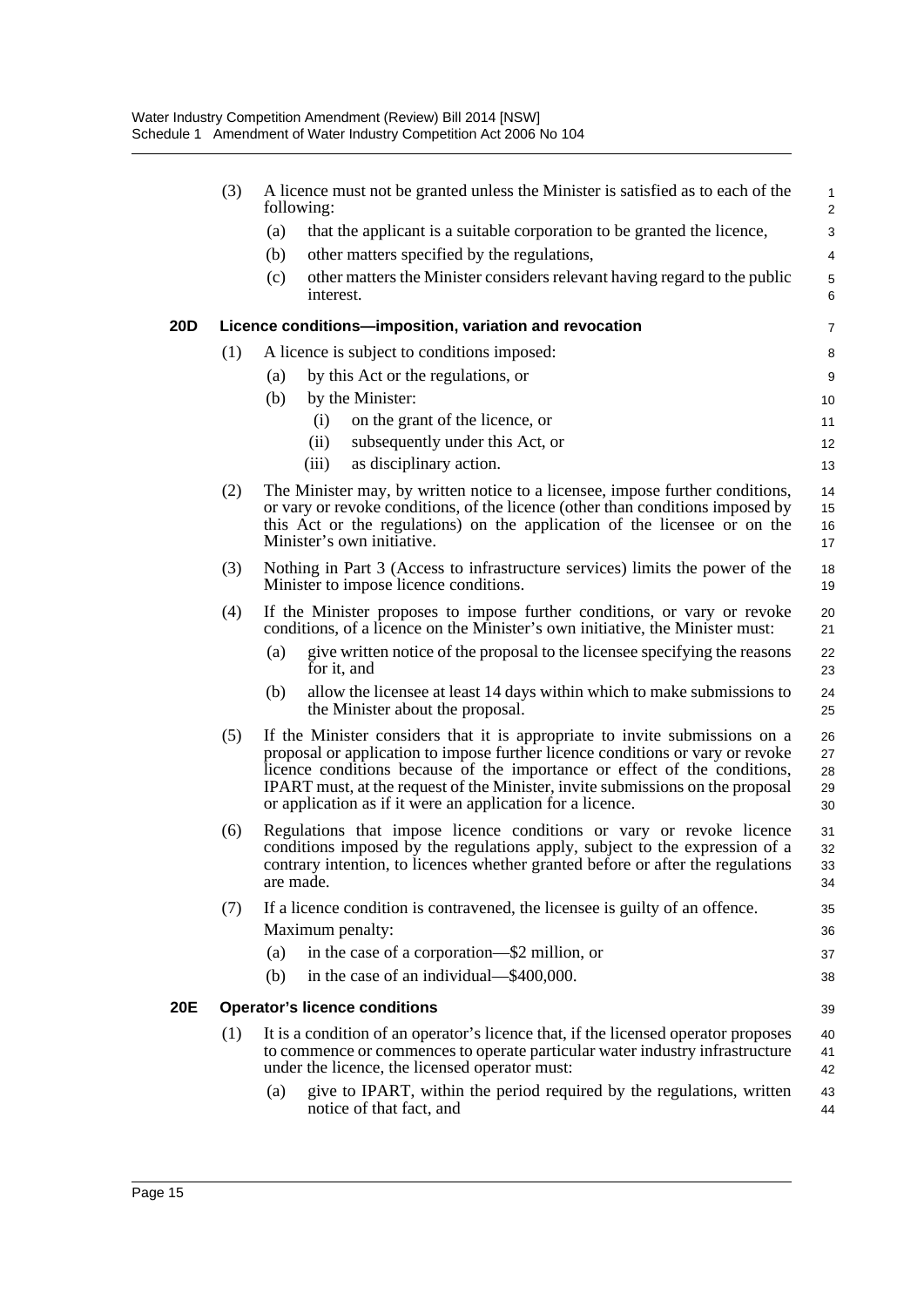|            |                                            | (b)                                                                                                                                                                                                                                                                                                                                                                             | certify to IPART, within the period required by the regulations, that it<br>has the capacity (including technical, financial and organisational<br>capacity) to operate the infrastructure in a manner that does not present<br>a risk to public health or a significant risk of harm to the environment.                                                                                    | $\mathbf{1}$<br>$\overline{2}$<br>3<br>$\overline{4}$ |  |
|------------|--------------------------------------------|---------------------------------------------------------------------------------------------------------------------------------------------------------------------------------------------------------------------------------------------------------------------------------------------------------------------------------------------------------------------------------|----------------------------------------------------------------------------------------------------------------------------------------------------------------------------------------------------------------------------------------------------------------------------------------------------------------------------------------------------------------------------------------------|-------------------------------------------------------|--|
| (2)        |                                            |                                                                                                                                                                                                                                                                                                                                                                                 | Subsection (1) (b) does not apply if the licensed operator has already given<br>such a certification to IPART for the design approval for the infrastructure and<br>there has been no material change in the capacity of the licensed operator.                                                                                                                                              | $\,$ 5 $\,$<br>6<br>$\overline{7}$                    |  |
|            | (3)                                        |                                                                                                                                                                                                                                                                                                                                                                                 | It is a condition of an operator's licence that the licensed operator comply with<br>the conditions of the design approval or operational approval that applies to<br>the infrastructure operated by the licensed operator (as the case requires).                                                                                                                                           | 8<br>9<br>10                                          |  |
|            | (4)                                        | It is a condition of an operator's licence that the licensee must take all<br>reasonable care to operate infrastructure under the licence in a manner that<br>does not present a risk to public health or a significant risk of harm to the<br>environment.                                                                                                                     |                                                                                                                                                                                                                                                                                                                                                                                              |                                                       |  |
|            | (5)                                        | It is a condition of an operator's licence that the licensed operator has and<br>maintains the capacity (including technical, financial and organisational<br>capacity) to operate all the infrastructure operated by the licensed operator<br>under the licence in a manner that does not present a risk to public health or a<br>significant risk of harm to the environment. |                                                                                                                                                                                                                                                                                                                                                                                              | 15<br>16<br>17<br>18<br>19                            |  |
|            | (6)                                        | It is a condition of an operator's licence that, if the licensed operator proposes<br>to cease or ceases to operate particular water industry infrastructure under the<br>licence, the licensee must give written notice to IPART of that fact within the<br>period required by the regulations.                                                                                |                                                                                                                                                                                                                                                                                                                                                                                              | 20<br>21<br>22<br>23                                  |  |
|            | (7)                                        |                                                                                                                                                                                                                                                                                                                                                                                 | Without limiting the conditions that may be imposed on an operator's licence,<br>the regulations or the Minister may impose conditions:                                                                                                                                                                                                                                                      | 24<br>25                                              |  |
|            |                                            | (a)                                                                                                                                                                                                                                                                                                                                                                             | requiring the licensee to give and maintain security (in an amount and<br>form determined by the Minister) for compliance with licence<br>conditions, or                                                                                                                                                                                                                                     | 26<br>27<br>28                                        |  |
|            |                                            | (b)                                                                                                                                                                                                                                                                                                                                                                             | requiring the licensee to maintain an appropriate level of insurance<br>taking into account all the infrastructure operated by the licensed<br>operator under the licence, or                                                                                                                                                                                                                | 29<br>30<br>31                                        |  |
|            |                                            | (c)                                                                                                                                                                                                                                                                                                                                                                             | requiring the licensee to obtain the approval of the Minister or IPART<br>before entering into an agreement with the holder of an operational<br>approval for water industry infrastructure for the operation of further<br>infrastructure under the licence.                                                                                                                                | 32<br>33<br>34<br>35                                  |  |
| <b>20F</b> | <b>Retailer's licence conditions</b><br>36 |                                                                                                                                                                                                                                                                                                                                                                                 |                                                                                                                                                                                                                                                                                                                                                                                              |                                                       |  |
|            | (1)                                        |                                                                                                                                                                                                                                                                                                                                                                                 | It is a condition of a retailer's licence that the licensed retailer must not sell a<br>water or sewerage service provided by means of prescribed water industry<br>infrastructure to a small retail customer unless:                                                                                                                                                                        | 37<br>38<br>39                                        |  |
|            |                                            | (a)                                                                                                                                                                                                                                                                                                                                                                             | the water or sewerage service is provided to the same premises as a<br>water or sewerage service provided by means of a category A scheme<br>to which this Part applies, and                                                                                                                                                                                                                 | 40<br>41<br>42                                        |  |
|            |                                            | (b)                                                                                                                                                                                                                                                                                                                                                                             | the customer has a contract with the licensed retailer for both services.                                                                                                                                                                                                                                                                                                                    | 43                                                    |  |
|            | (2)                                        |                                                                                                                                                                                                                                                                                                                                                                                 | It is a condition of a retailer's licence that, if the licensed retailer proposes to<br>commence or cease, or commences or ceases, to provide retail services under<br>the licence for a particular category A scheme or prescribed water industry<br>infrastructure, the licensed retailer must give written notice to IPART of that<br>fact within the period required by the regulations. | 44<br>45<br>46<br>47<br>48                            |  |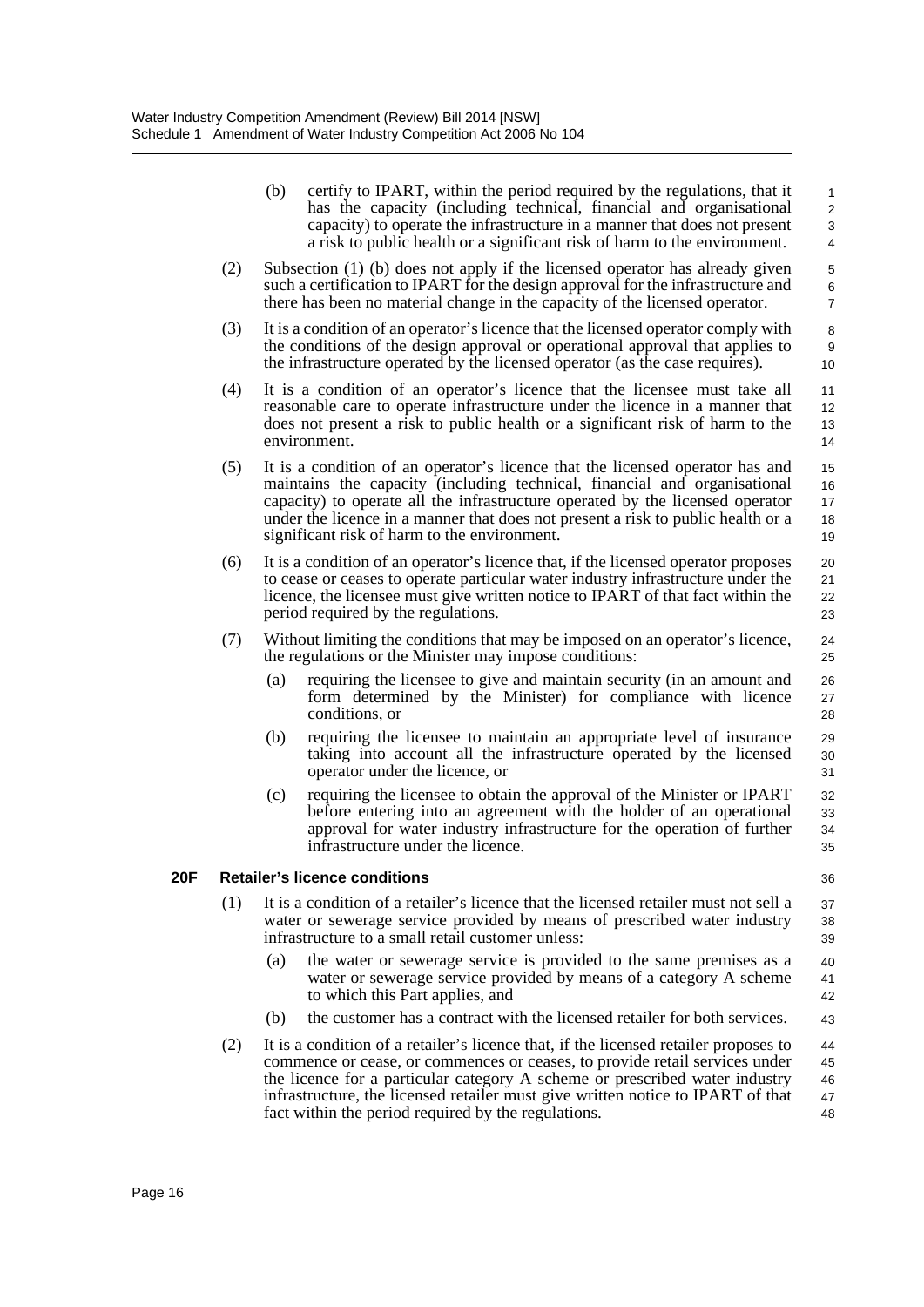| (3) | It is a condition of a retailer's licence that the licensed retailer has and                                                                                           |
|-----|------------------------------------------------------------------------------------------------------------------------------------------------------------------------|
|     | maintains the capacity (including financial and organisational capacity) to<br>provide all the retail services provided by the licensed retailer under the<br>licence. |

25 26 27

- (4) Without limiting the conditions that may be imposed on a retailer's licence, the regulations or the Minister may impose conditions:
	- (a) requiring the licensee to give and maintain security (in an amount and form determined by the Minister) for compliance with licence conditions, or
	- (b) requiring the licensee to maintain an appropriate level of insurance taking into account all the retail services provided by the licensed retailer under the licence, or
	- (c) requiring the licensee to obtain the approval of the Minister or IPART before entering into an agreement with the holder of an operational approval for a category A scheme for the sale of further water or sewerage services under the licence, or
	- (d) limiting the fees and charges that may be applied to a water or sewerage service provided by means of prescribed water industry infrastructure to a small retail customer, or
	- (e) if the licence authorises the sale of drinking water—that the Minister is satisfied promote the equitable sharing among public water utilities and licensed retailers of drinking water of the costs of water industry infrastructure that significantly contributes to water security, including, for example, the following: 20 21 22 23 24
		- (i) a condition requiring the licensee to obtain a specified proportion of the water that it supplies under the authority of its licence by means of specified water industry infrastructure,
		- (ii) a condition requiring the licensee to contribute to the costs of specified water industry infrastructure (whether or not it is used to provide the licensee with the water that it is authorised to supply under the licence) calculated in a manner specified in the regulations or by condition and payable to a person or persons specified in the regulations or by condition. 28  $29$ 30 31 32 33
- (5) In this section: *prescribed water industry infrastructure* has the same meaning as in section 9. 34 35 36

### **20G Duration of licence**

- (1) A licence remains in force until it is cancelled or the licensee surrenders the licence with the consent of the Minister.
- (2) A licence does not have effect for the purposes of Division 2 while it is suspended.

**Note.** The effect of subsection (2) is to prohibit the licensee from doing what the licence would otherwise authorise, but without affecting any obligations to which the licensee is subject under this Act, the regulations or licence conditions.

### **20H Variation of class of infrastructure that may be operated under licence**

A licensed operator may apply for a variation of the class of infrastructure that the licensee may operate under the licence in the same manner as for an application for a licence, and this Act applies, subject to any modifications 46 47 48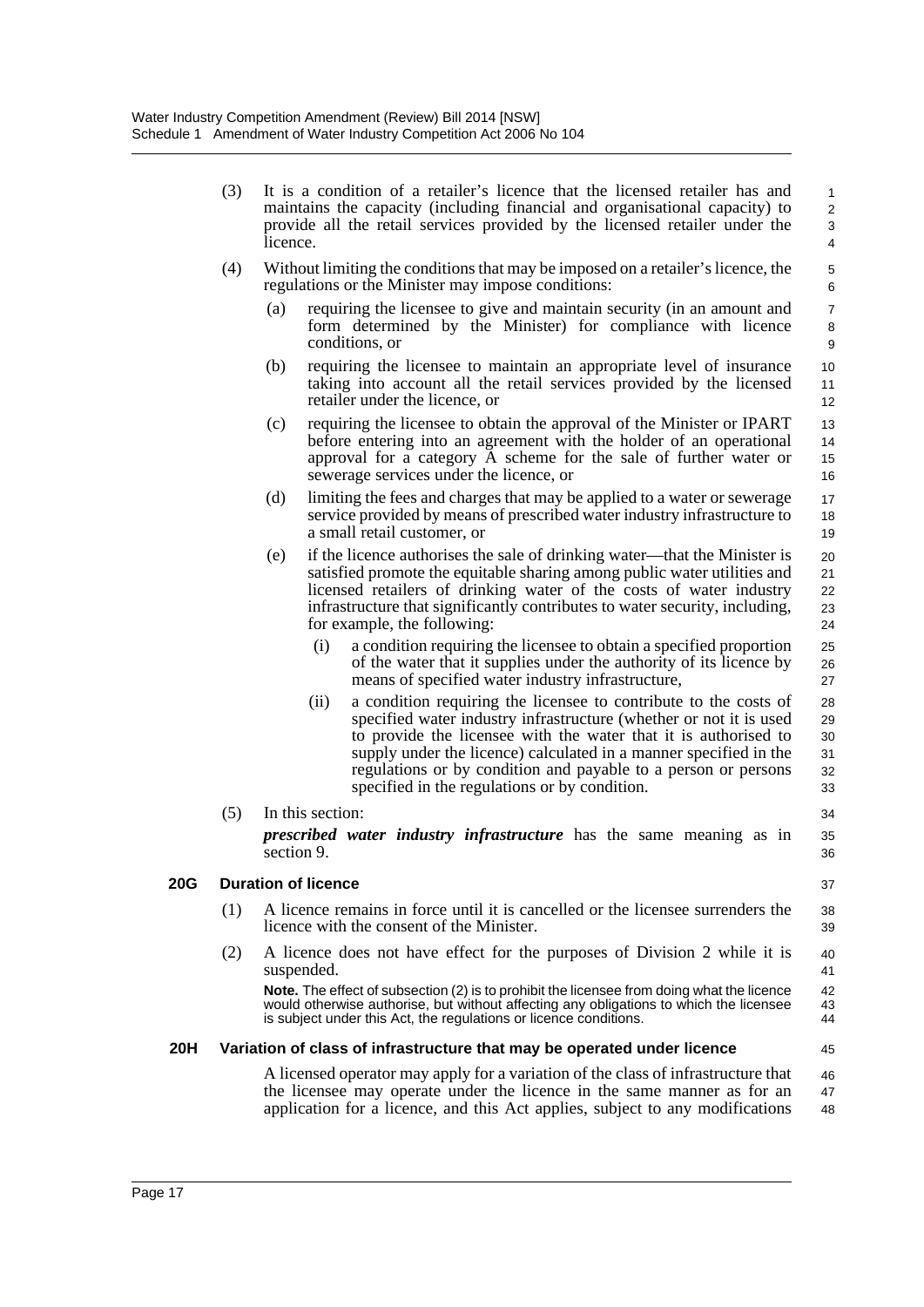prescribed by the regulations, to the application as if it were an application for a licence.

1 2

33  $34$ 

35 36

37

42 43

### **20I Annual fees and returns**

- (1) A licensee must, in each year before the date fixed for that purpose by the Minister:
	- (a) pay to the Minister the annual licence fee determined by the Minister, and
	- (b) lodge with IPART an annual return containing the information required by the Minister by licence condition or by written notice.
- (2) The Minister may, by licence condition or by written notice, require the licensee to have information in an annual return verified in a specified manner.
- (3) If a licensee fails to pay a fee or lodge a return as required, the Minister may, by written notice, require the licensee to make good the default and, in addition, pay to the Minister the amount fixed by the regulations as a penalty for default.

#### **20J Surrender of licence**

- (1) Subject to this section, a licence may be surrendered with the consent of the Minister.
- (2) Subject to this section, the Minister may, on application for consent to the surrender of a licence:
	- (a) consent to the surrender of the licence, or
	- (b) if satisfied that it is necessary for the protection of public health or safety, the protection of the environment or the protection of small retail customers:
		- (i) impose further licence conditions, and
		- (ii) consent to the surrender of the licence on the licensee satisfying the Minister that the conditions have been fulfilled or that satisfactory arrangements have been made for their fulfilment.
- (3) If the licensee provides an essential service under the licence, the Minister must not consent to the surrender of the licence unless the Minister is satisfied that satisfactory arrangements are in place for the continued provision of the service. 29 30 31 32

#### **20K Licence cannot be transferred**

A licence is not transferable.

## **Division 6 Special provisions addressing risk to public health or safety**

#### **20L Public health and safety directions**

- (1) The Minister may, if of the opinion that it is necessary to do so in order to deal with a risk to public health or safety arising from the construction, installation, alteration or operation of water industry infrastructure to which this Part applies, give directions (*public health and safety directions*) to: 38 39 40 41
	- (a) the holder of an approval, or
	- (b) a licensee, or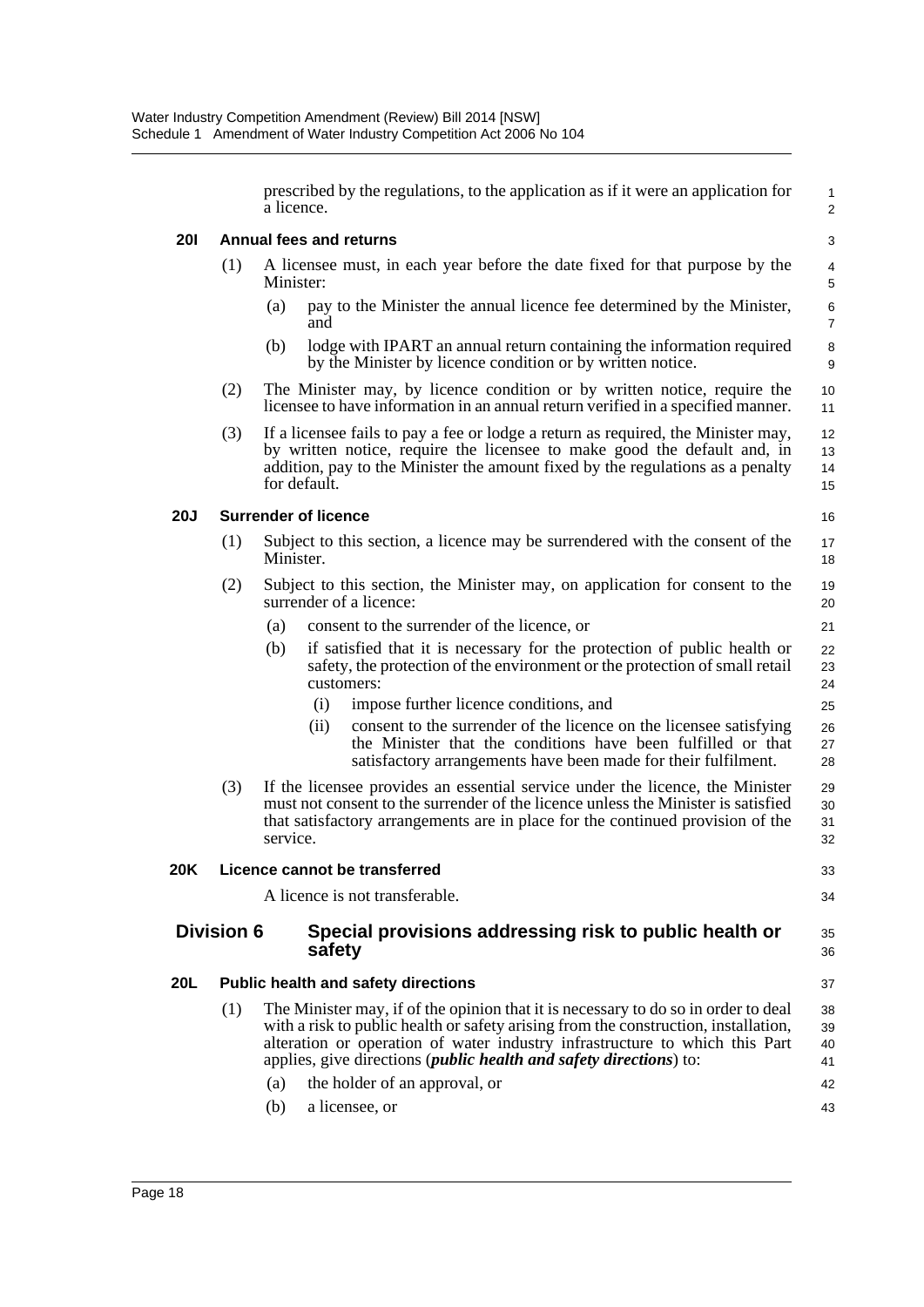|            |                                                                                                | (c)                                                                                                                                                 | a person required to hold, or act as authorised by, an approval or licence<br>under this Part,                                                                                                                                                                     | $\mathbf{1}$<br>2              |
|------------|------------------------------------------------------------------------------------------------|-----------------------------------------------------------------------------------------------------------------------------------------------------|--------------------------------------------------------------------------------------------------------------------------------------------------------------------------------------------------------------------------------------------------------------------|--------------------------------|
|            |                                                                                                |                                                                                                                                                     | requiring specified action to be taken to reduce or eliminate the risk.                                                                                                                                                                                            | 3                              |
|            | (2)                                                                                            |                                                                                                                                                     | Without limiting the public health and safety directions that may be given, if<br>in the opinion of the Minister the risk is sufficiently serious to warrant it, the<br>directions may require cessation of operation of the infrastructure.                       | 4<br>5<br>6                    |
|            | (3)                                                                                            |                                                                                                                                                     | Before giving a public health and safety direction, the Minister must, unless<br>the urgency of the circumstances preclude it, consult with the Minister<br>responsible for the administration of the <i>Public Health Act 2010</i> or that<br>Minister's nominee. | $\overline{7}$<br>8<br>9<br>10 |
|            | (4)                                                                                            |                                                                                                                                                     | If a person contravenes a public health and safety direction, the Minister may<br>arrange for the required action to be taken by a person authorised by IPART<br>to take the action.                                                                               | 11<br>12<br>13                 |
|            | (5)                                                                                            |                                                                                                                                                     | A person who contravenes a public health and safety direction must pay to the<br>Minister an amount equal to the reasonable cost of action taken under<br>subsection $(4)$ .                                                                                       | 14<br>15<br>16                 |
|            | (6)                                                                                            |                                                                                                                                                     | It is a condition of an approval or licence that public health and safety<br>directions must be complied with.                                                                                                                                                     | 17<br>18                       |
| 20M        | Increase in penalties if operation of infrastructure causes harm to public health<br>or safety |                                                                                                                                                     |                                                                                                                                                                                                                                                                    | 19<br>20                       |
|            | (1)                                                                                            |                                                                                                                                                     | If, in a prosecution for an offence against this Act, the prosecution proves:                                                                                                                                                                                      | 21                             |
|            |                                                                                                | (a)                                                                                                                                                 | that water industry infrastructure to which this Part applies was operated<br>without the required approval or licence or in contravention of the<br>conditions of an approval or licence, and                                                                     | 22<br>23<br>24                 |
|            |                                                                                                | (b)                                                                                                                                                 | that act was intentional, and                                                                                                                                                                                                                                      | 25                             |
|            |                                                                                                | (c)                                                                                                                                                 | the operation of the infrastructure caused (directly or indirectly) actual<br>or potential harm to the health or safety of human beings that is of a high<br>impact or on a wide scale,                                                                            | 26<br>27<br>28                 |
|            |                                                                                                | the maximum penalty for the offence is increased, in the case of a corporation,<br>to \$5 million or, in the case of an individual, to \$1 million. |                                                                                                                                                                                                                                                                    | 29<br>30                       |
|            | (2)                                                                                            |                                                                                                                                                     | This section does not apply unless the court attendance notice or application<br>commencing the proceedings alleges that those factors apply to the<br>commission of the offence.                                                                                  | 31<br>32<br>33                 |
|            | <b>Division 7</b>                                                                              |                                                                                                                                                     | <b>Enforcement and cancellation of approvals</b>                                                                                                                                                                                                                   | 34                             |
| <b>20N</b> |                                                                                                |                                                                                                                                                     | Regulatory authority and statutory default                                                                                                                                                                                                                         | 35                             |
|            | (1)                                                                                            |                                                                                                                                                     | In this Division:                                                                                                                                                                                                                                                  | 36                             |
|            |                                                                                                |                                                                                                                                                     | <i>regulatory authority means:</i>                                                                                                                                                                                                                                 | 37                             |
|            |                                                                                                | (a)                                                                                                                                                 | for an approval or a matter related to an approval—IPART, and                                                                                                                                                                                                      | 38                             |
|            |                                                                                                | (b)                                                                                                                                                 | for a licence or a matter related to a licence—the Minister.                                                                                                                                                                                                       | 39                             |
|            | (2)                                                                                            |                                                                                                                                                     | A statutory default occurs if:                                                                                                                                                                                                                                     | 40                             |
|            |                                                                                                | (a)                                                                                                                                                 | the holder of an approval contravenes this Act or the regulations, or                                                                                                                                                                                              | 41                             |
|            |                                                                                                | (b)                                                                                                                                                 | a licensee contravenes this Act or the regulations, or                                                                                                                                                                                                             | 42                             |
|            |                                                                                                | (c)                                                                                                                                                 | an approval or licence is improperly obtained, or                                                                                                                                                                                                                  | 43                             |
|            |                                                                                                |                                                                                                                                                     |                                                                                                                                                                                                                                                                    |                                |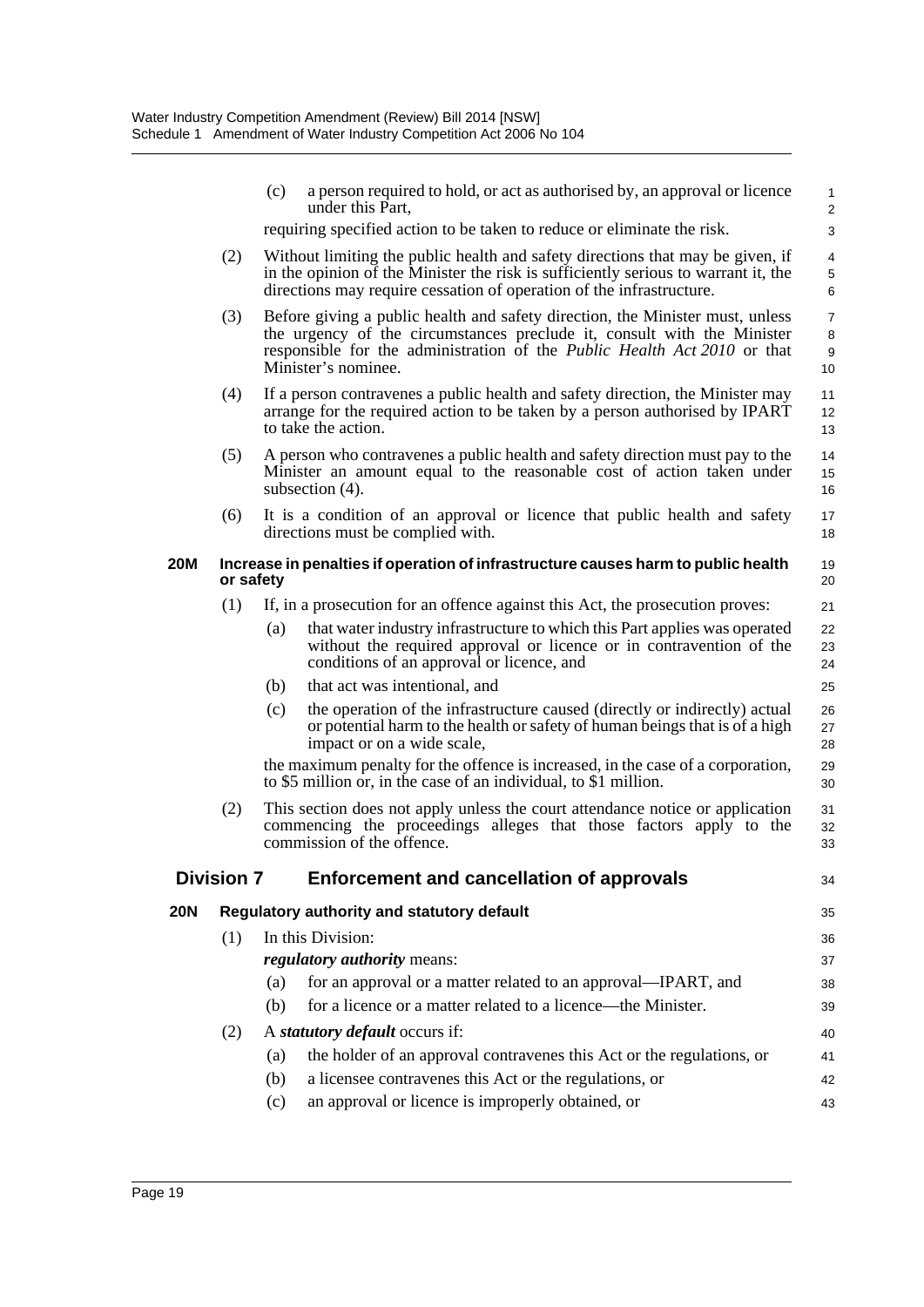|            |                                       | (d)<br>an event occurs or circumstances come to light that mean that the holder<br>of an approval or licence would not be granted the approval or licence<br>if an application for the approval or licence were now to be made.                                                                                                                                                                           | $\mathbf{1}$<br>2<br>3         |  |  |  |
|------------|---------------------------------------|-----------------------------------------------------------------------------------------------------------------------------------------------------------------------------------------------------------------------------------------------------------------------------------------------------------------------------------------------------------------------------------------------------------|--------------------------------|--|--|--|
|            | (3)                                   | Action may be taken against a person under this Division for statutory default<br>even though the person has since ceased to hold an approval or licence.                                                                                                                                                                                                                                                 | $\overline{4}$<br>5            |  |  |  |
| <b>200</b> | <b>Effect of criminal proceedings</b> |                                                                                                                                                                                                                                                                                                                                                                                                           |                                |  |  |  |
|            | (1)                                   | The regulatory authority may exercise its powers under this Division in<br>relation to statutory default whether or not criminal proceedings have been, or<br>are to be, taken for the default and even though a penalty may have already<br>been imposed for the default.                                                                                                                                | $\overline{7}$<br>8<br>9<br>10 |  |  |  |
|            | (2)                                   | However, the regulatory authority must, in imposing a monetary penalty, take<br>into account any fine that has already been imposed in criminal proceedings.                                                                                                                                                                                                                                              | 11<br>12                       |  |  |  |
| <b>20P</b> | <b>Compliance notice</b><br>13        |                                                                                                                                                                                                                                                                                                                                                                                                           |                                |  |  |  |
|            | (1)                                   | If a statutory default occurs, the regulatory authority may give written notice<br>(a <b><i>compliance notice</i></b> ) to the alleged defaulter specifying the default and<br>requiring the alleged defaulter to take specified action, within a period<br>specified in the notice, to remedy or mitigate the consequences of the default<br>or to prevent the continuance or recurrence of the default. | 14<br>15<br>16<br>17<br>18     |  |  |  |
|            | (2)                                   | Without limiting the action that may be specified, a compliance notice may:                                                                                                                                                                                                                                                                                                                               | 19                             |  |  |  |
|            |                                       | require a notice to be given to customers or to be published, or<br>(a)                                                                                                                                                                                                                                                                                                                                   | 20                             |  |  |  |
|            |                                       | (b)<br>require an audit and compliance program to be undertaken, or                                                                                                                                                                                                                                                                                                                                       | 21                             |  |  |  |
|            |                                       | (c)<br>require a training program to be undertaken.                                                                                                                                                                                                                                                                                                                                                       | 22                             |  |  |  |
|            | (3)                                   | If the alleged defaulter fails to take the specified action within the time allowed<br>in the notice, the alleged defaulter is guilty of an offence.                                                                                                                                                                                                                                                      | 23<br>24                       |  |  |  |
|            |                                       | Maximum penalty:                                                                                                                                                                                                                                                                                                                                                                                          | 25                             |  |  |  |
|            |                                       | in the case of a corporation-\$2 million, or<br>(a)                                                                                                                                                                                                                                                                                                                                                       | 26                             |  |  |  |
|            |                                       | in the case of an individual—\$400,000.<br>(b)                                                                                                                                                                                                                                                                                                                                                            | 27                             |  |  |  |
| <b>20Q</b> | <b>Injunctive remedies</b><br>28      |                                                                                                                                                                                                                                                                                                                                                                                                           |                                |  |  |  |
|            | (1)                                   | If a statutory default occurs or there are reasonable grounds to suspect that a<br>statutory default may occur or be attempted, the Supreme Court may, on<br>application by the regulatory authority, grant an injunction to prevent the<br>statutory default or to prevent recurrence of the statutory default.                                                                                          | 29<br>30<br>31<br>32           |  |  |  |
|            | (2)                                   | The injunction may be granted on terms the Court considers appropriate.                                                                                                                                                                                                                                                                                                                                   | 33                             |  |  |  |
|            | (3)                                   | An injunction may be granted under this section whether or not:                                                                                                                                                                                                                                                                                                                                           | 34                             |  |  |  |
|            |                                       | there has been some previous statutory default of the same or a similar<br>(a)<br>nature, or                                                                                                                                                                                                                                                                                                              | 35<br>36                       |  |  |  |
|            |                                       | there is imminent danger of substantial damage to any person.<br>(b)                                                                                                                                                                                                                                                                                                                                      | 37                             |  |  |  |
|            | (4)                                   | No undertaking as to damages can be required of the regulatory authority in<br>proceedings under this section.                                                                                                                                                                                                                                                                                            | 38<br>39                       |  |  |  |
| <b>20R</b> |                                       | <b>Disciplinary action</b>                                                                                                                                                                                                                                                                                                                                                                                | 40                             |  |  |  |
|            | (1)                                   | If a statutory default occurs, the regulatory authority may give written notice<br>to the alleged defaulter specifying the default and requiring the alleged<br>defaulter to show cause, within a period specified in the notice, why<br>disciplinary action should not be taken against the alleged defaulter.                                                                                           | 41<br>42<br>43<br>44           |  |  |  |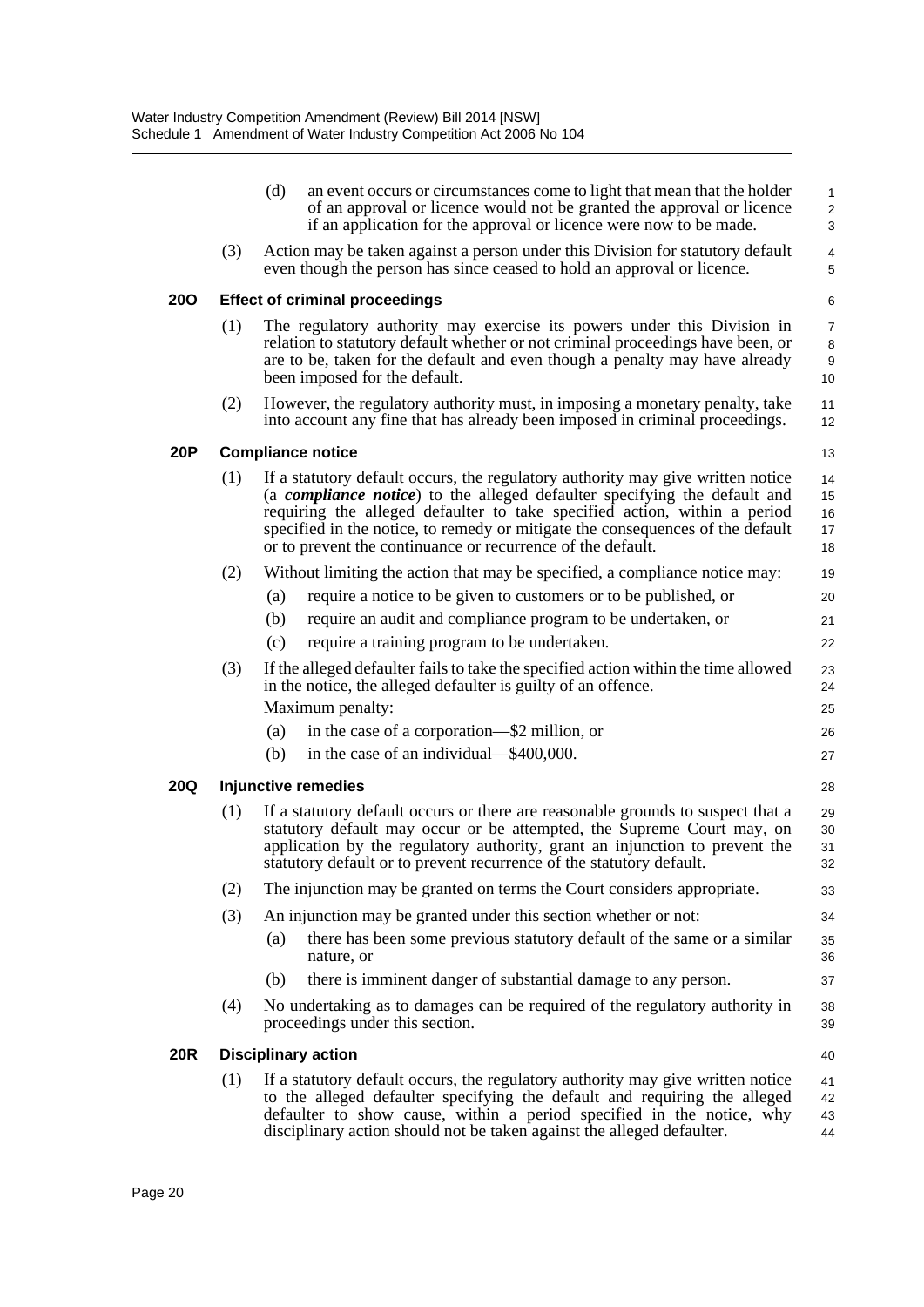| (2) | The regulatory authority must allow at least 14 days for written submissions<br>to be made, or provide for a hearing at which oral submissions may be made,<br>to the regulatory authority by: |                                                                                                                                                                                                                                                                                                                                                                                                                                                                                                                                                                                |                                                    |  |  |
|-----|------------------------------------------------------------------------------------------------------------------------------------------------------------------------------------------------|--------------------------------------------------------------------------------------------------------------------------------------------------------------------------------------------------------------------------------------------------------------------------------------------------------------------------------------------------------------------------------------------------------------------------------------------------------------------------------------------------------------------------------------------------------------------------------|----------------------------------------------------|--|--|
| (a) |                                                                                                                                                                                                | the alleged defaulter, and                                                                                                                                                                                                                                                                                                                                                                                                                                                                                                                                                     | 4                                                  |  |  |
| (b) |                                                                                                                                                                                                | if an allegation in relation to the statutory default is made against:                                                                                                                                                                                                                                                                                                                                                                                                                                                                                                         | 5                                                  |  |  |
|     | (i)                                                                                                                                                                                            | a related corporation of the alleged defaulter, or                                                                                                                                                                                                                                                                                                                                                                                                                                                                                                                             | 6                                                  |  |  |
|     | (ii)                                                                                                                                                                                           | a person who is a director or person concerned in the<br>management of the alleged defaulter or a related corporation of<br>the alleged defaulter,                                                                                                                                                                                                                                                                                                                                                                                                                             | $\overline{7}$<br>8<br>9                           |  |  |
|     |                                                                                                                                                                                                | the related corporation or person.                                                                                                                                                                                                                                                                                                                                                                                                                                                                                                                                             | 10                                                 |  |  |
| (3) | After considering any submissions made by the alleged defaulter, the<br>regulatory authority may, by order, take disciplinary action as follows:                                               |                                                                                                                                                                                                                                                                                                                                                                                                                                                                                                                                                                                |                                                    |  |  |
| (a) |                                                                                                                                                                                                | the authority may censure the alleged defaulter,                                                                                                                                                                                                                                                                                                                                                                                                                                                                                                                               | 13                                                 |  |  |
| (b) |                                                                                                                                                                                                | the authority may impose a fine on the alleged defaulter of up to:                                                                                                                                                                                                                                                                                                                                                                                                                                                                                                             | 14                                                 |  |  |
|     | (i)                                                                                                                                                                                            | in the case of a corporation—\$500,000, or                                                                                                                                                                                                                                                                                                                                                                                                                                                                                                                                     | 15                                                 |  |  |
|     | (ii)                                                                                                                                                                                           | in the case of an individual—\$100,000,                                                                                                                                                                                                                                                                                                                                                                                                                                                                                                                                        | 16                                                 |  |  |
| (c) |                                                                                                                                                                                                | the authority may order the forfeiture to the Crown of the whole or part<br>of any security given under this Act by the alleged defaulter,                                                                                                                                                                                                                                                                                                                                                                                                                                     | 17<br>18                                           |  |  |
| (d) |                                                                                                                                                                                                | in the case of an approval:                                                                                                                                                                                                                                                                                                                                                                                                                                                                                                                                                    | 19                                                 |  |  |
|     | (i)                                                                                                                                                                                            | the authority may impose further conditions or vary conditions of<br>the approval, or                                                                                                                                                                                                                                                                                                                                                                                                                                                                                          | 20<br>21                                           |  |  |
|     | (ii)                                                                                                                                                                                           | the authority may suspend the approval for a specified period, or<br>until the fulfilment of specified conditions or until further order<br>of the authority, or                                                                                                                                                                                                                                                                                                                                                                                                               | 22<br>23<br>24                                     |  |  |
|     | (iii)                                                                                                                                                                                          | the authority may cancel the approval,                                                                                                                                                                                                                                                                                                                                                                                                                                                                                                                                         | 25                                                 |  |  |
| (e) |                                                                                                                                                                                                | in the case of a licence:                                                                                                                                                                                                                                                                                                                                                                                                                                                                                                                                                      | 26                                                 |  |  |
|     | (i)                                                                                                                                                                                            | the authority may impose further licence conditions or vary the<br>licence conditions for a specified period, or until the fulfilment of<br>specified conditions or until further order of the authority<br>(including by imposing a condition that prohibits the licensee<br>from providing a particular service under the licence despite the<br>licensee being the holder of the operational approval for the<br>infrastructure to which the service relates or having an agreement<br>with the holder of the operational approval for the provision of<br>the service), or | 27<br>28<br>29<br>30<br>31<br>32<br>33<br>34<br>35 |  |  |
|     | (ii)                                                                                                                                                                                           | the authority may suspend the licence for a specified period, or<br>until the fulfilment of specified conditions or until further order<br>of the authority, or                                                                                                                                                                                                                                                                                                                                                                                                                | 36<br>37<br>38                                     |  |  |
|     | (iii)                                                                                                                                                                                          | the authority may cancel the licence,                                                                                                                                                                                                                                                                                                                                                                                                                                                                                                                                          | 39                                                 |  |  |
| (f) |                                                                                                                                                                                                | the authority may declare that the alleged defaulter, or a related<br>corporation of the alleged defaulter, is a disqualified corporation for a<br>specified period, or until the fulfilment of specified conditions or until<br>further order of the authority,                                                                                                                                                                                                                                                                                                               | 40<br>41<br>42<br>43                               |  |  |
| (g) |                                                                                                                                                                                                | the authority may declare that a person who is a director or concerned<br>in the management of the alleged defaulter or a related corporation of<br>the alleged defaulter is a disqualified individual for a specified period,<br>or until the fulfilment of specified conditions or until further order of the<br>authority.                                                                                                                                                                                                                                                  | 44<br>45<br>46<br>47<br>48                         |  |  |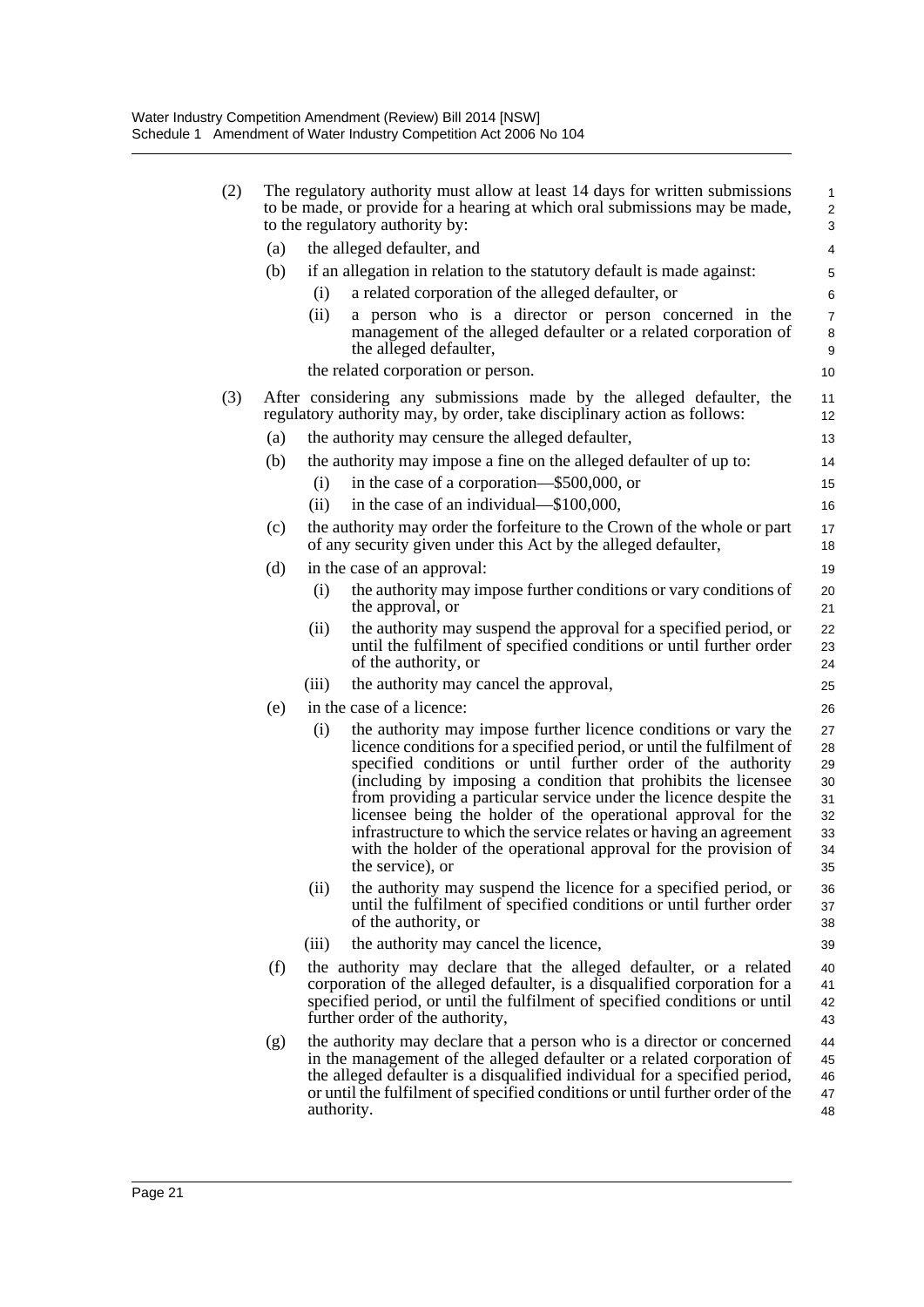- (4) If the alleged defaulter owns essential infrastructure or provides an essential service, the regulatory authority must, in determining the appropriate disciplinary action to take and the date when it is to take effect, consider whether there are suitable arrangements in place for the continuity of the service. 1 2 3 5
- (5) If disciplinary action is taken against a licensee, the regulatory authority must give written notice of the action and the reasons for it to each holder of an approval with whom the licensee has an agreement for the provision of services under the licence.
- (6) Disciplinary action takes effect on the date of service of the order on the alleged defaulter or on a later date specified in the order.
- (7) If a statutory default comprises an offence for which a penalty notice may be issued and a penalty notice has been issued for the default and the penalty has been paid, no disciplinary action may be taken for the default.

## **20S Court orders in addition to penalty**

14 15 16

4

- (1) If, in proceedings under this Act, the court finds that the defendant contravened this Part, the court may, in addition to any penalty it may impose, do one or more of the following:
	- (a) order the person to take specified action to remedy or mitigate the consequences of the contravention or to prevent the continuance or recurrence of the contravention,
	- (b) order the person to take specified action to publicise the contravention and its consequences and any compliance notice or other order made against the person,
	- (c) order the person to pay to a public authority reasonable costs and expenses incurred by the authority in taking action to remedy or mitigate the consequences of the contravention,
	- (d) order the person to pay to a person (other than a public authority) reasonable costs and expenses incurred by the person, or compensation of an amount determined by the court for injury, loss or damage suffered by the person, as a result of the contravention,
	- (e) order the person to pay reasonable costs and expenses incurred during the investigation of the contravention for taking samples or conducting inspections, tests, measurements or analysis, or transporting, storing or disposing of evidence,
	- (f) order the person to pay an amount not exceeding the court's estimation of the amount of the economic benefit acquired by the person, or accrued or accruing to the person, as a result of the contravention.
- (2) An economic benefit obtained by delaying or avoiding costs is to be taken to be an economic benefit acquired by the person, or accrued or accruing to the person, as a result of a contravention if the contravention can be attributed (in whole or in part) to that delay or avoidance. 39 40 41 42
- (3) The court may, by an order under this section, fix a period for compliance and impose other requirements the court considers necessary or expedient for enforcement of the order. 43 44 45
- (4) The Local Court: (a) may not make an order under subsection (1) (e), and 46 47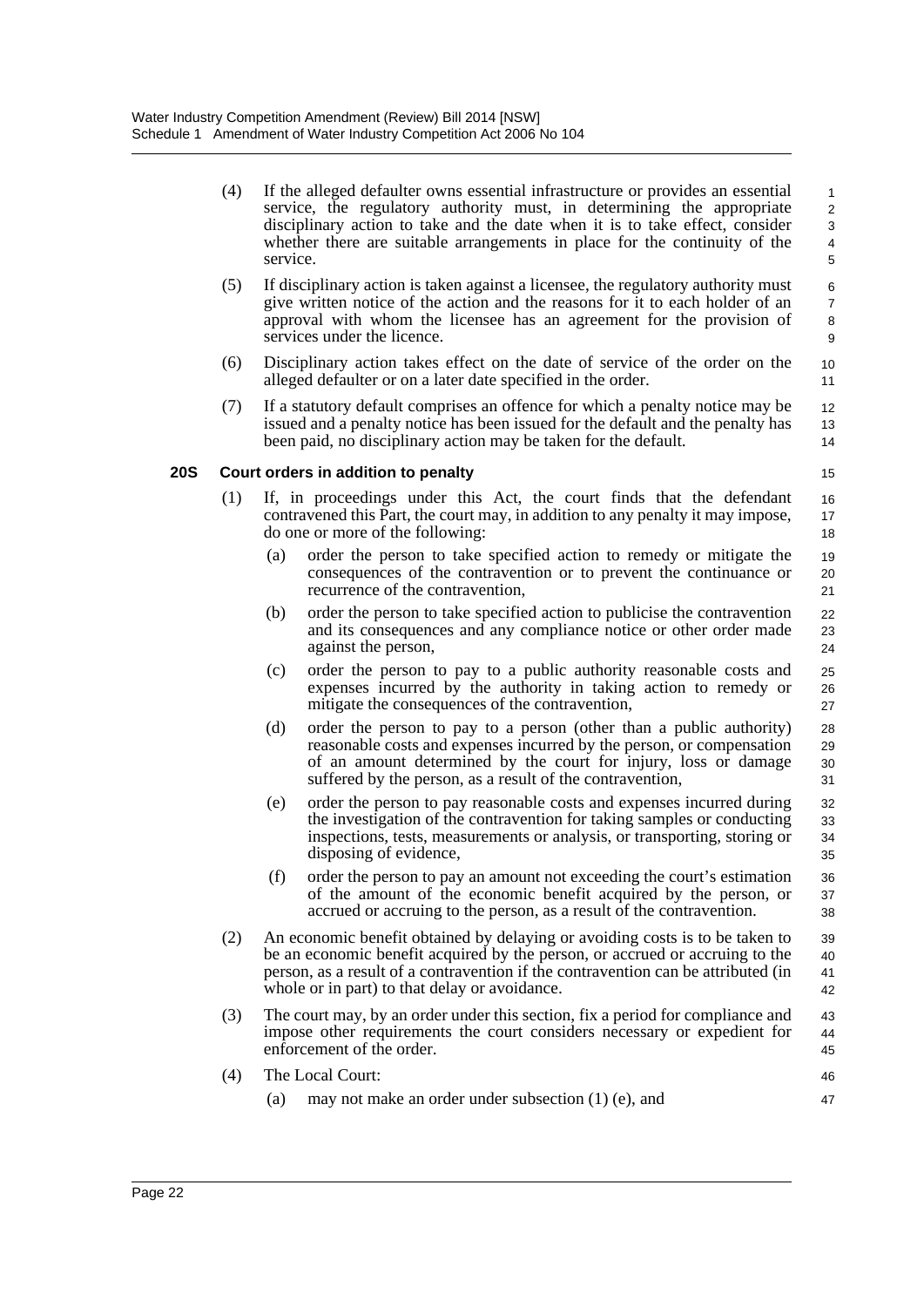|     |     | (b)       | may not make an order under this section for the payment of an amount<br>that exceeds in total the amount for which an order may be made by the<br>court when exercising jurisdiction under the <i>Civil Procedure Act 2005</i> .                    | 1<br>$\overline{\mathbf{c}}$<br>3 |
|-----|-----|-----------|------------------------------------------------------------------------------------------------------------------------------------------------------------------------------------------------------------------------------------------------------|-----------------------------------|
| 20T |     |           | Cancellation of approval and forfeiture of security                                                                                                                                                                                                  | 4                                 |
|     | (1) |           | There are grounds for cancellation of an approval under this section if:                                                                                                                                                                             | 5                                 |
|     |     | (a)       | in the case of a design approval:                                                                                                                                                                                                                    | 6                                 |
|     |     |           | 5 years have elapsed and the construction, installation or<br>(i)<br>alteration of the infrastructure has not substantially commenced,<br><b>or</b>                                                                                                  | 7<br>8<br>9                       |
|     |     |           | there is no longer an intention to construct, install, alter or bring<br>(ii)<br>into operation water industry infrastructure as proposed, or                                                                                                        | 10<br>11                          |
|     |     | (b)       | in the case of an operational approval—operation of the infrastructure<br>under this Act has ceased on a permanent basis or it is intended that<br>operation of the infrastructure under this Act cease on a permanent<br>basis.                     | 12<br>13<br>14<br>15              |
|     | (2) |           | However, an approval for essential infrastructure cannot be cancelled:                                                                                                                                                                               | 16                                |
|     |     | (a)       | in circumstances that may result in a declared failure or in which a<br>failure of a provider of the essential service may be declared, or                                                                                                           | 17<br>18                          |
|     |     | (b)       | during a declared failure of a provider of the essential service, or                                                                                                                                                                                 | 19                                |
|     |     | (c)       | in circumstances in which directions may be given to an insolvency<br>official under Division 3 of Part 5 in relation to a provider of the<br>essential service.                                                                                     | 20<br>21<br>22                    |
|     | (3) | approval. | The holder of an approval may apply to IPART for cancellation of the                                                                                                                                                                                 | 23<br>24                          |
|     | (4) |           | IPART may, by written notice to the holder of an approval, require the holder<br>to show cause, within a period specified in the notice:                                                                                                             | 25<br>26                          |
|     |     | (a)       | if IPART is acting on its own initiative—why the approval should not<br>be cancelled and any security given by the holder forfeited, or                                                                                                              | 27<br>28                          |
|     |     | (b)       | if the holder has applied for cancellation—why any security given by<br>the holder should not be forfeited.                                                                                                                                          | 29<br>30                          |
|     | (5) |           | IPART must allow the holder of the approval at least 14 days to make<br>submissions in writing to IPART or provide for a hearing at which the holder<br>may make oral submissions to IPART.                                                          | 31<br>32<br>33                    |
|     | (6) |           | After considering any submissions made by the holder of the approval, if<br>IPART is satisfied that there are grounds for the cancellation of the approval:                                                                                          | 34<br>35                          |
|     |     | (a)       | <b>IPART</b> may:                                                                                                                                                                                                                                    | 36                                |
|     |     |           | (i)<br>cancel the approval, or                                                                                                                                                                                                                       | 37                                |
|     |     |           | impose further conditions of the approval and cancel the approval<br>(ii)<br>on the holder of the approval satisfying IPART that the<br>conditions have been fulfilled or that satisfactory arrangements<br>have been made for their fulfilment, and | 38<br>39<br>40<br>41              |
|     |     | (b)       | IPART may order the forfeiture to the Crown of the whole or part of any<br>security given by the holder under this Act.                                                                                                                              | 42<br>43                          |
| 20U |     |           | <b>Cancellation of approval in public interest</b>                                                                                                                                                                                                   | 44                                |
|     | (1) |           | The Minister may, by written notice to the holder of an approval, cancel the<br>approval if the Minister considers the cancellation to be in the public interest.                                                                                    | 45<br>46                          |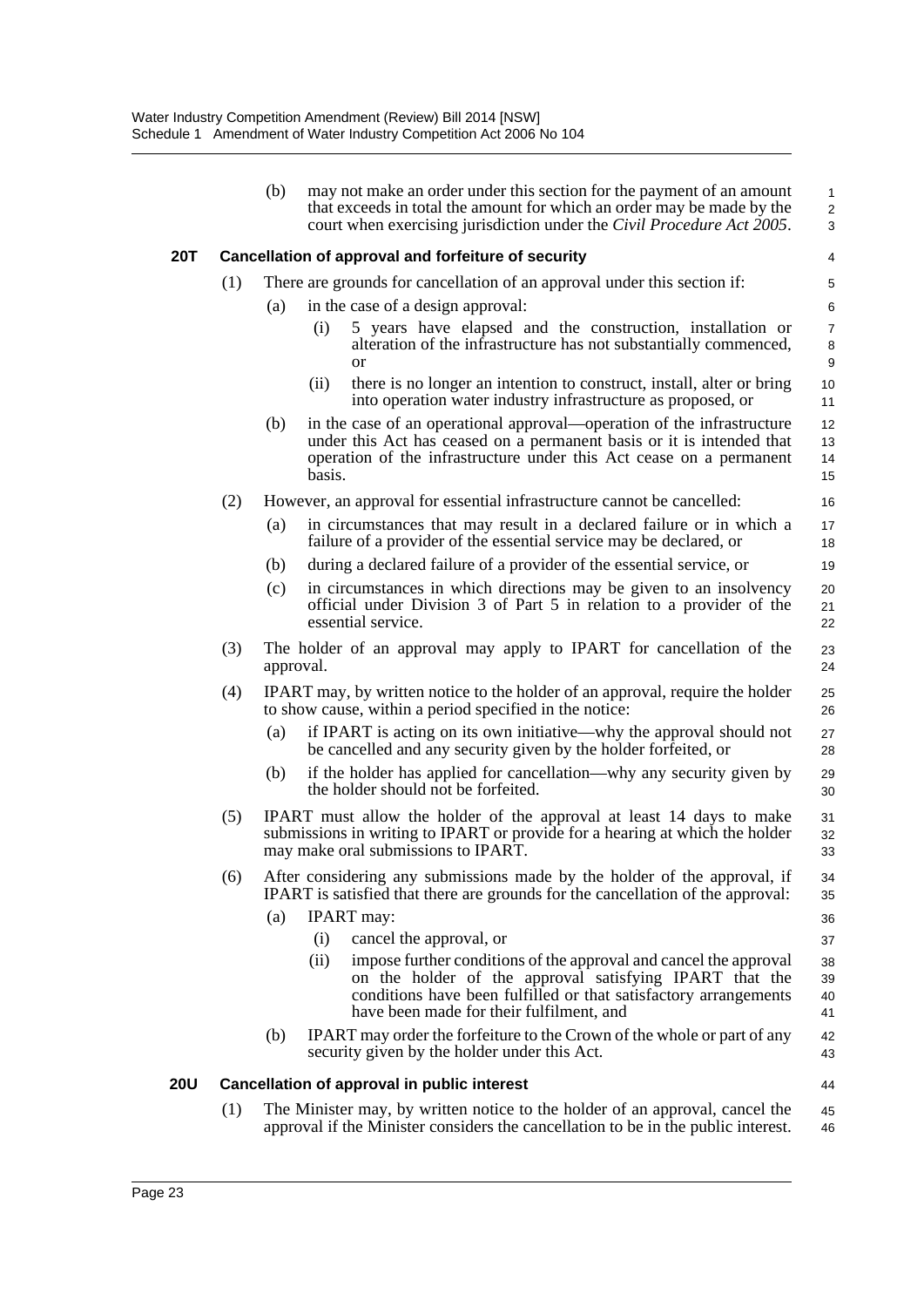|     | (2)               |     |                | The notice must specify whether the cancellation is on the Minister's own<br>initiative or on the written recommendation of another Minister.                                                                                      | $\mathbf{1}$<br>$\overline{2}$ |
|-----|-------------------|-----|----------------|------------------------------------------------------------------------------------------------------------------------------------------------------------------------------------------------------------------------------------|--------------------------------|
|     | (3)               |     |                | Cancellation may be with respect to the whole or a specified part of the water<br>industry infrastructure to which the approval relates.                                                                                           | 3<br>4                         |
|     | (4)               |     |                | Cancellation takes effect on the day specified in the notice of cancellation.                                                                                                                                                      | 5                              |
|     | (5)               |     |                | In determining when cancellation is to take effect, the Minister is to consider<br>the public interest and, if cancellation arises from the recommendation of<br>another Minister, that Minister's reasons for the recommendation. | 6<br>$\overline{7}$<br>8       |
|     | (6)               |     | Supreme Court: | The holder of an approval may bring proceedings for compensation in the                                                                                                                                                            | $\boldsymbol{9}$<br>10         |
|     |                   | (a) |                | if cancellation was on the Minister's own initiative—against the<br>Minister, or                                                                                                                                                   | 11<br>12                       |
|     |                   | (b) |                | if cancellation was on the written recommendation of another<br>Minister— against that Minister.                                                                                                                                   | 13<br>14                       |
|     | (7)               |     |                | The Supreme Court is to hear the proceedings and determine whether it is just<br>that compensation be paid to the plaintiff by reason of the cancellation.                                                                         | 15<br>16                       |
|     | (8)               |     |                | If the Supreme Court determines that it is just that compensation be paid, the<br>Supreme Court must determine the amount of compensation and give<br>judgment accordingly.                                                        | 17<br>18<br>19                 |
|     | <b>Division 8</b> |     |                | <b>Administrative review and appeal</b>                                                                                                                                                                                            | 20                             |
| 20V |                   |     |                | <b>Administrative review by Civil and Administrative Tribunal</b>                                                                                                                                                                  | 21                             |
|     |                   |     |                | The following applications may be made to the Civil and Administrative<br>Tribunal for an administrative review under the Administrative Decisions<br><i>Review Act 1997</i> of a decision under this Part:                        | 22<br>23<br>24                 |
|     |                   | (a) | IPART:         | an applicant for an approval may apply for review of a decision of                                                                                                                                                                 | 25<br>26                       |
|     |                   |     | (i)            | refusing to grant an approval, or                                                                                                                                                                                                  | 27                             |
|     |                   |     | (ii)           | refusing to accept a variation of an application after an invitation<br>to make submissions has been given, or                                                                                                                     | 28<br>29                       |
|     |                   |     | (iii)          | fixing conditions of an approval,                                                                                                                                                                                                  | 30                             |
|     |                   | (b) |                | the holder of an approval may apply for review of a decision of IPART:                                                                                                                                                             | 31                             |
|     |                   |     |                | (i) refusing to vary the works authorised by the approval, or                                                                                                                                                                      | 32                             |
|     |                   |     | (ii)           | refusing to vary or revoke conditions of the approval, or                                                                                                                                                                          | 33                             |
|     |                   |     | (iii)          | refusing to give a consent or grant an approval required by<br>conditions of the approval, or                                                                                                                                      | 34<br>35                       |
|     |                   |     | (iv)           | varying or imposing further conditions of the approval, or                                                                                                                                                                         | 36                             |
|     |                   |     | (v)            | refusing to consent to the transfer of the approval, or                                                                                                                                                                            | 37                             |
|     |                   |     | (vi)           | refusing to cancel the approval on application,                                                                                                                                                                                    | 38                             |
|     |                   | (c) | Minister:      | an applicant for a licence may apply for review of a decision of the                                                                                                                                                               | 39<br>40                       |
|     |                   |     | (i)            | refusing to grant a licence, or                                                                                                                                                                                                    | 41                             |
|     |                   |     | (ii)           | fixing conditions of a licence,                                                                                                                                                                                                    | 42                             |
|     |                   | (d) |                | a licensee may apply for review of a decision of the Minister:                                                                                                                                                                     | 43                             |
|     |                   |     | (i)            | refusing to vary the class of infrastructure that may be operated<br>under the licence, or                                                                                                                                         | 44<br>45                       |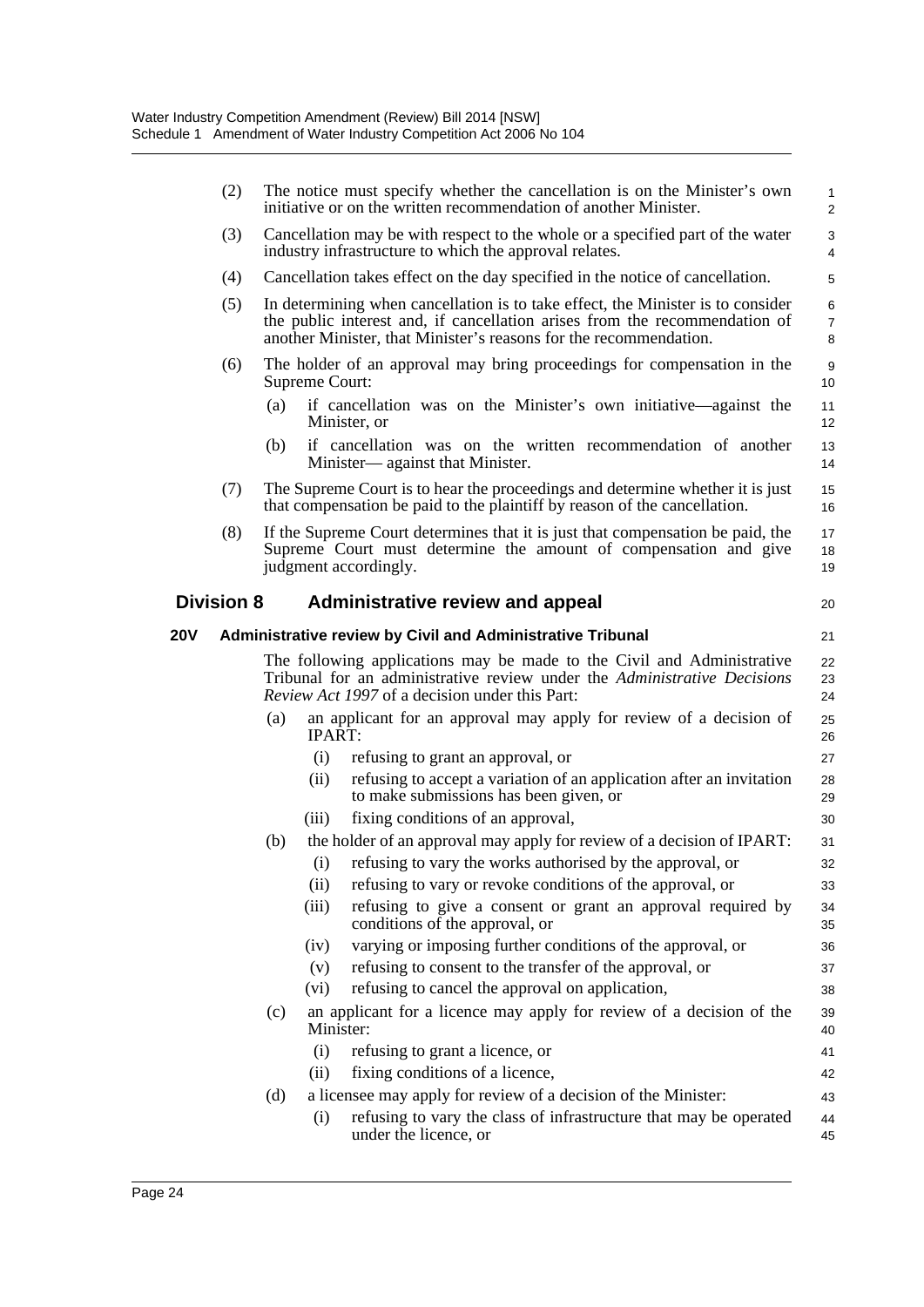|            |                   |                     | (ii)                                               | refusing to vary or revoke licence conditions, or                                                                                                                                                                                                                                                                                                                                                          | $\mathbf{1}$               |
|------------|-------------------|---------------------|----------------------------------------------------|------------------------------------------------------------------------------------------------------------------------------------------------------------------------------------------------------------------------------------------------------------------------------------------------------------------------------------------------------------------------------------------------------------|----------------------------|
|            |                   |                     | (iii)<br>licence conditions, or                    | refusing to give a consent or grant an approval required by                                                                                                                                                                                                                                                                                                                                                | 2<br>3                     |
|            |                   |                     | (iv)                                               | varying or imposing further licence conditions, or                                                                                                                                                                                                                                                                                                                                                         | $\overline{4}$             |
|            |                   |                     | (v)                                                | refusing to consent to surrender of the licence.                                                                                                                                                                                                                                                                                                                                                           | 5                          |
| 20W        |                   |                     | <b>Appeal to Civil and Administrative Tribunal</b> |                                                                                                                                                                                                                                                                                                                                                                                                            | 6                          |
|            | (1)               |                     | against a decision under this Part:                | The following appeals may be made to the Civil and Administrative Tribunal                                                                                                                                                                                                                                                                                                                                 | 7<br>8                     |
|            |                   | (a)                 |                                                    | a person to whom a compliance notice is issued by the Minister or<br>IPART may appeal against the decision to issue the notice,                                                                                                                                                                                                                                                                            | 9<br>10                    |
|            |                   | (b)                 |                                                    | a person against whom disciplinary action is taken by the Minister or<br>IPART may appeal against the decision to take that action,                                                                                                                                                                                                                                                                        | 11<br>12                   |
|            |                   | (c)                 | approval,                                          | the holder of an approval that is cancelled on the initiative of the<br>Minister or IPART may appeal against the decision to cancel the                                                                                                                                                                                                                                                                    | 13<br>14<br>15             |
|            |                   | (d)                 | forfeited.                                         | a person against whom an order for forfeiture of security is made may<br>appeal against the decision to make the order or as to the amount to be                                                                                                                                                                                                                                                           | 16<br>17<br>18             |
|            | (2)               |                     | fresh information may be given on the appeal.      | An appeal is to be dealt with by way of a new hearing, and fresh evidence or                                                                                                                                                                                                                                                                                                                               | 19<br>20                   |
|            | <b>Division 9</b> |                     | <b>Miscellaneous</b>                               |                                                                                                                                                                                                                                                                                                                                                                                                            | 21                         |
| <b>20X</b> |                   | <b>Applications</b> |                                                    |                                                                                                                                                                                                                                                                                                                                                                                                            | 22                         |
|            | (1)               |                     | An application under this Part:                    |                                                                                                                                                                                                                                                                                                                                                                                                            | 23                         |
|            |                   | (a)                 |                                                    | must be made in the manner and form approved by the Minister, and                                                                                                                                                                                                                                                                                                                                          | 24                         |
|            |                   | (b)                 |                                                    | must comply with any requirements set out in the regulations, and                                                                                                                                                                                                                                                                                                                                          | 25                         |
|            |                   | (c)                 |                                                    | must be accompanied by the fee determined by the Minister, and                                                                                                                                                                                                                                                                                                                                             | 26                         |
|            |                   | (d)                 | must be lodged at the office of IPART.             |                                                                                                                                                                                                                                                                                                                                                                                                            | 27                         |
|            | (2)               | applicant:          |                                                    | The Minister or IPART may, by written notice to an applicant, require the                                                                                                                                                                                                                                                                                                                                  | 28<br>29                   |
|            |                   | (a)                 | required to decide the application, or             | to give the Minister or IPART additional information reasonably                                                                                                                                                                                                                                                                                                                                            | 30<br>31                   |
|            |                   | (b)                 | in a specified manner.                             | to have information in the application or additional information verified                                                                                                                                                                                                                                                                                                                                  | 32<br>33                   |
| <b>20Y</b> | <b>Notices</b>    |                     |                                                    |                                                                                                                                                                                                                                                                                                                                                                                                            | 34                         |
|            |                   |                     | by the material required by the Minister.          | A notice required to be given to the Minister or IPART under this Part must be<br>given in the manner and form approved by the Minister and be accompanied                                                                                                                                                                                                                                                 | 35<br>36<br>37             |
| 20Z        |                   |                     |                                                    | Later agreement with licensed retailer for same service of no effect                                                                                                                                                                                                                                                                                                                                       | 38                         |
|            |                   |                     |                                                    | If the holder of an operational approval for a category A scheme purports to<br>enter into an agreement with more than one licensed retailer for the sale of the<br>same water or sewerage service provided by means of the scheme (as<br>identified in the operational approval), the agreement that is made later in time<br>is of no effect while the agreement that is made earlier in time remains in | 39<br>40<br>41<br>42<br>43 |

44

effect.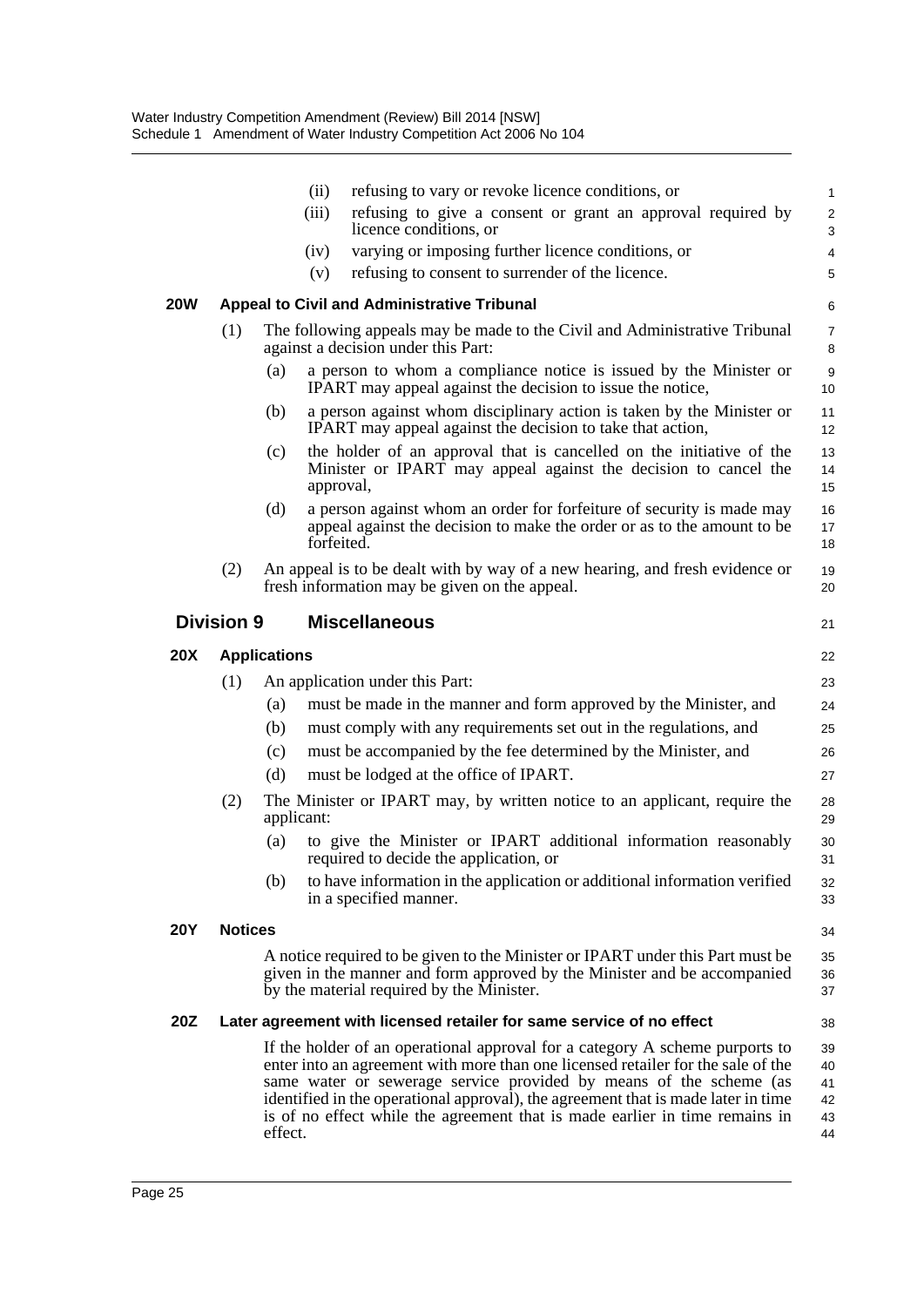Water Industry Competition Amendment (Review) Bill 2014 [NSW] Schedule 1 Amendment of Water Industry Competition Act 2006 No 104

| [4]   |             |                      |                    | Section 42 Service providers to have approved cost allocation manuals                                                                                                                           | 1              |
|-------|-------------|----------------------|--------------------|-------------------------------------------------------------------------------------------------------------------------------------------------------------------------------------------------|----------------|
|       |             |                      |                    | Omit the penalty provision from section 42 (10). Insert instead:                                                                                                                                | 2              |
|       |             |                      |                    | Maximum penalty:                                                                                                                                                                                | 3              |
|       |             |                      | (a)                | in the case of a corporation—\$55,000, or                                                                                                                                                       | 4              |
|       |             |                      | (b)                | in the case of an individual—\$11,000.                                                                                                                                                          | 5              |
| [5]   |             |                      |                    | Section 43 Hindering access to certain services                                                                                                                                                 | 6              |
|       |             |                      |                    | Omit the penalty provision from section 43 (1). Insert instead:                                                                                                                                 | 7              |
|       |             |                      |                    | Maximum penalty:                                                                                                                                                                                | 8              |
|       |             |                      | (a)                | in the case of a corporation—\$55,000, or                                                                                                                                                       | 9              |
|       |             |                      | (b)                | in the case of an individual—\$11,000.                                                                                                                                                          | 10             |
| [6]   |             | Part 5, heading      |                    |                                                                                                                                                                                                 | 11             |
|       |             |                      |                    | Omit "retail". Insert instead "industry".                                                                                                                                                       | 12             |
| $[7]$ |             | Part 5, Division 1AA |                    |                                                                                                                                                                                                 | 13             |
|       |             |                      |                    | Insert before Division 1:                                                                                                                                                                       | 14             |
|       |             |                      |                    | Division 1AA Customer contracts for category A schemes                                                                                                                                          | 15             |
|       | <b>46AA</b> |                      | <b>Definitions</b> |                                                                                                                                                                                                 | 16             |
|       |             |                      |                    | In this Division:                                                                                                                                                                               | 17             |
|       |             |                      |                    | <i>category A scheme licence</i> means:                                                                                                                                                         | 18             |
|       |             |                      | (a)                | an operator's licence under which the licensee operates infrastructure<br>that connects a category A scheme to a customer's land, or                                                            | 19<br>20       |
|       |             |                      | (b)                | a retailer's licence.                                                                                                                                                                           | 21             |
|       |             |                      |                    | contract charge means a fee or charge payable by a customer under a contract<br>with a licensed operator or licensed retailer for water or sewerage services.                                   | 22<br>23       |
|       |             |                      |                    | <b>lease</b> means a lease, licence, permit or other agreement under which a person                                                                                                             | 24             |
|       |             |                      |                    | (the <i>lessor</i> ) parts with possession of land to another (the <i>lessee</i> ).                                                                                                             | 25             |
|       |             |                      |                    | standard contract charges of a licensed operator or licensed retailer means the<br>contract charges of the licensee referred to in section 46AC.                                                | 26<br>27       |
|       | 46AB        |                      |                    | Implied customer contracts for category A schemes                                                                                                                                               | 28             |
|       |             | (1)                  |                    | An owner of land to which water or sewerage services are provided by means<br>of a category A scheme to which Part 2 applies is taken to have entered into a<br>contract for the services with: | 29<br>30<br>31 |
|       |             |                      | (a)                | the licensed operator of the infrastructure that connects the scheme to<br>the land, and                                                                                                        | 32<br>33       |
|       |             |                      | (b)                | the licensed retailer of the services,                                                                                                                                                          | 34             |
|       |             |                      |                    | in each case, on the terms and conditions set out in the regulations and for the<br>standard contract charges of the licensee.                                                                  | 35<br>36       |
|       |             | (2)                  |                    | However, a contract is not implied:                                                                                                                                                             | 37             |
|       |             |                      | (a)                | if the connection of the land to the scheme:                                                                                                                                                    | 38             |
|       |             |                      |                    | was not authorised by the owner of the infrastructure or the<br>(i)<br>licensed operator or a predecessor of the owner or operator, and                                                         | 39<br>40       |
|       |             |                      |                    |                                                                                                                                                                                                 |                |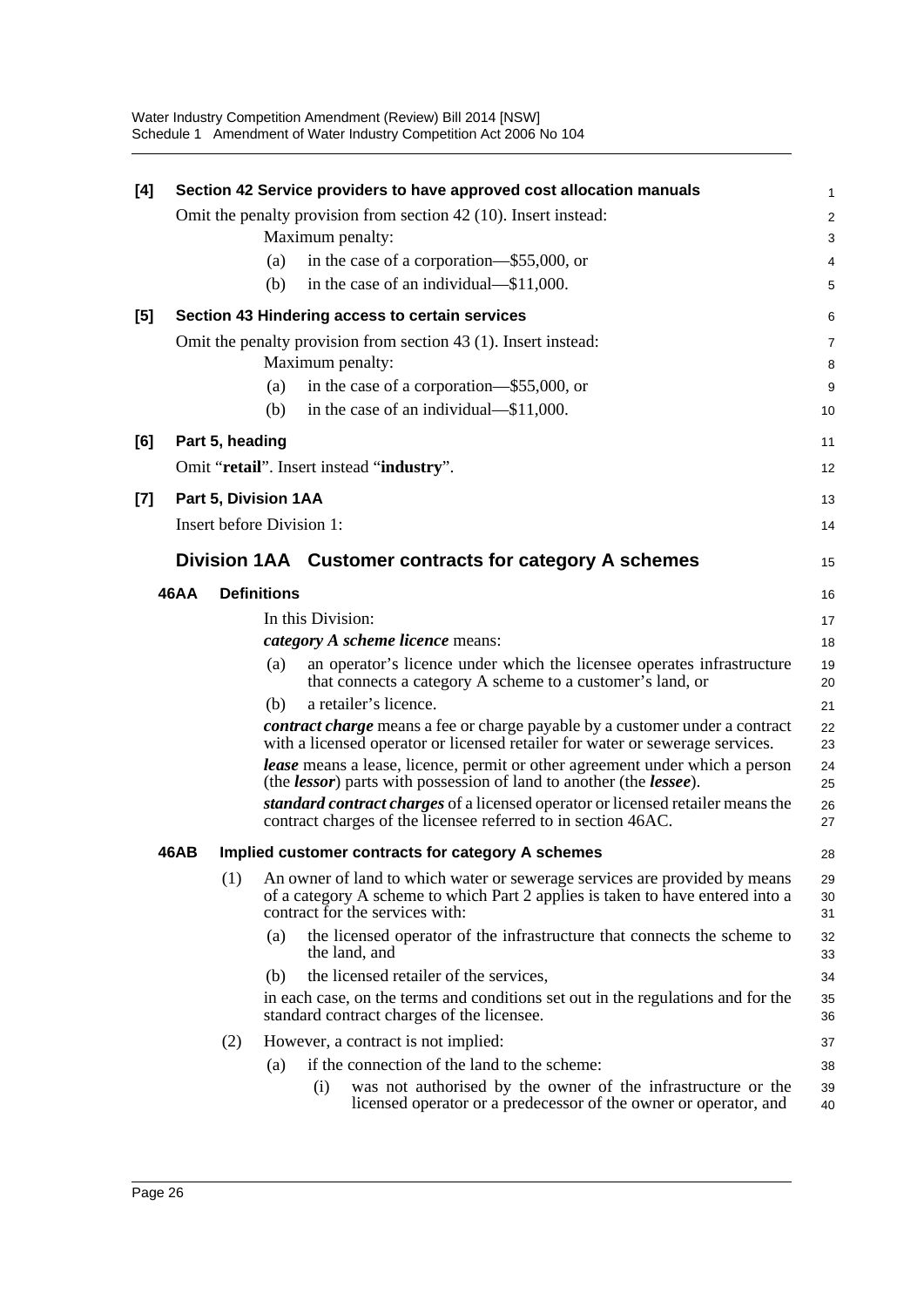|             |     | (ii)<br>has not since been approved by the owner of the infrastructure or<br>the licensed operator or a predecessor of the owner or operator, or                                                                                                                                                                                                                                                                                                                                                   | $\mathbf{1}$<br>$\overline{2}$   |
|-------------|-----|----------------------------------------------------------------------------------------------------------------------------------------------------------------------------------------------------------------------------------------------------------------------------------------------------------------------------------------------------------------------------------------------------------------------------------------------------------------------------------------------------|----------------------------------|
|             |     | to the extent that it would conflict with an order in force under<br>(b)<br>section 83.                                                                                                                                                                                                                                                                                                                                                                                                            | 3<br>4                           |
|             | (3) | Subject to the regulations, the implied contract may be modified or excluded<br>by express agreement between the licensee and the owner of the land.                                                                                                                                                                                                                                                                                                                                               | 5<br>6                           |
| 46AC        |     | Standard contract charges for category A schemes                                                                                                                                                                                                                                                                                                                                                                                                                                                   | $\overline{7}$                   |
|             | (1) | It is a condition of a category A scheme licence that the licensee must, for each<br>category A scheme for which the licensee provides services under the licence:                                                                                                                                                                                                                                                                                                                                 | 8<br>9                           |
|             |     | (a)<br>publish on its website in a manner conspicuous to customers:                                                                                                                                                                                                                                                                                                                                                                                                                                | 10 <sup>°</sup>                  |
|             |     | the contract charges payable for the services, and<br>(i)                                                                                                                                                                                                                                                                                                                                                                                                                                          | 11                               |
|             |     | (ii)<br>if the contract charges are to be varied—the date from which the<br>charges as varied become payable, and                                                                                                                                                                                                                                                                                                                                                                                  | 12<br>13                         |
|             |     | cause written notice of the contract charges, and of any variation, to be<br>(b)<br>given to IPART.                                                                                                                                                                                                                                                                                                                                                                                                | 14<br>15                         |
|             | (2) | It is a condition of a category A scheme licence that the licensee must give<br>each customer at least 6 months' written notice (or such shorter period of<br>notice as is approved by the Minister on application) of an increase in a<br>contract charge payable by the customer.                                                                                                                                                                                                                | 16<br>17<br>18<br>19             |
|             | (3) | In the case of a licensed retailer, it is a condition of the licence that the notice<br>must be sent with, or included in, an account or invoice for a service provided<br>under the licence.                                                                                                                                                                                                                                                                                                      | 20<br>21<br>22                   |
|             | (4) | No amount of an increase in a contract charge may be recovered by the<br>licensee from a customer if notice of the increase has not been given to the<br>customer as required by this section.                                                                                                                                                                                                                                                                                                     | 23<br>24<br>25                   |
|             | (5) | Subsection (2) does not apply to a variation of contract charges to the extent<br>that:                                                                                                                                                                                                                                                                                                                                                                                                            | 26<br>27                         |
|             |     | the variation does not exceed a consumer price index increase as<br>(a)<br>contemplated by the regulations, or                                                                                                                                                                                                                                                                                                                                                                                     | 28<br>29                         |
|             |     | the variation is in accordance with a determination under Division 2.<br>(b)                                                                                                                                                                                                                                                                                                                                                                                                                       | 30                               |
| 46AD        |     | New owner liable for unpaid charges under customer contract on change of<br>ownership of land                                                                                                                                                                                                                                                                                                                                                                                                      | 31<br>32                         |
|             |     | On a change of ownership of land to which water or sewerage services are<br>provided by means of a category A scheme to which Part 2 applies, the new<br>owner of the land is liable for the amount of any unpaid contract charges for<br>the services owed to a licensed operator or licensed retailer as if the new owner<br>had entered into the contract under which the charges are owed.                                                                                                     | 33<br>34<br>35<br>36<br>37       |
| <b>46AE</b> |     | Lessee may pay and recover charges under customer contract                                                                                                                                                                                                                                                                                                                                                                                                                                         | 38                               |
|             |     | If water or sewerage services are provided to land by means of a category A<br>scheme to which Part 2 applies and a lease of the land provides, expressly or<br>impliedly, that the lessor of the land is to pay contract charges to a licensed<br>operator or licensed retailer, the lessee may pay to the licensed operator or<br>licensed retailer any charges that are due but unpaid by the lessor and may:<br>recover the amount paid from the lessor as a debt due to the lessee, or<br>(a) | 39<br>40<br>41<br>42<br>43<br>44 |
|             |     | (b)<br>deduct the amount paid from any rent, licence fee or other occupation<br>fee payable by the lessee to the lessor.                                                                                                                                                                                                                                                                                                                                                                           | 45<br>46                         |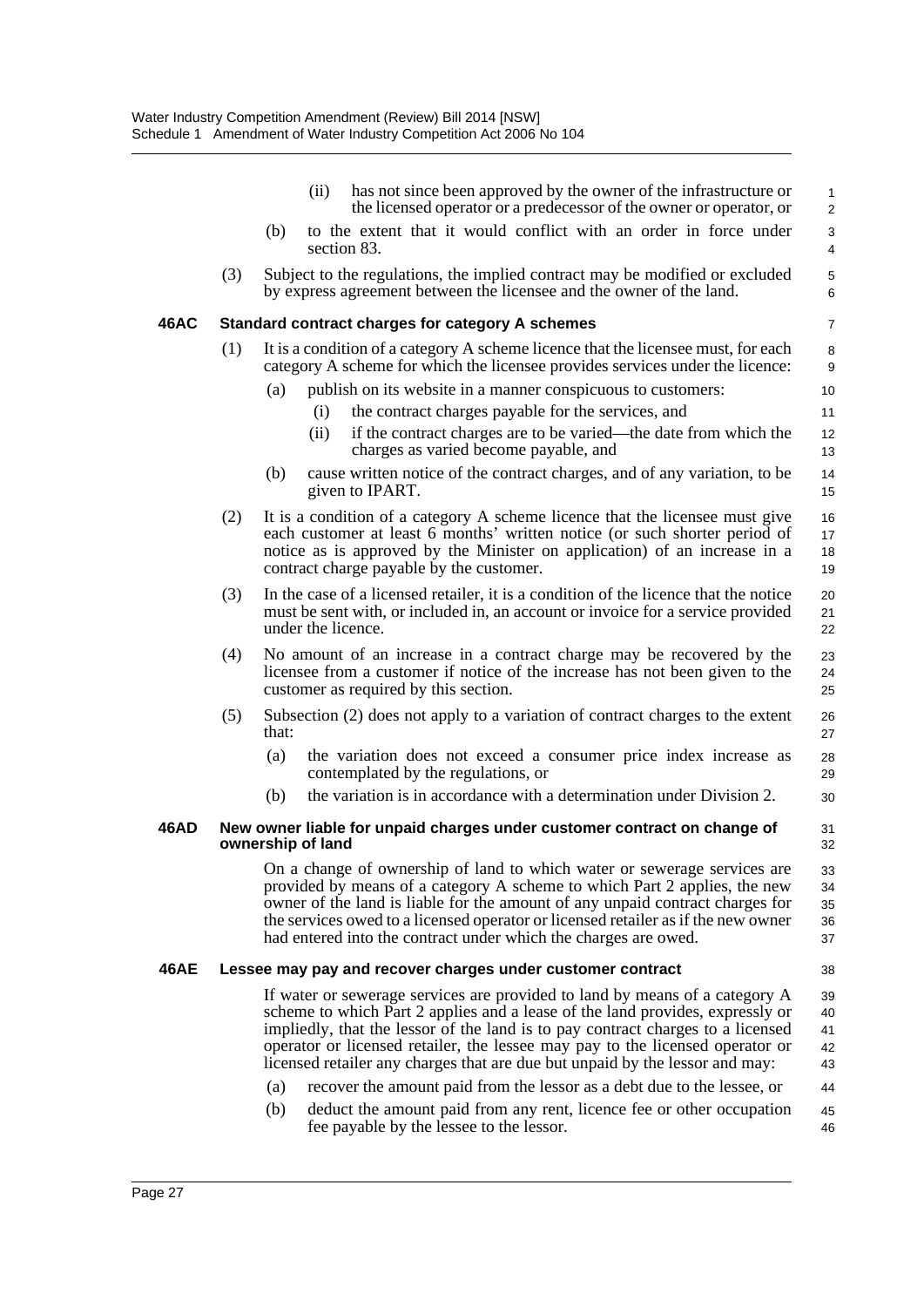|        | <b>46AF</b> |                       |                    | Certificates as to amounts due under customer contract                                                                                                                                                                                                                                                                                                                    | $\mathbf{1}$                                     |
|--------|-------------|-----------------------|--------------------|---------------------------------------------------------------------------------------------------------------------------------------------------------------------------------------------------------------------------------------------------------------------------------------------------------------------------------------------------------------------------|--------------------------------------------------|
|        |             | (1)                   |                    | It is a condition of a category A scheme licence that the licensee must, on<br>application and payment of the fee fixed by the licensee and approved by<br>IPART, issue to the applicant a certificate:                                                                                                                                                                   | $\overline{2}$<br>$\ensuremath{\mathsf{3}}$<br>4 |
|        |             |                       | (a)                | containing particulars of any contract charges payable to the licensee for<br>water or sewerage services provided to specified land as at a specified<br>date, or                                                                                                                                                                                                         | 5<br>$\,6\,$<br>$\boldsymbol{7}$                 |
|        |             |                       | (b)                | to the effect that there are no such amounts.                                                                                                                                                                                                                                                                                                                             | 8                                                |
|        |             | (2)                   |                    | An application for a certificate must:                                                                                                                                                                                                                                                                                                                                    | 9                                                |
|        |             |                       | (a)                | be in writing, and                                                                                                                                                                                                                                                                                                                                                        | 10                                               |
|        |             |                       | (b)                | specify the name and address of the applicant, and                                                                                                                                                                                                                                                                                                                        | 11                                               |
|        |             |                       | (c)                | identify the land to which the application relates.                                                                                                                                                                                                                                                                                                                       | 12                                               |
|        |             | (3)                   |                    | A certificate of a licensee is conclusive proof, in favour of a purchaser in good<br>faith and for value of the land to which the certificate relates, that, at the date<br>specified in the certificate, no contract charges were payable to the licensee for<br>water or sewerage services provided to the land other than the amounts<br>specified in the certificate. | 13<br>14<br>15<br>16<br>17                       |
| [8]    |             |                       |                    | Section 47 Internal review of certain decisions disputed by small retail customers                                                                                                                                                                                                                                                                                        | 18                                               |
|        |             |                       |                    | Omit section 47 (1). Insert instead:                                                                                                                                                                                                                                                                                                                                      | 19                                               |
|        |             | (1)                   |                    | A small retail customer may apply to a licensed operator or licensed retailer<br>for a review of any of the following:                                                                                                                                                                                                                                                    | 20<br>21                                         |
|        |             |                       | (a)                | a matter arising under a contract for water or sewerage services<br>provided to the customer,                                                                                                                                                                                                                                                                             | 22<br>23                                         |
|        |             |                       | (b)                | the exercise or proposed exercise of powers under Division 2 of Part 6<br>by or on behalf of the licensed operator,                                                                                                                                                                                                                                                       | 24<br>25                                         |
|        |             |                       | (c)                | any other matter prescribed by the regulations.                                                                                                                                                                                                                                                                                                                           | 26                                               |
| [9]    |             |                       | Section 47 (2) (b) |                                                                                                                                                                                                                                                                                                                                                                           | 27                                               |
|        |             |                       |                    | Omit "retail suppliers".                                                                                                                                                                                                                                                                                                                                                  | 28                                               |
| $[10]$ |             |                       |                    | Section 49 Approved ombudsman scheme                                                                                                                                                                                                                                                                                                                                      | 29                                               |
|        |             |                       |                    | Omit section 49 (1) (a). Insert instead:                                                                                                                                                                                                                                                                                                                                  | 30                                               |
|        |             |                       | $\left( a\right)$  | disputes and complaints under contracts for water or sewerage services<br>provided to small retail customers, and                                                                                                                                                                                                                                                         | 31<br>32                                         |
| $[11]$ |             |                       |                    | Section 49 (2) (a) and (c) and (5)                                                                                                                                                                                                                                                                                                                                        | 33                                               |
|        |             |                       |                    | Omit "authorised" wherever occurring.                                                                                                                                                                                                                                                                                                                                     | 34                                               |
| $[12]$ |             |                       |                    | Section 50 Licence conditions relating to approved ombudsman scheme                                                                                                                                                                                                                                                                                                       | 35                                               |
|        |             |                       |                    | Omit "supplies water or provides sewerage services (or both)" from section 50 (1).                                                                                                                                                                                                                                                                                        | 36                                               |
|        |             |                       |                    | Insert instead "provides water or sewerage services".                                                                                                                                                                                                                                                                                                                     | 37                                               |
| $[13]$ |             | <b>Section 50 (2)</b> |                    |                                                                                                                                                                                                                                                                                                                                                                           | 38                                               |
|        |             |                       |                    | Omit the subsection. Insert instead:                                                                                                                                                                                                                                                                                                                                      | 39                                               |
|        |             | (2)                   |                    | If an operator's licence is a category A scheme licence within the meaning of                                                                                                                                                                                                                                                                                             | 40                                               |
|        |             |                       |                    | Division 1AA or a licensed operator is an authorised WICA provider within                                                                                                                                                                                                                                                                                                 | 41                                               |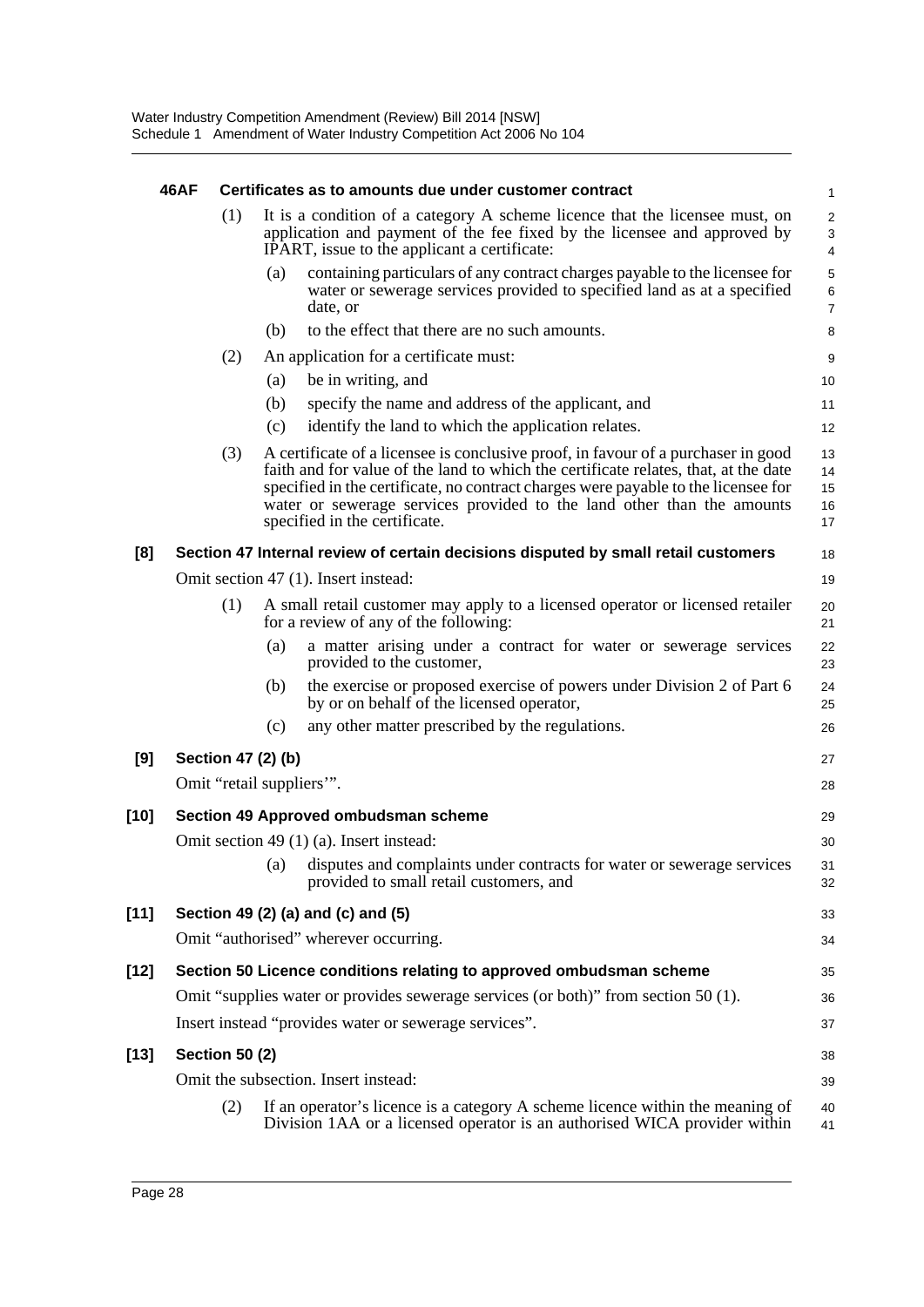|        |                 |                           |     | the meaning of Division 1AA of Part 6, it is a condition of the operator's<br>licence that:                                                                                                                                                                              | $\mathbf{1}$<br>$\overline{2}$ |
|--------|-----------------|---------------------------|-----|--------------------------------------------------------------------------------------------------------------------------------------------------------------------------------------------------------------------------------------------------------------------------|--------------------------------|
|        |                 |                           | (a) | the operator must be a member of an approved ombudsman scheme, and                                                                                                                                                                                                       | 3                              |
|        |                 |                           | (b) | the operator is bound by, and must comply with, any decision of the<br>ombudsman under the scheme relating to a dispute or complaint<br>involving the operator and a small retail customer or entitled person.                                                           | 4<br>$\mathbf 5$<br>6          |
| $[14]$ |                 | <b>Section 50A</b>        |     |                                                                                                                                                                                                                                                                          | 7                              |
|        |                 | Insert after section 50:  |     |                                                                                                                                                                                                                                                                          | 8                              |
|        | 50A             |                           |     | <b>Obligations of insolvency official</b>                                                                                                                                                                                                                                | 9                              |
|        |                 |                           |     | If an insolvency official has been appointed in respect of a licensed operator<br>or licensed retailer, or any property of a licensed operator or licensed retailer,<br>the following provisions apply:                                                                  | 10<br>11<br>12                 |
|        |                 |                           | (a) | a dispute or complaint about the licensee may, or may continue to, be<br>dealt with under this Division,                                                                                                                                                                 | 13<br>14                       |
|        |                 |                           | (b) | the insolvency official must facilitate the resolution of the complaint or<br>dispute,                                                                                                                                                                                   | 15<br>16                       |
|        |                 |                           | (c) | the insolvency official is bound by this Division as if the insolvency<br>official were the licensee.                                                                                                                                                                    | 17<br>18                       |
| $[15]$ |                 | <b>Section 50B</b>        |     |                                                                                                                                                                                                                                                                          | 19                             |
|        |                 | Insert before section 51: |     |                                                                                                                                                                                                                                                                          | 20                             |
|        | 50 <sub>B</sub> | <b>Definitions</b>        |     |                                                                                                                                                                                                                                                                          | 21                             |
|        |                 |                           |     | In this Division:                                                                                                                                                                                                                                                        | 22                             |
|        |                 |                           |     | <i>monopoly service</i> means a water or sewerage service declared to be a<br>monopoly service under section 51.                                                                                                                                                         | 23<br>24                       |
|        |                 |                           |     | <i>monopoly supplier means:</i>                                                                                                                                                                                                                                          | 25                             |
|        |                 |                           | (a) | a licensed operator that operates infrastructure by means of which a<br>monopoly service is provided, or                                                                                                                                                                 | 26<br>27                       |
|        |                 |                           | (b) | a licensed retailer that sells a monopoly service to a customer.                                                                                                                                                                                                         | 28                             |
| $[16]$ |                 |                           |     | Section 51 Declaration of monopoly service                                                                                                                                                                                                                               | 29                             |
|        |                 |                           |     | Omit section 51 (1). Insert instead:                                                                                                                                                                                                                                     | 30                             |
|        |                 | (1)                       |     | The Minister may, by order published in the Gazette, declare that a specified<br>water or sewerage service provided by means of water industry infrastructure<br>to which Part 2 applies in a specified area to a specified class of customers is<br>a monopoly service. | 31<br>32<br>33<br>34           |
| $[17]$ |                 | Section 51 (2) (b)        |     |                                                                                                                                                                                                                                                                          | 35                             |
|        |                 |                           |     | Omit "in the case of a water supply service for recycled water,".                                                                                                                                                                                                        | 36                             |
|        |                 |                           |     | Insert instead "in the case of a water service of a kind prescribed by the regulations-".                                                                                                                                                                                | 37                             |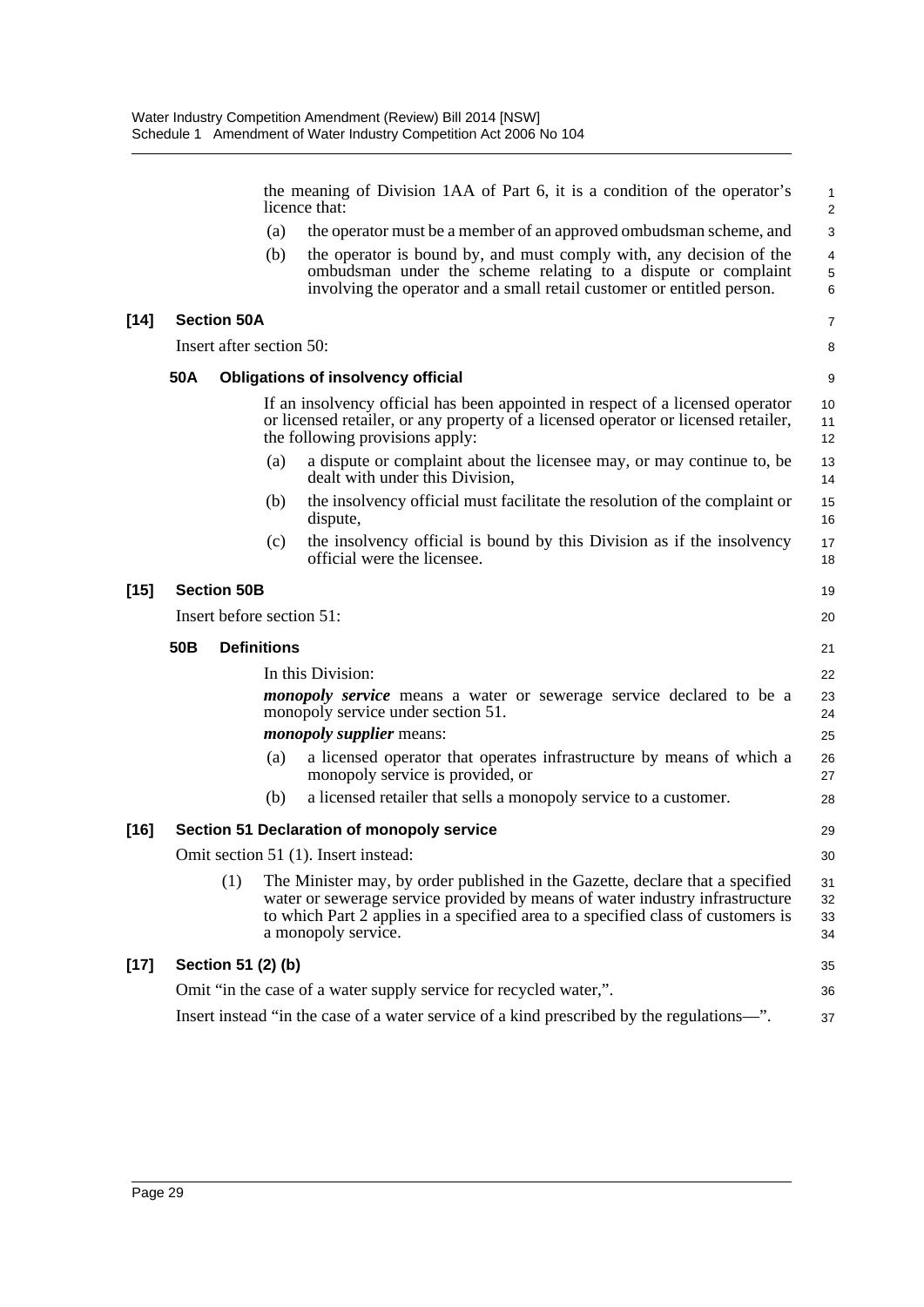| $[18]$ | Part 5, Division 3 |                   |                                                                                                                                                                                                                                                                                                                                                                              |                                     |  |  |  |
|--------|--------------------|-------------------|------------------------------------------------------------------------------------------------------------------------------------------------------------------------------------------------------------------------------------------------------------------------------------------------------------------------------------------------------------------------------|-------------------------------------|--|--|--|
|        |                    |                   | Omit the Division. Insert instead:                                                                                                                                                                                                                                                                                                                                           | 2                                   |  |  |  |
|        |                    | <b>Division 3</b> | <b>Continuity of essential services</b>                                                                                                                                                                                                                                                                                                                                      | 3                                   |  |  |  |
|        | 54                 |                   | Designation of last resort providers of essential service                                                                                                                                                                                                                                                                                                                    | 4                                   |  |  |  |
|        |                    | (1)               | The Minister may, by order published in the Gazette, designate a person as a<br>last resort provider to take the place of a provider of an essential service in the<br>event that the provider of the essential service is declared to have failed.<br>Note. The declaration of a failure is made under section 57.                                                          | 5<br>$\,6\,$<br>$\overline{7}$<br>8 |  |  |  |
|        |                    | (2)               | The last resort provider must be a public water utility or a licensee.                                                                                                                                                                                                                                                                                                       | 9                                   |  |  |  |
|        |                    | (3)               | <b>IPART</b> must investigate and make a recommendation to the Minister as to the<br>person to be designated as the last resort provider, giving primary<br>consideration to any public water utility in whose area of operations the<br>essential infrastructure is located and secondary consideration to licensees<br>who have consented to act as last resort providers. | 10<br>11<br>12<br>13<br>14          |  |  |  |
|        |                    | (4)               | If a recommendation is to be made following an application for a design<br>approval, IPART need not commence the necessary investigation until works<br>for the essential infrastructure have substantially commenced under the design<br>approval.                                                                                                                          | 15<br>16<br>17<br>18                |  |  |  |
|        |                    | (5)               | The Minister must consider, but is not bound to accept, IPART's<br>recommendations and may seek further advice from IPART on the designation<br>of last resort providers.                                                                                                                                                                                                    | 19<br>20<br>21                      |  |  |  |
|        |                    | (6)               | Without limiting the terms of a designation of a last resort provider, a public<br>water utility may be designated as the last resort provider of all essential<br>services provided within its area of operations in the event that any provider<br>of an essential service is declared to have failed.                                                                     | 22<br>23<br>24<br>25                |  |  |  |
|        |                    | (7)               | Before designating a person as a last resort provider, the Minister must, unless<br>the urgency of the circumstances preclude it:                                                                                                                                                                                                                                            | 26<br>27                            |  |  |  |
|        |                    |                   | give written notice of the proposed designation to:<br>(a)                                                                                                                                                                                                                                                                                                                   | 28                                  |  |  |  |
|        |                    |                   | the holder of the operational approval for the essential<br>(i)<br>infrastructure, and                                                                                                                                                                                                                                                                                       | 29<br>30                            |  |  |  |
|        |                    |                   | the provider of the essential service for which the last resort<br>(ii)<br>provider is to be designated, and                                                                                                                                                                                                                                                                 | 31<br>32                            |  |  |  |
|        |                    |                   | (iii)<br>the person proposed to be designated as the last resort provider,<br>and                                                                                                                                                                                                                                                                                            | 33<br>34                            |  |  |  |
|        |                    |                   | any other provider or last resort provider of the essential service,<br>(iv)<br>and                                                                                                                                                                                                                                                                                          | 35<br>36                            |  |  |  |
|        |                    |                   | allow them at least 14 days within which to make submissions to the<br>(b)<br>Minister about the proposed designation.                                                                                                                                                                                                                                                       | 37<br>38                            |  |  |  |
|        |                    | (8)               | The regulations may provide for additional matters relating to the designation<br>of last resort providers.                                                                                                                                                                                                                                                                  | 39<br>40                            |  |  |  |
|        | 55                 |                   | <b>Contingency planning by last resort providers</b>                                                                                                                                                                                                                                                                                                                         | 41                                  |  |  |  |
|        |                    | (1)               | A last resort provider of an essential service must:                                                                                                                                                                                                                                                                                                                         | 42                                  |  |  |  |
|        |                    |                   | submit, within 4 months after becoming the last resort provider of the<br>(a)<br>service (or such longer period as is approved by IPART), a plan (a<br>contingency plan) to IPART for its approval for the continued<br>provision of the essential service in the event of a declared failure of the                                                                         | 43<br>44<br>45<br>46                |  |  |  |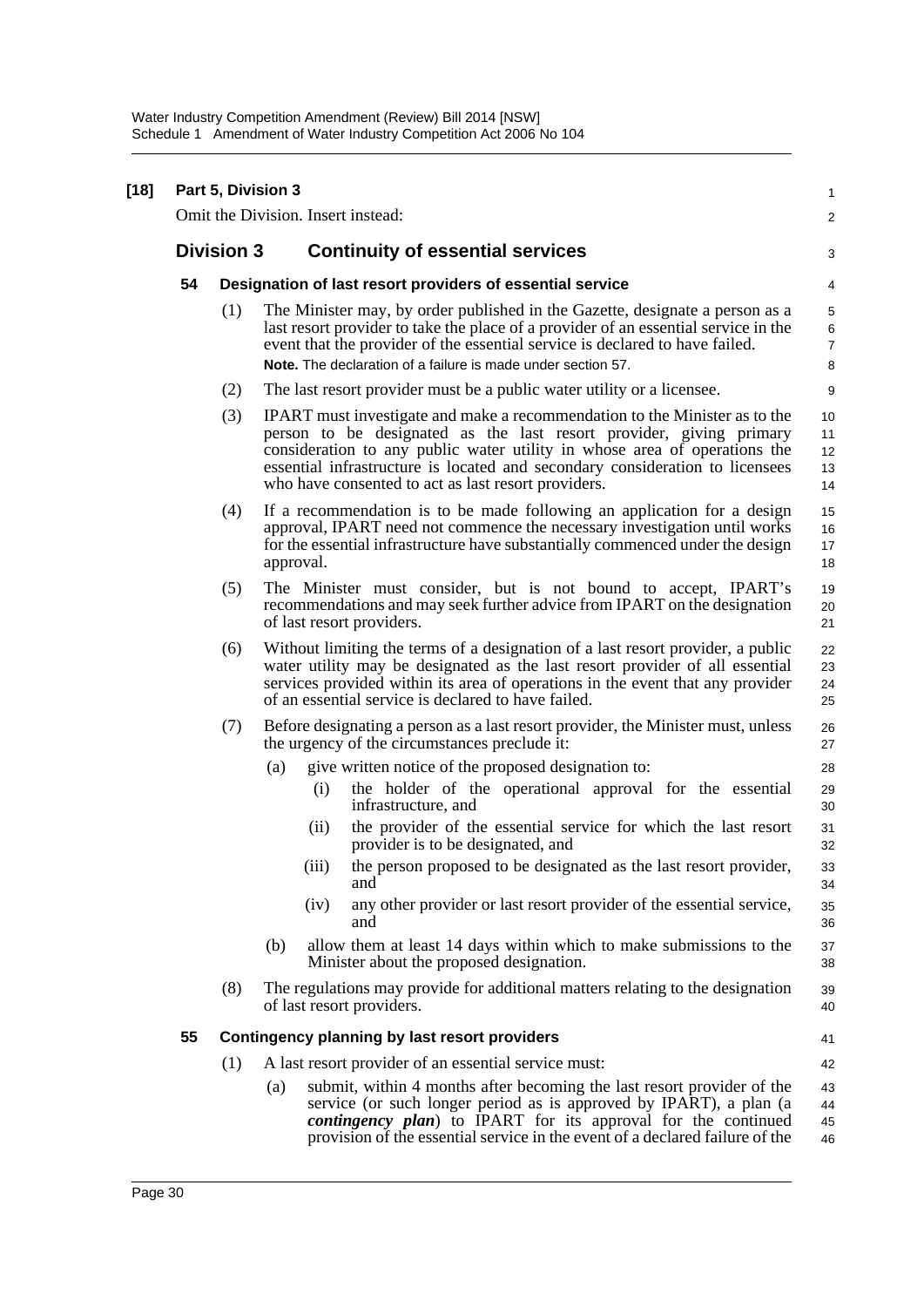essential service provider for which the last resort provider is designated, and (b) review and resubmit, at intervals determined by written notice to the last resort provider by IPART, the contingency plan for the approval of IPART, and (c) conduct exercises to test the operation of the approved contingency plan as contemplated by the plan or as required by IPART by written notice to the last resort provider. (2) A contingency plan must: (a) comply with the requirements of the regulations, and (b) be prepared in accordance with guidelines published by IPART in the Gazette and on IPART's website, and (c) be prepared in conjunction with the providers of the essential service, the holder of the operational approval for the essential infrastructure and any other last resort provider of the service. (3) If the last resort provider is a public water utility and customers of a failed licensee will be transferred to the last resort provider in the event of a declared failure, the contingency plan may: (a) identify the fees and charges for a specified service provided by the utility to its small retail customers by means of its water or sewer mains (being a service that is, as far as reasonably practicable, equivalent to the essential service) as the utility's standard contract charges, and (b) identify the terms and conditions that apply to a contract for a specified service provided by the utility to its small retail customers by means of its water or sewer mains (being a service that is, as far as reasonably practicable, equivalent to the essential service) as the utility's standard contract conditions. (4) Without limiting the matters that may be provided for in a contingency plan, a contingency plan may: (a) set out how customers to be transferred to the last resort provider in the event of a declared failure are to be notified of the transfer, and (b) contemplate an arrangement under which staff of the essential service provider assist the last resort provider to provide the essential service during a declared failure. (5) A contingency plan may be modified and resubmitted to IPART for its approval at any time. (6) IPART may, by written notice to a last resort provider, approve a contingency plan with or without specified modifications. **56 Obligations to facilitate and pay for contingency planning** (1) An essential service provider for which a last resort provider has been designated must: (a) facilitate preparation and review of the contingency plan by the last resort provider, including by: (i) providing information reasonably required in a timely fashion, and 1 2 3 4 5 6 7 8 9 10 11 12 13 14 15 16 17 18 19 20 21 22 23 24 25 26 27 28 29 30 31 32 33 34 35 36 37 38 39 40 41 42 43 44 45 46

(ii) allowing the last resort provider a reasonable opportunity to inspect infrastructure and computing systems and their operation as reasonably required, and 47 48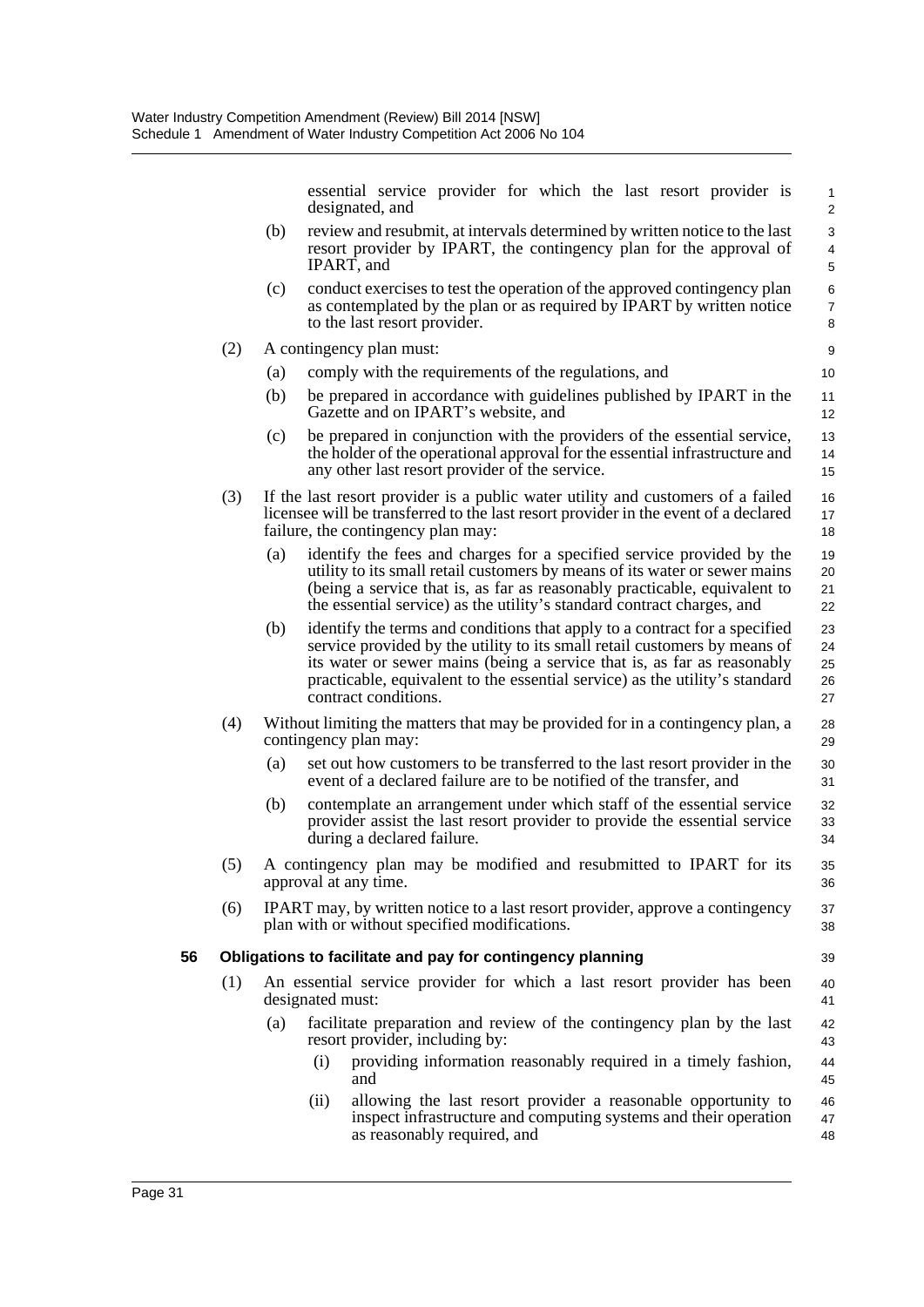|    |     | (b) | notify the last resort provider of any change in systems or processes that<br>may require modification of the contingency plan or of which the last<br>resort provider reasonably needs to be aware, and                                                                                                                                                                    | 1<br>$\overline{\mathbf{c}}$<br>3 |
|----|-----|-----|-----------------------------------------------------------------------------------------------------------------------------------------------------------------------------------------------------------------------------------------------------------------------------------------------------------------------------------------------------------------------------|-----------------------------------|
|    |     | (c) | facilitate the conduct by the last resort provider of required exercises to<br>test the operation of the approved contingency plan, and                                                                                                                                                                                                                                     | 4<br>5                            |
|    |     | (d) | pay the last resort provider an amount determined in accordance with<br>this section to be the reasonable cost of compliance with section 55,<br>within 28 days after the determination or such other period as is agreed<br>between the essential service provider and last resort provider.                                                                               | 6<br>$\overline{7}$<br>8<br>9     |
|    | (2) |     | The reasonable cost of compliance with section 55 by the last resort provider<br>is to be determined:                                                                                                                                                                                                                                                                       | 10<br>11                          |
|    |     | (a) | by agreement between the essential service provider and last resort<br>provider, or                                                                                                                                                                                                                                                                                         | 12<br>13                          |
|    |     | (b) | if the essential service provider and last resort provider are unable to<br>come to an agreement within 28 days after the last resort provider<br>submits a written request to the essential service provider for<br>payment—by IPART on the application of the last resort provider.                                                                                       | 14<br>15<br>16<br>17              |
|    | (3) |     | IPART must publish, in the Gazette and on IPART's website, guidelines as to<br>how the reasonable cost of compliance with section 55 by the last resort<br>provider is to be determined.                                                                                                                                                                                    | 18<br>19<br>20                    |
|    | (4) |     | The holder of an operational approval for essential infrastructure and any other<br>provider or last resort provider of the essential service must facilitate<br>preparation and review of the contingency plan by the last resort provider and<br>the conduct by the last resort provider of required exercises to test the<br>operation of the approved contingency plan. | 21<br>22<br>23<br>24<br>25        |
| 57 |     |     | Declaration of failure of essential service provider                                                                                                                                                                                                                                                                                                                        | 26                                |
|    | (1) |     | The Minister may, by order published in the Gazette, declare that an essential<br>service provider has failed if the Minister is satisfied that:                                                                                                                                                                                                                            | 27<br>28                          |
|    |     | (a) |                                                                                                                                                                                                                                                                                                                                                                             |                                   |
|    |     |     | the essential service provider has ceased or is about to cease providing<br>an essential service, or                                                                                                                                                                                                                                                                        | 29<br>30                          |
|    |     | (b) | an insolvency official has been appointed in respect of the essential<br>service provider or any property of the essential service provider, or                                                                                                                                                                                                                             | 31<br>32                          |
|    |     | (c) | an order has been made for the winding up of the essential service<br>provider or a resolution has been passed for the winding up of the<br>essential service provider, or                                                                                                                                                                                                  | 33<br>34<br>35                    |
|    |     | (d) | other criteria specified in the regulations have been met,                                                                                                                                                                                                                                                                                                                  | 36                                |
|    |     |     | and no other arrangement is in place for the continued provision of the service<br>under this Act.                                                                                                                                                                                                                                                                          | 37<br>38                          |
|    | (2) |     | The order must specify:                                                                                                                                                                                                                                                                                                                                                     | 39                                |
|    |     | (a) | the essential service affected by the failure, and                                                                                                                                                                                                                                                                                                                          | 40                                |
|    |     | (b) | the reason for the declaration, and                                                                                                                                                                                                                                                                                                                                         | 41                                |
|    |     | (c) | the essential service provider who is declared to have failed (the <i>failed</i><br><i>licensee</i> ), and                                                                                                                                                                                                                                                                  | 42<br>43                          |
|    |     | (d) | the last resort provider who is to replace the failed licensee for the<br>provision of the essential service, and                                                                                                                                                                                                                                                           | 44<br>45                          |
|    |     | (e) | the date, or the manner of fixing the date, that is to be the transfer date<br>of the failure (which must not be a date before the date of publication of<br>the order).                                                                                                                                                                                                    | 46<br>47<br>48                    |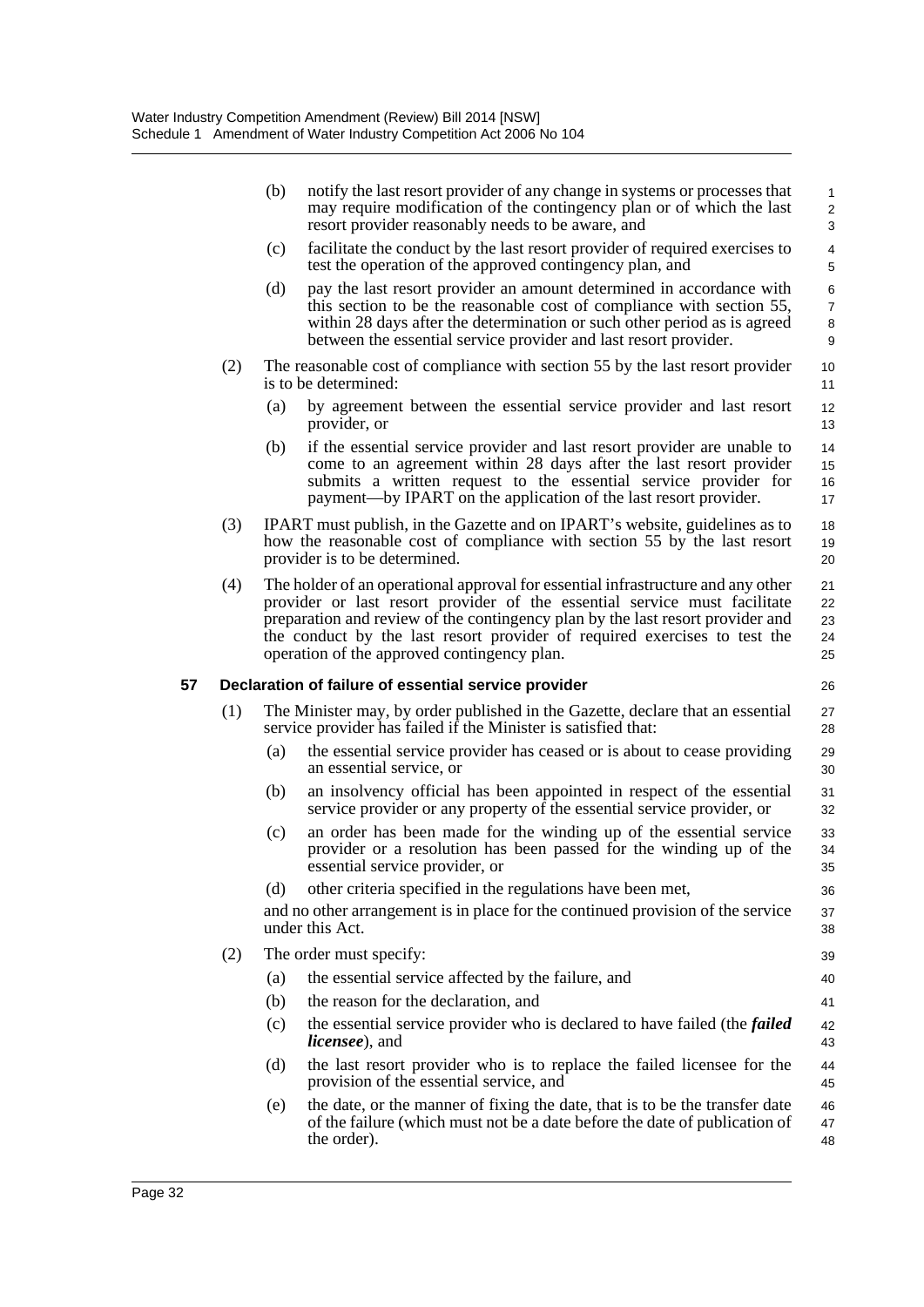|     | (3) | relates. | A single order may relate to more than one essential service and, in that case,<br>this Division applies separately to each essential service to which the order                                                                                                                                                                                                                                                                                                                                                                                   | 1<br>$\overline{\mathbf{c}}$<br>3      |
|-----|-----|----------|----------------------------------------------------------------------------------------------------------------------------------------------------------------------------------------------------------------------------------------------------------------------------------------------------------------------------------------------------------------------------------------------------------------------------------------------------------------------------------------------------------------------------------------------------|----------------------------------------|
|     | (4) |          | The Minister must ensure that a copy of the order is given to:                                                                                                                                                                                                                                                                                                                                                                                                                                                                                     | 4                                      |
|     |     | (a)      | the holder of the operational approval for the essential infrastructure,<br>and                                                                                                                                                                                                                                                                                                                                                                                                                                                                    | 5<br>6                                 |
|     |     | (b)      | the failed licensee, and                                                                                                                                                                                                                                                                                                                                                                                                                                                                                                                           | 7                                      |
|     |     | (c)      | the last resort provider, and                                                                                                                                                                                                                                                                                                                                                                                                                                                                                                                      | 8                                      |
|     |     | (d)      | any other provider or last resort provider of the essential service.                                                                                                                                                                                                                                                                                                                                                                                                                                                                               | 9                                      |
|     | (5) |          | The Minister must cause the order to be made available on IPART's website.                                                                                                                                                                                                                                                                                                                                                                                                                                                                         | 10                                     |
| 57A |     |          | <b>Effect of declaration of failure</b>                                                                                                                                                                                                                                                                                                                                                                                                                                                                                                            | 11                                     |
|     | (1) | Act:     | On the transfer date of a declared failure, despite any other provision of this                                                                                                                                                                                                                                                                                                                                                                                                                                                                    | 12<br>13                               |
|     |     | (a)      | the licence of the failed licensee (if then in force) becomes subject to a<br>condition prohibiting the licensee from providing the essential service<br>under the licence, and                                                                                                                                                                                                                                                                                                                                                                    | 14<br>15<br>16                         |
|     |     | (b)      | if the last resort provider is a public water utility—the utility is taken to<br>have been assigned the function of providing the essential service<br>formerly provided by the failed licensee, and                                                                                                                                                                                                                                                                                                                                               | 17<br>18<br>19                         |
|     |     | (c)      | the last resort provider is taken to have notified IPART that the licensee<br>is the operator or retailer of the essential service as required under<br>Division 5 of Part 2.                                                                                                                                                                                                                                                                                                                                                                      | 20<br>21<br>22                         |
|     | (2) |          | If the last resort provider is a public water utility, the utility is, for the duration<br>of a declared failure, to be regarded as the licensed operator or licensed retailer<br>(as the case requires) of the essential service for the purposes of this Act and<br>bound by licence conditions imposed by this Act or the regulations.                                                                                                                                                                                                          | 23<br>24<br>25<br>26                   |
|     | (3) |          | An agreement entered into between the holder of the operational approval for<br>essential infrastructure and a person other than the last resort provider<br>(whether before or after the declaration of a failure) is of no effect to the extent<br>that it provides for a person other than the last resort provider to be, at any time<br>during a declared failure:                                                                                                                                                                            | 27<br>28<br>29<br>30<br>31             |
|     |     | (a)      | if the last resort provider operates the essential infrastructure—the<br>licensed operator of the essential infrastructure, or                                                                                                                                                                                                                                                                                                                                                                                                                     | 32<br>33                               |
|     |     | (b)      | if the last resort provider sells the essential service—the licensed retailer<br>of the essential service.                                                                                                                                                                                                                                                                                                                                                                                                                                         | 34<br>35                               |
| 57B |     |          | Relationship between last resort provider and holder of operational approval<br>and others during failure                                                                                                                                                                                                                                                                                                                                                                                                                                          | 36<br>37                               |
|     | (1) |          | On and from the transfer date of a declared failure, the last resort provider is<br>to be taken to be a party (in substitution for the failed licensee) to any<br>agreement necessary for the provision of the essential service between the<br>failed licensee and the holder of the operational approval for the essential<br>infrastructure, another licensee, a public water utility or any other person, as<br>in force immediately before the transfer date, subject to the regulations and<br>any modifications agreed between the parties. | 38<br>39<br>40<br>41<br>42<br>43<br>44 |
|     | (2) |          | If the last resort provider proposes a modification to such an agreement on the<br>basis that the modification is reasonably necessary for the efficient provision<br>of the essential service by the provider (including a modification relating to a                                                                                                                                                                                                                                                                                             | 45<br>46<br>47                         |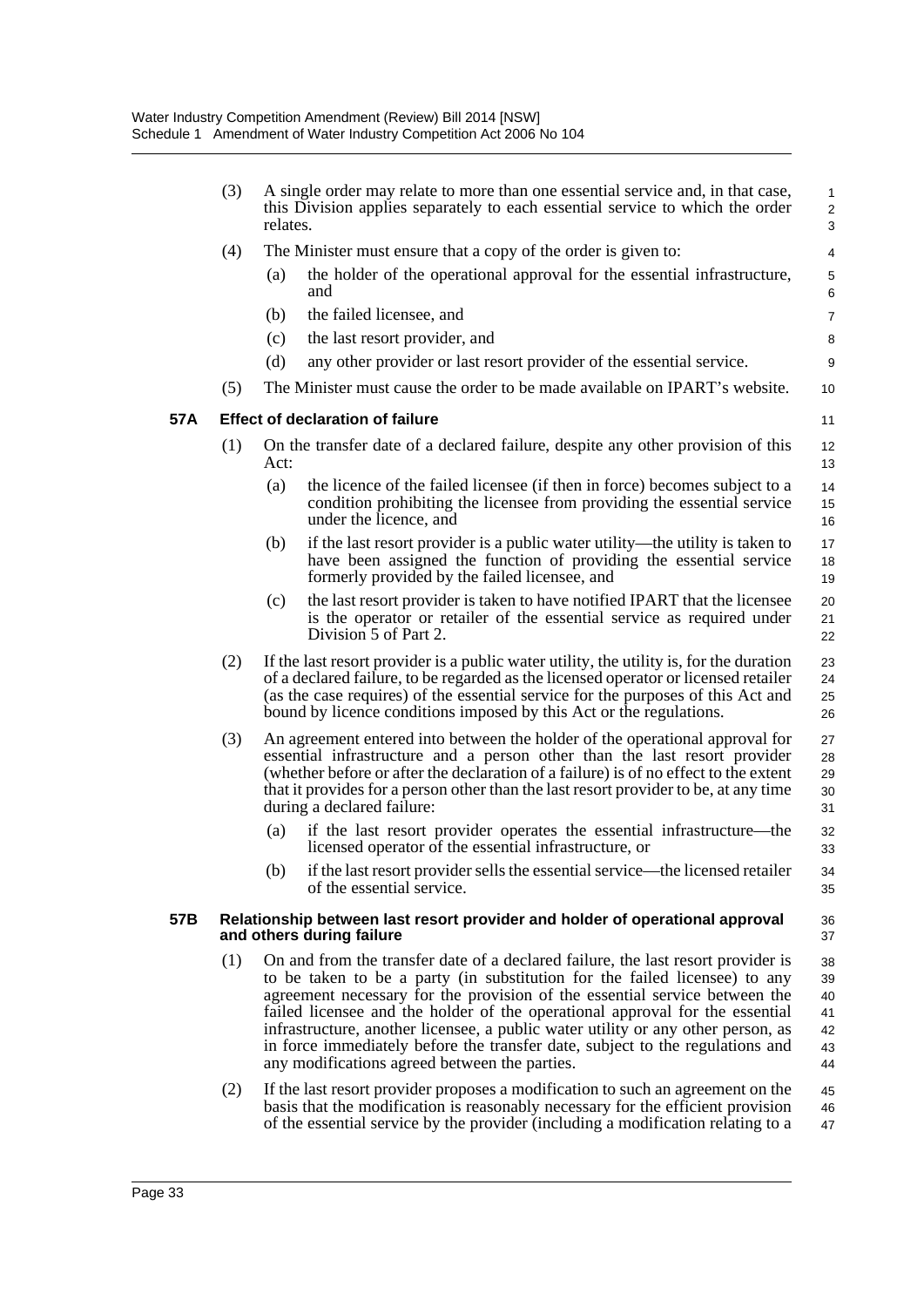payment to be made by the provider), the other party to the agreement must not unreasonably withhold agreement to the modification.

36 37

(3) A dispute between the last resort provider and another person as to the application of subsection (1) or subsection (2) is subject to arbitration under the *Commercial Arbitration Act 2010*.

#### **57C Relationship between last resort provider and category A scheme customers during failure**

- (1) This section applies to a last resort provider that, following the declaration of a failure:
	- (a) operates essential infrastructure that connects a category A scheme to a customer's land, or
	- (b) is a retailer of the essential service.
- (2) On the transfer date of a declared failure, each person who was a customer of the failed licensee for the essential service immediately before the transfer date ceases to be a customer of the failed licensee and becomes a customer of the last resort provider of the essential service (a *transferred customer*). 13 14 15 16
- (3) Rights and obligations that have accrued under a contract between the failed licensee and a transferred customer before the transfer date are not affected and no early termination charge becomes payable. 17 18 19
- (4) Division 1AA applies to transferred and new customers of a last resort provider subject to the following modifications: 20 21
	- (a) a reference to terms and conditions set out in the regulations is to be read as a reference to the last resort contract conditions,
	- (b) a reference to standard contract charges is to be read as a reference to the last resort contract charges,
	- (c) the last resort contract charges may not be increased as contemplated by that Division.

**Note.** The last resort contract charges may, in certain circumstances, be increased under a cost recovery scheme.

- (5) This section applies to a last resort provider that is a public water utility despite any provision of the utility's Act and despite the *Independent Pricing and Regulatory Tribunal Act 1992*.
- (6) In this section: *last resort contract charges* means a transfer fee not exceeding an amount determined by the Minister on the recommendation of IPART, and: 33 34 35
	- (a) the standard contract charges (within the meaning of Division 1AA) of the failed licensee, or
	- (b) if, in the case of a last resort provider that is a public water utility, the standard contract charges of the utility as identified in the contingency plan are greater than the standard contract charges of the failed licensee—the standard contract charges of the utility as identified in the contingency plan. 38 39 40 41 42

**Note.** For certain public water utilities, the standard contract charges of the utility are subject to a maximum price determined by IPART, which may be varied from time to time.

### *last resort contract conditions* means:

(a) the terms and conditions that would have applied if the service were provided by the failed licensee, or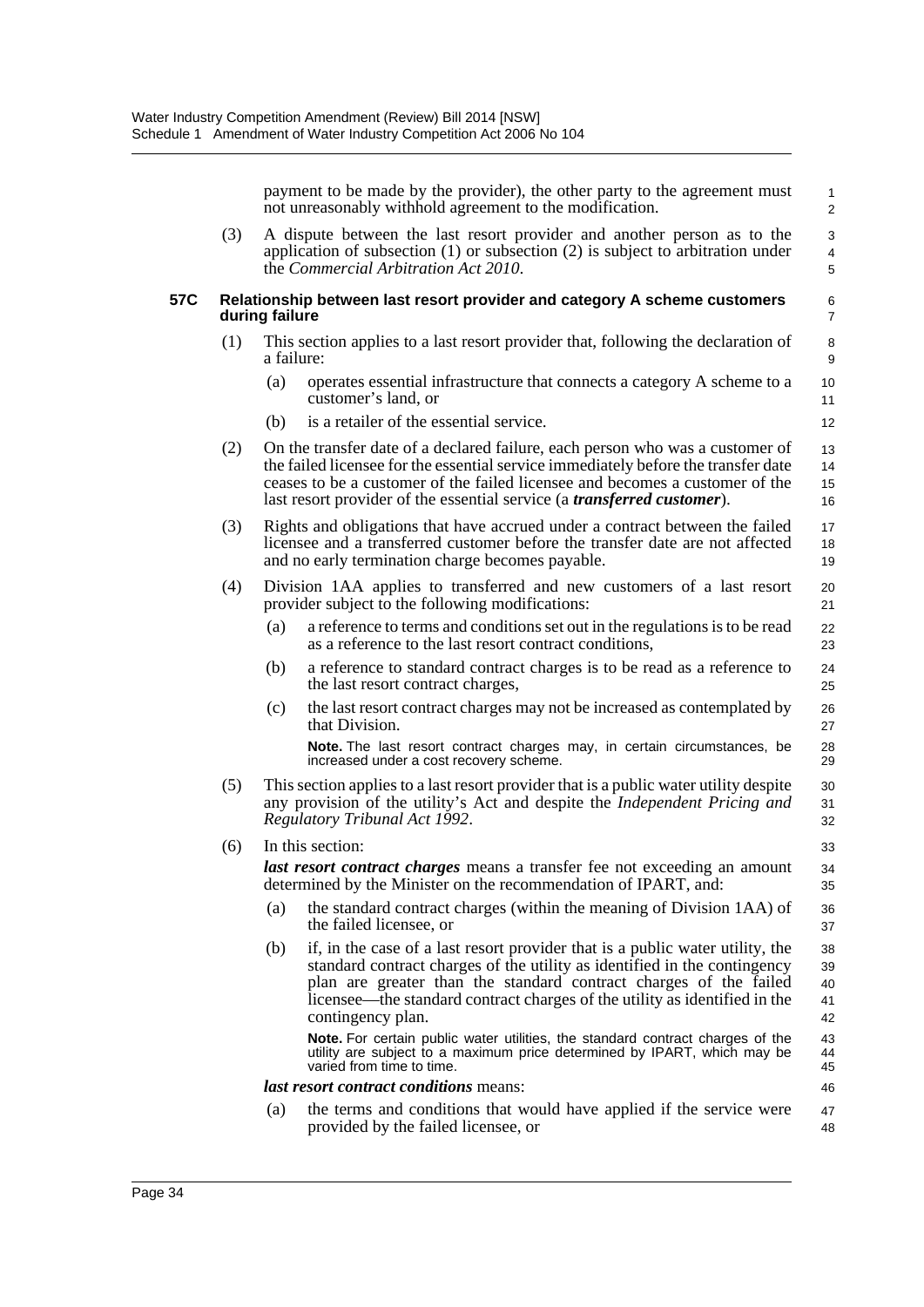(b) if, in the case of a last resort provider that is a public water utility, the contingency plan identifies terms and conditions as standard contract conditions of the utility—the standard contract conditions of the utility as identified in the contingency plan.

### **57D Provision of essential service by last resort provider**

- (1) The last resort provider must, for the duration of a declared failure, provide the essential service as contemplated by the contingency plan and, for that purpose, may have access to infrastructure and customer data systems and other property as reasonably required.
- (2) During a declared failure, the failed licensee, the holder of the operational approval for the essential infrastructure and any other provider or last resort provider of the essential service must:
	- (a) facilitate the provision of the essential service by the last resort provider, and
	- (b) take action as required by the approved contingency plan or the regulations, and
	- (c) comply with reasonable directions given by the last resort provider in providing the essential service.
- (3) A person must not obstruct the last resort provider's access to property, or the provision of the essential service by the last resort provider, during a declared failure. 19 20  $21$

Maximum penalty:

|  | (a) in the case of a corporation— $$250,000$ , or |  |
|--|---------------------------------------------------|--|
|--|---------------------------------------------------|--|

(b) in the case of an individual—\$50,000.

## **57E Obligation of holder of operational approval to endeavour to resolve failure**

It is a condition of an operational approval for essential infrastructure that, in the event of a declared failure, the holder of the approval must take all reasonable steps to resolve the failure as quickly as possible, including by: 26 27 28

- (a) entering into a suitable agreement with a person to take the place of the last resort provider, or
- (b) obtaining a licence with a view to taking the place of the last resort provider, or
- (c) seeking to sell the infrastructure and transfer the operational approval to the last resort provider or to a person who could take the place of the last resort provider or who has made a suitable agreement with a person who could take the place of the last resort provider.

## **57F Review of failure by IPART**

37

41 42 43

22

24 25

- (1) IPART must, at least once in each 6 months, review a declared failure with a view to making recommendations to the Minister about how the failure may be resolved as quickly as possible. 38 39 40
- (2) In conducting a review, IPART must consider:
	- (a) whether there has been an adequate opportunity for the holder of the operational approval to resolve the failure, and
	- (b) whether there is a reasonable likelihood of a licensee replacing the last resort provider for the continued provision of the essential service under this Act, and 44 45 46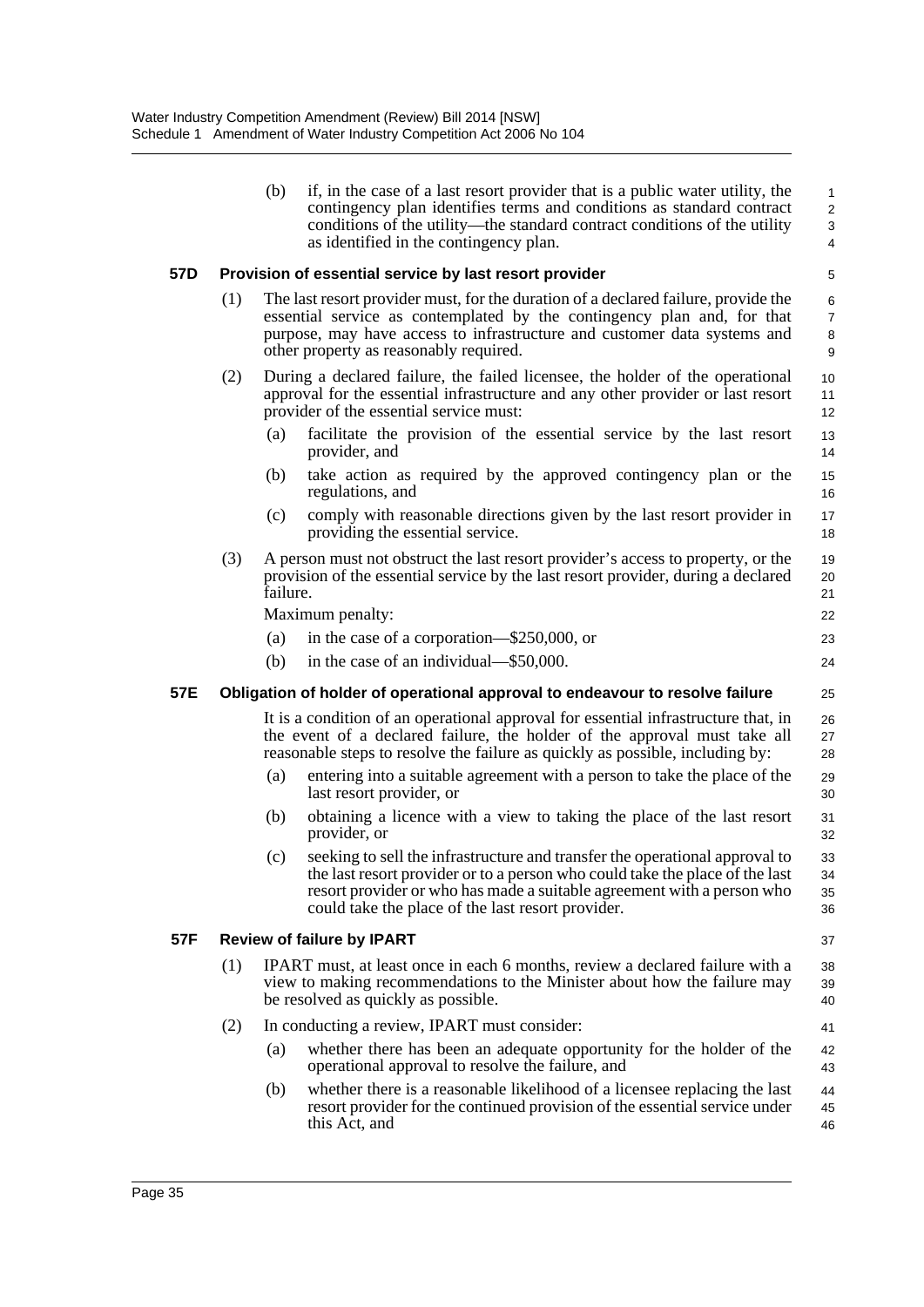|     |     | (c)         | whether it is practicable to resolve the failure by connection of affected<br>premises to alternative infrastructure, and                                                                                                                                                                                                                                                          | $\mathbf{1}$<br>2                 |
|-----|-----|-------------|------------------------------------------------------------------------------------------------------------------------------------------------------------------------------------------------------------------------------------------------------------------------------------------------------------------------------------------------------------------------------------|-----------------------------------|
|     |     | (d)         | whether the failure should be resolved by a public water utility<br>providing a service under the utility's Act to replace the provision of the<br>essential service under this Act.                                                                                                                                                                                               | 3<br>$\overline{\mathbf{4}}$<br>5 |
|     | (3) |             | In conducting a review, IPART must invite submissions from:                                                                                                                                                                                                                                                                                                                        | 6                                 |
|     |     | (a)         | the holder of the operational approval for the essential infrastructure,<br>and                                                                                                                                                                                                                                                                                                    | $\overline{7}$<br>8               |
|     |     | (b)         | the last resort provider, and                                                                                                                                                                                                                                                                                                                                                      | 9                                 |
|     |     | (c)         | the failed licensee, and                                                                                                                                                                                                                                                                                                                                                           | 10                                |
|     |     | (d)         | any other provider or last resort provider of the essential service.                                                                                                                                                                                                                                                                                                               | 11                                |
|     | (4) |             | IPART must provide a report on a review to the Minister including<br>recommendations as to the resolution of the failure.                                                                                                                                                                                                                                                          | 12<br>13                          |
|     | (5) |             | The Minister must consider, but is not bound to accept, IPART's report and<br>recommendations and may seek further advice from IPART on the resolution<br>of the failure.                                                                                                                                                                                                          | 14<br>15<br>16                    |
| 57G |     |             | Resolution of failure by acquisition by public water utility                                                                                                                                                                                                                                                                                                                       | 17                                |
|     | (1) |             | If the Minister is satisfied that a declared failure should be resolved by a public<br>water utility providing a water or sewerage service under the utility's Act to<br>replace the provision of the essential service under this Act on a permanent<br>basis, the Minister may, by order published in the Gazette, declare that this<br>section applies to the declared failure. | 18<br>19<br>20<br>21<br>22        |
|     | (2) |             | If this section is declared to apply:                                                                                                                                                                                                                                                                                                                                              | 23                                |
|     |     | (a)         | any statutory power of the utility to acquire land by negotiation or<br>compulsorily is to be read as extending to a power to acquire essential<br>infrastructure and land for the purposes of the declaration, and                                                                                                                                                                | 24<br>25<br>26                    |
|     |     | (b)         | the statutory power to acquire land and the Land Acquisition (Just<br>Terms Compensation) Act 1991 are to be read subject to the<br>modification that a reference to land includes a reference to essential<br>infrastructure and subject to other modifications prescribed by the<br>regulations.                                                                                 | 27<br>28<br>29<br>30<br>31        |
| 57H |     |             | Declaration of end of failure                                                                                                                                                                                                                                                                                                                                                      | 32                                |
|     | (1) | failure if: | The Minister may, by order published in the Gazette, declare the end of the                                                                                                                                                                                                                                                                                                        | 33<br>34                          |
|     |     | (a)         | arrangements are in place for the essential service subject to a declared<br>failure to be provided by another licensee in place of the last resort<br>provider, or                                                                                                                                                                                                                | 35<br>36<br>37                    |
|     |     | (b)         | the essential service subject to a declared failure is no longer to be<br>provided under this Act, or                                                                                                                                                                                                                                                                              | 38<br>39                          |
|     |     | (c)         | the Minister is satisfied that the failure has otherwise been resolved or<br>is about to otherwise be resolved.                                                                                                                                                                                                                                                                    | 40<br>41                          |
|     | (2) |             | The order must specify:                                                                                                                                                                                                                                                                                                                                                            | 42                                |
|     |     | (a)         | the essential service for which the failure is at an end, and                                                                                                                                                                                                                                                                                                                      | 43                                |
|     |     | (b)         | if the service is to continue to be provided under this Act:<br>the last resort provider who is to be replaced, and<br>(i)                                                                                                                                                                                                                                                         | 44<br>45                          |
|     |     |             |                                                                                                                                                                                                                                                                                                                                                                                    |                                   |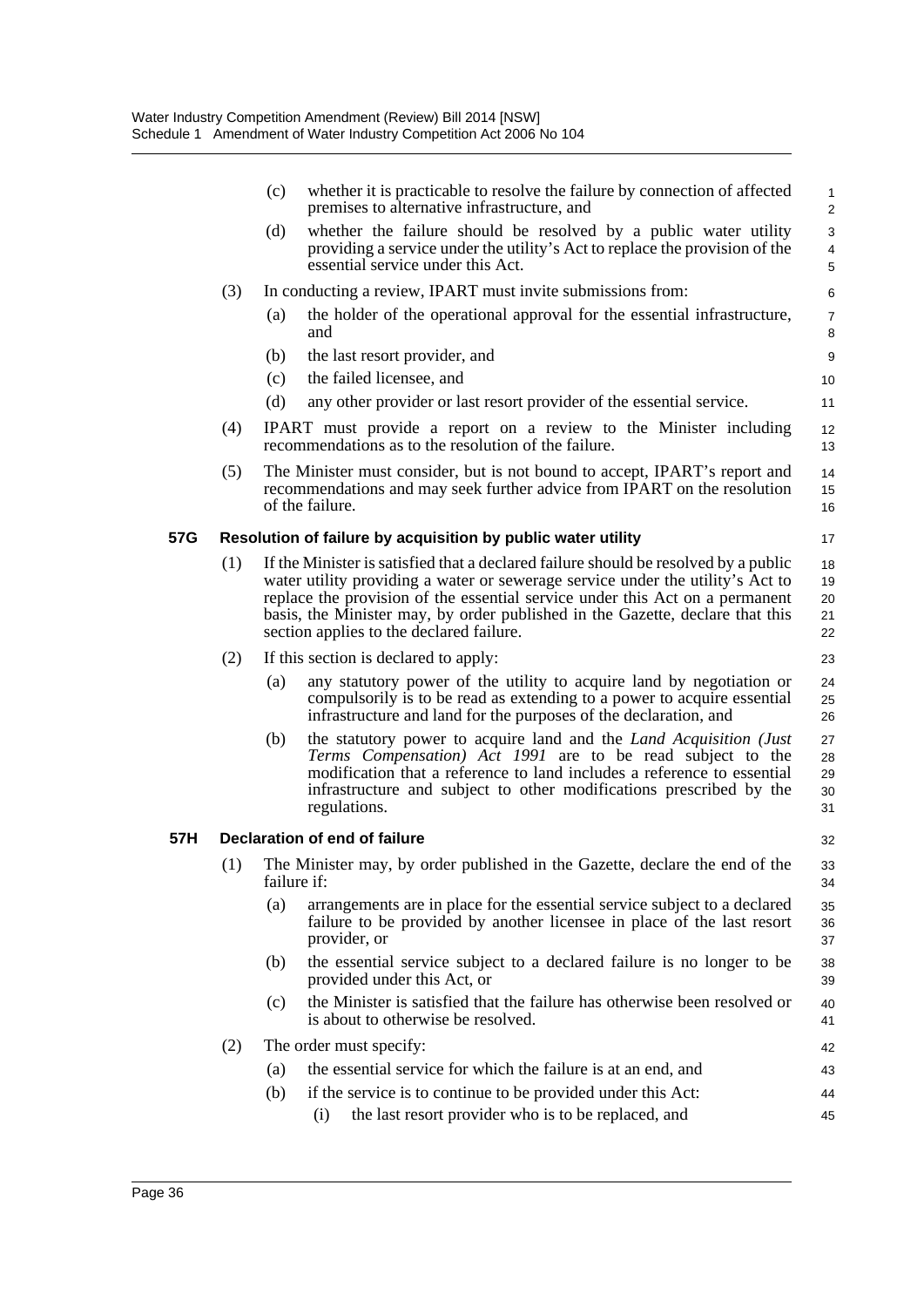|     |                                                                                                                                                                                                                                                                                                                                          | (ii)                            | the licensee who is to replace the last resort provider (the new<br><i>licensee</i> ), and                                                                                                                                                                     | $\mathbf{1}$<br>2          |  |  |
|-----|------------------------------------------------------------------------------------------------------------------------------------------------------------------------------------------------------------------------------------------------------------------------------------------------------------------------------------------|---------------------------------|----------------------------------------------------------------------------------------------------------------------------------------------------------------------------------------------------------------------------------------------------------------|----------------------------|--|--|
|     | (c)                                                                                                                                                                                                                                                                                                                                      | is to provide it, and           | if the service is to be replaced by a service provided under a public water<br>utility's Act—the replacement service and the public water utility that                                                                                                         | 3<br>$\overline{4}$<br>5   |  |  |
|     | (d)                                                                                                                                                                                                                                                                                                                                      | order).                         | the date, or the manner of fixing the date, that is to be the end date of the<br>failure (which must not be a date before the date of publication of the                                                                                                       | 6<br>$\overline{7}$<br>8   |  |  |
| (3) | relates.                                                                                                                                                                                                                                                                                                                                 |                                 | A single order may relate to more than one essential service and, in that case,<br>this Division applies separately to each essential service to which the order                                                                                               | 9<br>10<br>11              |  |  |
| (4) |                                                                                                                                                                                                                                                                                                                                          |                                 | The end date must not be earlier than 6 months after the transfer date unless<br>the last resort provider consents to an earlier end date.                                                                                                                     | 12<br>13                   |  |  |
| (5) | In fixing the end date, the Minister must consider the extent to which the last<br>resort provider has been able, or is expected to be able, to recover its costs and<br>expenses from the failed licensee, the holder of the operational approval for<br>the essential infrastructure, customers of the essential service or otherwise. |                                 |                                                                                                                                                                                                                                                                |                            |  |  |
| (6) |                                                                                                                                                                                                                                                                                                                                          |                                 | The Minister must ensure that a copy of the declaration is given to:                                                                                                                                                                                           | 18                         |  |  |
|     | (a)                                                                                                                                                                                                                                                                                                                                      | and                             | the holder of the operational approval for the essential infrastructure,                                                                                                                                                                                       | 19<br>20                   |  |  |
|     | (b)                                                                                                                                                                                                                                                                                                                                      |                                 | the last resort provider, and                                                                                                                                                                                                                                  | 21                         |  |  |
|     | (c)                                                                                                                                                                                                                                                                                                                                      |                                 | the new licensee, and                                                                                                                                                                                                                                          | 22                         |  |  |
|     | (d)                                                                                                                                                                                                                                                                                                                                      |                                 | the failed licensee, and                                                                                                                                                                                                                                       | 23                         |  |  |
|     | (e)                                                                                                                                                                                                                                                                                                                                      |                                 | any other provider or last resort provider of the essential service.                                                                                                                                                                                           | 24                         |  |  |
| (7) |                                                                                                                                                                                                                                                                                                                                          |                                 | The Minister must cause the order to be made available on IPART's website.                                                                                                                                                                                     | 25                         |  |  |
|     |                                                                                                                                                                                                                                                                                                                                          | <b>Effect of end of failure</b> |                                                                                                                                                                                                                                                                | 26                         |  |  |
| (1) |                                                                                                                                                                                                                                                                                                                                          |                                 | On the end date of a declared failure:                                                                                                                                                                                                                         | 27                         |  |  |
|     | (a)                                                                                                                                                                                                                                                                                                                                      |                                 | if the last resort provider is a public water utility—the utility ceases to<br>have the function of providing the essential service under this Act, and                                                                                                        | 28<br>29                   |  |  |
|     | (b)                                                                                                                                                                                                                                                                                                                                      |                                 | if the last resort provider is a licensee—the licensee is taken to have<br>notified IPART that the licensee has ceased to provide the essential<br>service as required under Division 5 of Part 2, and                                                         | 30<br>31<br>32             |  |  |
|     |                                                                                                                                                                                                                                                                                                                                          |                                 | (c) if the essential service is to continue to be provided under this Act:                                                                                                                                                                                     | 33                         |  |  |
|     |                                                                                                                                                                                                                                                                                                                                          | (i)                             | in circumstances in which section 57C applied to the last resort<br>provider:                                                                                                                                                                                  | 34<br>35                   |  |  |
|     |                                                                                                                                                                                                                                                                                                                                          | (A)                             | each person who was a customer of the last resort provider<br>for the essential service immediately before the end date<br>ceases to be a customer of the last resort provider and<br>becomes a customer of the new licensee for the essential<br>service, and | 36<br>37<br>38<br>39<br>40 |  |  |
|     |                                                                                                                                                                                                                                                                                                                                          | (B)                             | the contract for the essential service ceases to be implied<br>with the last resort provider under Division 1AA as<br>modified by this Division and is implied with the new<br>licensee under Division 1AA, and                                                | 41<br>42<br>43<br>44       |  |  |
|     |                                                                                                                                                                                                                                                                                                                                          | (C)                             | any modifications of the implied contract expressly agreed<br>between the last resort provider and a customer continue to<br>apply as if they had been agreed under Division 1AA                                                                               | 45<br>46<br>47             |  |  |

**57I Effect of end of failure**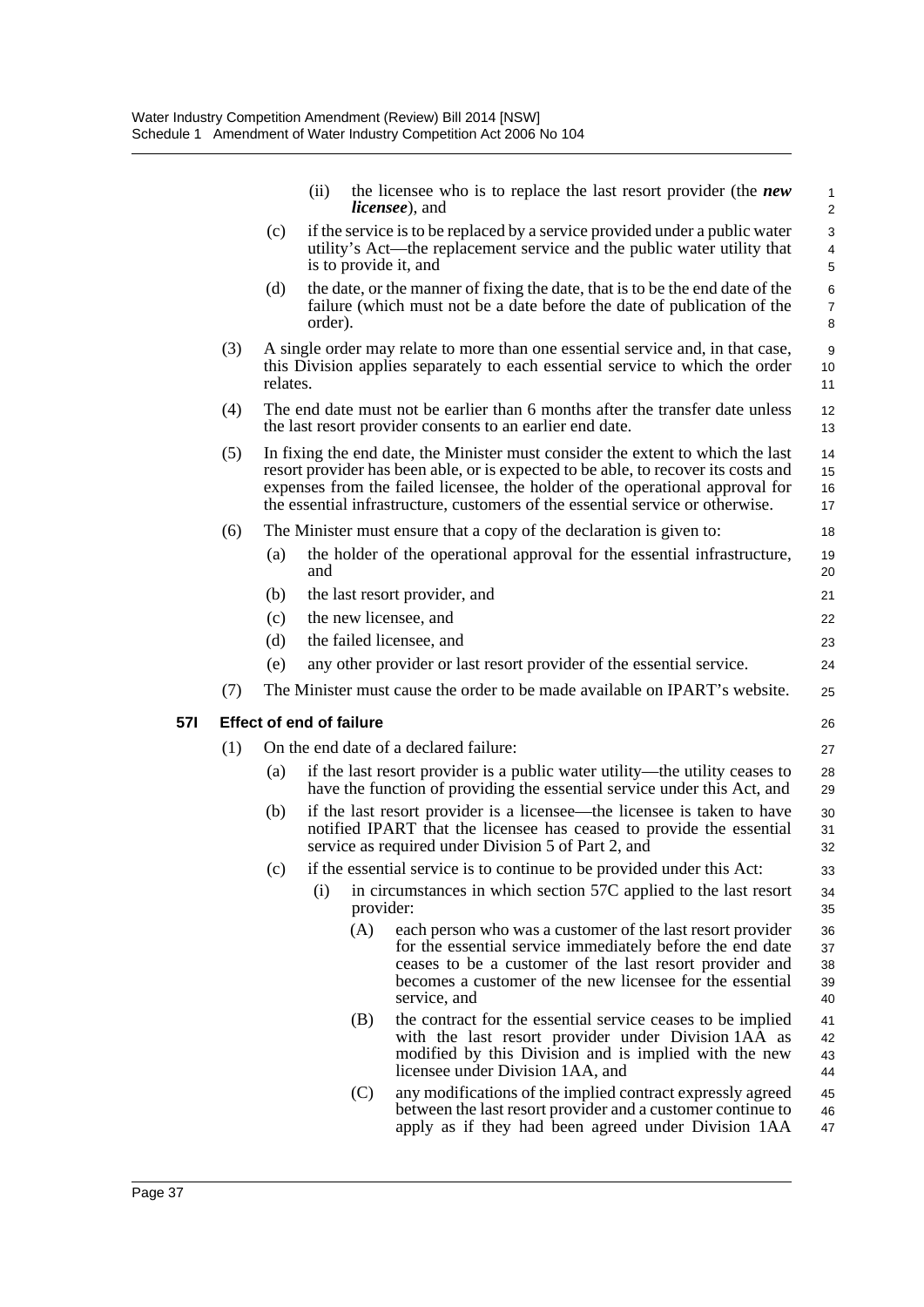between the new licensee and the customer, subject to further modification by express agreement under that Division, and

19 20 21

27 28 29

36 37

38

41 42 43

- (ii) the new licensee is taken to be a party (in substitution for the last resort provider) to any agreement necessary for the provision of the essential service between the last resort provider and the holder of the operational approval for the essential infrastructure, another licensee, a public water utility or any other person, as in force immediately before the end date, subject to any modifications agreed between the parties, and
- (d) if the essential service is to be replaced by a service provided under a public water utility's Act and section 57C applied to the last resort provider:
	- (i) each person who was a customer of the last resort provider for the essential service immediately before the end date ceases to be a customer of the last resort provider under this Act and becomes a customer of the public water utility for the replacement service under the utility's Act, and 14 15 16 17 18
	- (ii) the contract for the service ceases to be implied under Division 1AA as modified by this Division and is instead implied under the public water utility's Act, and
	- (iii) any modifications of the implied contract expressly agreed between the last resort provider and a customer continue to apply as if they had been agreed under the public water utility's Act, subject to further modification by express agreement under that Act. 22 23 24 25 26
- (2) Rights and obligations that have accrued under a contract between the last resort provider and a customer before the end date are not affected and no early termination charge becomes payable.
- (3) The last resort provider, the holder of the operational approval for the essential infrastructure and any other provider or last resort provider of the essential service must: 30 31 32
	- (a) facilitate the provision of the essential service by the new licensee or the provision of the service to replace the essential service by a public water utility, and 33 34 35
	- (b) take action as required by the approved contingency plan or the regulations.

## **57J Immunity from liability for last resort provider**

- (1) A last resort provider assumes no financial or other liability of a failed licensee that accrued before the transfer date. 39 40
- (2) A last resort provider is not liable for loss, damage or injury arising from:
	- (a) an act or omission of the failed licensee, or
	- (b) the condition of the essential infrastructure,

except to the extent to which the loss, damage or injury arises as a consequence of the negligence of the last resort provider. 44 45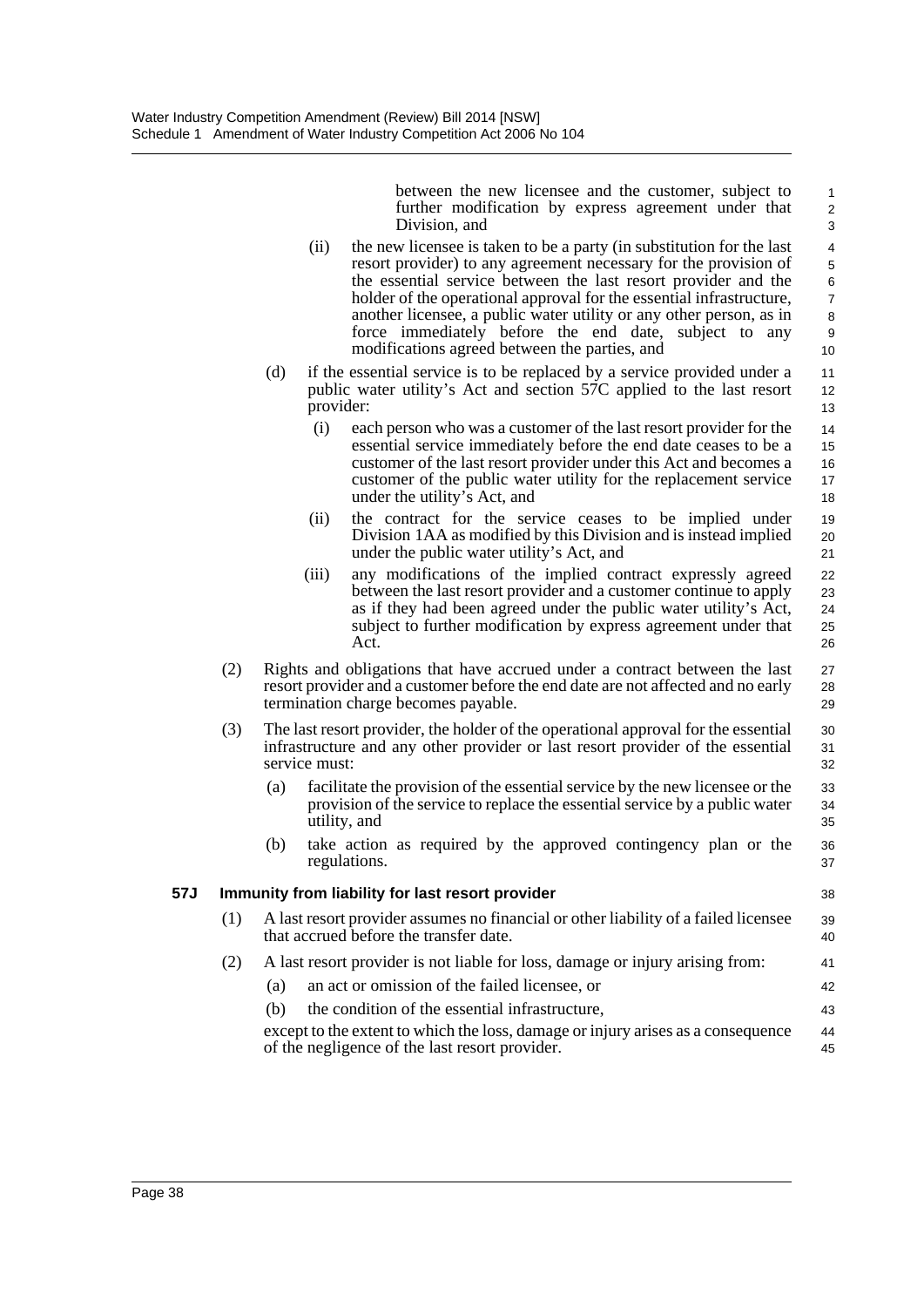### **57K Confidentiality requirement**

A last resort provider or new licensee must not use or disclose any confidential or commercially sensitive information obtained under this Division other than for the purpose for which it is given unless:

- (a) the use or disclosure is authorised by the person to whom the information belongs, or
- (b) the last resort provider or new licensee is required by law to disclose the information.

### **57L Cost recovery scheme**

- (1) In the event of a declared failure, the Minister may, on the application of the last resort provider and subject to the regulations:
	- (a) cause IPART to assess the reasonable costs and expenses of the last resort provider arising from:
		- (i) dealing with or remedying an act or omission of the failed licensee or the condition of the essential infrastructure, or
		- (ii) providing the essential service as a last resort provider,

as known or reasonably able to be estimated at the date of the application, and

- (b) provide, by order published in the Gazette, for a cost recovery scheme as set out in this section or as otherwise prescribed by the regulations.
- (2) More than one application may be made under this section and a cost recovery scheme may be provided for progressively during and after the declared failure.
- (3) Subject to the regulations, a cost recovery scheme may provide as follows:
	- (a) for the recovery of the whole or a part of the amount assessed from the failed licensee,
	- (b) for the recovery of the whole or a part of the amount assessed from the holder of the operational approval for the essential infrastructure,
	- (c) in circumstances in which it is unlikely that the whole of the amount assessed can be recovered from the failed licensee or holder of the operational approval:
		- (i) for the recovery of a portion of the amount assessed from customers of the last resort provider for the essential service through an increase in last resort contract charges approved by IPART,
		- (ii) for the recovery of any outstanding amount through an industry contribution scheme.
- (4) If a cost recovery scheme provides for the recovery of an amount from the failed licensee or the holder of the operational approval for essential infrastructure, the amount may be recovered in a court of competent jurisdiction as a debt owed to the last resort provider by the failed licensee or the holder of the operational approval for the infrastructure or jointly and severally from the failed licensee and holder, according to the terms of the scheme. 38 39 40 41 42 43 44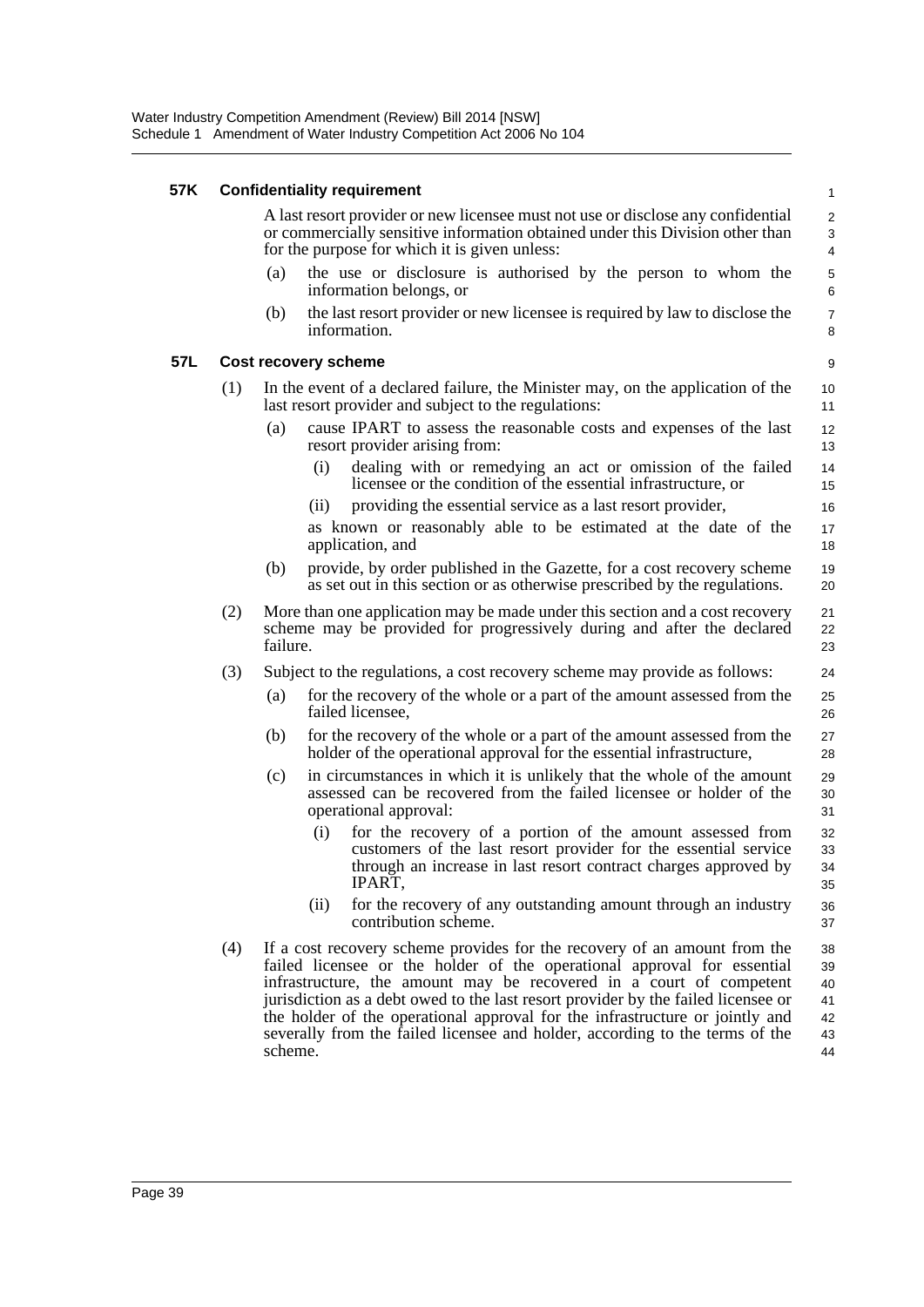| (5) If a cost recovery scheme provides for the recovery of an amount from |  |  |  |  |  |
|---------------------------------------------------------------------------|--|--|--|--|--|
| customers:                                                                |  |  |  |  |  |

(a) IPART may, on application of the last resort provider and subject to the regulations, approve a specified increase in last resort contract charges from a specified date, and

33

34 35 36

41

- (b) the last resort provider must ensure that the increased last resort contract charges are published on its website in a manner conspicuous to customers, and
- (c) this section applies despite Division 1AA and, in the case of a last resort provider that is a public water utility, despite any provision of the utility's Act and the *Independent Pricing and Regulatory Tribunal Act 1992*.
- (6) If a cost recovery scheme provides for an industry contribution scheme, the following provisions apply, subject to the regulations:
	- (a) the scheme may provide for the Minister to require, as the Minister considers just and reasonable in the circumstances, contributions to be made to IPART (for payment to the last resort provider) by a licensee, the holder of an operational approval or a public water utility,
	- (b) the Minister must:
		- (i) give written notice of the proposed scheme to each proposed contributor specifying how the contributors have been selected and the amount of the contributions calculated, and
		- (ii) allow the proposed contributors at least 28 days within which to make submissions to the Minister about the proposed scheme,
	- (c) contributions are to be imposed by written notice to the contributor,
	- (d) if IPART determines a maximum price for a water or sewerage service provided by a public water utility required to make a contribution—the requirement to make the contribution is to be treated for the purposes of section 16A of the *Independent Pricing and Regulatory Tribunal Act 1992* as a requirement with which the utility must comply in providing the service. 26 27 28 29 30 31 32
- (7) In this section: *last resort contract charges* has the same meaning as in section 57C.

### **57M Enforcement**

- (1) A public water utility is under a statutory duty to comply with requirements imposed on it under this Division.
- (2) It is a condition of a licence that the licensee must comply with requirements imposed on it under this Division. 37 38
- (3) It is a condition of an operational approval that the holder must comply with requirements imposed on it under this Division. 39 40

### **57N Revocation of determination of essential infrastructure**

(1) IPART may, on application by an essential service provider or last resort provider or on its own initiative, revoke the determination of water industry infrastructure as essential infrastructure if satisfied that the determination would not now be made. 42 43 44 45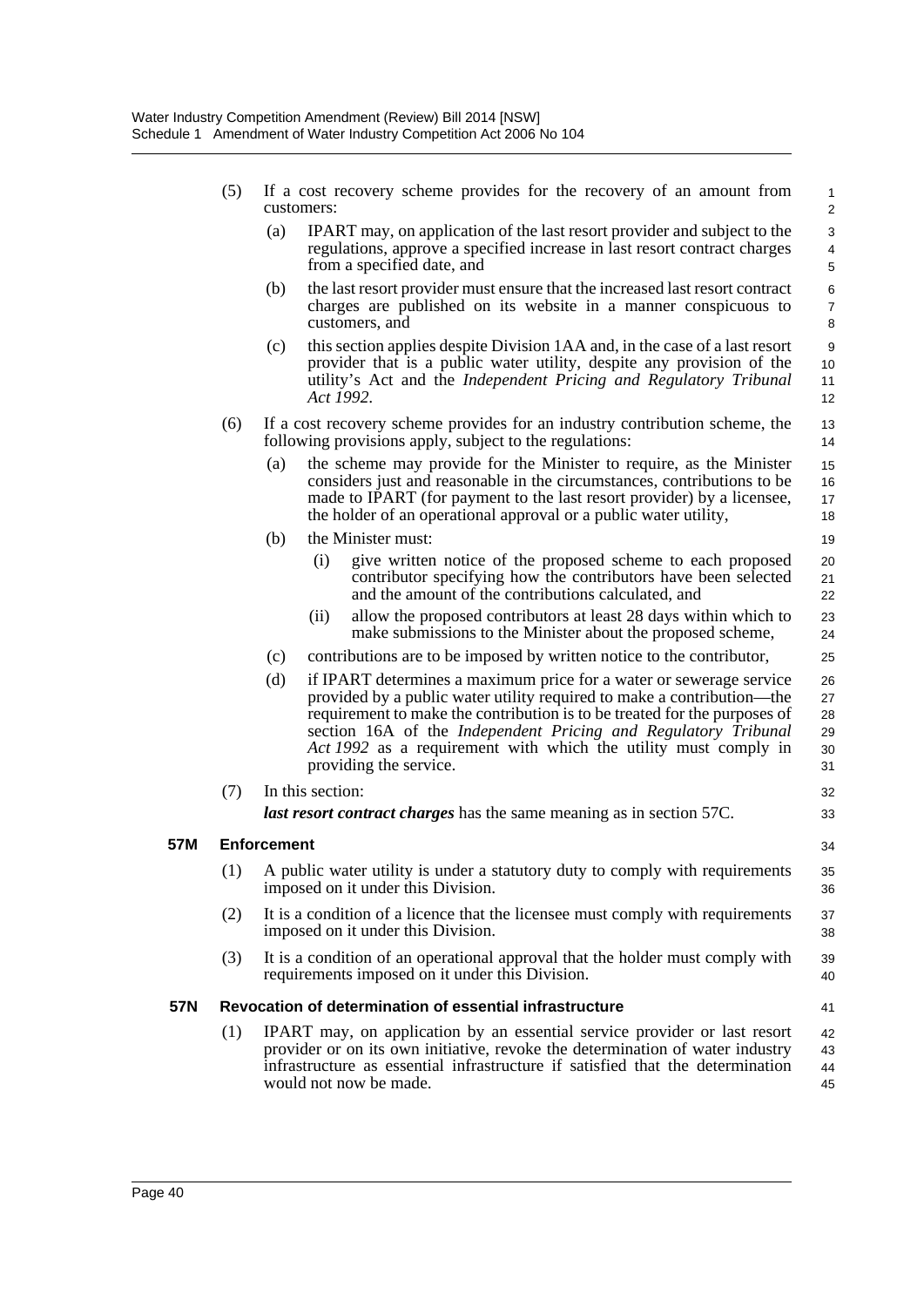|            | (2) |                     | On receiving an application for revocation of a determination, IPART must<br>invite submissions on the application from each provider or last resort provider<br>of the essential service other than the applicant.                                                                    | $\mathbf{1}$<br>2<br>$\mathbf{3}$  |
|------------|-----|---------------------|----------------------------------------------------------------------------------------------------------------------------------------------------------------------------------------------------------------------------------------------------------------------------------------|------------------------------------|
|            | (3) |                     | An invitation to make submissions on an application must allow at least<br>28 days for submissions to be made and must be accompanied by a copy of the<br>application or set out how a copy of the application may be obtained.                                                        | $\overline{4}$<br>$\mathbf 5$<br>6 |
|            | (4) |                     | If IPART proposes to refuse an application or to revoke the determination on<br>its own initiative, IPART must:                                                                                                                                                                        | $\overline{7}$<br>8                |
|            |     | (a)                 | give written notice of the proposed refusal to each provider or last resort<br>provider of the essential service specifying the reasons for it, and                                                                                                                                    | $\boldsymbol{9}$<br>10             |
|            |     | (b)                 | allow them at least 14 days within which to make submissions to IPART<br>about the proposed refusal.                                                                                                                                                                                   | 11<br>12                           |
|            | (5) |                     | On making a decision on an application or revoking a determination on its own<br>initiative, IPART must cause notice of the decision to be given to the Minister<br>and each provider or last resort provider of the essential service and publish<br>the decision on IPART's website. | 13<br>14<br>15<br>16               |
|            | (6) |                     | If IPART revokes the determination, the designation of a last resort provider<br>for the former essential infrastructure is of no further effect.                                                                                                                                      | 17<br>18                           |
|            | (7) |                     | In this section, a reference to an essential service provider is to be read as<br>including a reference to the holder of the operational approval for the essential<br>infrastructure.                                                                                                 | 19<br>20<br>21                     |
| <b>570</b> |     | <b>Applications</b> |                                                                                                                                                                                                                                                                                        | 22                                 |
|            | (1) |                     | An application under this Division:                                                                                                                                                                                                                                                    | 23                                 |
|            |     | (a)                 | must be made in the manner and form approved by the Minister, and                                                                                                                                                                                                                      | 24                                 |
|            |     | (b)                 | must comply with requirements set out in the regulations, and                                                                                                                                                                                                                          | 25                                 |
|            |     | (c)                 | must be accompanied by the fee determined by the Minister, and                                                                                                                                                                                                                         | 26                                 |
|            |     | (d)                 | must be lodged at the office of IPART.                                                                                                                                                                                                                                                 | 27                                 |
|            | (2) | applicant:          | The Minister or IPART may, by written notice to an applicant, require the                                                                                                                                                                                                              | 28<br>29                           |
|            |     | (a)                 | to give the Minister or IPART additional information reasonably<br>required to decide the application, or                                                                                                                                                                              | 30<br>31                           |
|            |     | (b)                 | to have information in the application or additional information verified<br>in a specified manner.                                                                                                                                                                                    | 32<br>33                           |
| 57P        |     |                     | Obligations and rights of insolvency official                                                                                                                                                                                                                                          | 34                                 |
|            | (1) |                     | If an insolvency official has been appointed in respect of an essential service<br>provider or holder of an operational approval for essential infrastructure, or<br>any property of the essential service provider or holder, the following<br>provisions apply:                      | 35<br>36<br>37<br>38               |
|            |     | (a)                 | the insolvency official must take all reasonable steps to facilitate<br>compliance with the conditions of the operational approval for the<br>essential infrastructure and continuity of the provision of the essential<br>service,                                                    | 39<br>40<br>41<br>42               |
|            |     | (b)                 | a document required to be given to the provider or holder under this<br>Division must also be given to the insolvency official,                                                                                                                                                        | 43<br>44                           |
|            |     | (c)                 | an invitation to make submissions extended to the provider or holder<br>under this Division must also be extended to the insolvency official,                                                                                                                                          | 45<br>46                           |
|            |     |                     |                                                                                                                                                                                                                                                                                        |                                    |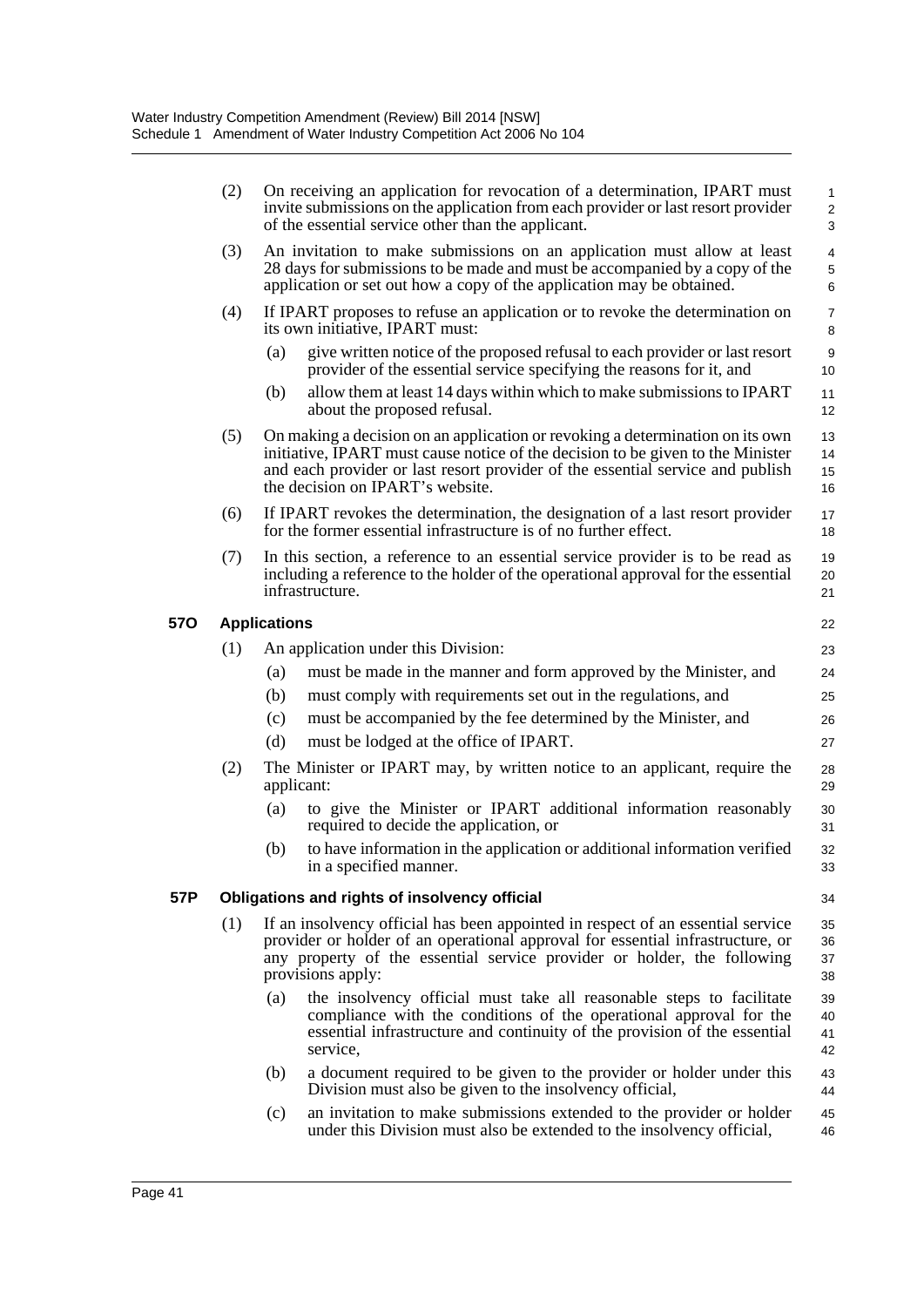|                 |     | (d)                         | any requirements imposed under this Division on the provider or holder<br>are, subject to necessary modifications, also imposed on the insolvency<br>official, and, in particular, during a declared failure the insolvency<br>official must:                                                               | $\mathbf{1}$<br>$\overline{c}$<br>3<br>$\overline{4}$ |
|-----------------|-----|-----------------------------|-------------------------------------------------------------------------------------------------------------------------------------------------------------------------------------------------------------------------------------------------------------------------------------------------------------|-------------------------------------------------------|
|                 |     | (i)                         | facilitate the provision of the essential service by the last resort<br>provider, and                                                                                                                                                                                                                       | 5<br>6                                                |
|                 |     | (i)                         | take action as required by the approved contingency plan or the<br>regulations, and                                                                                                                                                                                                                         | $\overline{7}$<br>8                                   |
|                 |     | (iii)                       | comply with reasonable directions given by the last resort<br>provider in providing the essential service,                                                                                                                                                                                                  | 9<br>10                                               |
|                 |     | (e)                         | the insolvency official must comply with directions of the Minister<br>designed to ensure compliance with the obligations of the insolvency<br>official under paragraph (a) or (d).                                                                                                                         | 11<br>12<br>13                                        |
|                 | (2) |                             | An insolvency official to whom directions are given under this section incurs<br>no liability for loss, damage or injury arising out of compliance with the<br>directions except to the extent to which the loss, damage or injury arises as a<br>consequence of the negligence of the insolvency official. | 14<br>15<br>16<br>17                                  |
| 57Q             |     |                             | Disclosure of customer information                                                                                                                                                                                                                                                                          | 18                                                    |
|                 |     |                             | Nothing in the Privacy and Personal Information Protection Act 1998<br>prevents the disclosure of customer information under this Division.                                                                                                                                                                 | 19<br>20                                              |
|                 |     |                             | Part 6 Work relating to water industry infrastructure                                                                                                                                                                                                                                                       | 21                                                    |
|                 |     |                             | Omit each term or expression set out in Column 1 below wherever occurring in Part 6<br>(except in section 65 but including in the heading to Division 2).                                                                                                                                                   | 22<br>23                                              |
|                 |     |                             | Insert instead the term or expression set out opposite in Column 2:                                                                                                                                                                                                                                         | 24                                                    |
| <b>Column 1</b> |     |                             | <b>Column 2</b>                                                                                                                                                                                                                                                                                             |                                                       |
|                 |     | licensed network operator   | WICA provider                                                                                                                                                                                                                                                                                               |                                                       |
|                 |     | licensed network operators  | <b>WICA</b> providers                                                                                                                                                                                                                                                                                       |                                                       |
|                 |     | licansed natwork operator's | $WIC \wedge \text{provided} \text{er}$                                                                                                                                                                                                                                                                      |                                                       |

# **[19] Part 6 Work relating to water industry infrastructure**

| Column 1                    | Column 2            |
|-----------------------------|---------------------|
| licensed network operator   | WICA provider       |
| licensed network operators  | WICA providers      |
| licensed network operator's | WICA provider's     |
| The network operator        | The WICA provider   |
| the network operator        | the WICA provider   |
| the network operator's      | the WICA provider's |
| the operator                | the provider        |
| that operator               | that provider       |

| [20] | Part 6, Division 1AA<br>25<br>Insert before Division 1:<br>26 |     |                                                                                                                                        |                |  |  |  |
|------|---------------------------------------------------------------|-----|----------------------------------------------------------------------------------------------------------------------------------------|----------------|--|--|--|
|      | <b>Division 1AA Preliminary</b>                               |     |                                                                                                                                        |                |  |  |  |
|      | 57R                                                           |     | Interpretation                                                                                                                         | 28             |  |  |  |
|      |                                                               | (1) | In this Part:<br><i>authorised agent</i> of an authorised WICA provider means a person appointed<br>by the provider under section 65F. | 29<br>30<br>31 |  |  |  |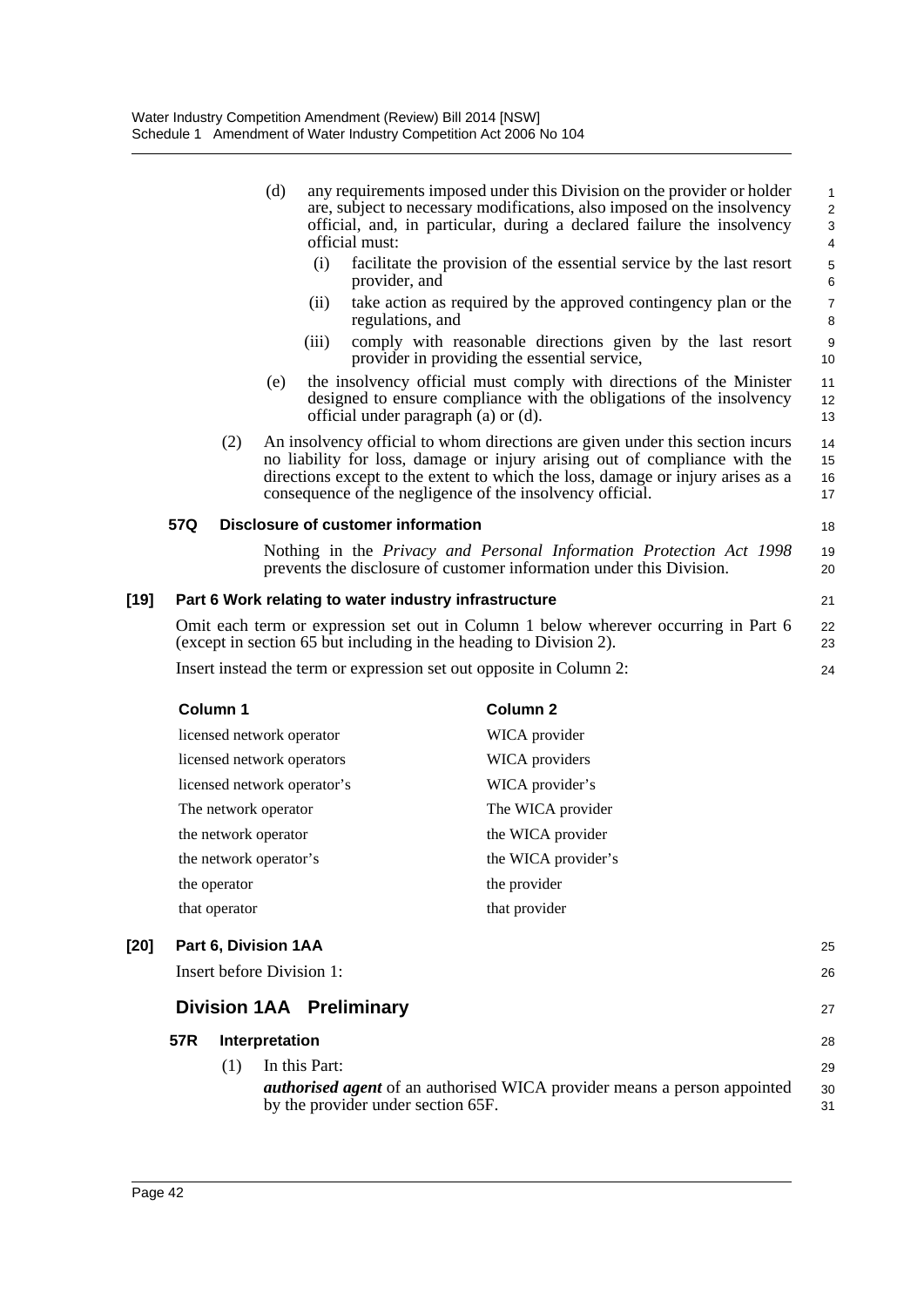|        |            |     |     | <i>authorised WICA provider means:</i>                                                                                                                                                                                                      | $\mathbf{1}$         |
|--------|------------|-----|-----|---------------------------------------------------------------------------------------------------------------------------------------------------------------------------------------------------------------------------------------------|----------------------|
|        |            |     | (a) | a WICA provider that is a prescribed authority within the meaning of<br>section 88A of the Conveyancing Act 1919, or                                                                                                                        | $\overline{c}$<br>3  |
|        |            |     | (b) | a WICA provider declared to be an authorised WICA provider under a<br>scheme established under section 57S.                                                                                                                                 | $\overline{4}$<br>5  |
|        |            |     |     | <b>WICA</b> <i>provider</i> means:                                                                                                                                                                                                          | 6                    |
|        |            |     | (a) | the holder of an operational approval, or                                                                                                                                                                                                   | 7                    |
|        |            |     | (b) | a licensed operator, or                                                                                                                                                                                                                     | 8                    |
|        |            |     | (c) | a person declared to be a WICA provider under a scheme established<br>under section 57S.                                                                                                                                                    | 9<br>10              |
|        |            | (2) |     | A reference in this Part to a WICA provider's water industry infrastructure or<br>water mains or sewer mains is:                                                                                                                            | 11<br>12             |
|        |            |     | (a) | in the case of a WICA provider who is the holder of an operational<br>approval—a reference to the water industry infrastructure or water<br>mains or sewer mains to which the approval relates, or                                          | 13<br>14<br>15       |
|        |            |     | (b) | in the case of a WICA provider who is a licensed operator—a reference<br>to the water industry infrastructure or water mains or sewer mains<br>operated by the provider under this Act, or                                                  | 16<br>17<br>18       |
|        |            |     | (c) | in the case of a person declared to be a WICA provider under a scheme<br>established under section 57S—a reference to the water industry<br>infrastructure or water mains or sewer mains in relation to which the<br>declaration is made.   | 19<br>20<br>21<br>22 |
|        |            |     |     |                                                                                                                                                                                                                                             |                      |
|        | <b>57S</b> |     |     | Regulations may extend application of Part                                                                                                                                                                                                  | 23                   |
|        |            | (1) |     | The regulations may:                                                                                                                                                                                                                        | 24                   |
|        |            |     | (a) | establish a scheme under which an owner or operator of water industry<br>infrastructure to which Part 2 does not apply may be declared to be a<br>WICA provider, or an authorised WICA provider, in relation to that<br>infrastructure, and | 25<br>26<br>27<br>28 |
|        |            |     | (b) | require IPART to maintain a register of declarations made under the<br>scheme.                                                                                                                                                              | 29<br>30             |
|        |            | (2) |     | Without limiting subsection $(1)$ , the regulations may:                                                                                                                                                                                    | 31                   |
|        |            |     | (a) | establish criteria to be met for a declaration to be made, and                                                                                                                                                                              | 32                   |
|        |            |     | (b) | apply, with or without modification, specified provisions of this Act to<br>a person declared to be a WICA provider or authorised WICA provider<br>as if the person were the holder of an operational approval or licence,<br>and           | 33<br>34<br>35<br>36 |
|        |            |     | (c) | provide for the imposition, variation or revocation of conditions of the<br>declaration, and                                                                                                                                                | 37<br>38             |
|        |            |     | (d) | provide for the suspension or cancellation of a declaration, and                                                                                                                                                                            | 39                   |
|        |            |     | (e) | provide for reviews or appeals.                                                                                                                                                                                                             | 40                   |
| $[21]$ |            |     |     | Section 58 Erection and placement of water industry infrastructure                                                                                                                                                                          | 41                   |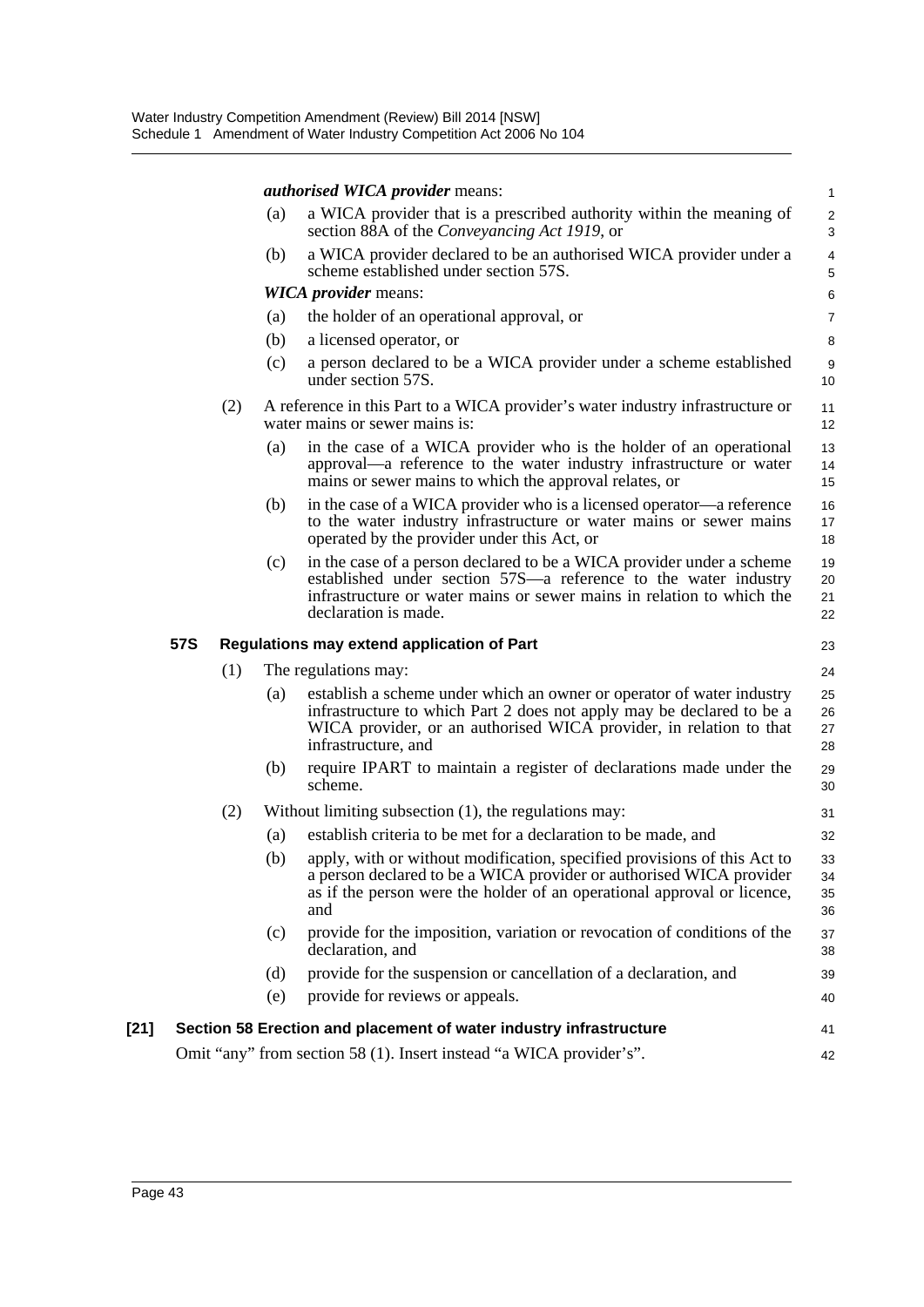| $[22]$ |        |                      |                | Section 64 Ownership of water industry infrastructure                                                                                                                                                                                                                                       | $\mathbf{1}$         |
|--------|--------|----------------------|----------------|---------------------------------------------------------------------------------------------------------------------------------------------------------------------------------------------------------------------------------------------------------------------------------------------|----------------------|
|        |        |                      |                | Omit section 64 (2). Insert instead:                                                                                                                                                                                                                                                        | 2                    |
|        |        | (2)                  |                | Water industry infrastructure to which an operational approval applies is not<br>to be taken in execution of a judgment against a person (other than a WICA<br>provider) under a process of a court.                                                                                        | 3<br>4<br>5          |
| $[23]$ |        |                      |                | <b>Section 65 Meter readers</b>                                                                                                                                                                                                                                                             | 6                    |
|        |        |                      |                | Omit the penalty provision from section 65 (4). Insert instead:<br>Maximum penalty: \$2,000.                                                                                                                                                                                                | $\overline{7}$<br>8  |
| $[24]$ |        |                      |                | <b>Section 65A Interpretation</b>                                                                                                                                                                                                                                                           | 9                    |
|        |        | Omit the section.    |                |                                                                                                                                                                                                                                                                                             | 10                   |
| $[25]$ |        | Part 7, heading      |                | Omit the heading. Insert instead:                                                                                                                                                                                                                                                           | 11<br>12             |
|        | Part 7 |                      |                | <b>Enforcement</b>                                                                                                                                                                                                                                                                          | 13                   |
| $[26]$ | Part 7 |                      |                |                                                                                                                                                                                                                                                                                             | 14                   |
|        |        |                      |                | Omit each term or expression set out in Column 1 below wherever occurring in Part 7.                                                                                                                                                                                                        | 15                   |
|        |        |                      |                | Insert instead the term or expression set out opposite in Column 2:                                                                                                                                                                                                                         | 16                   |
|        |        | Column 1             |                | <b>Column 2</b>                                                                                                                                                                                                                                                                             |                      |
|        |        |                      |                | licensed network operator<br>WICA operator                                                                                                                                                                                                                                                  |                      |
|        |        |                      |                | WICA operator's<br>licensed network operator's                                                                                                                                                                                                                                              |                      |
|        |        | the network operator |                | the WICA operator                                                                                                                                                                                                                                                                           |                      |
| $[27]$ |        | Part 7, Division 1AA |                |                                                                                                                                                                                                                                                                                             | 17                   |
|        |        |                      |                | Insert before Division 1:                                                                                                                                                                                                                                                                   | 18                   |
|        |        |                      |                | <b>Division 1AA Preliminary</b>                                                                                                                                                                                                                                                             | 19                   |
|        | 65J    |                      | Interpretation |                                                                                                                                                                                                                                                                                             | 20                   |
|        |        |                      |                | $(1)$ In this Part:                                                                                                                                                                                                                                                                         | 21                   |
|        |        |                      |                | <b>WICA</b> operator means:                                                                                                                                                                                                                                                                 | 22                   |
|        |        |                      | (a)<br>(b)     | a licensed operator, or<br>an operator of water industry infrastructure declared to be a WICA                                                                                                                                                                                               | 23<br>24             |
|        |        |                      |                | provider under a scheme established under section 57S.                                                                                                                                                                                                                                      | 25                   |
|        |        | (2)                  |                | A reference in this Part to a WICA operator's water industry infrastructure,<br>water main, sewer main or stormwater drain is:                                                                                                                                                              | 26<br>27             |
|        |        |                      | (a)            | in the case of a WICA operator who is a licensed operator—a reference<br>to the water industry infrastructure, water main, sewer main or<br>stormwater drain operated by the licensee under this Act, or                                                                                    | 28<br>29<br>30       |
|        |        |                      | (b)            | in the case of an operator of water industry infrastructure declared to be<br>a WICA provider under a scheme established under section 57S—a<br>reference to the water industry infrastructure, water main, sewer main<br>or stormwater drain in relation to which the declaration is made. | 31<br>32<br>33<br>34 |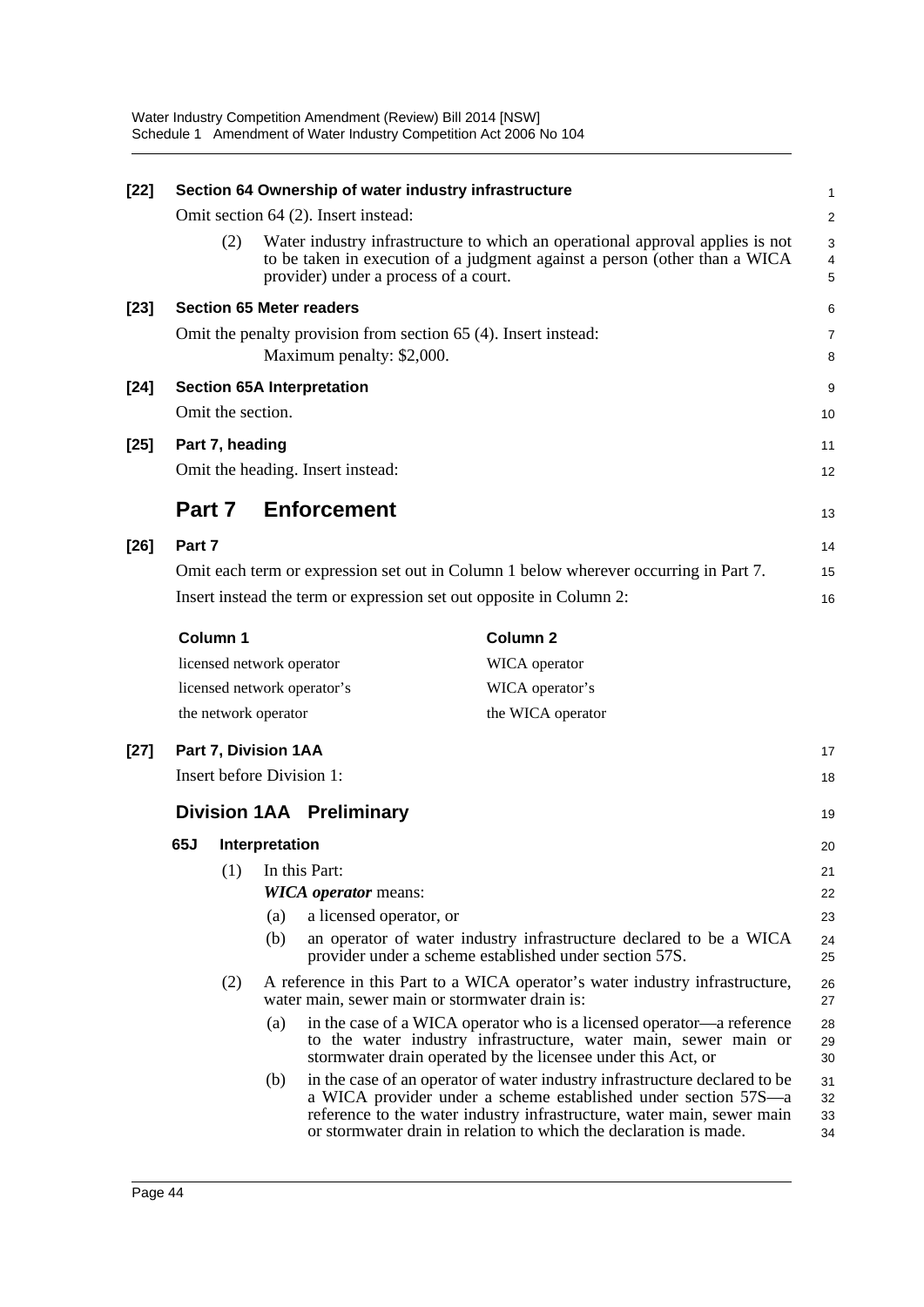| $[28]$ | Section 66 Exposure of underground pipes                                                                                                                           | $\mathbf{1}$   |
|--------|--------------------------------------------------------------------------------------------------------------------------------------------------------------------|----------------|
|        | Omit the penalty provision. Insert instead:                                                                                                                        | $\overline{c}$ |
|        | Maximum penalty:                                                                                                                                                   | 3              |
|        | in the case of a corporation—\$20,000, or<br>(a)                                                                                                                   | 4              |
|        | in the case of an individual—\$4,000.<br>(b)                                                                                                                       | 5              |
| $[29]$ | Sections 67-70                                                                                                                                                     | 6              |
|        | Omit the penalty provision wherever occurring. Insert instead:<br>Maximum penalty:                                                                                 | 7<br>8         |
|        | in the case of a corporation—\$250,000, or<br>(a)                                                                                                                  | 9              |
|        | in the case of an individual—\$50,000.<br>(b)                                                                                                                      | 10             |
| $[30]$ | Section 71 Offence to discharge into drains and sewers                                                                                                             | 11             |
|        | Omit "a licensed retail supplier".                                                                                                                                 | 12             |
|        | Insert instead ", if the stormwater drain or sewer main is part of a category A scheme to<br>which Part 2 applies, the licensed retailer of the sewerage service". | 13<br>14       |
| $[31]$ | <b>Section 71</b>                                                                                                                                                  | 15             |
|        | Omit the penalty provision and the note. Insert instead:                                                                                                           | 16             |
|        | Maximum penalty:                                                                                                                                                   | 17             |
|        | in the case of a corporation—\$250,000, or<br>(a)                                                                                                                  | 18             |
|        | in the case of an individual—\$50,000.<br>(b)                                                                                                                      | 19             |
|        |                                                                                                                                                                    |                |
| $[32]$ | Section 72 Unauthorised use of water                                                                                                                               | 20             |
|        | Omit "a licensed retail supplier".                                                                                                                                 | 21             |
|        | Insert instead ", if the water infrastructure is part of a category A scheme to which Part 2<br>applies, the licensed retailer of the water service".              | 22<br>23       |
| $[33]$ | <b>Section 72</b>                                                                                                                                                  | 24             |
|        | Omit the penalty provision. Insert instead:                                                                                                                        | 25             |
|        | Maximum penalty:                                                                                                                                                   | 26             |
|        | in the case of a corporation—\$250,000, or<br>(a)                                                                                                                  | 27             |
|        | in the case of an individual—\$50,000.<br>(b)                                                                                                                      | 28             |
| $[34]$ | Section 73 Unlicensed plumbing and drainage works                                                                                                                  | 29             |
|        | Omit the penalty provision from section 73 (1). Insert instead:                                                                                                    | 30             |
|        | Maximum penalty:                                                                                                                                                   | 31             |
|        | in the case of a corporation—\$250,000, or<br>(a)                                                                                                                  | 32             |
|        | in the case of an individual—\$50,000.<br>(b)                                                                                                                      | 33             |
| $[35]$ | <b>Section 74 Inspectors</b>                                                                                                                                       | 34             |
|        | Omit ", or a contravention of the conditions of a licence, has been committed" from<br>section 74 $(3)$ .                                                          | 35<br>36       |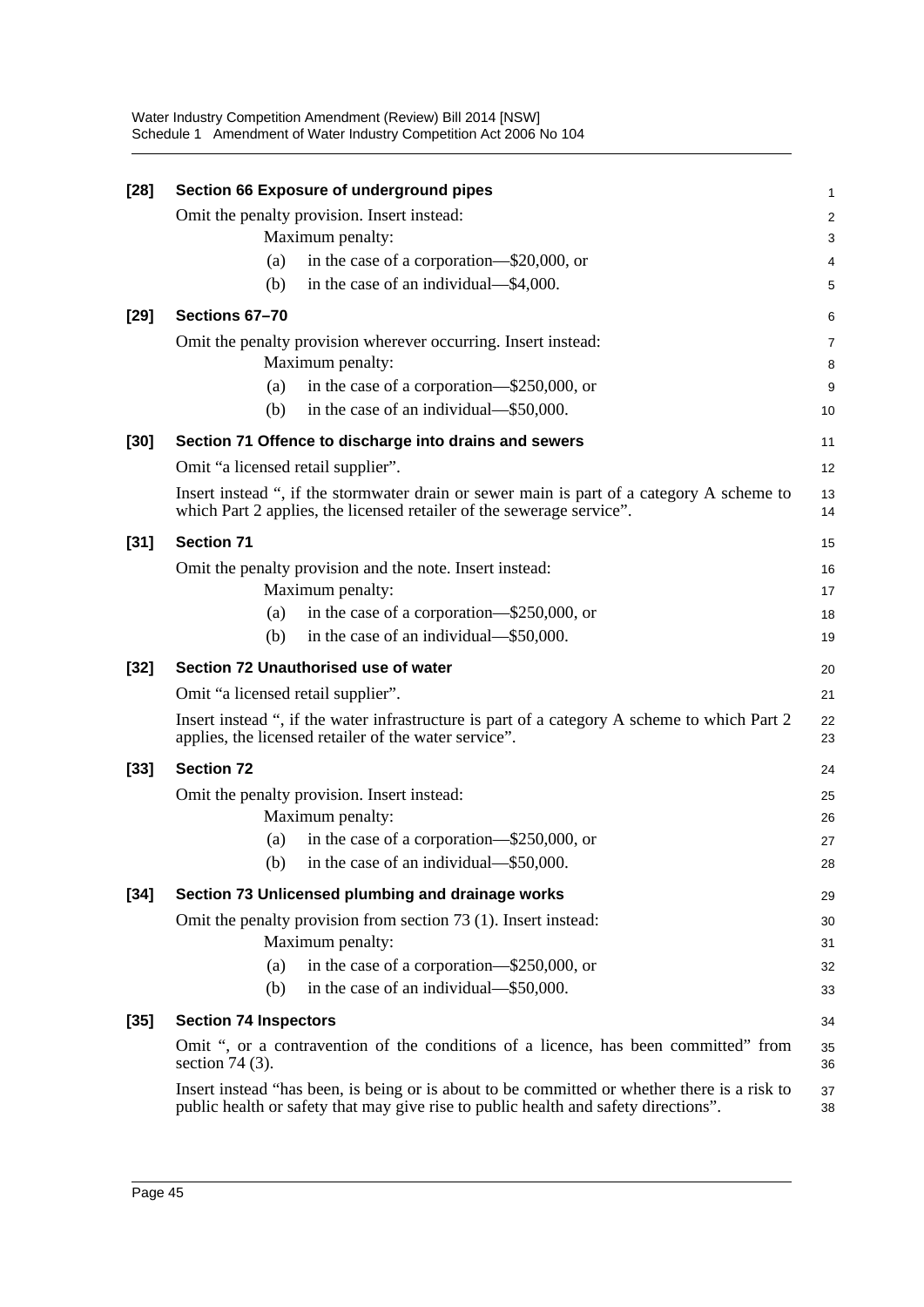| $[36]$ |     | Section 74 (4) |                      |                                                                                                                                                                                                                                             | 1                       |
|--------|-----|----------------|----------------------|---------------------------------------------------------------------------------------------------------------------------------------------------------------------------------------------------------------------------------------------|-------------------------|
|        |     |                |                      | Omit the penalty provision. Insert instead:                                                                                                                                                                                                 | $\overline{\mathbf{c}}$ |
|        |     |                |                      | Maximum penalty: \$2,000.                                                                                                                                                                                                                   | 3                       |
| [37]   |     |                |                      | <b>Section 81 Obstruction of inspectors</b>                                                                                                                                                                                                 | 4                       |
|        |     |                |                      | Omit the penalty provision. Insert instead:                                                                                                                                                                                                 | 5                       |
|        |     |                |                      | Maximum penalty:                                                                                                                                                                                                                            | 6                       |
|        |     |                | (a)                  | in the case of a corporation—\$250,000, or                                                                                                                                                                                                  | 7                       |
|        |     |                | (b)                  | in the case of an individual—\$50,000.                                                                                                                                                                                                      | 8                       |
| [38]   |     |                | Part 8, Division 1AA |                                                                                                                                                                                                                                             | 9                       |
|        |     |                |                      | Insert before Division 1:                                                                                                                                                                                                                   | 10                      |
|        |     |                |                      | <b>Division 1AA Register</b>                                                                                                                                                                                                                | 11                      |
|        | 84A |                |                      | Register of approvals, licences and retail market matters                                                                                                                                                                                   | 12                      |
|        |     | (1)            |                      | IPART must maintain a register of approvals and licences and make the<br>register available, free of charge, on IPART's website.                                                                                                            | 13<br>14                |
|        |     | (2)            |                      | An entry for an approval must include:                                                                                                                                                                                                      | 15                      |
|        |     |                | (a)                  | the date on which the approval was granted, and                                                                                                                                                                                             | 16                      |
|        |     |                | (b)                  | the type of approval, and                                                                                                                                                                                                                   | 17                      |
|        |     |                | (c)                  | a description of the nature of the water industry infrastructure or<br>proposed water industry infrastructure, including, if relevant, water<br>sources to be used and the purposes for which water produced is<br>intended to be used, and | 18<br>19<br>20<br>21    |
|        |     |                | (d)                  | a map showing the location or proposed location of the water industry<br>infrastructure and the land on which it is or is to be located or to which<br>services are or are to be provided by means of the infrastructure, and               | 22<br>23<br>24          |
|        |     |                | (e)                  | a statement of whether the infrastructure is essential infrastructure, and                                                                                                                                                                  | 25                      |
|        |     |                | (f)                  | the name and contact details of the holder of the approval, and                                                                                                                                                                             | 26                      |
|        |     |                | (g)                  | details of the conditions of the approval imposed by IPART, and                                                                                                                                                                             | 27                      |
|        |     |                | (h)                  | details of any enforcement action taken against the holder of the<br>approval, and                                                                                                                                                          | 28<br>29                |
|        |     |                | (i)                  | details of the licensed operator of the water industry infrastructure, and                                                                                                                                                                  | 30                      |
|        |     |                | (i)                  | in the case of a category A scheme—details of the licensed retailer of<br>water or sewerage services provided by means of the scheme, and                                                                                                   | 31<br>32                |
|        |     |                | (k)                  | details of when the approval was last reviewed by IPART and the<br>outcome of each review that has been conducted by IPART.                                                                                                                 | 33<br>34                |
|        |     | (3)            |                      | An entry for a licence must include:                                                                                                                                                                                                        | 35                      |
|        |     |                | (a)                  | the date on which the licence was granted, and                                                                                                                                                                                              | 36                      |
|        |     |                | (b)                  | the type of licence, and                                                                                                                                                                                                                    | 37                      |
|        |     |                | (c)                  | details of the class of activities authorised by the licence, and                                                                                                                                                                           | 38                      |
|        |     |                | (d)                  | contact details for the licensee, and                                                                                                                                                                                                       | 39                      |
|        |     |                | (e)                  | the website address of the licensee, and                                                                                                                                                                                                    | 40                      |
|        |     |                | (f)                  | details of the licence conditions imposed by the Minister, and                                                                                                                                                                              | 41                      |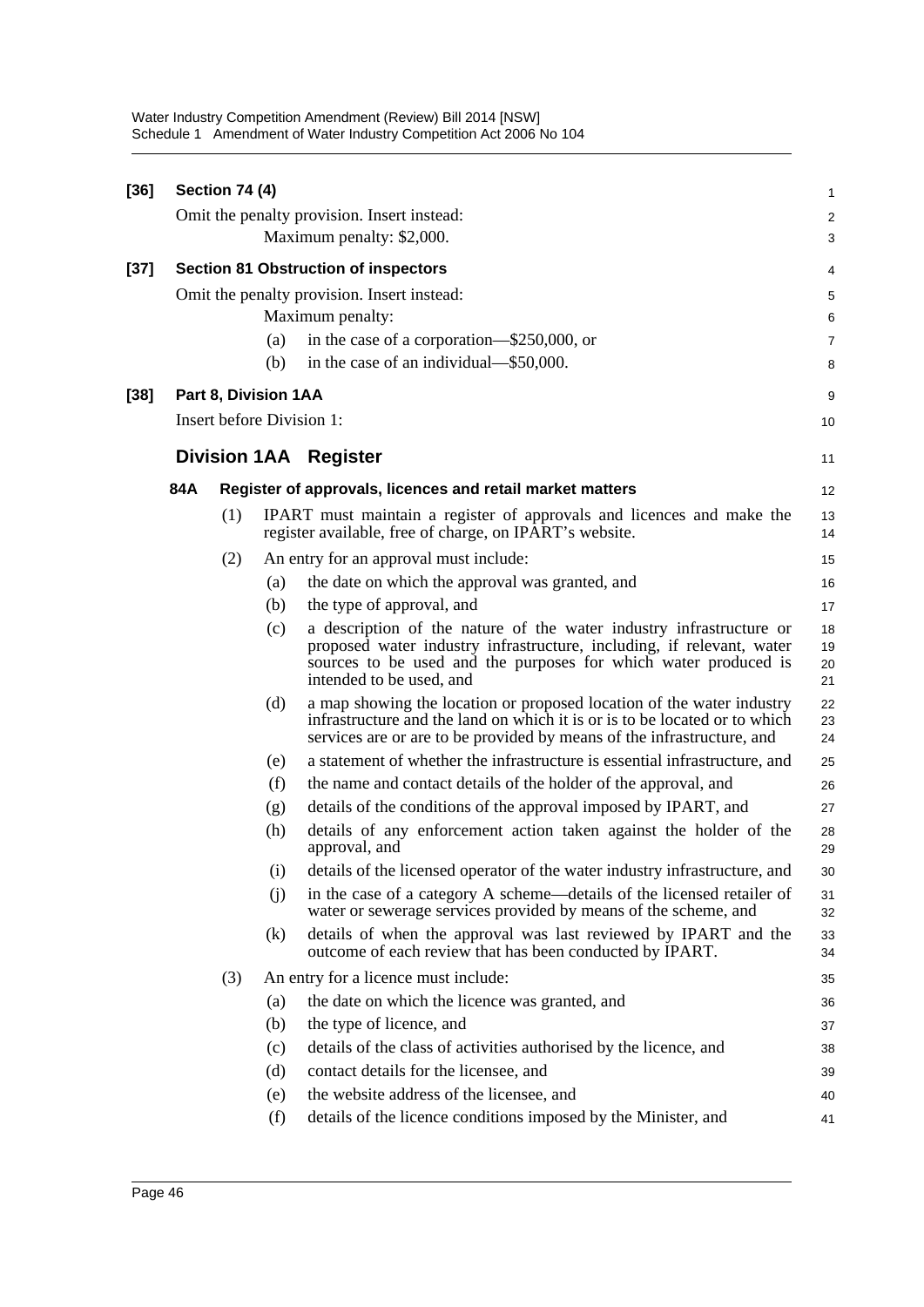|        |                   |       | (g)<br>sewerage services sold, by the licensee, and                | details of the water industry infrastructure operated, or the water or                                                                                                                                                                       | 1<br>$\overline{c}$  |
|--------|-------------------|-------|--------------------------------------------------------------------|----------------------------------------------------------------------------------------------------------------------------------------------------------------------------------------------------------------------------------------------|----------------------|
|        |                   |       | (h)<br>under Division 1 of Part 5—details of the scheme, and       | if the licensee is required to be a member of an ombudsman scheme                                                                                                                                                                            | 3<br>4               |
|        |                   |       | (i)<br>of Part 5—details of:                                       | if the licensee has been declared a monopoly supplier under Division 2                                                                                                                                                                       | 5<br>6               |
|        |                   |       | the declaration, and<br>(i)                                        |                                                                                                                                                                                                                                              | $\overline{7}$       |
|        |                   |       | (ii)<br>referral, and                                              | any referral to IPART under that Division and the outcome of the                                                                                                                                                                             | 8<br>9               |
|        |                   |       | (j)<br>Division 3 of Part 5 applies—details of:                    | if the licensee provides an essential service and, consequently,                                                                                                                                                                             | 10<br>11             |
|        |                   |       | (i)                                                                | the designation of a last resort provider to take the place of the<br>licensee in providing the essential service, and                                                                                                                       | 12<br>13             |
|        |                   |       | (i)<br>approved contingency plan, and                              | the terms and conditions that are to apply to an implied contract<br>with a transferred customer (if applicable) as set out in an                                                                                                            | 14<br>15<br>16       |
|        |                   |       | any declared failure of the licensee, and<br>(111)                 |                                                                                                                                                                                                                                              | 17                   |
|        |                   |       | (k)                                                                | details of any enforcement action taken against the licensee, and                                                                                                                                                                            | 18                   |
|        |                   |       | (1)                                                                | details of when the licence was last reviewed by IPART and the<br>outcome of each review that has been conducted by IPART.                                                                                                                   | 19<br>20             |
|        |                   | (4)   | appropriate to include.                                            | IPART may include other information in the register that it considers                                                                                                                                                                        | 21<br>22             |
|        |                   | (5)   | public, for a fee determined by IPART, during normal office hours. | Copies of entries in the register are to be made available to members of the                                                                                                                                                                 | 23<br>24             |
| $[39]$ |                   |       | Part 8, Division 1, heading                                        |                                                                                                                                                                                                                                              | 25                   |
|        |                   |       | Omit "Licence auditing". Insert instead "Auditing".                |                                                                                                                                                                                                                                              | 26                   |
| $[40]$ | <b>Section 85</b> |       |                                                                    |                                                                                                                                                                                                                                              | 27                   |
|        |                   |       | Omit the section. Insert instead:                                  |                                                                                                                                                                                                                                              | 28                   |
|        | 85                |       | <b>Auditing functions</b>                                          |                                                                                                                                                                                                                                              | 29                   |
|        |                   | (1)   | arrangements for last resort providers.                            | IPART's functions under this Division are to monitor, and to report to the<br>Minister on the extent of, compliance with conditions of approvals and<br>licences and on the continued relevance and appropriateness of the                   | 30<br>31<br>32<br>33 |
|        |                   | (2)   | 5 years and at such other times as the Minister may direct.        | Without limiting the manner in which IPART carries out its functions, IPART<br>is to conduct reviews of approvals and licences at intervals of not more than                                                                                 | 34<br>35<br>36       |
|        |                   | (3)   | of the arrangements for last resort providers.                     | A report with respect to such a review may include recommendations as to the<br>variation or revocation of existing approval or licence conditions or the<br>imposition of new approval or licence conditions or the variation or revocation | 37<br>38<br>39<br>40 |
| $[41]$ |                   |       | <b>Section 86 Recovery of IPART's costs</b>                        |                                                                                                                                                                                                                                              | 41                   |
|        |                   |       | Insert before section $86(1)$ :                                    |                                                                                                                                                                                                                                              | 42                   |
|        |                   | (1AA) | IPART's functions under this Division in relation to the approval. | The holder of an approval is required to pay to the Treasurer the cost (as<br>certified by IPART) involved in, and in connection with, carrying out                                                                                          | 43<br>44<br>45       |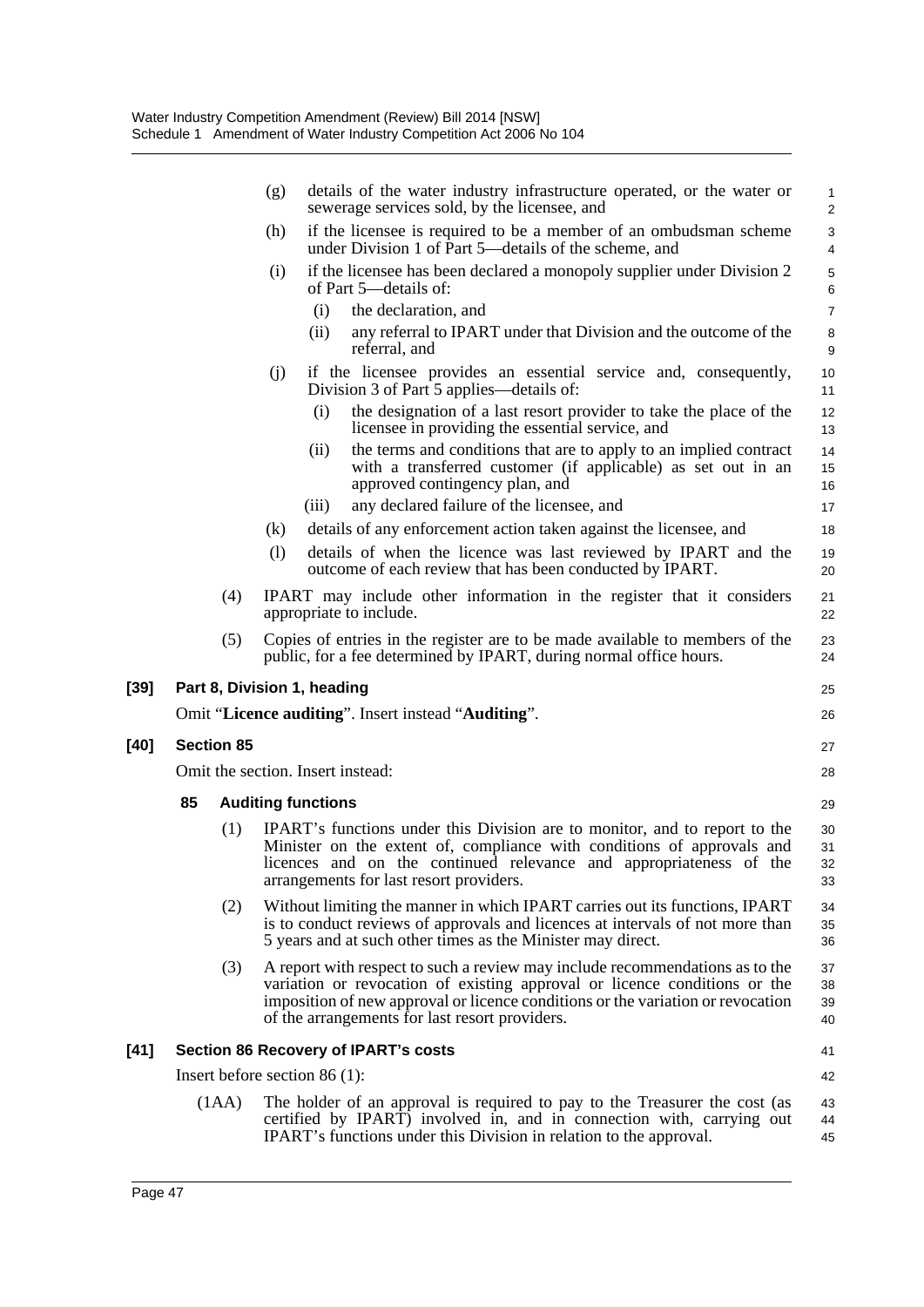| $[42]$ | <b>Section 86 (2)</b> |                                                                                                                                                                                                                                                               | 1                         |
|--------|-----------------------|---------------------------------------------------------------------------------------------------------------------------------------------------------------------------------------------------------------------------------------------------------------|---------------------------|
|        |                       | Omit "a licence". Insert instead "an approval or licence".                                                                                                                                                                                                    | 2                         |
| $[43]$ |                       | Section 87 Power to direct holders of approvals and licensees to keep records and<br>furnish information                                                                                                                                                      | 3<br>4                    |
|        |                       | Omit "a licensee, require the licensee".                                                                                                                                                                                                                      | 5                         |
|        |                       | Insert instead "the holder of an approval or a licensee, require the holder or licensee".                                                                                                                                                                     | 6                         |
| $[44]$ |                       | Section 87 (2) and (3)                                                                                                                                                                                                                                        | $\overline{7}$            |
|        |                       | Insert at the end of the section:                                                                                                                                                                                                                             | 8                         |
|        | (2)                   | A person must not, without reasonable excuse, refuse or fail to comply with a<br>notice under this section.<br>Maximum penalty:<br>in the case of a corporation—\$250,000, or<br>(a)<br>in the case of an individual—\$50,000.<br>(b)                         | 9<br>10<br>11<br>12<br>13 |
|        | (3)                   | Without limitation, it is a reasonable excuse that to comply with the notice<br>might tend to incriminate an individual or make an individual liable to a<br>forfeiture or penalty.                                                                           | 14<br>15<br>16            |
| $[45]$ |                       | Section 88 Failure to keep records or furnish information                                                                                                                                                                                                     | 17                        |
|        | Omit the section.     |                                                                                                                                                                                                                                                               | 18                        |
| $[46]$ |                       | <b>Section 89 Annual reports</b>                                                                                                                                                                                                                              | 19                        |
|        |                       | Omit section 89 (1). Insert instead:                                                                                                                                                                                                                          | 20                        |
|        | (1)                   | IPART must, on or before 31 October in each year, provide the Minister with<br>a report on the performance of its functions under this Division during the<br>preceding financial year, including:                                                            | 21<br>22<br>23            |
|        |                       | details of the outcome of each review conducted during the preceding<br>(a)<br>financial year, and                                                                                                                                                            | 24<br>25                  |
|        |                       | the extent to which approval and licence conditions have been<br>(b)<br>contravened during the preceding financial year.                                                                                                                                      | 26<br>27                  |
| $[47]$ | <b>Section 93A</b>    |                                                                                                                                                                                                                                                               | 28                        |
|        |                       | Insert after section 93:                                                                                                                                                                                                                                      | 29                        |
|        | 93A                   | <b>Victimisation</b>                                                                                                                                                                                                                                          | 30                        |
|        |                       | A person must not take any action that detrimentally affects the employment<br>of another person, or threaten to do so, because that other person has assisted<br>IPART in the performance of its auditing or regulatory functions or in an<br>investigation. | 31<br>32<br>33<br>34      |
|        |                       | Maximum penalty:                                                                                                                                                                                                                                              | 35                        |
|        |                       | in the case of a corporation—\$250,000, or<br>(a)<br>in the case of an individual—\$50,000.<br>(b)                                                                                                                                                            | 36                        |
|        |                       |                                                                                                                                                                                                                                                               | 37                        |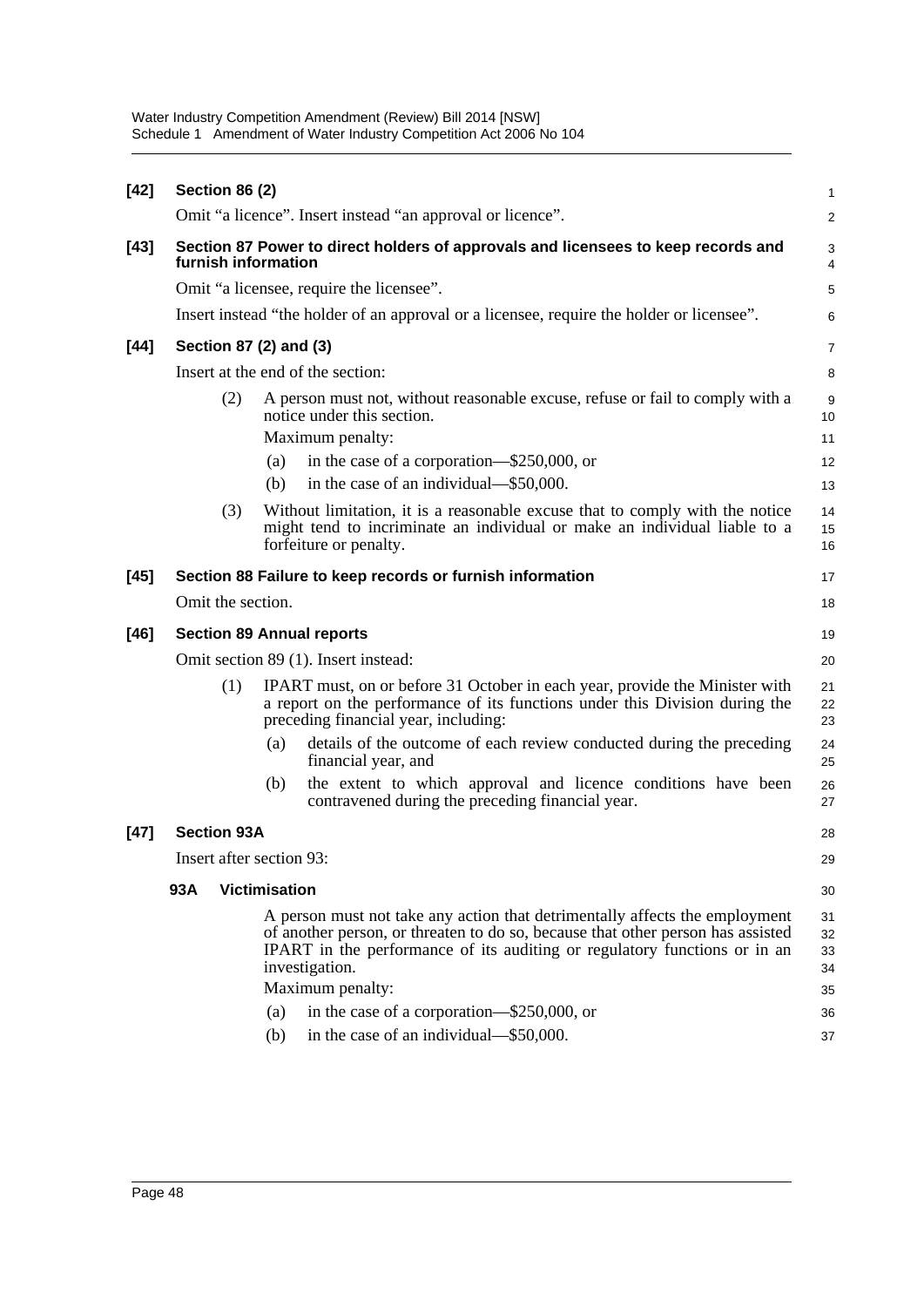| $[48]$ | <b>Section 93B</b>             |                                              |                                                                                                                                                                                                                                                                                                                                                                                                                                                        |                                     |  |  |  |  |
|--------|--------------------------------|----------------------------------------------|--------------------------------------------------------------------------------------------------------------------------------------------------------------------------------------------------------------------------------------------------------------------------------------------------------------------------------------------------------------------------------------------------------------------------------------------------------|-------------------------------------|--|--|--|--|
|        |                                | Insert before section 94:                    |                                                                                                                                                                                                                                                                                                                                                                                                                                                        |                                     |  |  |  |  |
|        | 93B                            | Time limit for determination of applications |                                                                                                                                                                                                                                                                                                                                                                                                                                                        |                                     |  |  |  |  |
|        |                                | (1)                                          | The Minister and IPART must use their best endeavours to determine<br>applications under this Act as quickly as reasonably practicable.                                                                                                                                                                                                                                                                                                                | 4<br>$\mathbf 5$                    |  |  |  |  |
|        |                                | (2)                                          | If IPART has not advised an applicant under this Act of its decision on the<br>application within the period fixed by the regulations for the application, the<br>applicant may, after giving 14 days' written notice to IPART, apply to the<br>Minister for a direction to IPART requiring the decision to be made within a<br>time fixed by the Minister.                                                                                            | 6<br>$\overline{7}$<br>8<br>9<br>10 |  |  |  |  |
|        |                                | (3)                                          | In determining whether the period fixed by the regulations has passed, any<br>period between the date when, in accordance with this Act, the applicant is<br>asked to provide further information or to take other action to enable the<br>application to be determined and the date when the information is provided or<br>the action taken is to be disregarded.                                                                                     | 11<br>12<br>13<br>14<br>15          |  |  |  |  |
| [49]   |                                |                                              | <b>Section 94 Delegation of functions</b>                                                                                                                                                                                                                                                                                                                                                                                                              | 16                                  |  |  |  |  |
|        |                                | section 94 $(1)$ .                           | Omit "and the Director-General may delegate to any person any of their" from                                                                                                                                                                                                                                                                                                                                                                           | 17<br>18                            |  |  |  |  |
|        |                                |                                              | Insert instead "may delegate to a person any of his or her".                                                                                                                                                                                                                                                                                                                                                                                           | 19                                  |  |  |  |  |
| [50]   |                                | <b>Section 94 (2)</b>                        |                                                                                                                                                                                                                                                                                                                                                                                                                                                        | 20                                  |  |  |  |  |
|        |                                |                                              | Omit the subsection (but not the note).                                                                                                                                                                                                                                                                                                                                                                                                                | 21                                  |  |  |  |  |
| $[51]$ |                                |                                              | Section 96 Exclusion of personal liability                                                                                                                                                                                                                                                                                                                                                                                                             | 22                                  |  |  |  |  |
|        |                                |                                              | Omit ", the Director-General or an inspector, or by any person acting under the direction of<br>the Minister or the Director-General,".                                                                                                                                                                                                                                                                                                                | 23<br>24                            |  |  |  |  |
|        |                                |                                              | Insert instead ", a person acting under the direction of the Minister or an inspector".                                                                                                                                                                                                                                                                                                                                                                | 25                                  |  |  |  |  |
| [52]   | <b>Section 96A</b>             |                                              |                                                                                                                                                                                                                                                                                                                                                                                                                                                        |                                     |  |  |  |  |
|        | Insert after section 96:<br>27 |                                              |                                                                                                                                                                                                                                                                                                                                                                                                                                                        |                                     |  |  |  |  |
|        | 96A                            |                                              | <b>Continuing offences</b>                                                                                                                                                                                                                                                                                                                                                                                                                             | 28                                  |  |  |  |  |
|        |                                | (1)                                          | If an offence against a provision of this Act is committed by a person by reason<br>of a continuing act or omission:                                                                                                                                                                                                                                                                                                                                   | 29<br>30                            |  |  |  |  |
|        |                                |                                              | the person is liable, in addition to the penalty otherwise applicable to the<br>(a)<br>offence, to a penalty for each day during which the act or omission<br>continues of not more than an amount equal to one-tenth of the<br>maximum penalty prescribed for that offence, and                                                                                                                                                                       | 31<br>32<br>33<br>34                |  |  |  |  |
|        |                                |                                              | if the act or omission continues after the person is convicted of the<br>(b)<br>offence, the person is guilty of a further offence against that provision<br>and liable, in addition to the penalty otherwise applicable to the further<br>offence, to a penalty for each day during which the act or omission<br>continues after that conviction of not more than an amount equal to<br>one-tenth of the maximum penalty prescribed for that offence. | 35<br>36<br>37<br>38<br>39<br>40    |  |  |  |  |
|        |                                | (2)                                          | An obligation to do something is to be regarded as continuing until the act is<br>done despite the fact that a period within which, or time before which, the act<br>is required to be done has expired or passed.                                                                                                                                                                                                                                     | 41<br>42<br>43                      |  |  |  |  |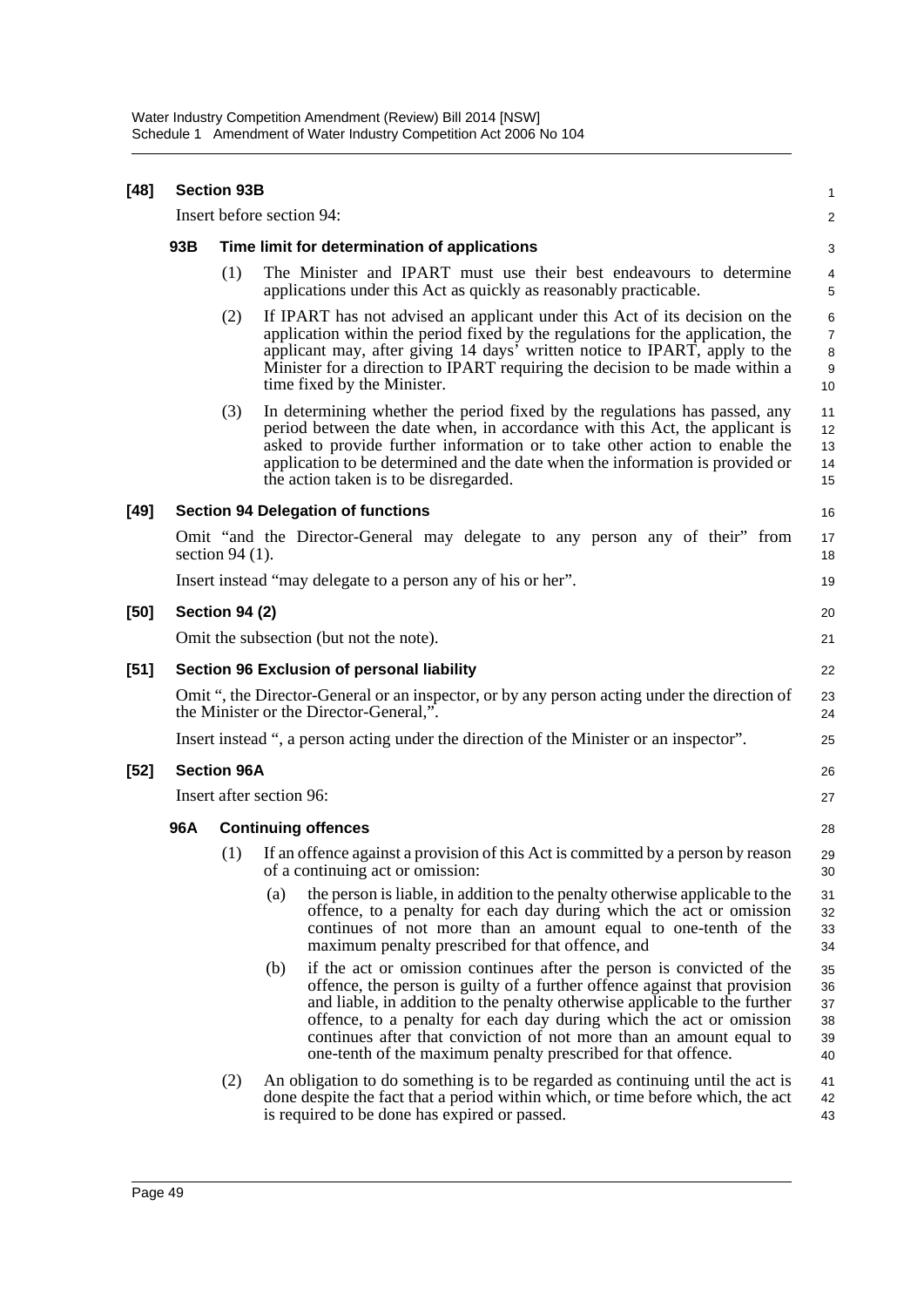|        | (3)                                        | An omission is to be regarded as continuing for as long as the thing required<br>to be done remains undone after the end of the period for compliance with the<br>requirement.                                                                                                                                                                                                                                                 | 1<br>$\overline{\mathbf{c}}$<br>3 |  |  |
|--------|--------------------------------------------|--------------------------------------------------------------------------------------------------------------------------------------------------------------------------------------------------------------------------------------------------------------------------------------------------------------------------------------------------------------------------------------------------------------------------------|-----------------------------------|--|--|
| [53]   |                                            | Section 97 Liability of directors and managers for offences by corporation-offences<br>attracting executive liability                                                                                                                                                                                                                                                                                                          | 4<br>5                            |  |  |
|        |                                            | Omit section 97 (1) (a) and (b). Insert instead:                                                                                                                                                                                                                                                                                                                                                                               | 6                                 |  |  |
|        |                                            | Division 2 of Part 2,<br>(a)                                                                                                                                                                                                                                                                                                                                                                                                   | 7                                 |  |  |
|        |                                            | section 15 $(8)$ ,<br>(b)                                                                                                                                                                                                                                                                                                                                                                                                      | 8                                 |  |  |
|        |                                            | section $20D(7)$ .<br>(c)                                                                                                                                                                                                                                                                                                                                                                                                      | 9                                 |  |  |
| [54]   | <b>Section 97C</b>                         |                                                                                                                                                                                                                                                                                                                                                                                                                                | 10                                |  |  |
|        |                                            | Insert after section 97B:                                                                                                                                                                                                                                                                                                                                                                                                      | 11                                |  |  |
|        | 97C                                        | <b>Corporations Act displacement</b>                                                                                                                                                                                                                                                                                                                                                                                           |                                   |  |  |
|        |                                            | Sections 50A and 57P are declared to be Corporations legislation<br>displacement provisions for the purposes of section 5G of the Corporations<br>Act 2001 of the Commonwealth in relation to the provisions of Chapter 5 of<br>that Act.                                                                                                                                                                                      | 12<br>13<br>14<br>15<br>16        |  |  |
|        |                                            | Note. Section 5G of the Corporations Act 2001 of the Commonwealth provides that if<br>a State or Territory law declares a provision of a State or Territory law to be a<br>Corporations legislation displacement provision, any provision of the Corporations<br>legislation with which the State or Territory provision would otherwise be inconsistent<br>does not apply to the extent necessary to avoid the inconsistency. | 17<br>18<br>19<br>20<br>21        |  |  |
| [55]   | <b>Section 98 Proceedings for offences</b> |                                                                                                                                                                                                                                                                                                                                                                                                                                |                                   |  |  |
|        |                                            | Omit section 98 (2). Insert instead:                                                                                                                                                                                                                                                                                                                                                                                           | 23                                |  |  |
|        | (2)                                        | If proceedings for an offence are brought in the Local Court, the maximum<br>monetary penalty that the Local Court may impose for the offence is, despite<br>any other provision of this Act, \$110,000 or the maximum monetary penalty<br>provided for the offence, whichever is the lesser.                                                                                                                                  | 24<br>25<br>26<br>27              |  |  |
| [56]   |                                            | Section 99 Recovery of monetary penalties                                                                                                                                                                                                                                                                                                                                                                                      | 28                                |  |  |
|        | Omit "on a licensee".                      |                                                                                                                                                                                                                                                                                                                                                                                                                                | 29                                |  |  |
| [57]   | <b>Section 99</b>                          |                                                                                                                                                                                                                                                                                                                                                                                                                                | 30                                |  |  |
|        |                                            |                                                                                                                                                                                                                                                                                                                                                                                                                                |                                   |  |  |
|        |                                            | Insert "under this Act" before "may".                                                                                                                                                                                                                                                                                                                                                                                          | 31                                |  |  |
| $[58]$ | Section 100                                |                                                                                                                                                                                                                                                                                                                                                                                                                                | 32                                |  |  |
|        |                                            | Omit the section. Insert instead:                                                                                                                                                                                                                                                                                                                                                                                              | 33                                |  |  |
|        | 100                                        | <b>Evidentiary certificates</b>                                                                                                                                                                                                                                                                                                                                                                                                | 34                                |  |  |
|        |                                            | In any proceedings, a certificate signed by the Minister or IPART certifying as<br>to a matter relating to any of the following constitutes proof, in the absence of<br>proof to the contrary, of the matter so certified:                                                                                                                                                                                                     | 35<br>36<br>37                    |  |  |
|        |                                            | an approval or licence,<br>(a)                                                                                                                                                                                                                                                                                                                                                                                                 | 38                                |  |  |
|        |                                            | the appointment of a person as an inspector,<br>(b)                                                                                                                                                                                                                                                                                                                                                                            | 39                                |  |  |
|        |                                            | a delegation under this Act,<br>(c)                                                                                                                                                                                                                                                                                                                                                                                            | 40                                |  |  |
|        |                                            | a notice, order, requirement or direction of the Minister or IPART,<br>(d)                                                                                                                                                                                                                                                                                                                                                     | 41                                |  |  |
|        |                                            | any other decision of the Minister or IPART,<br>(e)                                                                                                                                                                                                                                                                                                                                                                            | 42                                |  |  |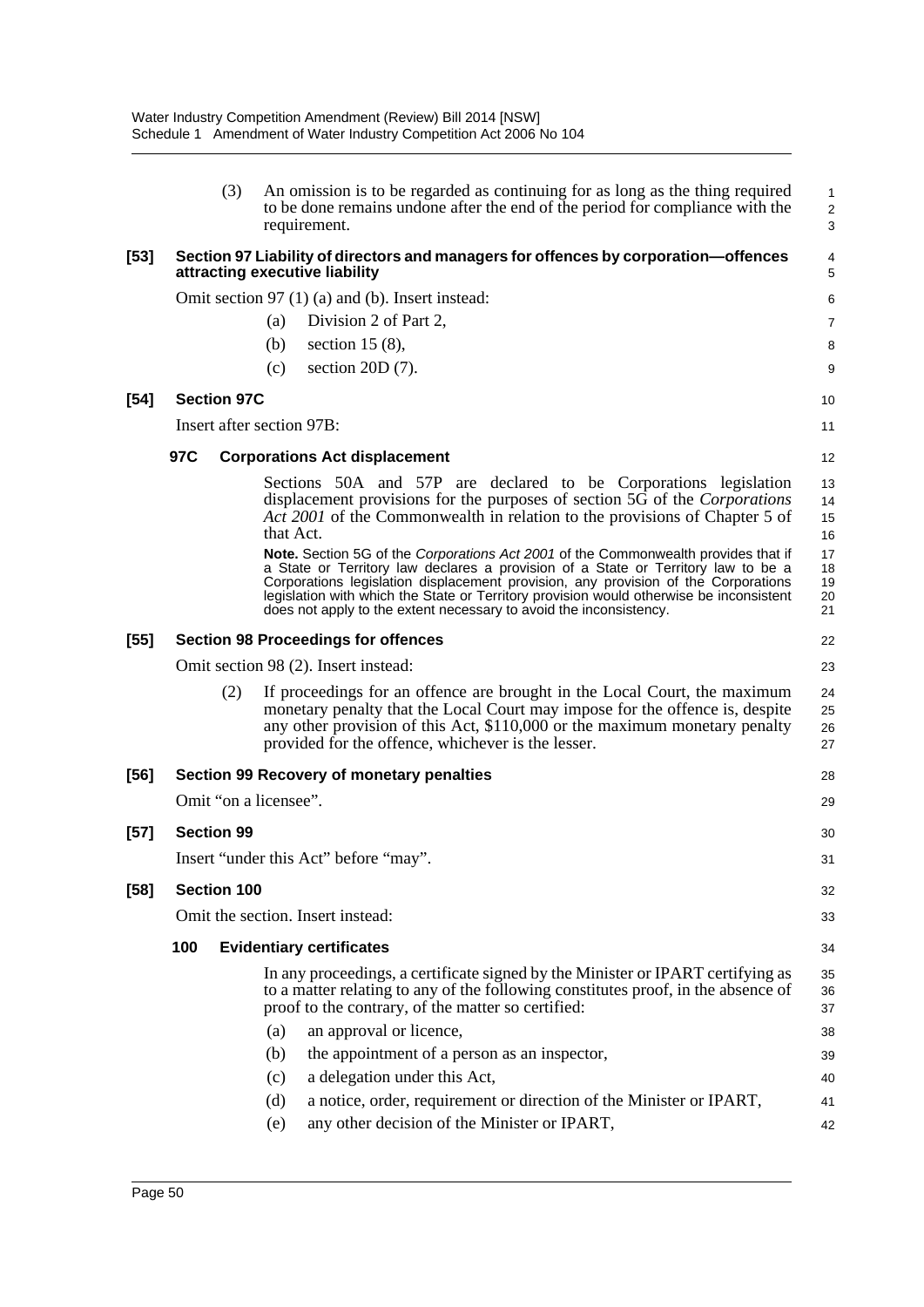|                                          |                                                                      |                                     | (f)                                                                                                                                                                                                                                                                                              | the receipt or non-receipt by the Minister or IPART of a notification or<br>information required to be given to the Minister or IPART under this<br>Act or the regulations,                                                                                                 | $\mathbf{1}$<br>$\overline{2}$<br>$\mathsf 3$ |  |  |
|------------------------------------------|----------------------------------------------------------------------|-------------------------------------|--------------------------------------------------------------------------------------------------------------------------------------------------------------------------------------------------------------------------------------------------------------------------------------------------|-----------------------------------------------------------------------------------------------------------------------------------------------------------------------------------------------------------------------------------------------------------------------------|-----------------------------------------------|--|--|
|                                          |                                                                      |                                     | (g)                                                                                                                                                                                                                                                                                              | an entry in a register kept by IPART under this Act,                                                                                                                                                                                                                        | 4                                             |  |  |
|                                          |                                                                      |                                     | (h)                                                                                                                                                                                                                                                                                              | guidelines issued or published by IPART.                                                                                                                                                                                                                                    | 5                                             |  |  |
| <b>Section 101 Regulations</b><br>$[59]$ |                                                                      |                                     |                                                                                                                                                                                                                                                                                                  |                                                                                                                                                                                                                                                                             | 6                                             |  |  |
|                                          |                                                                      |                                     |                                                                                                                                                                                                                                                                                                  | Omit section 101 $(2)$ – $(4)$ . Insert instead:                                                                                                                                                                                                                            | 7                                             |  |  |
|                                          |                                                                      | (2)                                 |                                                                                                                                                                                                                                                                                                  | In particular, the regulations may:                                                                                                                                                                                                                                         | 8                                             |  |  |
| (a)<br>and                               |                                                                      |                                     |                                                                                                                                                                                                                                                                                                  | make provision for or with respect to the matters set out in Schedule 2,                                                                                                                                                                                                    | $9\,$<br>10                                   |  |  |
|                                          |                                                                      |                                     | (b)                                                                                                                                                                                                                                                                                              | create an offence punishable by a penalty not exceeding, in the case of<br>a corporation, \$100,000 and, in the case of an individual, \$20,000, and                                                                                                                        | 11<br>12                                      |  |  |
|                                          |                                                                      |                                     | (c)                                                                                                                                                                                                                                                                                              | apply, adopt or incorporate the provisions of any standard, code,<br>specification or other document, either as in force on a particular day or<br>as in force for the time being, and                                                                                      | 13<br>14<br>15                                |  |  |
|                                          |                                                                      |                                     | (d)                                                                                                                                                                                                                                                                                              | provide exemptions (conditional or unconditional) from specified<br>provisions of this Act, and                                                                                                                                                                             | 16<br>17                                      |  |  |
|                                          |                                                                      |                                     | (e)                                                                                                                                                                                                                                                                                              | make provision for or with respect to the payment of fees by<br>instalments.                                                                                                                                                                                                | 18<br>19                                      |  |  |
| <b>Section 104</b><br>[60]               |                                                                      |                                     |                                                                                                                                                                                                                                                                                                  | 20                                                                                                                                                                                                                                                                          |                                               |  |  |
|                                          | Omit the section. Insert instead:                                    |                                     |                                                                                                                                                                                                                                                                                                  |                                                                                                                                                                                                                                                                             |                                               |  |  |
|                                          | 104                                                                  | <b>Review of 2014 amendment Act</b> |                                                                                                                                                                                                                                                                                                  |                                                                                                                                                                                                                                                                             |                                               |  |  |
|                                          |                                                                      | (1)                                 | The Minister is to review the amendments to this Act enacted by the Water<br>Industry Competition Amendment (Review) Act 2014 to determine whether the<br>policy objectives of the amendments remain valid and whether the terms of the<br>Act remain appropriate for securing those objectives. |                                                                                                                                                                                                                                                                             |                                               |  |  |
|                                          |                                                                      | (2)                                 |                                                                                                                                                                                                                                                                                                  | The review is to be undertaken as soon as possible after the period of 5 years<br>from the commencement of the amendment Act.                                                                                                                                               | 27<br>28                                      |  |  |
|                                          |                                                                      | (3)                                 |                                                                                                                                                                                                                                                                                                  | A report on the outcome of the review is to be tabled in each House of<br>Parliament within 12 months after the end of the period of 5 years.                                                                                                                               | 29<br>30                                      |  |  |
| [61]                                     |                                                                      |                                     |                                                                                                                                                                                                                                                                                                  | <b>Schedule 2 Regulation-making powers</b>                                                                                                                                                                                                                                  | 31                                            |  |  |
|                                          | Omit "by licensed network operators" from clause 2 (d), (e) and (f). |                                     |                                                                                                                                                                                                                                                                                                  |                                                                                                                                                                                                                                                                             |                                               |  |  |
| $[62]$                                   |                                                                      |                                     | Schedule 2, clause 3                                                                                                                                                                                                                                                                             |                                                                                                                                                                                                                                                                             | 33                                            |  |  |
|                                          |                                                                      | Insert after clause $3$ (c):        |                                                                                                                                                                                                                                                                                                  |                                                                                                                                                                                                                                                                             |                                               |  |  |
|                                          |                                                                      |                                     | (c1)                                                                                                                                                                                                                                                                                             | the implementation of other programs (such as the granting of payment<br>assistance, discounts or rebates) to ensure that water and sewerage<br>services are available to people in need, including those suffering<br>financial hardship and those living in remote areas, | 35<br>36<br>37<br>38                          |  |  |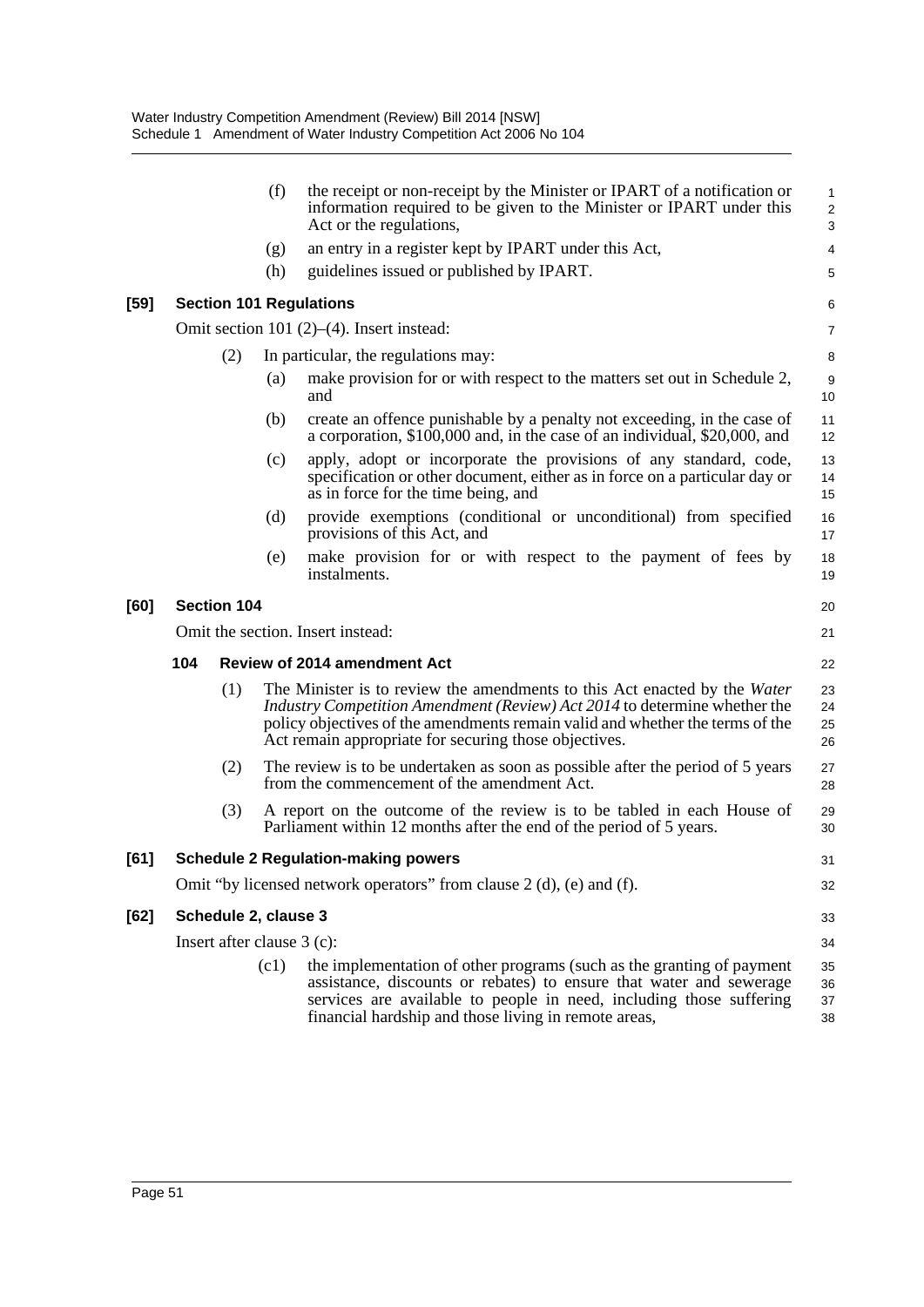| [63] | Schedule 2, clause 3A                                       |                                    |                                                                                                                                                                                                                                                                                                            |                                                                                                                                                                                                                                                                                                                                                                                                         |                                  |  |  |
|------|-------------------------------------------------------------|------------------------------------|------------------------------------------------------------------------------------------------------------------------------------------------------------------------------------------------------------------------------------------------------------------------------------------------------------|---------------------------------------------------------------------------------------------------------------------------------------------------------------------------------------------------------------------------------------------------------------------------------------------------------------------------------------------------------------------------------------------------------|----------------------------------|--|--|
|      | Insert after clause 3:                                      |                                    |                                                                                                                                                                                                                                                                                                            |                                                                                                                                                                                                                                                                                                                                                                                                         |                                  |  |  |
|      | 3A                                                          |                                    | <b>Developments</b>                                                                                                                                                                                                                                                                                        |                                                                                                                                                                                                                                                                                                                                                                                                         |                                  |  |  |
|      |                                                             | Matters relating to the following: |                                                                                                                                                                                                                                                                                                            |                                                                                                                                                                                                                                                                                                                                                                                                         |                                  |  |  |
|      |                                                             | (a)                                | certificates of compliance granted by the holder of an operational<br>approval for water industry infrastructure certifying that the<br>requirements of the holder for connection of a particular development<br>to the water industry infrastructure have been complied with, including<br>the following: |                                                                                                                                                                                                                                                                                                                                                                                                         |                                  |  |  |
|      |                                                             |                                    | (i)                                                                                                                                                                                                                                                                                                        | the making of an application for a certificate of compliance,                                                                                                                                                                                                                                                                                                                                           | 10                               |  |  |
|      |                                                             |                                    | (ii)                                                                                                                                                                                                                                                                                                       | the giving of a notice of requirements before the grant of a<br>certificate of compliance, which may include requirements<br>relating to:                                                                                                                                                                                                                                                               | 11<br>12<br>13                   |  |  |
|      |                                                             |                                    |                                                                                                                                                                                                                                                                                                            | (A)<br>the payment of costs, and                                                                                                                                                                                                                                                                                                                                                                        | 14                               |  |  |
|      |                                                             |                                    |                                                                                                                                                                                                                                                                                                            | (B)<br>the construction, installation or alteration of infrastructure,<br>and                                                                                                                                                                                                                                                                                                                           | 15<br>16                         |  |  |
|      |                                                             |                                    |                                                                                                                                                                                                                                                                                                            | (C)<br>the transfer of infrastructure to the holder, and                                                                                                                                                                                                                                                                                                                                                | 17                               |  |  |
|      |                                                             |                                    |                                                                                                                                                                                                                                                                                                            | (D)<br>other matters.                                                                                                                                                                                                                                                                                                                                                                                   | 18                               |  |  |
|      |                                                             |                                    | (iii)                                                                                                                                                                                                                                                                                                      | the enforcement of requirements set out in a notice,                                                                                                                                                                                                                                                                                                                                                    | 19                               |  |  |
|      |                                                             |                                    | (iv)                                                                                                                                                                                                                                                                                                       | the grant of a certificate of compliance,                                                                                                                                                                                                                                                                                                                                                               | 20                               |  |  |
|      |                                                             |                                    | (v)                                                                                                                                                                                                                                                                                                        | the conditions of a certificate of compliance,                                                                                                                                                                                                                                                                                                                                                          | 21                               |  |  |
|      |                                                             | (b)                                |                                                                                                                                                                                                                                                                                                            | providing the holder of an operational approval for water industry<br>infrastructure an opportunity to make submissions on an application for<br>a statutory approval for a development that may affect the operation of<br>the infrastructure, including requiring the relevant authority to notify<br>the holder of relevant applications and to take into account submissions<br>made by the holder, | 22<br>23<br>24<br>25<br>26<br>27 |  |  |
|      |                                                             | (c)                                | infrastructure.                                                                                                                                                                                                                                                                                            | providing for delegation of functions or powers of the holder of an<br>operational approval for water industry infrastructure under regulations<br>made under paragraph (a) or (b) to a licensed operator of the                                                                                                                                                                                        | 28<br>29<br>30<br>31             |  |  |
| [64] | Schedule 4 Savings, transitional and other provisions<br>32 |                                    |                                                                                                                                                                                                                                                                                                            |                                                                                                                                                                                                                                                                                                                                                                                                         |                                  |  |  |
|      | Omit clause 1 (1). Insert instead:                          |                                    |                                                                                                                                                                                                                                                                                                            |                                                                                                                                                                                                                                                                                                                                                                                                         |                                  |  |  |
|      | (1)                                                         |                                    |                                                                                                                                                                                                                                                                                                            | The regulations may contain provisions of a savings or transitional nature<br>consequent on the enactment of this Act or any Act that amends this Act.                                                                                                                                                                                                                                                  | 34<br>35                         |  |  |
| [65] | Schedule 4, Part 4                                          |                                    |                                                                                                                                                                                                                                                                                                            |                                                                                                                                                                                                                                                                                                                                                                                                         |                                  |  |  |
|      | <b>Insert after Part 3:</b>                                 |                                    |                                                                                                                                                                                                                                                                                                            |                                                                                                                                                                                                                                                                                                                                                                                                         |                                  |  |  |
|      | Part 4                                                      |                                    | <b>Act 2014</b>                                                                                                                                                                                                                                                                                            | Provisions consequent on enactment of Water<br><b>Industry Competition Amendment (Review)</b>                                                                                                                                                                                                                                                                                                           |                                  |  |  |
|      | 8                                                           |                                    | <b>Definitions</b>                                                                                                                                                                                                                                                                                         |                                                                                                                                                                                                                                                                                                                                                                                                         |                                  |  |  |
|      |                                                             |                                    | In this Part:                                                                                                                                                                                                                                                                                              |                                                                                                                                                                                                                                                                                                                                                                                                         | 41<br>42                         |  |  |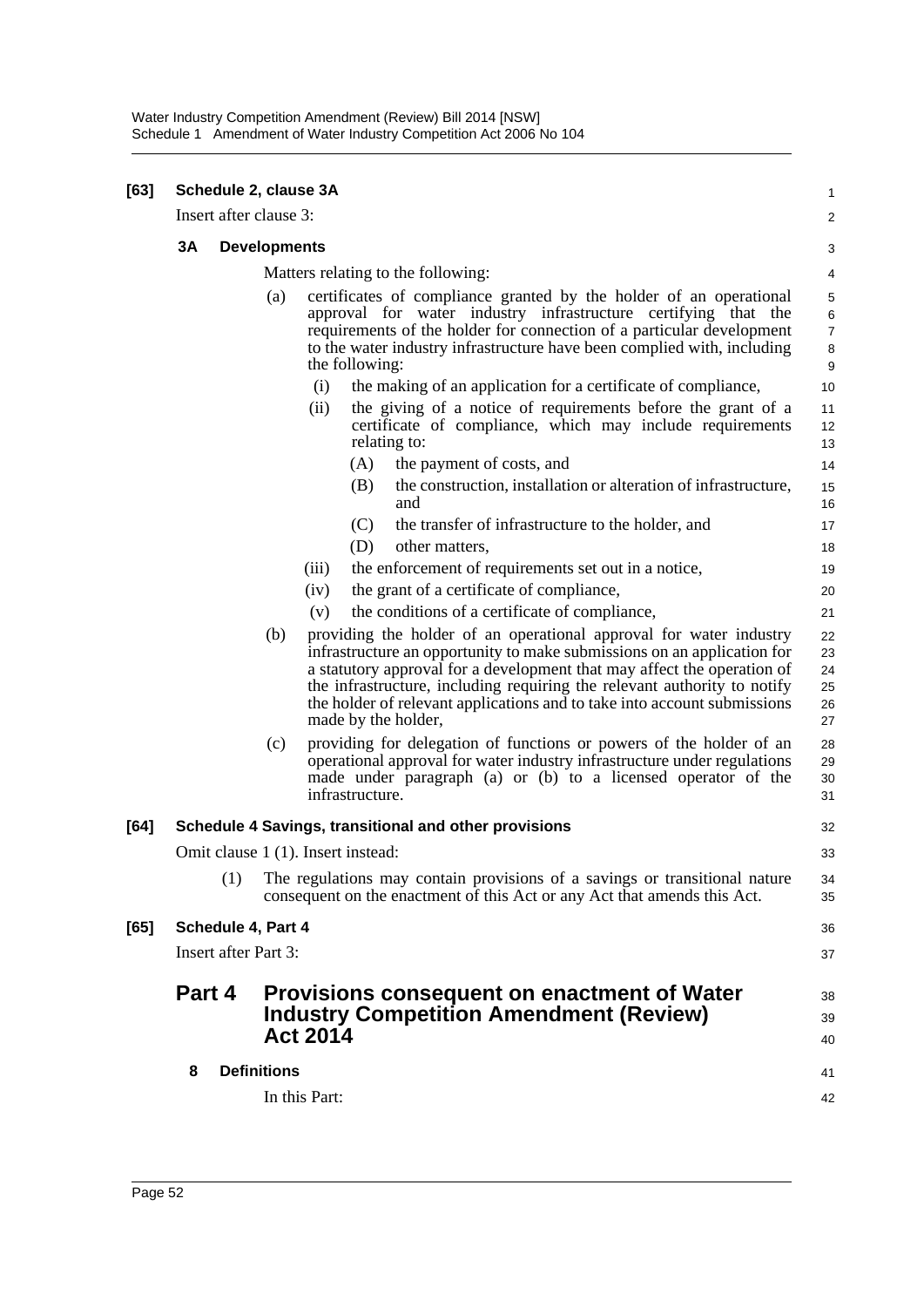*amending Act* means the *Water Industry Competition Amendment (Review) Act 2014*. *Part 2* means Part 2 of this Act as inserted by the amending Act. **9 Operational approvals and licences replacing existing licences** (1) If, immediately before the commencement of section 7 as substituted by the amending Act, licences were in force authorising the operation of water industry infrastructure to which Part 2 applies and the supply of water or sewerage services provided by means of the infrastructure, operational approvals and licences must be granted under this clause as appropriate for the operation of the infrastructure, and the sale of water or sewerage services provided by means of the infrastructure, under this Act as amended by the amending Act. (2) An operational approval is to be granted by IPART to the owner of the infrastructure, and licences are to be granted by the Minister to suitable corporations that operate the infrastructure or sell water or sewerage services provided by means of the infrastructure, under this clause without application or the payment of an application fee. (3) IPART may establish a process for the nomination of suitable corporations and the determination of matters relating to the grant of approvals and licences under this clause and, as reasonably necessary for that purpose, may require information to be provided, and verified in a specified manner, by: (a) a person proposed to be granted an approval or licence, or (b) a licensed network operator of the infrastructure or a person specified in the licence of the operator, or (c) a licensed retail supplier of services provided by means of the infrastructure or a person specified in the licence of the retail supplier. (4) IPART must make a recommendation to the Minister as to the granting of licences under this clause. (5) The Minister must consider, but is not bound to accept, IPART's recommendations and may seek further advice from IPART on the granting of licences under this clause. (6) The conditions of an operational approval imposed by IPART on the grant of the approval under this clause must, as far as reasonably practicable, reflect the relevant conditions imposed by the Minister on the licensed network operator's licence as in force immediately before the commencement of section 7 as substituted by the amending Act. (7) The class of activities authorised by an operator's licence under this clause must accommodate relevant activities carried on under the network operator's licence immediately before the commencement of section 7 as substituted by the amending Act. (8) The licence conditions imposed by the Minister on the grant of a licence under this clause must, as far as reasonably practicable, reflect the relevant conditions imposed by the Minister on the corresponding licence as in force immediately before the commencement of section 7 as substituted by the amending Act. (9) However, additional conditions may be imposed on the grant of a licence relating to arrangements between the licensee and contractors or subcontractors (including related corporations) for the purposes of ensuring 1  $\mathfrak{p}$ 3 4 5 6 7 8 9 10 11 12 13 14 15 16 17 18 19 20 21  $22$ 23 24 25 26 27 28 29 30 31 32 33 34 35 36 37 38 39 40 41 42 43 44 45 46 47 48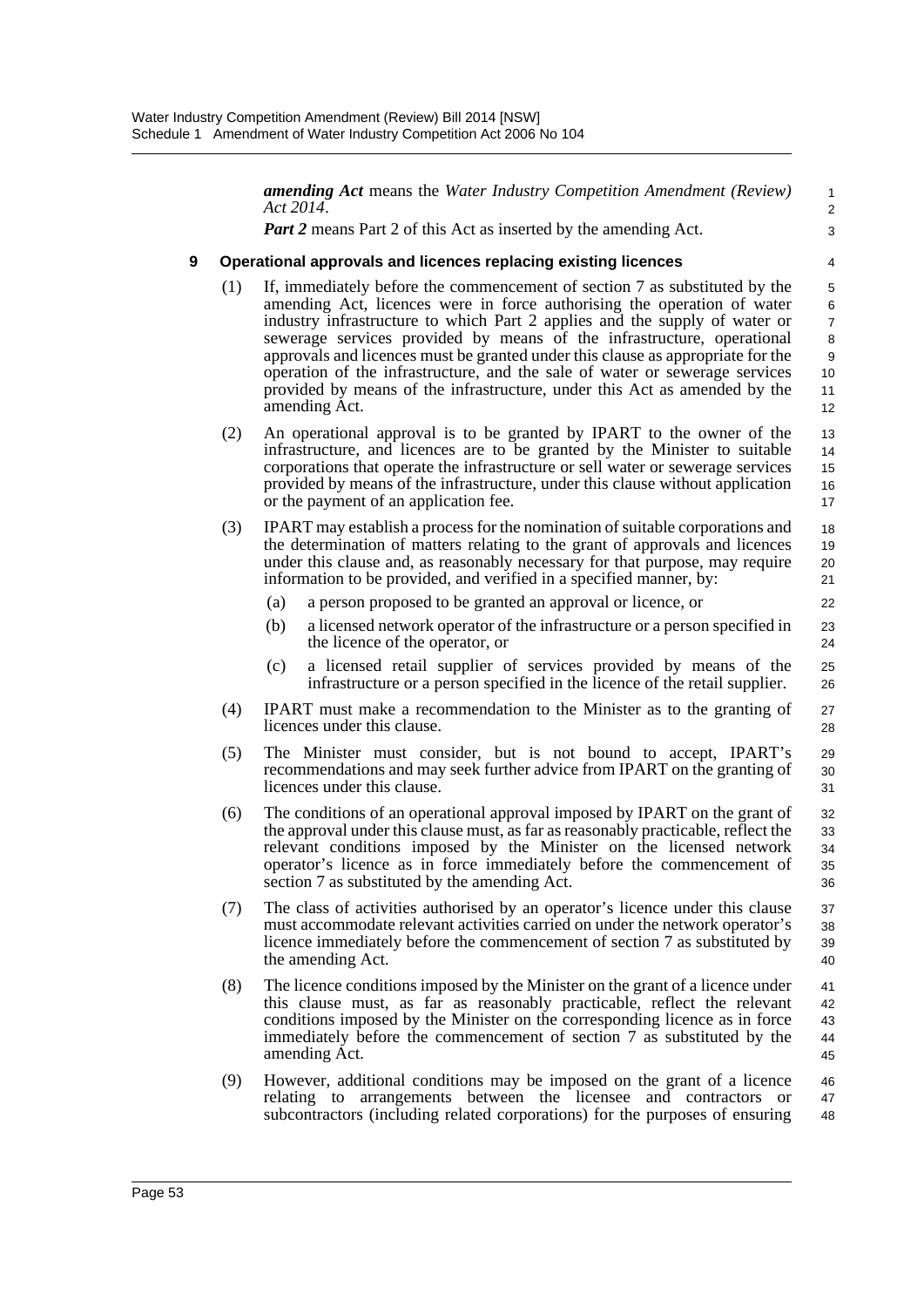the licensee has the necessary capacity to be a suitable corporation to be granted the licence.

- (10) If an operational approval is granted under this clause for water industry infrastructure, IPART may determine whether the water industry infrastructure is essential infrastructure as if an application had been made for the approval (and, if it is, the operational approval may be granted whether or not last resort providers have been designated for the essential service provided by means of the infrastructure).
- (11) Before approvals and licences are granted for water industry infrastructure under this clause, IPART must:
	- (a) give written notice of the proposed terms and conditions of the approvals and licences and the bodies to whom they are to be granted to each person who is, immediately before the commencement of section 7 as substituted by the amending Act:
		- (i) an owner of the infrastructure, or
		- (ii) a licensed network operator of the infrastructure or a person specified in such a network operator's licence under section 6 (1) (a) as then in force, or
		- (iii) a licensed retail supplier of water or sewerage services provided by means of the infrastructure or a person specified in such a retail supplier's licence under section 6 (1)  $(b)$  as then in force, and
	- (b) allow them at least 14 days within which to make submissions to the Minister or IPART about the proposal.
- (12) The Minister must cause details of approvals and licences granted under this clause to be included in the register kept by IPART under Division 1AA of Part 8.
- (13) A person who, immediately before the commencement of section 8 as substituted by the amending Act, was a licensed network operator or a person specified in a network operator's licence under section  $6(1)(a)$  as then in force but who is not granted an operator's licence under this clause is entitled to apply for an operator's licence without payment of an application fee if the application is made within 28 days after that commencement. 28 29 30 31 32 33
- (14) A person who, immediately before the commencement of section 9 as substituted by the amending Act, was a licensed retail supplier or a person specified in a retail supplier's licence under section 6 (1) (b) as then in force but who is not granted a retailer's licence under this clause is entitled to apply for a retailer's licence without payment of an application fee if the application is made within 28 days after that commencement. 34 35 36 37 38 39

### **10 Operational approvals for infrastructure not completed or not operated by licensee before amending Act**

40 41

- (1) If works for the construction, installation or alteration of water industry infrastructure to which Part 2 applies had substantially commenced but not been completed before the commencement of section 6 as substituted by the amending Act, the works may be completed without a design approval but section 7 as substituted by the amending Act applies to require an operational approval to be obtained by the owner of the infrastructure before the infrastructure is operated on a commercial basis. 42 43 44 45 46 47 48
- (2) The regulations may exempt a person from the application of section 7 as substituted by the amending Act for a specified period if the water industry 49 50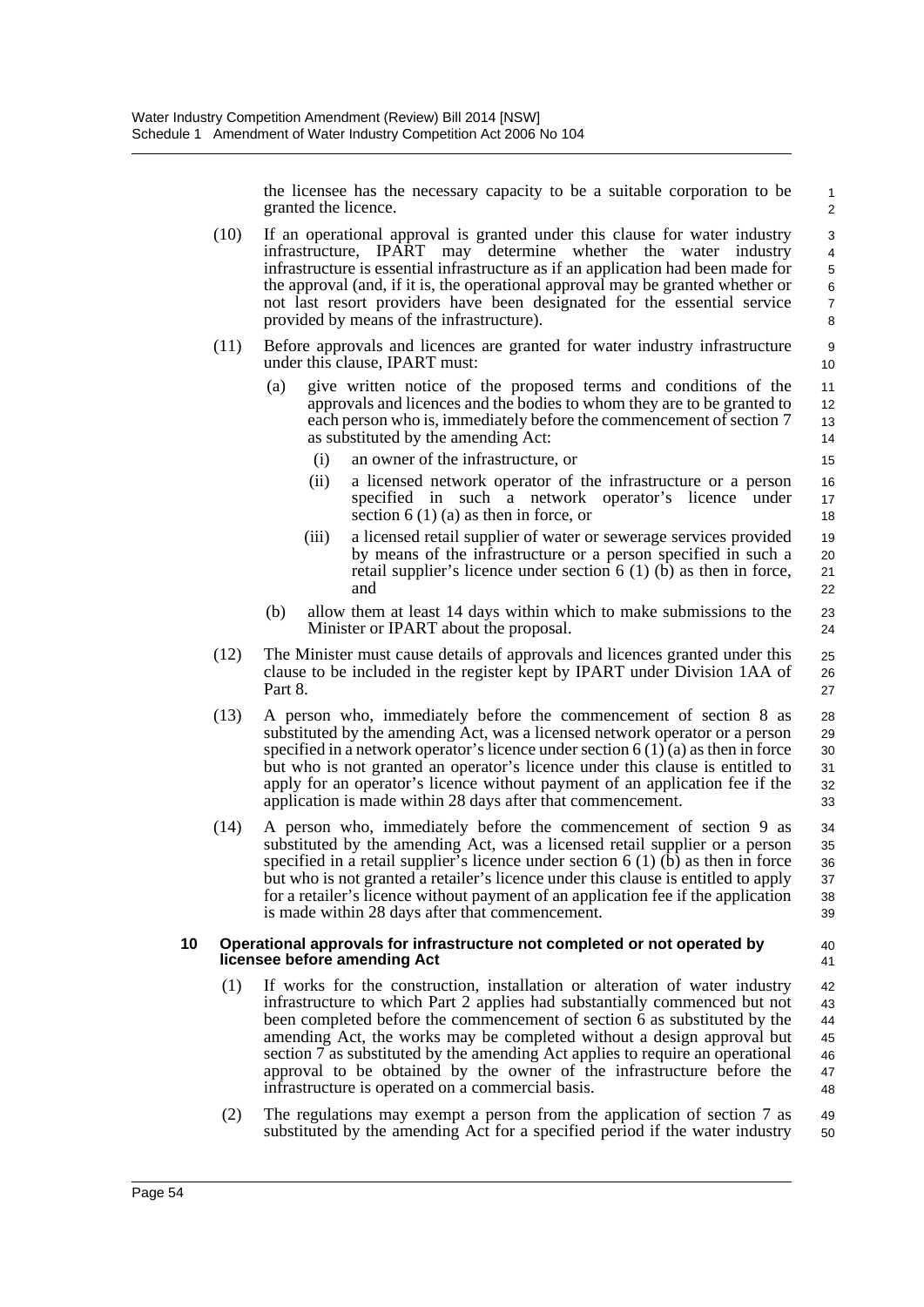infrastructure was being operated before the commencement of that section (whether or not the infrastructure was then required to be operated under a licence under this Act as then in force).

1 2 3

15

31  $\overline{a}$ 

## **11 Customer contracts**

- (1) Division 1AA of Part 5 applies to water or sewerage services that were provided to a customer immediately before the commencement of the Division (and to which the Division would have applied if it had then been in force) and that continue to be provided following that commencement to the exclusion of any contract for the services then in force with the customer.
- (2) However, any contract for water or sewerage services with a customer in force immediately before the commencement of Division 1AA of Part 5 is not to be regarded as having been terminated and, consequently, rights and obligations that have accrued under the contract before that commencement are not affected and no early termination charge becomes payable.

# **12 Monopoly suppliers**

- (1) An order in force under section 51 immediately before the commencement of Schedule 1 [16] to the amending Act declaring that a specified licensed retail supplier or licensed network operator is a monopoly supplier in relation to a specified water or sewerage service, a specified area and a specified class of customers is to be taken to be a declaration in force under section 51 as amended by the amending Act that the specified water or sewerage service provided in the specified area to the specified class of customers is a monopoly service. 16 17 18 19 20 21 22 23
- (2) A determination of IPART in force immediately before the commencement of Schedule 1 [16] to the amending Act that specifies the price a monopoly supplier (as declared under section 51 as then in force) can charge its customers is to be read as specifying the price that may be charged for the water or sewerage service provided in the area to the class of customers specified in the declaration of the monopoly supplier under section 51 as then in force.  $24$ 25 26 27 28 29 30

# **[66] Dictionary**

Omit the following definitions:

| llowing definitions:                      | 32 |
|-------------------------------------------|----|
| area of operations                        | 33 |
| authorised licensed network operator      | 34 |
| Department                                | 35 |
| Director-General                          | 36 |
| network operator's licence                | 37 |
| <i>public water utility</i>               | 38 |
| recycled water                            | 39 |
| related person                            | 40 |
| retail supplier's licence                 | 41 |
| retailer of last resort                   | 42 |
| water                                     | 43 |
| water supply or sewerage service contract | 44 |
|                                           |    |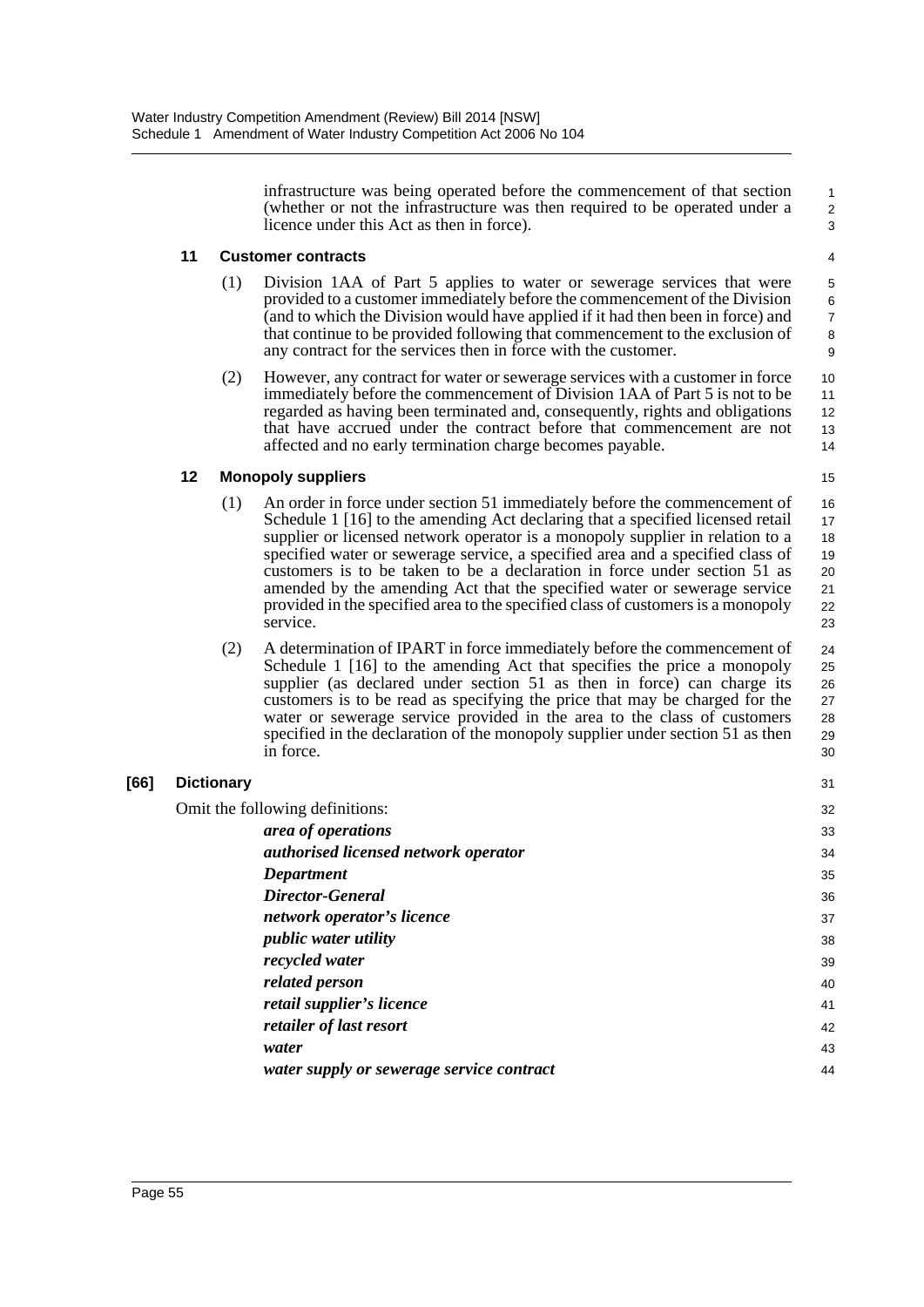Water Industry Competition Amendment (Review) Bill 2014 [NSW] Schedule 1 Amendment of Water Industry Competition Act 2006 No 104

| [67] | <b>Dictionary</b>                                                                                                                                                                                                                                                      | 1                    |  |  |  |  |
|------|------------------------------------------------------------------------------------------------------------------------------------------------------------------------------------------------------------------------------------------------------------------------|----------------------|--|--|--|--|
|      | Insert the following definitions in alphabetical order:                                                                                                                                                                                                                |                      |  |  |  |  |
|      | <i>approval</i> means, in Parts 2 and 8, a design approval or operational approval.                                                                                                                                                                                    | $\mathsf 3$          |  |  |  |  |
|      | area of operations of a public water utility—see public water utility.                                                                                                                                                                                                 | 4                    |  |  |  |  |
|      | <i>category</i> A <i>scheme</i> —see section $5(1)(a)$ .                                                                                                                                                                                                               | 5                    |  |  |  |  |
|      | <i>compliance notice</i> —see section 20P.                                                                                                                                                                                                                             | 6                    |  |  |  |  |
|      | <i>contingency plan—see section</i> 55 (1) (a).                                                                                                                                                                                                                        | $\overline{7}$       |  |  |  |  |
|      | <i>corporation</i> includes any body corporate.                                                                                                                                                                                                                        | 8                    |  |  |  |  |
|      | cost recovery scheme means a scheme for the recovery of the costs and<br>expenses of a last resort provider under section 57L.                                                                                                                                         | 9<br>10              |  |  |  |  |
|      | declared failure means a failure of an essential service provider declared<br>under section 57 (beginning on the transfer date and ending on the end date).                                                                                                            | 11<br>12             |  |  |  |  |
|      | design approval means a design approval required by section 6 and granted by<br><b>IPART</b> under this Act.                                                                                                                                                           | 13<br>14             |  |  |  |  |
|      | <i>drinking water</i> means water that is intended, or likely, to be used for human<br>consumption, or for purposes connected with human consumption, such as:                                                                                                         | 15<br>16             |  |  |  |  |
|      | the washing or cooling of food, or<br>(a)                                                                                                                                                                                                                              | 17                   |  |  |  |  |
|      | the making of ice for consumption, or for the preservation of<br>(b)<br>unpackaged food,                                                                                                                                                                               | 18<br>19             |  |  |  |  |
|      | whether or not the water is used for other purposes.                                                                                                                                                                                                                   | 20                   |  |  |  |  |
|      | end date of a declared failure means the end date fixed under<br>section $57H(2)$ (d).                                                                                                                                                                                 | 21<br>22             |  |  |  |  |
|      | essential infrastructure means water industry infrastructure subject to a<br>determination by IPART that it is essential infrastructure.                                                                                                                               | 23<br>24             |  |  |  |  |
|      | <i>essential service</i> means a water or sewerage service provided by means of<br>essential infrastructure.                                                                                                                                                           | 25<br>26             |  |  |  |  |
|      | essential service provider or provider of an essential service means:                                                                                                                                                                                                  | 27                   |  |  |  |  |
|      | a licensed operator of essential infrastructure, or<br>(a)                                                                                                                                                                                                             | 28                   |  |  |  |  |
|      | a licensed retailer of an essential service.<br>(b)                                                                                                                                                                                                                    | 29                   |  |  |  |  |
|      | <i>failed licensee</i> —see section 57 (2) (c).                                                                                                                                                                                                                        | 30                   |  |  |  |  |
|      | <i>insolvency official</i> means a receiver, receiver and manager, administrator,<br>provisional liquidator, liquidator, trustee in bankruptcy or person having a<br>similar or analogous function.                                                                    | 31<br>32<br>33       |  |  |  |  |
|      | last resort provider means a person designated as a last resort provider under<br>section 54.                                                                                                                                                                          | 34<br>35             |  |  |  |  |
|      | <b>long term lease</b> means a lease that confers a right, including a contingent or<br>future right, to the use or possession of water industry infrastructure for a term<br>extending to a time, or commencing, more than 25 years after the making of<br>the lease. | 36<br>37<br>38<br>39 |  |  |  |  |
|      | <i>new licensee</i> —see section 57H $(2)$ (b) (ii).                                                                                                                                                                                                                   | 40                   |  |  |  |  |
|      | operate water industry infrastructure means operate any part of the<br>infrastructure.                                                                                                                                                                                 | 41<br>42             |  |  |  |  |
|      | <i>operational approval</i> means an operational approval required by section 7 and<br>granted by IPART under this Act.                                                                                                                                                | 43<br>44             |  |  |  |  |
|      | <i>operator's licence</i> means a licence required by section 8 and granted by the<br>Minister under this Act.                                                                                                                                                         | 45<br>46             |  |  |  |  |
|      |                                                                                                                                                                                                                                                                        |                      |  |  |  |  |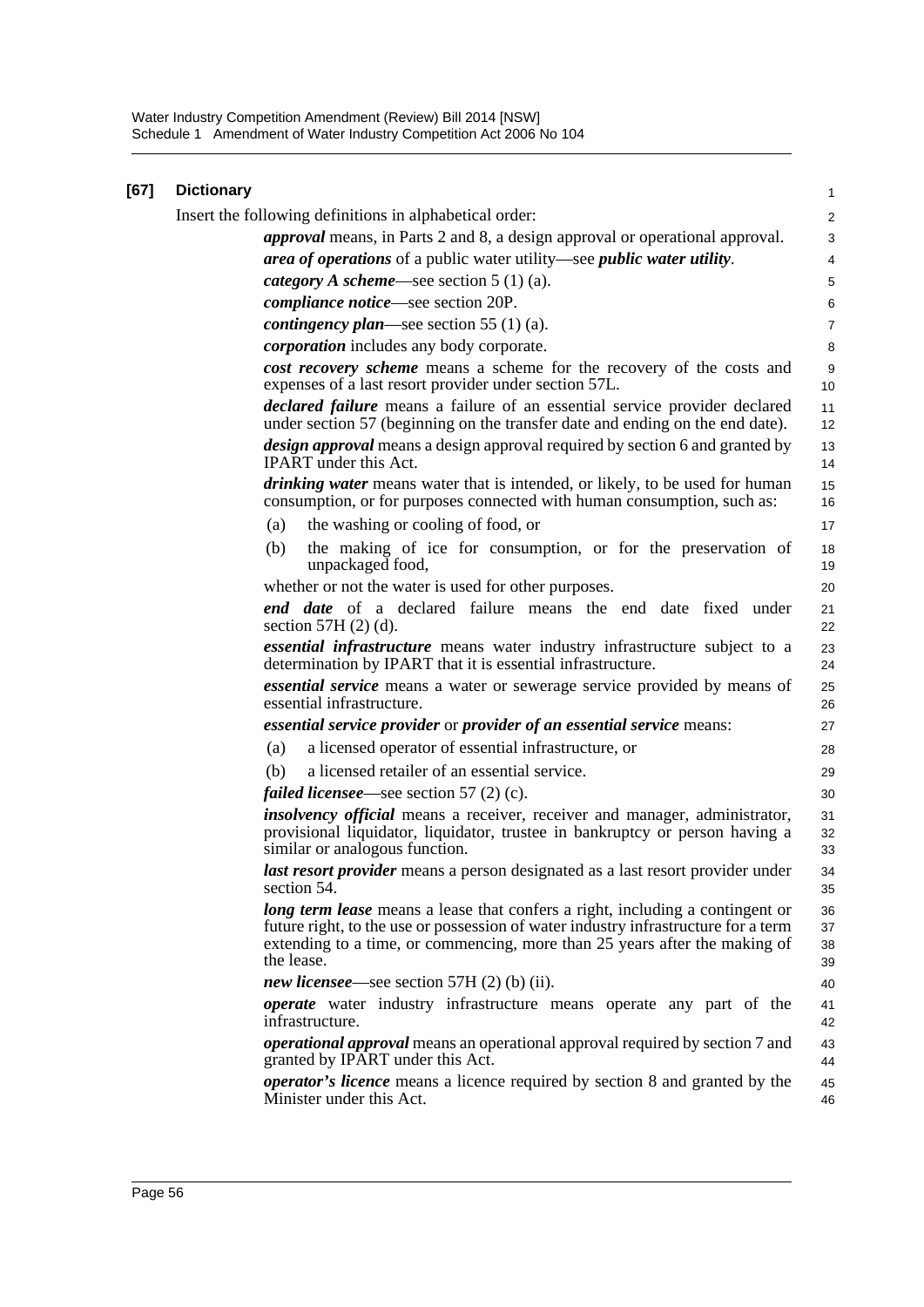*owner* of water industry infrastructure means:

- (a) if the infrastructure is not subject to a long term lease—the person who owns the infrastructure as set out in section 64, or
- (b) if the infrastructure is subject to a long term lease—the lessee under the long term lease.

*provider of an essential service*—see *essential service provider*.

*providing* an essential service means:

- (a) if the service is provided by a licensed operator or a person designated as the last resort provider for the licensed operator—operating essential infrastructure, or
- (b) if the service is provided by a licensed retailer or a person designated as the last resort provider for the licensed retailer—selling water or sewerage services provided by means of essential infrastructure.

#### *public health and safety directions*—see section 20L (1).

*public water utility*—each of the bodies listed below is a public water utility and the *utility's Act* and *area of operations* are as set out in the entry for the body:

| <b>Public water utility</b>                                                                                                                                                | <b>Utility's Act</b>                                    | Utility's area of<br>operations                                                    |
|----------------------------------------------------------------------------------------------------------------------------------------------------------------------------|---------------------------------------------------------|------------------------------------------------------------------------------------|
| Hunter Water Corporation                                                                                                                                                   | Hunter Water Act 1991                                   | its area of operations<br>under section 16 of its Act                              |
| <b>State Water Corporation</b>                                                                                                                                             | State Water<br>Corporation Act 2004                     | its area of operations<br>under section 15 of its Act                              |
| <b>Sydney Catchment Authority</b>                                                                                                                                          | Sydney Water<br>Catchment<br>Management Act 1998        | its area of operations<br>under section 20 of its Act                              |
| <b>Sydney Water Corporation</b>                                                                                                                                            | Sydney Water Act 1994                                   | its area of operations<br>under section 10 of its Act                              |
| a county council providing water Local Government<br>or sewerage services                                                                                                  | Act 1993                                                | its area of operations<br>established under<br>section 393 of its Act              |
| a council providing water or<br>sewerage services in an area that<br>is not within the area of<br>operations of Sydney Water<br>Corporation or Hunter Water<br>Corporation | <b>Local Government</b><br>Act 1993                     | its local government area<br>under its Act                                         |
| water supply authority within the<br>meaning of the Water<br>Management Act 2000 (other<br>than an authority listed above)                                                 | the Act under which the<br>authority was<br>established | its area of operations<br>under section 289 of the<br>Water Management<br>Act 2000 |

*related corporation* of a corporation that is an applicant for or holds an approval or licence means a related corporation of the corporation within the meaning of the *Corporations Act 2001* of the Commonwealth that would have or has a direct or indirect interest in, or influence on, the carrying out of activities under the approval or licence.

*retailer's licence* means a licence required by section 9 and granted by the Minister under this Act.

18 19 20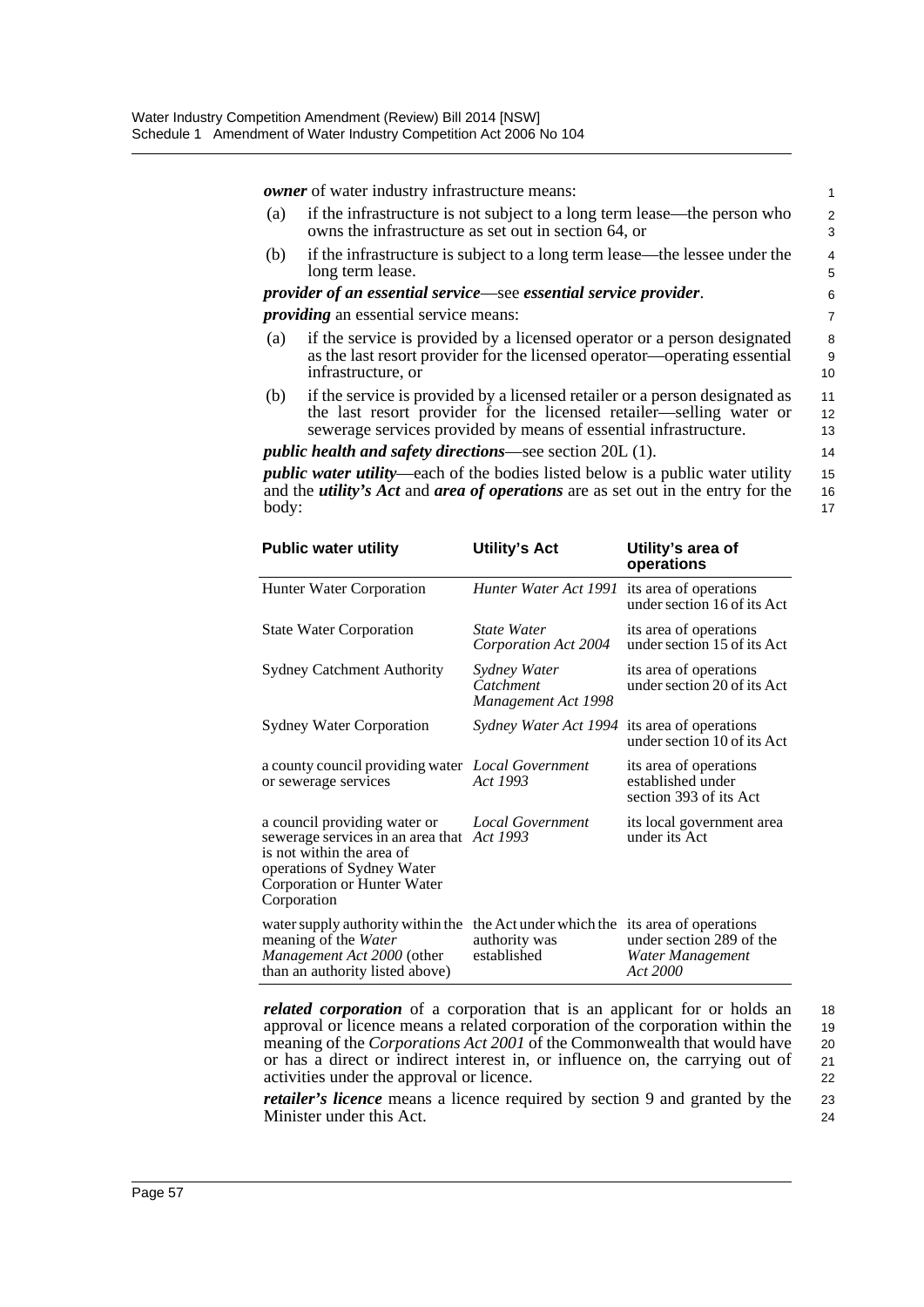|        | sewerage service includes a service of connecting land to infrastructure for the<br>treatment, storage, conveyance or reticulation of sewage.                         | $\mathbf{1}$<br>$\overline{2}$        |
|--------|-----------------------------------------------------------------------------------------------------------------------------------------------------------------------|---------------------------------------|
|        | small retail customer premises means:                                                                                                                                 | 3                                     |
|        | premises of a small retail customer that are separately metered for the<br>(a)<br>purposes of a water service, or                                                     | $\overline{\mathbf{4}}$<br>$\sqrt{5}$ |
|        | premises of a class declared by the regulations to be small retail<br>(b)<br>customer premises,                                                                       | 6<br>$\overline{7}$                   |
|        | but does not include premises of a class declared by the regulations not to be<br>small retail customer premises.                                                     | $\bf 8$<br>9                          |
|        | transfer date of a declared failure means the transfer date fixed under<br>section $57(2)$ (e).                                                                       | 10<br>11                              |
|        | <i>utility's Act—see public water utility.</i>                                                                                                                        | 12                                    |
|        | <i>water</i> includes drinking water or water obtained from the processing of<br>sewage or stormwater.                                                                | 13<br>14                              |
|        | water service means a service of supplying water, including a service of<br>connecting land to infrastructure for supplying water.                                    | 15<br>16                              |
| [68]   | Dictionary, definition of "disqualified corporation"                                                                                                                  | 17                                    |
|        | Omit ", pursuant to a declaration under section 16 (1) (e), has been declared to be" from<br>paragraph (a) of the definition.                                         | 18<br>19                              |
|        | Insert instead ", as a result of disciplinary action under this Act, is".                                                                                             | 20                                    |
| [69]   | Dictionary, definition of "disqualified individual"                                                                                                                   | 21                                    |
|        | Omit ", pursuant to a declaration under section 16 (1) (f)," from paragraph (b) of the<br>definition.                                                                 | 22<br>23                              |
|        | Insert instead ", as a result of disciplinary action under this Act,".                                                                                                | 24                                    |
| [70]   | Dictionary, definitions of "sewer main", "stormwater drain" and "water main"                                                                                          | 25                                    |
|        | Omit "a network operator's" from the definitions wherever occurring.                                                                                                  | 26                                    |
| $[71]$ | <b>Whole Act (except Schedule 4)</b>                                                                                                                                  | 27                                    |
|        | Omit each term or expression set out in Column 1 below wherever occurring in the Act<br>except where otherwise amended by this Schedule and in Schedule 4 to the Act. | 28<br>29                              |
|        | Insert instead the term or expression set out opposite in Column 2:                                                                                                   | 30                                    |
|        |                                                                                                                                                                       |                                       |

| Column 1                          | Column <sub>2</sub>                |
|-----------------------------------|------------------------------------|
| network operator                  | operator                           |
| a network operator's              | an operator's                      |
| the network operator's            | the operator's                     |
| network operators                 | operators                          |
| retail supplier                   | retailer                           |
| retail supplier's                 | retailer's                         |
| retail suppliers                  | retailers                          |
| water supply or sewerage purposes | water or sewerage service purposes |
| water supply or sewerage service  | water or sewerage service          |
|                                   |                                    |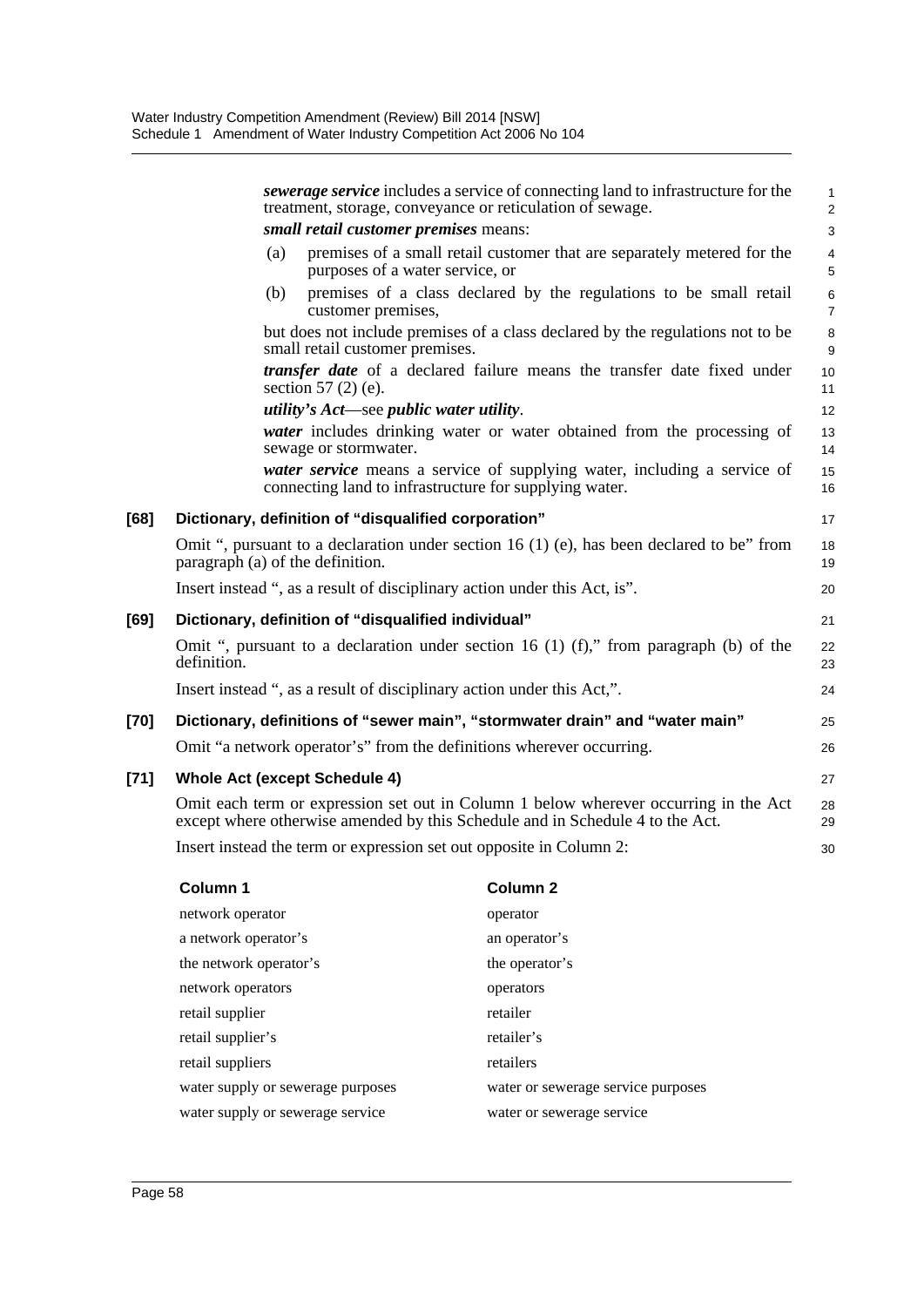|       | <b>Schedule 2</b>                       | <b>Consequential amendments of other legislation</b>                                                                                                                                                                                                                                                                                                                                                                                                                                                                                                                                                                                                                                                                                                                                                                                                                                                                 | 1                                                              |  |
|-------|-----------------------------------------|----------------------------------------------------------------------------------------------------------------------------------------------------------------------------------------------------------------------------------------------------------------------------------------------------------------------------------------------------------------------------------------------------------------------------------------------------------------------------------------------------------------------------------------------------------------------------------------------------------------------------------------------------------------------------------------------------------------------------------------------------------------------------------------------------------------------------------------------------------------------------------------------------------------------|----------------------------------------------------------------|--|
| 2.1   |                                         | <b>Energy and Utilities Administration Act 1987 No 103</b>                                                                                                                                                                                                                                                                                                                                                                                                                                                                                                                                                                                                                                                                                                                                                                                                                                                           | $\overline{c}$                                                 |  |
|       | <b>Section 3 Definitions</b>            |                                                                                                                                                                                                                                                                                                                                                                                                                                                                                                                                                                                                                                                                                                                                                                                                                                                                                                                      |                                                                |  |
|       |                                         | Omit paragraph (c) of the definition of <b>State water agency</b> in section $3(1)$ . Insert instead:                                                                                                                                                                                                                                                                                                                                                                                                                                                                                                                                                                                                                                                                                                                                                                                                                | 4                                                              |  |
|       | (c)                                     | a licensed operator, or licensed retailer, within the meaning of the Water<br>Industry Competition Act 2006, and                                                                                                                                                                                                                                                                                                                                                                                                                                                                                                                                                                                                                                                                                                                                                                                                     | 5<br>6                                                         |  |
| 2.2   |                                         | <b>Environmental Planning and Assessment Act 1979 No 203</b>                                                                                                                                                                                                                                                                                                                                                                                                                                                                                                                                                                                                                                                                                                                                                                                                                                                         | 7                                                              |  |
| [1]   |                                         | Section 109J Restriction on issue of subdivision certificates                                                                                                                                                                                                                                                                                                                                                                                                                                                                                                                                                                                                                                                                                                                                                                                                                                                        | 8                                                              |  |
|       | Insert after section $109J(1)$ (e):     |                                                                                                                                                                                                                                                                                                                                                                                                                                                                                                                                                                                                                                                                                                                                                                                                                                                                                                                      | 9                                                              |  |
|       | (e1)                                    | in the case of subdivision of land to which water or sewerage services<br>are to be provided under the Water Industry Competition Act 2006, the<br>applicant has obtained a certificate of compliance under that Act for the<br>subdivision of the land, and                                                                                                                                                                                                                                                                                                                                                                                                                                                                                                                                                                                                                                                         | 10<br>11<br>12<br>13                                           |  |
| [2]   | <b>Section 109J (4)</b>                 |                                                                                                                                                                                                                                                                                                                                                                                                                                                                                                                                                                                                                                                                                                                                                                                                                                                                                                                      | 14                                                             |  |
|       |                                         | Insert "or licensed" after "constituted" in the definition of <i>certificate of compliance</i> .                                                                                                                                                                                                                                                                                                                                                                                                                                                                                                                                                                                                                                                                                                                                                                                                                     | 15                                                             |  |
| 2.3   |                                         | <b>Environmental Planning and Assessment Regulation 2000</b>                                                                                                                                                                                                                                                                                                                                                                                                                                                                                                                                                                                                                                                                                                                                                                                                                                                         | 16                                                             |  |
|       | <b>Schedule 4 Planning certificates</b> |                                                                                                                                                                                                                                                                                                                                                                                                                                                                                                                                                                                                                                                                                                                                                                                                                                                                                                                      | 17                                                             |  |
|       |                                         | Insert at the end of the Schedule with the appropriate clause number:                                                                                                                                                                                                                                                                                                                                                                                                                                                                                                                                                                                                                                                                                                                                                                                                                                                | 18                                                             |  |
|       |                                         | Water or sewerage services                                                                                                                                                                                                                                                                                                                                                                                                                                                                                                                                                                                                                                                                                                                                                                                                                                                                                           | 19                                                             |  |
|       |                                         | If water or sewerage services are, or are to be, provided to the land under the<br>Water Industry Competition Act 2006, a statement to that effect.                                                                                                                                                                                                                                                                                                                                                                                                                                                                                                                                                                                                                                                                                                                                                                  | 20<br>21                                                       |  |
|       |                                         | Note. A public water utility may not be the provider of some or all of the services to the<br>land. If a water or sewerage service is provided to the land by a licensee under the<br>Water Industry Competition Act 2006, a contract for the service will be implied between<br>the licensee and the owner of the land. A register relating to approvals and licences<br>necessary for the provision of water or sewerage services under the Water Industry<br>Competition Act 2006 is maintained by the Independent Pricing and Regulatory<br>Tribunal and provides information about the areas serviced, or to be serviced, under<br>that Act. Purchasers should check the register to understand who will service the<br>property and on what terms. Outstanding charges for water or sewerage services<br>provided under the Water Industry Competition Act 2006 become the responsibility of<br>the purchaser. | 22<br>23<br>24<br>25<br>26<br>27<br>28<br>29<br>30<br>31<br>32 |  |
| 2.4   |                                         | <b>Fluoridation of Public Water Supplies Act 1957 No 58</b>                                                                                                                                                                                                                                                                                                                                                                                                                                                                                                                                                                                                                                                                                                                                                                                                                                                          | 33                                                             |  |
|       | <b>Section 6A Directions</b>            |                                                                                                                                                                                                                                                                                                                                                                                                                                                                                                                                                                                                                                                                                                                                                                                                                                                                                                                      | 34                                                             |  |
|       |                                         | Omit "licensed retail supplier" from section 6A (2A). Insert instead "licensed retailer".                                                                                                                                                                                                                                                                                                                                                                                                                                                                                                                                                                                                                                                                                                                                                                                                                            | 35                                                             |  |
| 2.5   |                                         | Hunter Water Act 1991 No 53                                                                                                                                                                                                                                                                                                                                                                                                                                                                                                                                                                                                                                                                                                                                                                                                                                                                                          | 36                                                             |  |
| [1]   |                                         | Section 36 Owner of land taken to have entered into customer contract                                                                                                                                                                                                                                                                                                                                                                                                                                                                                                                                                                                                                                                                                                                                                                                                                                                | 37                                                             |  |
|       |                                         | Omit "licensed retail supplier" from section 36 (3). Insert instead "licensed retailer".                                                                                                                                                                                                                                                                                                                                                                                                                                                                                                                                                                                                                                                                                                                                                                                                                             | 38                                                             |  |
| $[2]$ | <b>Section 36 (4)</b>                   |                                                                                                                                                                                                                                                                                                                                                                                                                                                                                                                                                                                                                                                                                                                                                                                                                                                                                                                      | 39                                                             |  |
|       | Omit the subsection.                    |                                                                                                                                                                                                                                                                                                                                                                                                                                                                                                                                                                                                                                                                                                                                                                                                                                                                                                                      | 40                                                             |  |
|       |                                         |                                                                                                                                                                                                                                                                                                                                                                                                                                                                                                                                                                                                                                                                                                                                                                                                                                                                                                                      |                                                                |  |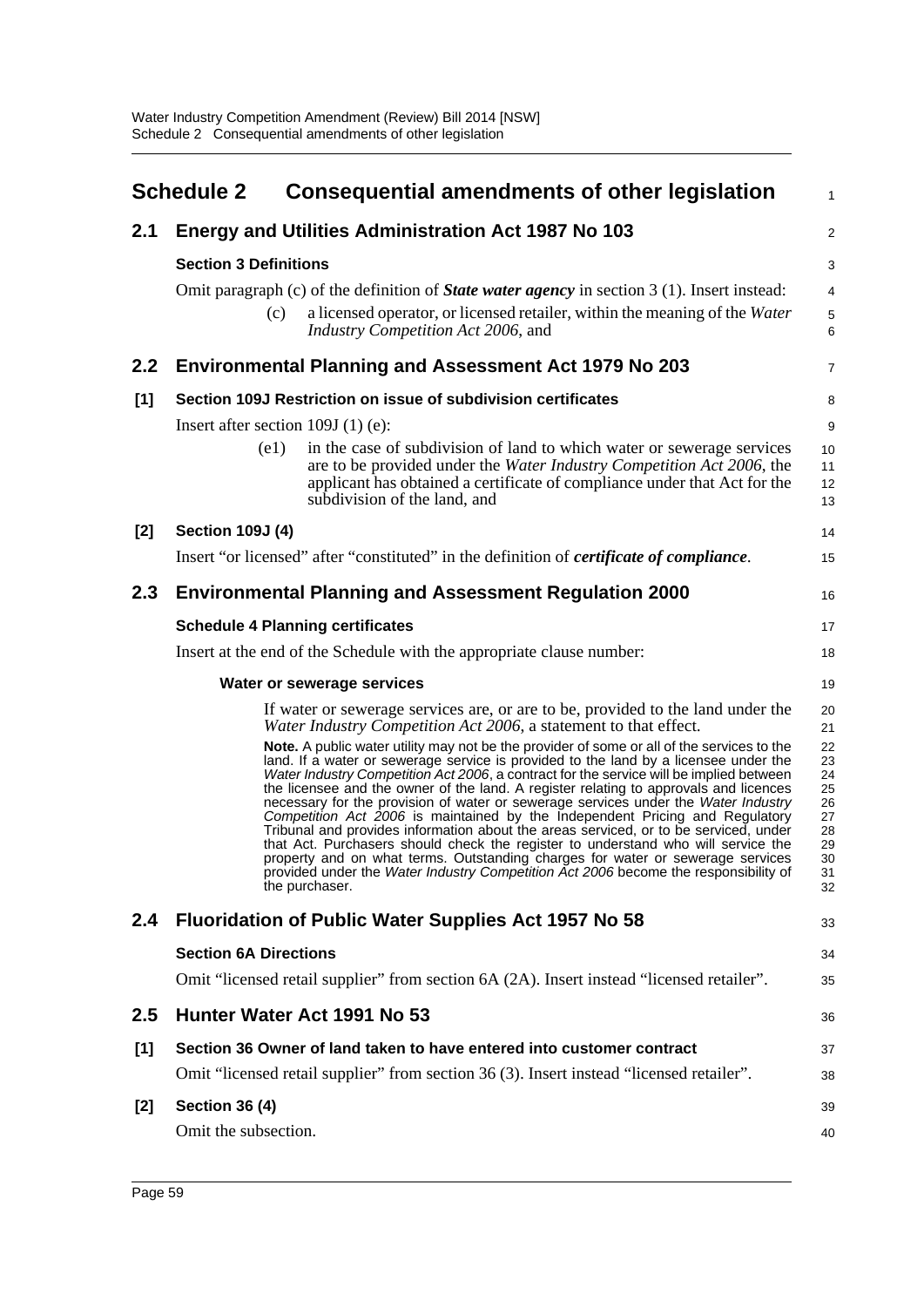| 2.6   | <b>Local Government Act 1993 No 30</b>                                                                                                                          |                                        |                                  |                                                                                                                                                                                                               | 1                                |                |
|-------|-----------------------------------------------------------------------------------------------------------------------------------------------------------------|----------------------------------------|----------------------------------|---------------------------------------------------------------------------------------------------------------------------------------------------------------------------------------------------------------|----------------------------------|----------------|
| [1]   | <b>Section 124 Orders</b>                                                                                                                                       |                                        |                                  |                                                                                                                                                                                                               |                                  | 2              |
|       | Omit items 23 and 24 from the Table. Insert instead:                                                                                                            |                                        |                                  |                                                                                                                                                                                                               |                                  | 3              |
|       | 23                                                                                                                                                              | To connect premises to a<br>date       | water supply by a specified      | The premises are situated<br>within 225 metres of a water<br>pipe                                                                                                                                             | Owner or occupier of land        |                |
|       | 24                                                                                                                                                              | sewerage system by a<br>specified date | To connect premises with a       | The premises are situated<br>within 75 metres of a sewer                                                                                                                                                      | Owner or occupier of<br>premises |                |
| $[2]$ |                                                                                                                                                                 |                                        | private water supply or sewerage | Section 553A Special rates and charges not payable in relation to land provided with                                                                                                                          |                                  | 4<br>5         |
|       |                                                                                                                                                                 |                                        |                                  | Omit "licensed retail supplier" from section 553A (1). Insert instead "licensed retailer".                                                                                                                    |                                  | 6              |
| $[3]$ |                                                                                                                                                                 | <b>Section 553A (2)</b>                |                                  |                                                                                                                                                                                                               |                                  | $\overline{7}$ |
|       |                                                                                                                                                                 | Omit the subsection.                   |                                  |                                                                                                                                                                                                               |                                  | 8              |
| 2.7   | <b>Local Government (General) Regulation 2005</b>                                                                                                               |                                        |                                  |                                                                                                                                                                                                               |                                  | 9              |
|       | Clause 48 Activities for which approval is not required                                                                                                         |                                        |                                  |                                                                                                                                                                                                               |                                  |                |
|       | Omit clause 48 (g). Insert instead:                                                                                                                             |                                        |                                  |                                                                                                                                                                                                               |                                  | 11             |
|       |                                                                                                                                                                 | (g)                                    | <b>Competition Act 2006</b>      | Activities authorised by approval or licence under Water Industry                                                                                                                                             |                                  | 12<br>13       |
|       |                                                                                                                                                                 |                                        |                                  | An activity referred to in Part B or C of the Table to section 68 of the<br>Act if it is carried out under the authority of an approval or licence in<br>force under the Water Industry Competition Act 2006. |                                  | 14<br>15<br>16 |
| 2.8   |                                                                                                                                                                 |                                        |                                  | Plumbing and Drainage Act 2011 No 59                                                                                                                                                                          |                                  | 17             |
|       | <b>Section 3 Definitions</b>                                                                                                                                    |                                        |                                  |                                                                                                                                                                                                               |                                  | 18             |
|       |                                                                                                                                                                 | section $3(1)$ .                       |                                  | Omit "network" from paragraph (c) of the definition of <i>network utility operator</i> in                                                                                                                     |                                  | 19<br>20       |
| 2.9   |                                                                                                                                                                 |                                        | Public Health Act 2010 No 127    |                                                                                                                                                                                                               |                                  | 21             |
|       | <b>Section 5 Definitions</b>                                                                                                                                    |                                        |                                  |                                                                                                                                                                                                               |                                  | 22             |
|       | Omit "licensed network operator or a licensed retail supplier" from paragraph (f) of the<br>definition of <i>supplier of drinking water</i> in section $5(1)$ . |                                        |                                  |                                                                                                                                                                                                               |                                  | 23<br>24       |
|       |                                                                                                                                                                 |                                        |                                  | Insert instead "licensed operator or licensed retailer".                                                                                                                                                      |                                  | 25             |
|       |                                                                                                                                                                 |                                        |                                  | 2.10 State Environmental Planning Policy (Infrastructure) 2007                                                                                                                                                |                                  | 26             |
|       | Clause 106 Development permitted with or without consent                                                                                                        |                                        |                                  |                                                                                                                                                                                                               |                                  | 27             |
|       |                                                                                                                                                                 |                                        |                                  | Omit "any person licensed" wherever occurring.                                                                                                                                                                |                                  | 28             |
|       |                                                                                                                                                                 |                                        |                                  | Insert instead "the holder of a design approval".                                                                                                                                                             |                                  | 29             |